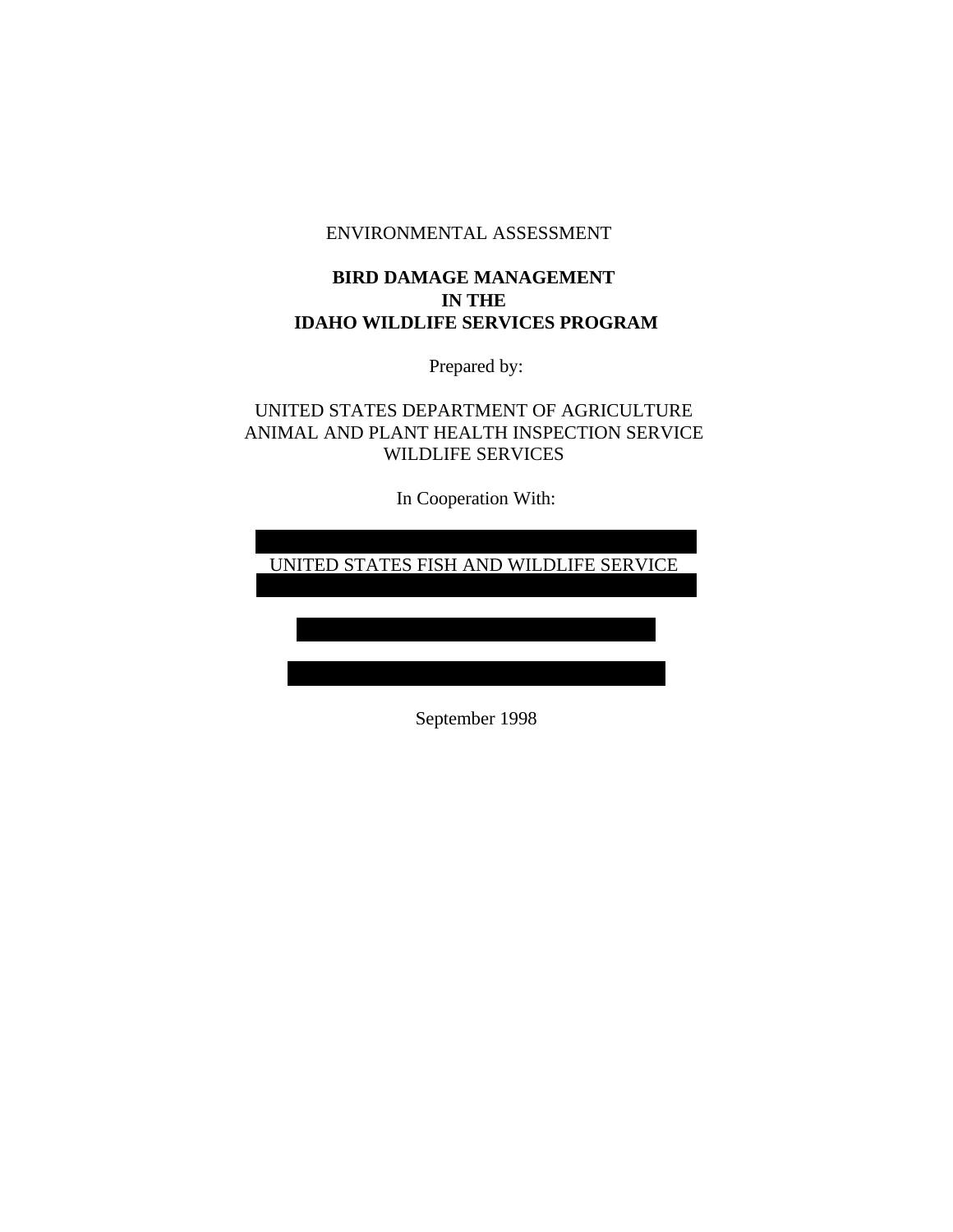|  |  | <b>Table of Contents</b> |
|--|--|--------------------------|
|--|--|--------------------------|

**Page**

| iii   |       |                                                                                                 |
|-------|-------|-------------------------------------------------------------------------------------------------|
|       |       | <b>Chapter 1: PURPOSE AND NEED FOR ACTION</b>                                                   |
| 1.0   |       |                                                                                                 |
| 1.1   |       |                                                                                                 |
| 1.2   |       |                                                                                                 |
|       | 1.2.1 |                                                                                                 |
|       | 1.2.2 |                                                                                                 |
|       | 1.2.3 | Need for BDM for the Protection of Public Health and Safety; Livestock Health; and Property 1-5 |
|       | 1.2.4 | $1-9$                                                                                           |
| 1.3   |       |                                                                                                 |
| $1-9$ |       |                                                                                                 |
|       | 1.3.1 |                                                                                                 |
|       |       | $1-10$ 1.3.2<br>$\ldots$ 1-10                                                                   |
| 1.4   | 11    | Relationship of This EA to Other Management and Environmental Documents 1-                      |
| 1.5   |       |                                                                                                 |
| 1.6   |       |                                                                                                 |
|       | 1.6.1 |                                                                                                 |
|       | 1.6.2 |                                                                                                 |
|       | 1.6.3 |                                                                                                 |
|       | 1.6.4 |                                                                                                 |
| 1.7   |       |                                                                                                 |

# **Chapter 2: ISSUES**

| 2.0 |       |                                                                                             |  |
|-----|-------|---------------------------------------------------------------------------------------------|--|
| 2.1 |       |                                                                                             |  |
|     | 2.1.1 | Effects of WS BDM on Non-target Species Populations, Including T&E Species  2-1             |  |
|     | 2.1.2 |                                                                                             |  |
|     | 2.1.3 |                                                                                             |  |
|     | 2.1.4 |                                                                                             |  |
|     | 2.1.5 |                                                                                             |  |
|     | 2.1.6 |                                                                                             |  |
| 2.2 |       |                                                                                             |  |
|     | 2.2.1 |                                                                                             |  |
|     | 2.2.2 | Bird Damage is a Cost of Doing Business - a "Threshold of Loss" Should be Established       |  |
|     |       |                                                                                             |  |
|     | 2.2.3 |                                                                                             |  |
|     | 2.2.4 | Lethal BDM is Futile Because 50-65% of Blackbird and Starling Populations Die Each Year 2-5 |  |
|     | 2.2.5 |                                                                                             |  |
|     | 2.2.6 | Appropriateness of Preparing and EA (Instead of an EIS) For Such a Large Area  2-5          |  |
|     | 2.2.7 | Human Affectionate-Bonds with Individual Birds and Charismatic and Esthetic Birds 2         |  |
|     |       | 5.                                                                                          |  |

# **Chapter 3: ALTERNATIVES**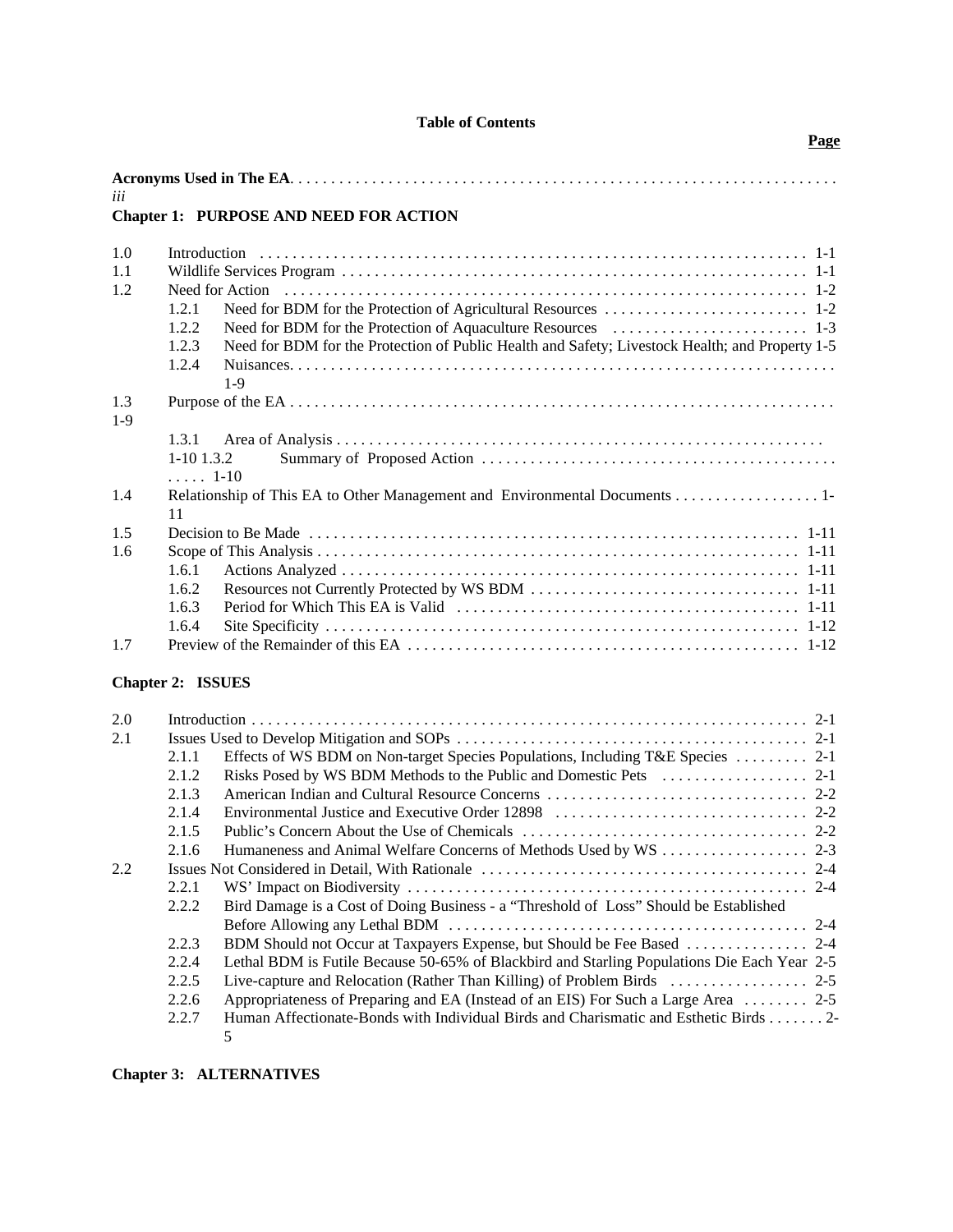| 3.0 |       |                                                                                            |  |
|-----|-------|--------------------------------------------------------------------------------------------|--|
| 3.1 |       |                                                                                            |  |
|     | 3.1.1 | Alternative 1 - Continue the Current Federal BDM Program (No Action/Proposed Action) . 3-1 |  |
|     | 3.1.2 | Alternative 2 - Non-lethal Damage Management Required Before Lethal 3-1                    |  |
|     |       |                                                                                            |  |
|     | 3.1.3 |                                                                                            |  |
|     | 3.1.4 |                                                                                            |  |
| 3.2 |       |                                                                                            |  |
|     | 3.2.1 |                                                                                            |  |
|     | 3.2.2 |                                                                                            |  |
|     | 3.2.3 |                                                                                            |  |
|     | 3.2.4 |                                                                                            |  |
| 3.3 |       |                                                                                            |  |
|     | 3.3.1 |                                                                                            |  |
|     | 3.3.2 |                                                                                            |  |
|     | 3.3.3 |                                                                                            |  |
| 3.4 |       |                                                                                            |  |

# **Chapter 4: ENVIRONMENTAL CONSEQUENCES**

| 4.0   |       |                                                                                               |
|-------|-------|-----------------------------------------------------------------------------------------------|
| 4.1   |       |                                                                                               |
|       | 4.1.1 |                                                                                               |
|       | 4.1.2 |                                                                                               |
|       | 4.1.3 |                                                                                               |
|       | 4.1.4 |                                                                                               |
|       | 4.1.5 |                                                                                               |
|       | 4.1.6 |                                                                                               |
| 4.2   |       |                                                                                               |
|       | 4.2.1 |                                                                                               |
|       | 4.2.2 |                                                                                               |
|       | 4.2.3 |                                                                                               |
|       | 4.2.4 |                                                                                               |
|       | 4.2.5 | Benefit-Cost Analysis of Starling Damage Management at Feedlots and Dairies  4-21             |
| 4.3   |       |                                                                                               |
|       |       | $A-1$                                                                                         |
|       |       |                                                                                               |
|       |       | Appendix B: Legal Authorities of Federal and State Agencies in Idaho<br>$B-1$                 |
|       |       | $C-1$                                                                                         |
|       |       | $D-1$                                                                                         |
|       |       | Appendix E: Informal Consultation with the USFWS and Concurrence of findings of WS Biological |
| $E-1$ |       |                                                                                               |
| $F-1$ |       |                                                                                               |
|       |       |                                                                                               |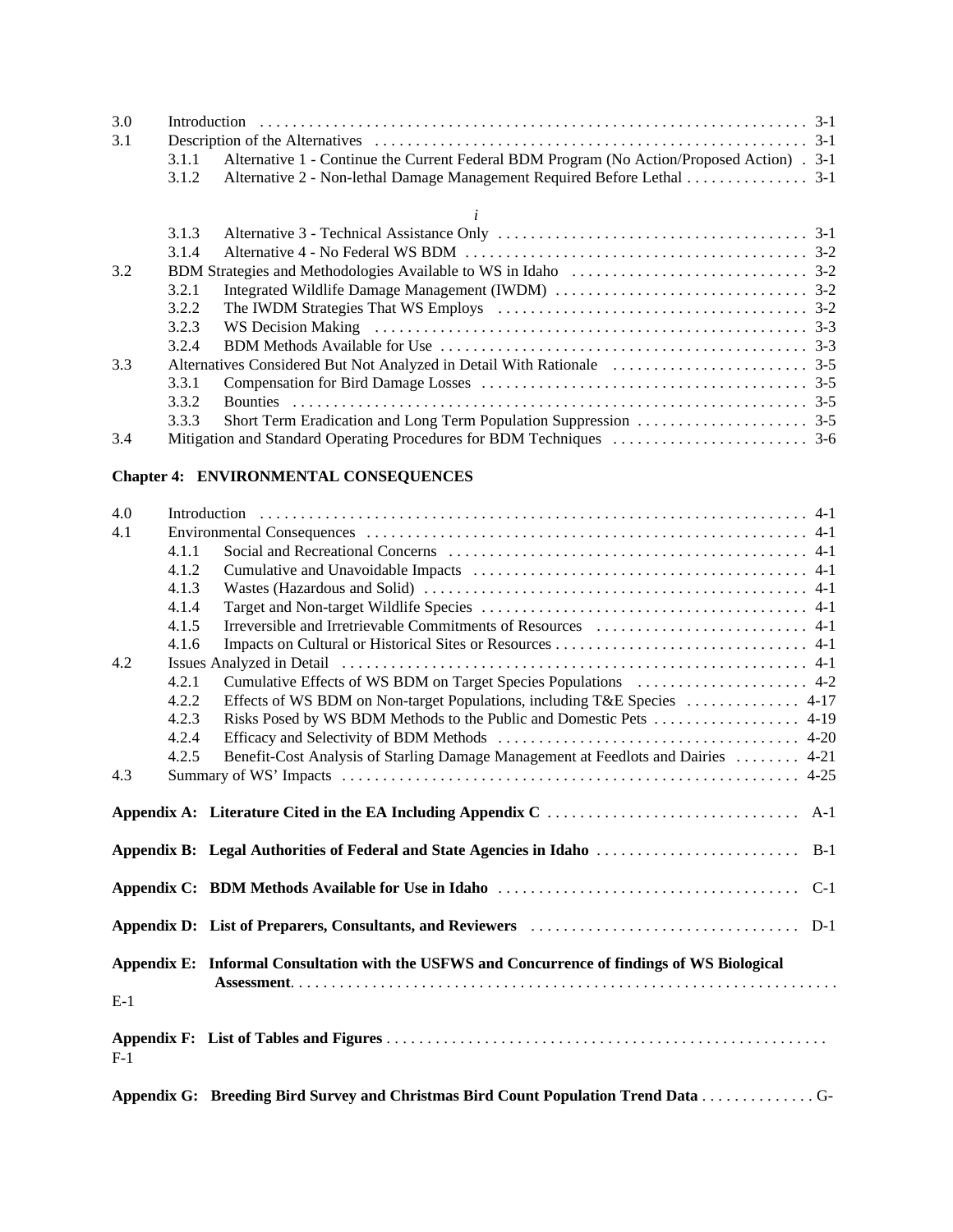## **Acronyms Used in the EA**

*ii*

| <b>ADC</b>      | Animal Damage Control                              |
|-----------------|----------------------------------------------------|
| <b>APHIS</b>    | Animal and Plant Health Inspection Service         |
| <b>AVMA</b>     | American Veterinary Medical Association            |
| AWACS           | Airborne Warning and Control System                |
| <b>BA</b>       | <b>Biological Assessment</b>                       |
| <b>BBS</b>      | <b>Breeding Bird Survey</b>                        |
| <b>BDM</b>      | <b>Bird Damage Management</b>                      |
| <b>BO</b>       | <b>Biological Opinion</b>                          |
| <b>CBC</b>      | <b>Christmas Bird Count</b>                        |
| <b>CDC</b>      | Centers for Disease Control and Prevention         |
| <b>CDFG</b>     | California Department of Fish and Game             |
| CE              | Categorical Exclusion                              |
| <b>CEQ</b>      | Council on Environmental Quality                   |
| CFR.            | Code of Federal Regulations                        |
| DP              | <b>Depredation Permit</b>                          |
| EA              | <b>Environmental Assessment</b>                    |
| <b>EIS</b>      | <b>Environmental Impact Statement</b>              |
| EJ              | <b>Environmental Justice</b>                       |
| <b>EPA</b>      | U.S. Environmental Protection Agency               |
| <b>ESA</b>      | <b>Endangered Species Act</b>                      |
| <b>FDA</b>      | Food and Drug Administration                       |
| <b>FIFRA</b>    | Federal Insecticide, Fungicide and Rodenticide Act |
| FY              | <b>Fiscal Year</b>                                 |
| ID              | Idaho                                              |
| <b>IASS</b>     | Idaho Agricultural Statistics Service              |
| LD              | <b>Lethal Dose</b>                                 |
| <b>IDA</b>      | Idaho Department of Agriculture                    |
| <b>IDFG</b>     | Idaho Department of Fish and Game                  |
| <b>IWDM</b>     | <b>Integrated Wildlife Damage Management</b>       |
| mi <sup>2</sup> | square miles                                       |
| <b>MIS</b>      | <b>Management Information System</b>               |
| <b>MOU</b>      | Memoranda or Memorandum of Understanding           |
| <b>NASS</b>     | National Agricultural Statistical Service          |
| <b>NEPA</b>     | National Environmental Policy Act                  |
| <b>NHPA</b>     | National Historical Preservation Act               |
| <b>RMP</b>      | Rocky Mountain Population                          |
| SHPO            | <b>State Historic Preservation Office</b>          |
| <b>SOP</b>      | <b>Standard Operating Procedure</b>                |
| T&E             | Threatened and Endangered Species                  |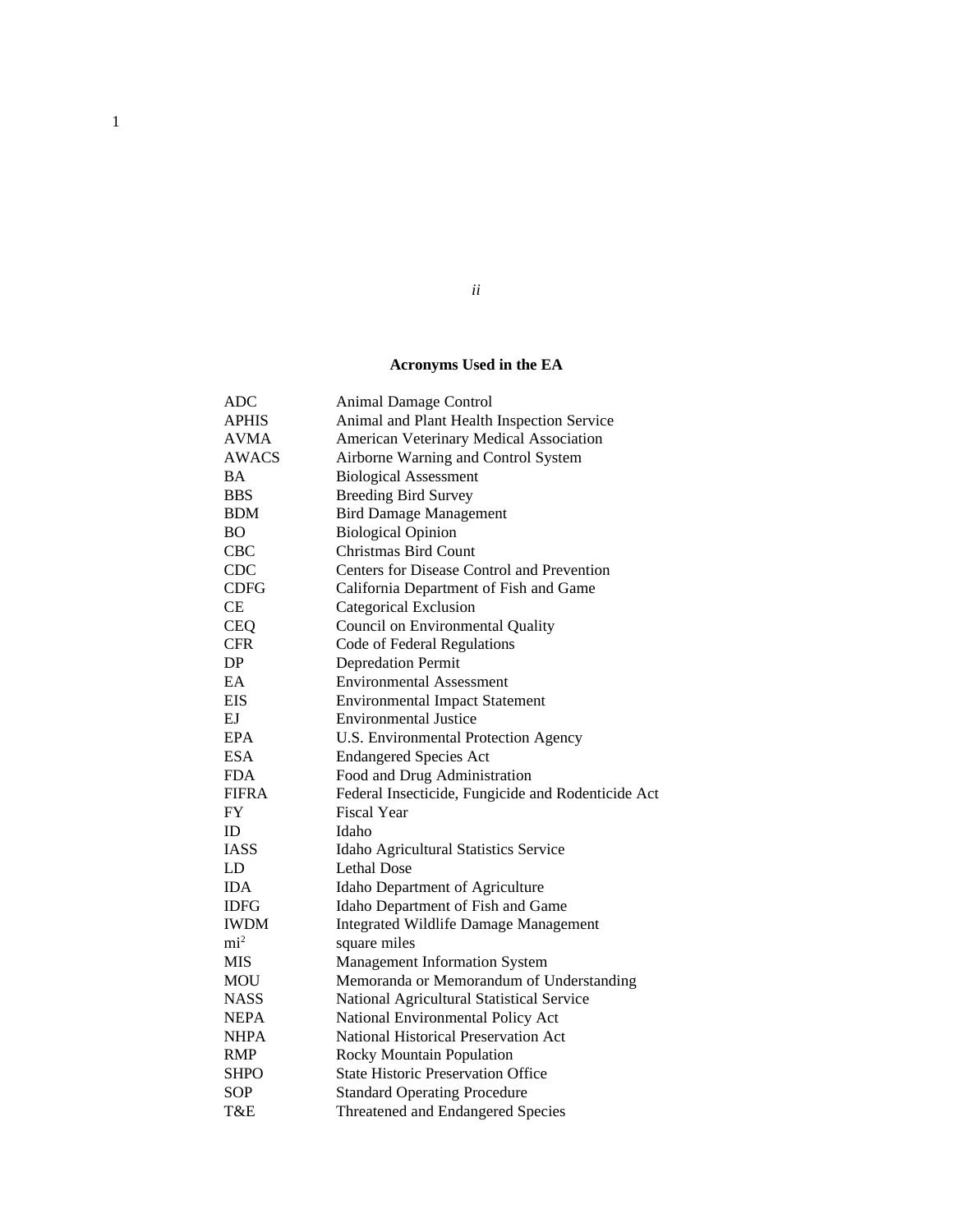USC United States Code USDA U.S. Department of Agriculture USDI U.S. Department of the Interior USFWS U.S. Fish and Wildlife Service WS Wildlife Services

**NOTE:** On August 1, 1997, the Animal Damage Control program was officially renamed to Wildlife Services. The terms Animal Damage Control, ADC, Wildlife Services, and WS may be used synonymously throughout this Environmental Assessment.

*iii*

## **CHAPTER 1: PURPOSE OF AND NEED FOR ACTION**

## **1.0 INTRODUCTION**

Across the United States, wildlife habitat has been altered as human populations expand and land is used for human needs. These human uses and needs often compete with wildlife which increases the potential for conflicting human-wildlife interactions. In addition, certain segments of the public strive for protection for all wildlife. Such protection can create localized conflicts between humans and wildlife. The Final Environmental Impact Statement (EIS) for the United States Department of Agriculture (USDA), Animal and Plant Health Inspection Service (APHIS), Wildlife Services (WS) program summarizes the relationship in North American culture of wildlife values and wildlife damage in this way (USDA 1994):

*"Wildlife has either positive or negative values, depending on varying human perspectives and circumstances . . . Wildlife generally is regarded as providing economic, recreational and aesthetic benefits . . . , and the mere knowledge that wildlife exists is a positive benefit to many people. However, . . . the activities of some wildlife may result in economic losses to agriculture and damage to property . . . Sensitivity to varying perspectives and values is required to manage the balance between human and wildlife needs. In addressing conflicts, wildlife managers must consider not only the needs of those directly affected by wildlife damage but a range of environmental, sociocultural, and economic considerations as well."*

Wildlife damage management is the alleviation of damage or other problems caused by or related to the behavior of wildlife and is recognized as an integral component of wildlife management (The Wildlife Society 1992). WS uses an Integrated Wildlife Damage Management (IWDM) approach (WS Directive 2.105), commonly known as Integrated Pest Management where a combination of methods may be used or recommended to reduce wildlife damage. IWDM is the application of safe and practical methods for the prevention and reduction of damage caused by wildlife based on local problem analyses and the informed judgement of trained personnel. IWDM, described in USDA (1994, 1-7) includes methods such as habitat and behavioral modification to prevent or reduce damage or may require that the offending animal(s) be removed or that local populations or groups be reduced through lethal methods. Potential environmental impacts resulting from the application of various Bird Damage Management (BDM) techniques are evaluated in this EA.

Normally, according to the APHIS procedures implementing the National Environmental Policy Act (NEPA), individual wildlife damage management actions considered in this analysis could each be afforded a Categorical Exclusion (CE) (7 CFR 372.5(c)). APHIS Implementing Regulations also provide that all technical assistance furnished by WS is categorical excluded (7 CFR 372.5(c)) (60 Federal Register 6,000, 6,003 (1995)). To evaluate and determine if any potentially significant or cumulative impacts from WS' current and planned damage management program occur, this Environmental Assessment (EA) has been prepared and documents the analysis. This analysis relies on existing data contained in published documents and USDA (1994) to which this EA is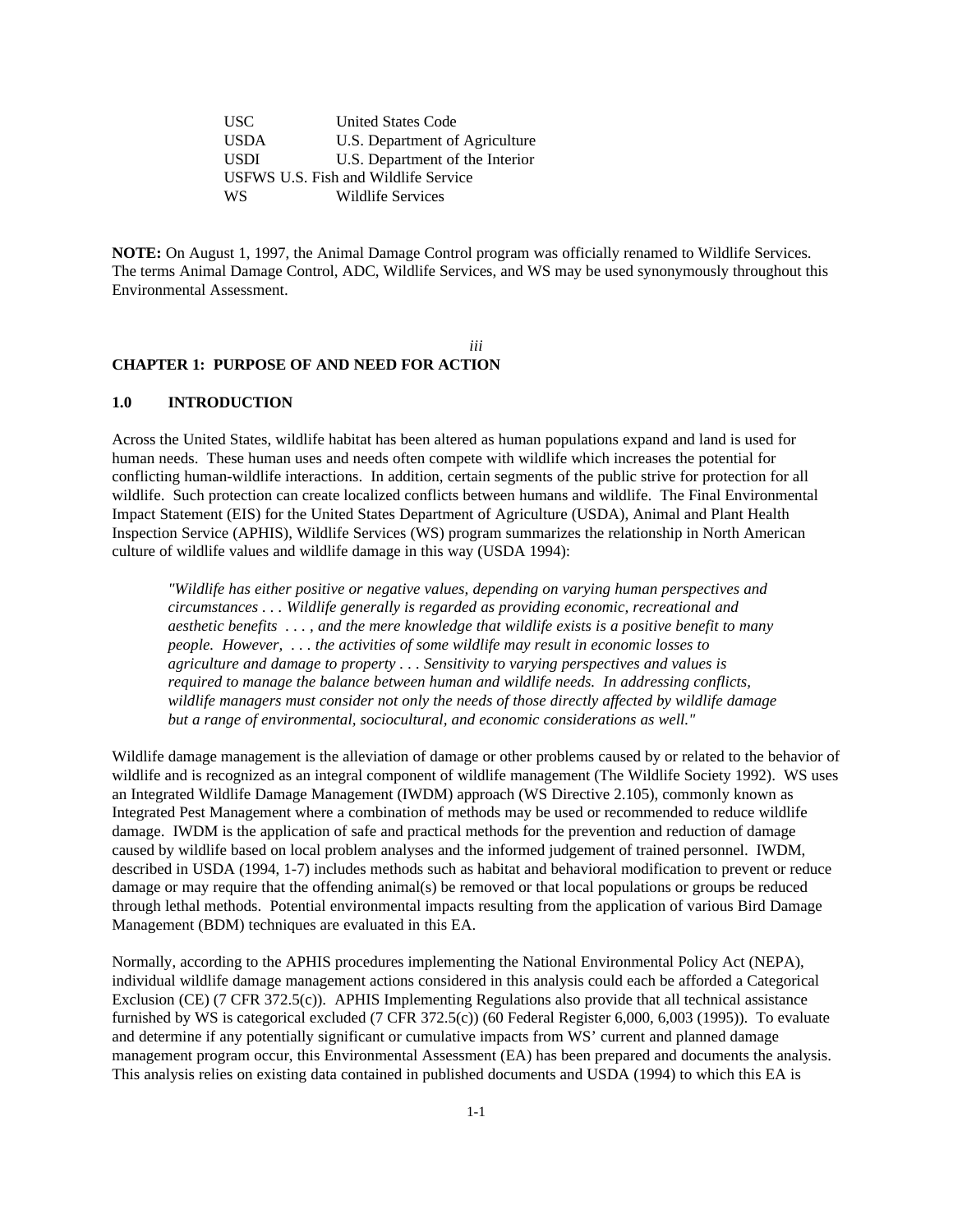tiered.

To fulfill Congressional direction pursuant to the Animal Damage Control Act of 1931, as amended (46 Stat. 1468; 7 U.S.C. 426-426c) and the Rural Development, Agriculture, and Related Agencies Appropriation Act of 1988 (Public Law 100-202), the purpose of wildlife damage management is to prevent or minimize damage to protected resources. Therefore, wildlife damage management is not based on punishing offending animals but is a means of reducing future damage and used as part of WS' Decision Model (Slate et al. 1992). The imminent threat of damage or loss of resources is often sufficient for individual actions to be initiated. The need for BDM is derived from the specific threats to resources.

## **1.1 WILDLIFE SERVICES PROGRAM**

WS mission, developed through its strategic planning process, is: 1) *"to provide leadership in wildlife damage management in the protection of America's agricultural, industrial and natural resources, and 2) to safeguard* 

*public health and safety."* This is accomplished through:

- Training of wildlife damage management professionals;
- Development and improvement of strategies to reduce losses and threats to humans from wildlife;
- Collection, evaluation, and dissemination of management information;
- Cooperative wildlife damage management programs;
- Informing and educating the public on how to reduce wildlife damage;
- Providing data and a source for limited-use management materials and equipment, including pesticides (USDA 1989).

WS is a cooperatively funded, service-oriented program. Before any wildlife damage management is conducted, *Agreements for Control* must be signed by the landowner/administrator for private lands and other comparable documents are in place for public lands. As requested, WS cooperates with land and wildlife management agencies to effectively and efficiently reduce wildlife damage according to applicable Federal, State and local laws (WS Directive 2.210).

## **1.2 NEED FOR ACTION**

#### **1.2.1 Need for BDM for the Protection of Agricultural Resources.**

#### **Livestock Feed.**

Bird damage to agricultural crops costs U.S. farmers more than \$100 million annually (Besser 1985) and can pose significant economic threat to agricultural producers (Besser et al. 1968, Dolbeer et al. 1978, Feare 1984). As the science of raising cattle progressed from range to feedlots, bird problems intensified. Cattle in feedlots and dairies provide a tremendous feeding opportunity for birds. Along with this method of cattle raising came the concept of the complete diet. The complete diet contains all of the nutrients and fiber that cattle need to increase weights, milk production, and improve the flavor and texture of meat. The basic constituent of most rations is silage with the addition of barley, corn, or other grains which may be incorporated as whole, crushed or ground grains. The silage/barley mixture is normally combined with hay, cull french fries, or other high fiber roughage. While cattle are unable to select for certain ingredients, starlings and other birds select for grains, cull French fries, or other items, thereby altering the composition and energy value.

Livestock feed losses to starlings has been demonstrated by Besser et al. (1968) who estimated annual loss in feedlots near Denver, Colorado at \$84 per 1,000 birds. Forbes (1995) reported starlings consume up to 50% of their body weight each day. Glahn and Otis (1981) reported consumption of 4.8 kg of pelletized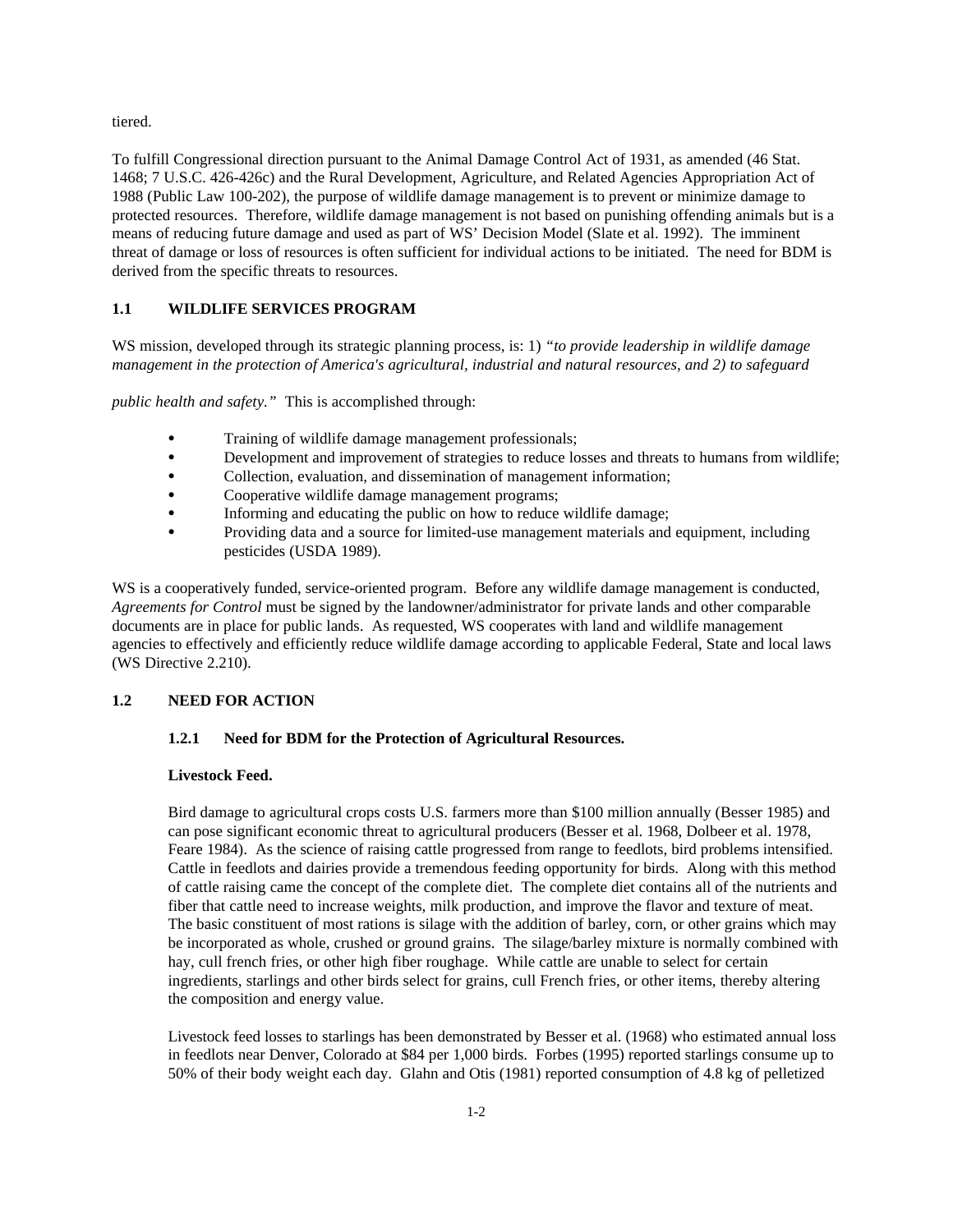feed per 1,000 bird minutes. The removal of high energy food ingredients is believed to reduce weight gains, milk yields, and is economically significant (Feare 1984).

Agriculture is Idaho's leading industry and livestock production and products are an important agricultural sector accounting for about 38% of total farm marketing receipts (IASS 1997). During FY 95, 96, and 97, a total of \$311,707 in losses to livestock feed from starlings was reported to WS from cooperating livestock feeders, dairy farms, and grain storage operators in Idaho. This figure represents only a very small portion of the actual damage which occurs State-wide since WS only conducts BDM on a very small percentage of the total number of feedlots and dairies in Idaho. The second most destructive bird to livestock feed is gulls. Feed losses attributed to gulls totaled \$63,001 in FY 95, 96, and 97. During the three-year period, \$390,141 in losses to livestock feed were reported and confirmed by WS (Table 1-1).

As of January 1, 1997, there were an estimated 1.75 million head of cattle and calves in the State (IASS 1997). The average number of milk cows maintained in Idaho was 256,000 head during 1996 (IASS 1997) and has steadily increased since 1986. Idaho's cattle feedlots (with 1000 cattle or more) marketed 588,000 head in 1996 and the total red meat production was 547 million pounds (red meat production includes beef, veal, pork, lamb, and mutton). Between 1991 and 1996 there were an average of 148 livestock feedlots in the State. The total number of feedlots has increased since 1991 up to 160 in 1996.

## **Crops.**

Wywialowski (1994) reported that in 1989, 8.7% and 16.6% of agricultural producers nationwide experienced bird damage to: 1) field crops and 2) vegetables, fruits, and nuts, respectively. Wheat and alfalfa are most susceptible to Canada goose and other waterfowl immediately after germination when the plant has emerged above the soil and the root system is not yet firmly established in the soil. Combined with sandy soils and wet conditions, which "loosen" the soil, the entire plant can be pulled out and consumed. Waterfowl (primarily mallards) and blackbirds can cause damage to wheat, barley, and other grains after swathing or prior to harvest (Besser 1985).

Receipts from crops (grains, fruits, vegetables, hay, etc.) accounted for 62% of all agricultural

| <b>FY</b>                                                                                                                                                                                                                                                                                                                 | Species            | Incidents      | Loss $(\$)$ |  |
|---------------------------------------------------------------------------------------------------------------------------------------------------------------------------------------------------------------------------------------------------------------------------------------------------------------------------|--------------------|----------------|-------------|--|
| 1997                                                                                                                                                                                                                                                                                                                      | <b>Starlings</b>   | 29             | 32,900      |  |
|                                                                                                                                                                                                                                                                                                                           | Ring-billed gulls  | $\overline{c}$ | 6,000       |  |
|                                                                                                                                                                                                                                                                                                                           | Pigeons            | 3              | 500         |  |
|                                                                                                                                                                                                                                                                                                                           | Common ravens      | $\mathbf{1}$   | 3,000       |  |
|                                                                                                                                                                                                                                                                                                                           | <b>Blackbirds</b>  | $\mathbf{1}$   | 50          |  |
| 1996                                                                                                                                                                                                                                                                                                                      | <b>Starlings</b>   | 48             | 232,400     |  |
|                                                                                                                                                                                                                                                                                                                           | Gulls <sup>1</sup> | $\overline{2}$ | 55,001      |  |
|                                                                                                                                                                                                                                                                                                                           | Pigeons            | 3              | $\theta$    |  |
|                                                                                                                                                                                                                                                                                                                           | American crows     | 1              | 100         |  |
| 1995                                                                                                                                                                                                                                                                                                                      | <b>Starlings</b>   | 49             | 46,407      |  |
|                                                                                                                                                                                                                                                                                                                           | Ducks <sup>2</sup> | 4              | 7,500       |  |
|                                                                                                                                                                                                                                                                                                                           | Ring-billed gulls  | $\mathbf{1}$   | 2,000       |  |
|                                                                                                                                                                                                                                                                                                                           | Pigeons            | 13             | 4,173       |  |
|                                                                                                                                                                                                                                                                                                                           | Magpies            | $\overline{c}$ | 110         |  |
| 160<br>Total<br>390,141                                                                                                                                                                                                                                                                                                   |                    |                |             |  |
| <sup>1</sup> Gulls may be ring-billed, California, and/or herring.<br><sup>2</sup> Ducks - unknown species of ducks.<br>*These losses represent only a portion of the total<br>and serve more as an indicator of the types of<br>losses<br>rather than an indicator of the total<br>damage<br>magnitude of the<br>damage. |                    |                |             |  |

marketings in 1996 (IASS 1997). In 1996, Idaho ranked first, second, and third nationally (IASS 1997) in the production of: 1) potatoes, 2) sugar beets and barley, and 3) hops, spearmint, peppermint, prunes, and plums, respectively. Approximately 5.4 million acres of crops were harvested in 1996 with hay, wheat, and barley representing 85% of total acres. During FY 95, 96, and 97, bird damage reported to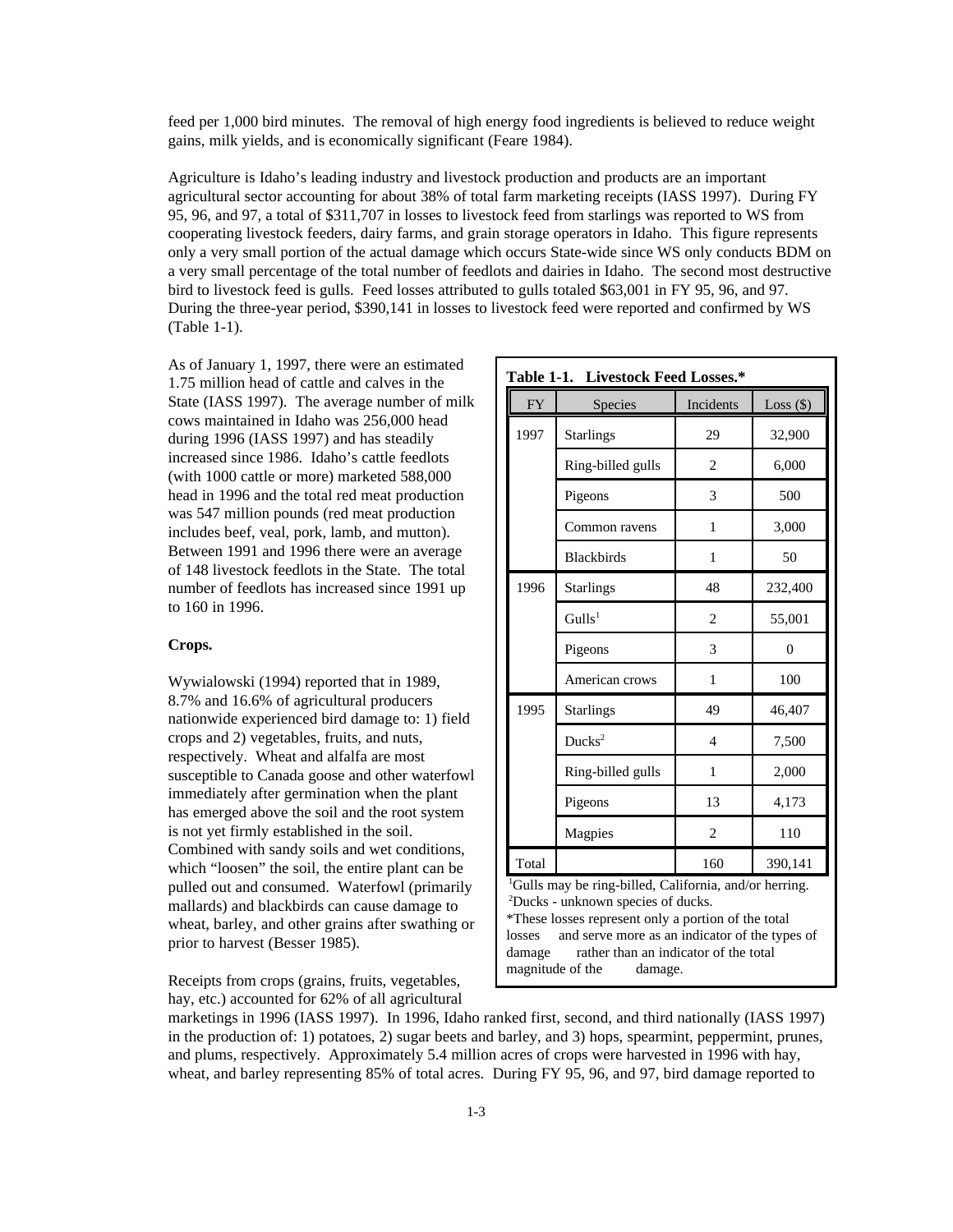and verified by WS to field crops, vegetables, fruit, turf, pasture, and hay crops totaled \$42,436, \$102,930 and \$60,200, respectively (MIS 1995, 1996, 1997) (Table 1-2). About 73% (\$149,600) of reported and verified bird damage to crops in Idaho, during FY 95, 96, and 97 was attributed to Canada geese.

## **1.2.2 Need for BDM for the Protection of Aquaculture Resources.**

Bird predation at aquaculture facilities has been recognized as an economic problem for more than 300 years (Mills 1967). Open water areas and large concentrations of fish are natural attractants to fish-eating birds (Salmon and Conte 1981). Birds may also negatively affect aquaculture production by transmitting or transporting diseases, weeds, and parasites (Curtis et al. 1996). Trout raising continues to be an important commercial industry in Idaho (IASS 1997). Idaho trout production ranks first in the nation in pounds of food-size trout (food-size trout are defined as 12 inches long or longer), number sold, and total value. Between September 1995 and September 1996, about 76% of the trout and 75% of the live weight of trout produced in the U.S. came from Idaho producers (IASS 1997). During that period, Idaho producers marketed 40 million pounds of fish and sold more than 43 million fish valued at \$32 million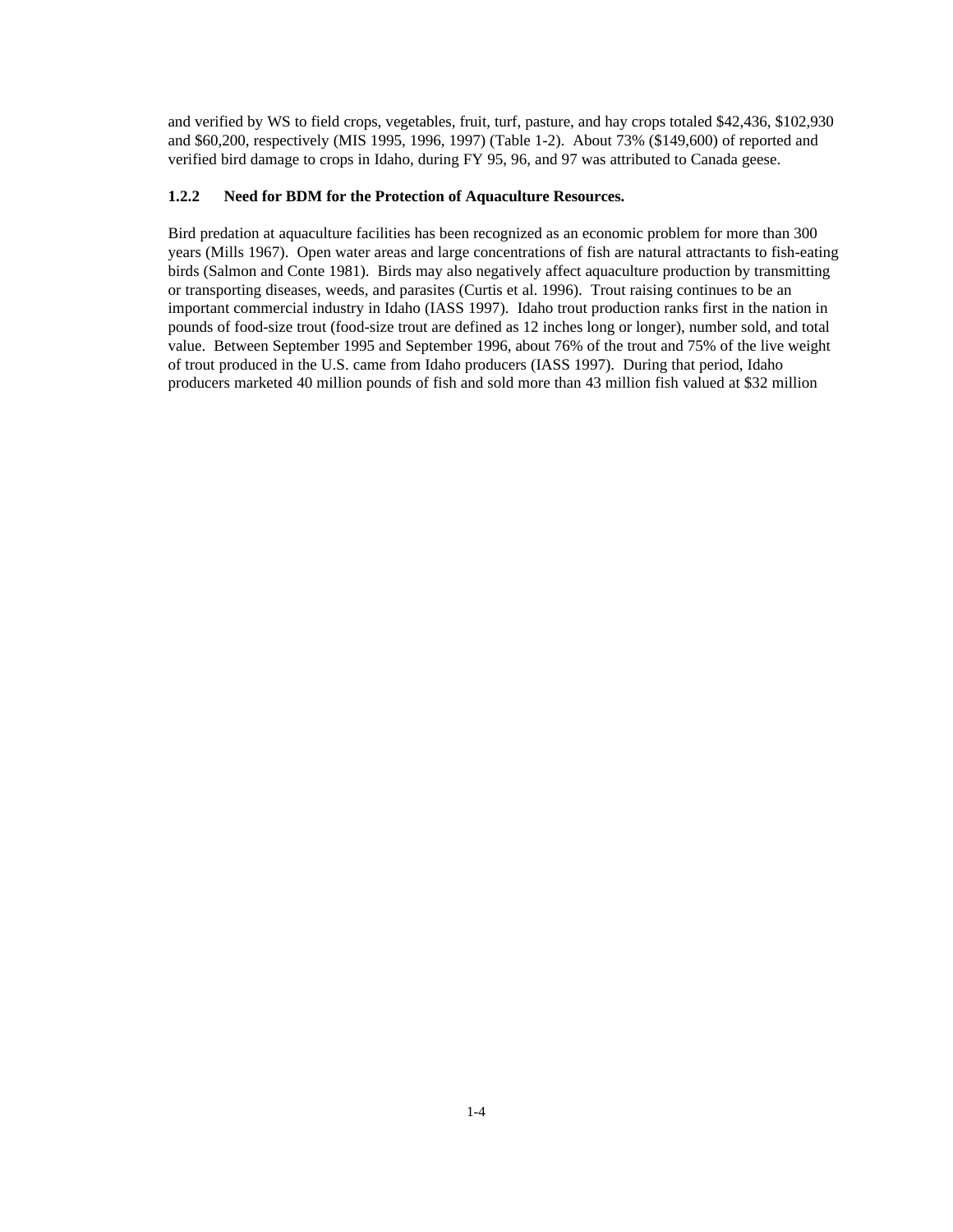| Fiscal Year | Species                 | Number of Incidents <sup>1</sup> | Loss $(\$)$      |
|-------------|-------------------------|----------------------------------|------------------|
| 1997        | <b>Starlings</b>        | 5                                | 10,500           |
|             | Canada geese            | 20                               | 38,600           |
|             | Snow geese              | 3                                | 250              |
|             | Greater sandhill cranes | 6                                | 5,000            |
|             | Ducks <sup>1</sup>      | $\overline{c}$                   | 850              |
|             | American coots          | $\,1$                            | 5,000            |
|             | <b>Blackbirds</b>       | $\,1\,$                          | $\boldsymbol{0}$ |
| 1996        | <b>Starlings</b>        | 9                                | 8,700            |
|             | $\text{Geese}^1$        | 43                               | 76,700           |
|             | Greater sandhill cranes | 5                                | 1,300            |
|             | <b>Blackbirds</b>       | $\overline{c}$                   | 2,000            |
|             | American crows          | 9                                | 7,700            |
|             | Ducks <sup>1</sup>      | 9                                | 6,120            |
|             | Magpies                 | $\mathbf{1}$                     | 10               |
|             | House sparrows          | $\overline{c}$                   | 300              |
|             | Ibises                  | $\mathbf{1}$                     | 100              |
| 1995        | <b>Starlings</b>        | 3                                | 150              |
|             | <b>Blackbirds</b>       | $\overline{c}$                   | 1,500            |
|             | Gese <sup>1</sup>       | 27                               | 34,300           |
|             | Greater sandhill cranes | 8                                | 1,701            |
|             | Magpies                 | 5                                | 260              |
|             | <b>Ibises</b>           | $\mathbf{1}$                     | 3,500            |
|             | American robins         | 3                                | 100              |
|             | Ducks <sup>1</sup>      | 6                                | 1,025            |
| Total       |                         | 176                              | 205,666          |

**Table 1-2. Losses to Field and Hay Crops, Vegetables, Fruits, Turf, and Pasture.** \*

<sup>1</sup>Unspecified Species.

\*These losses represent only a portion of the total losses and serve as an indicator of the types of damage rather than an indicator of the total magnitude of the damage.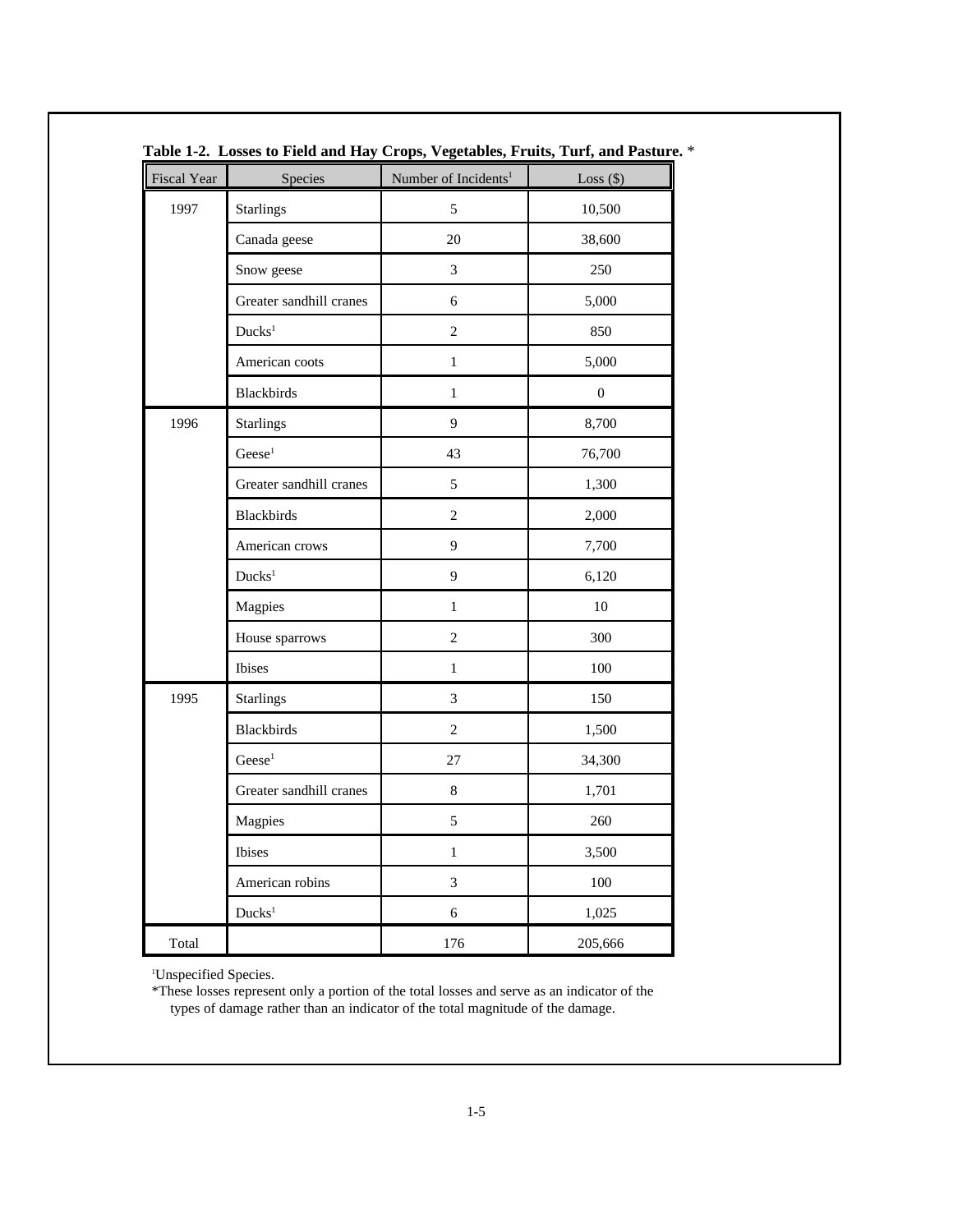(IASS 1997). According to the National Agricultural Statistics Service (NASS), Idaho trout producers lost an estimated 4.4 million trout (650,000 pounds) to predators (NASS 1996). Predators were defined in

the survey as including all predator species (mink, otters, birds, and other animals) and birds were not separated. During FY 95, 96, and 97, aquaculture producers reported to WS that fish-eating birds caused \$135,325, \$2,300, and \$12,200 respectively, in damages to trout and other fishes (Table 1- 3). This amount of reported damage represents only a small portion of the actual State-wide damage since WS only conducted BDM on a small percentage of aquaculture facilities in Idaho.

The bird species commonly responsible for damage in Idaho are great blue herons, black-crowned night herons, ring-billed gulls, American white pelicans, and doublecrested cormorants (MIS 1995, 1996, 1997).

## **1.2.3 Need for BDM for the Protection of Public Health and Safety; Livestock Health; and Property.**

Birds occasionally damage resources other than livestock feed, crops, and aquaculture for which WS is requested to provide BDM. These resources include:

## **Public Health and Safety.**

 Idaho WS has been requested to reduce the health risks to the public from birds. Airports managers have requested WS assistance in resolving bird/aircraft strike threats. The risk that birds pose to aircraft is well documented with the worst case reported in 1960 when 62 people were killed in the crash of an airliner that collided with

| Table 1-3. Aquaculture Losses.* |                                                  |                          |             |  |
|---------------------------------|--------------------------------------------------|--------------------------|-------------|--|
| <b>FY</b>                       | Species                                          | Incidents                | Loss $(\$)$ |  |
| 1997                            | Ring-billed gulls                                | $\overline{c}$           | 2,000       |  |
|                                 | Great blue herons                                | 18                       | 6,200       |  |
|                                 | Egrets/herons/<br>cormorants, mixed <sup>1</sup> | $\overline{\mathcal{L}}$ | 4,000       |  |
| 1996                            | Double-crested<br>cormorants                     | 1                        | 1,000       |  |
|                                 | Great blue herons                                | 7                        | 800         |  |
|                                 | Herons and egrets<br>mixed <sup>1</sup>          | $\overline{c}$           | 500         |  |
| 1995                            | Shorebirds <sup>2</sup>                          | 1                        | 113,000     |  |
|                                 | Ring-billed gulls                                | $\overline{\mathcal{A}}$ | 1,800       |  |
|                                 | Great blue herons                                | 32                       | 16,925      |  |
|                                 | Double-crested<br>cormorants                     | 1                        | 2,000       |  |
|                                 | American white<br>pelicans                       | $\overline{c}$           | 600         |  |
|                                 | Mergansers                                       | 1                        | 1,000       |  |
| Total                           |                                                  | 75                       | 149,825     |  |

<sup>1</sup>Mixed species of black-crowned herons, great blue herons, great egrets, and/or cormorants.

<sup>2</sup>Unspecified species.

\*These losses represent only a portion of the total losses, and serve as an indicator of the types of damage rather than an indicator of the total magnitude of the damage.

a flock of starlings<sup>1</sup> in Boston (Terres 1980). A more recent crash involving Canada geese occurred in 1995 when 24 military personnel aboard an Air Force Airborne Warning and Control System (AWACS) aircraft were killed after the aircraft's engines ingested geese during take-off (Cleary et al. 1996).

Generally, bird collisions occur when aircraft are near the ground. More than 45% of bird/aircraft collisions occur within 100 feet of the ground and more than 75% occur within 1,500 feet of the ground (USDA 1994). Idaho WS has responded to numerous requests from airport officials regarding bird threats to aviation safety (Table 1-4). A recent project involved helping a northern Idaho airport obtain a

 $1$ It is difficult to put a monetary value on public health and safety incidents, especially when human deaths or chronic illnesses occur, and values are underestimated.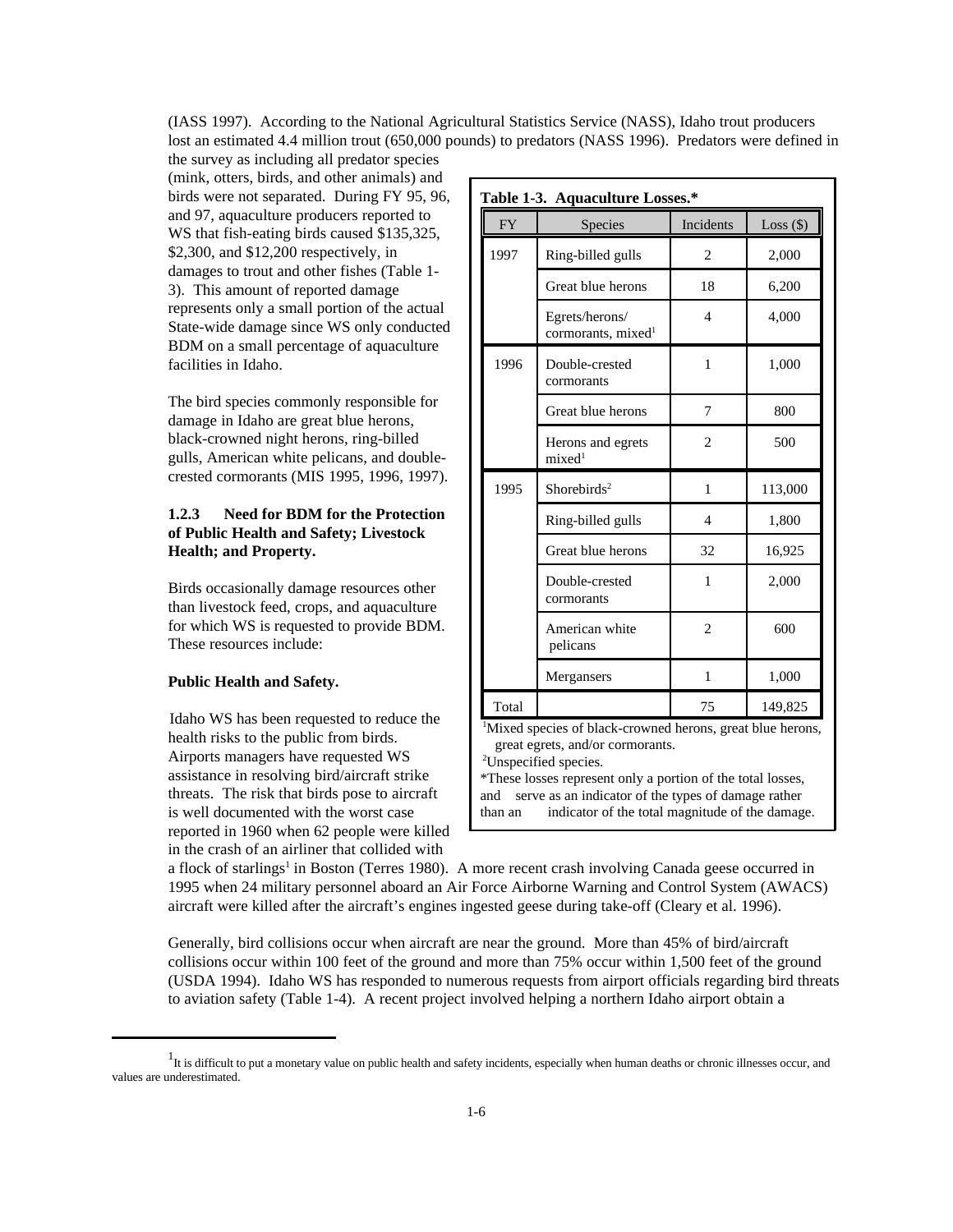Depredation Permit (DP) from the United States Fish and Wildlife Service (USFWS) to remove a limited number of birds.

> Pigeons, starlings and house sparrows have been suspected of transmitting 38 different diseases to humans and pets, including Salmonellosis, Tuberculosis, Histoplasmosis, Toxoplasmosis, Ornithosis, Cryptococcosis, Encephalitis and Newcastle Disease (Weber 1979, Stickley and Weeks 1985). Of those diseases, Ornithosis and Histoplasmosis are the two which WS is probably most concerned about as being a public health hazard and a hazard to WS employees who conduct BDM activities where disease transmission may occur. Although Idaho WS has no record of employees contracting bird related diseases while

| <b>FY</b> | Species                   | Incidents      | $Loss($ \$) |
|-----------|---------------------------|----------------|-------------|
| 1997      | Bald eagles               | 1              | *           |
|           | Golden eagles             | 1              | 7,500*      |
|           | California gulls          | 1              | *           |
|           | Hawks, other <sup>1</sup> | 1              | *           |
| 1996      | Gulls <sup>2</sup>        | 4              | *           |
|           | Great blue herons         | $\overline{2}$ | *           |
|           | American crows            | 1              | 5,000*      |
|           | Canada geese              | $\overline{2}$ | *           |
|           | Ducks <sup>1</sup>        | 3              | 100         |
| 1995      | Canada geese              | $\overline{2}$ | *           |
| Total     |                           | 14             | 12,600      |

conducting BDM, the threat is always present and precautions are taken to avoid possible exposures. WS employees are encouraged to wear respirators and other personal protective equipment as recommended by the Centers for Disease Control and Prevention (CDC 1997) when working in bird roosts or conditions which may present threats of airborne diseases. Table 1-5 provides information on the number of incidents of disease threat or transmission WS responded to during FY 95, 96, and 97.

#### **Livestock Health.**

Birds have been implicated in the transmission of livestock diseases such as Transmissible Gastroenteritis Virus, Tuberculosis, and Coccidiosis which have been linked to migratory flocks of starlings and blackbirds (Gough and Beyer 1982). Table 1-5 provides the number of incidents reported to and/or confirmed by  $\overline{WS}$  involving threats or possible disease transmission to the public and livestock<sup>2</sup>. A dairy operator near ID and his consulting veterinarian highly suspected that starlings were responsible for transmitting Salmonella to his dairy cattle where up to 6 cattle died from the disease . This same dairy owner and veterinarian also suspected. that starlings transmitted Bovine Viral Diarrhea to the same cattle. Costs to vaccinate, monitor the disease, and loss of milk production was estimated at \$5,000.

#### **Property Protection.**

Each year woodpeckers damage structures and cause economic losses to property owners in the U.S. (Craven 1984). This damage occurs when woodpeckers "drum," a form of territorial display, and when

 $2$ Estimates of the dollar value of this type of damage are very difficult to assess and are probably underestimated.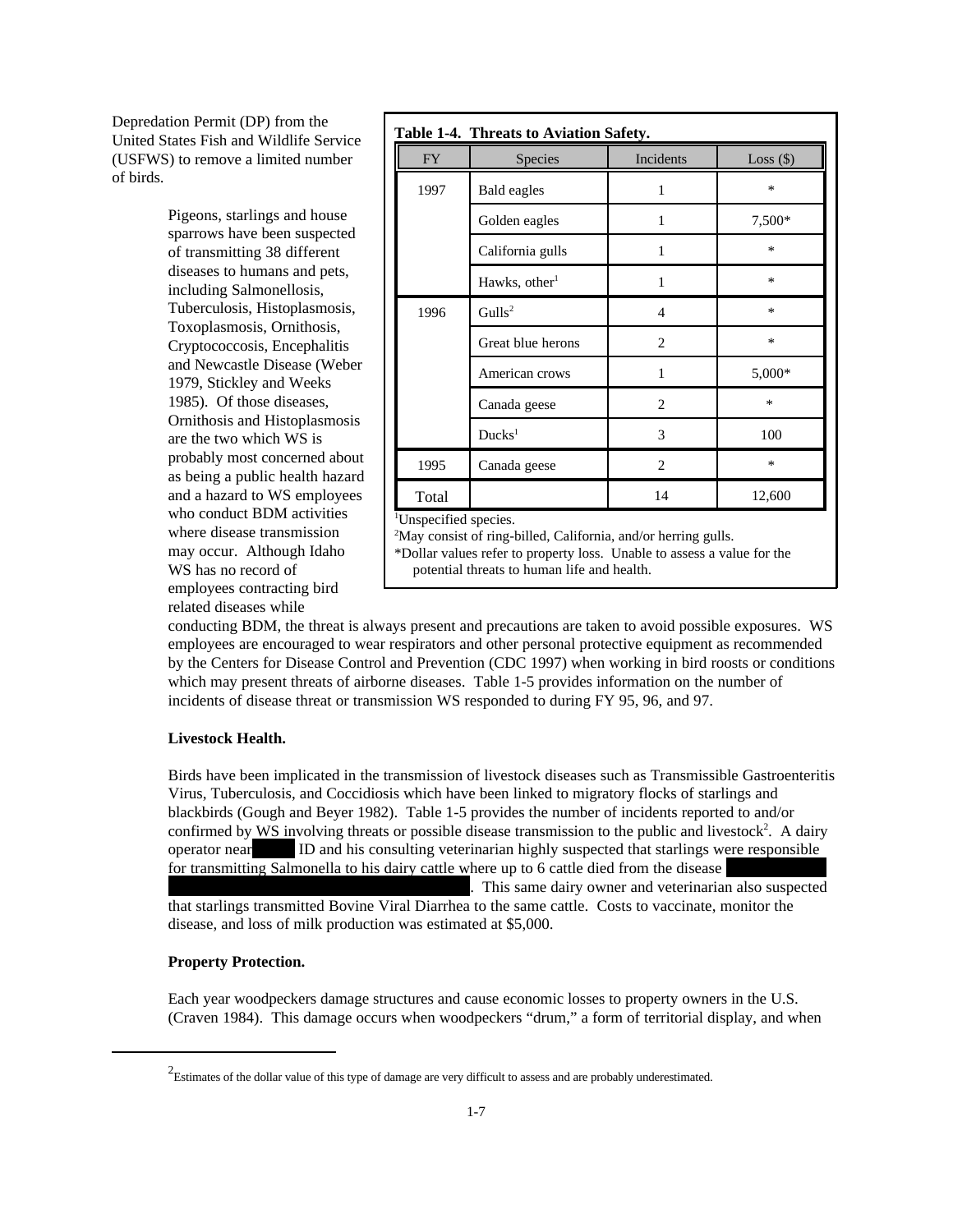they chisel holes in the sidewalls of structures and pull out the insulation to make a cavity (Evans et al. 1983, Graves and Andelt 1987, Marsh 1994). Damage usually occurs in the spring of the year, which is concurrent with the breeding season. Woodpeckers can also cause severe damage to utility poles resulting in significant economic loss to utility companies. Poles weakened by woodpecker damage reduce longevity, present a safety hazard, and may collapse under adverse conditions. In 1981 and 1982, the central

replaced 2,114 woodpecker damaged poles within their system at an approximate cost of \$560,000 (Stemmerman 1988). During FY 95, pileated woodpeckers in Idaho were responsible for \$255,200 damages to utility poles, and northern flickers caused an estimated \$31,225, \$29,032, and \$88,525 in damages to homes, buildings, and beehives during FY 95, 96, and 97, respectively (Table 1-6).

A golf course near ID reported that American coots were causing damage to golf greens and turf. WS confirmed that the coots were pulling up grass plants by the roots and consuming them. An estimation for repairing and reseeding the turf and greens was made at costing \$5,000.

WS responded to several requests for assistance where pigeons were defacing property and damaging structures from roosting activities and

|           | Table 1-5. Threats to Public and Livestock Health. |                          |                                |             |
|-----------|----------------------------------------------------|--------------------------|--------------------------------|-------------|
| <b>FY</b> | <b>Species</b>                                     | Incidence                | Type                           | $Loss($ \$) |
| 1997      | <b>Starlings</b>                                   | 1                        | <b>HHS</b>                     | $\ast$      |
|           | Pigeons                                            | 7                        | <b>HHS</b>                     | *           |
| 1996      | <b>Starlings</b>                                   | 5                        | $HHS1$ and<br>livestock health | 1,500*      |
|           | Pigeons                                            | 9                        | HHS/droppings                  | $632*$      |
|           | Turkey vultures                                    | 1                        | HHS/droppings                  | $100*$      |
|           | Magpies                                            | $\overline{c}$           | HHS/droppings                  | $200*$      |
| 1995      | <b>Starlings</b>                                   | 10                       | HHS/droppings                  | $351*$      |
|           | Pigeons                                            | 37                       | HHS/droppings                  | 5,034*      |
|           | Ducks <sup>2</sup>                                 | $\overline{c}$           | HHS/droppings                  | $101*$      |
|           | Canada geese                                       | $\mathbf{1}$             | HHS/droppings                  | $2,000*$    |
|           | Swallows <sup>3</sup>                              | $\overline{\mathcal{L}}$ | Disease threat                 | $\ast$      |
|           | Ring-billed gulls                                  | $\overline{2}$           | Landfills                      | *           |
|           | Magpies                                            | 1                        | HHS/droppings                  | $100*$      |
|           | <b>Blackbirds</b>                                  | $\overline{c}$           | Disease threat                 | *           |
|           | American crows                                     | $\mathbf{1}$             | Landfills                      | *           |
|           | Common ravens                                      | 1                        | Landfills                      | $\ast$      |
|           | House finches                                      | 1                        | Droppings                      | $100*$      |
| Total     |                                                    | 79                       |                                | 10,118      |

<sup>1</sup>HHS - Human (public) Health and Safety.

<sup>2</sup>Unspecified species.

<sup>3</sup>Swallows - Unspecified species. Could be one or more of the following swallow species; barn, cliff, tree, bank, or northern rough-winged. \*Dollar values refer to property loss. Unable to assess a value for potential threats to pubic health.

accumulations of fecal material. Two such incidents occurred near Pocatello and Pocatello and Caldwell, ID where several hundred pigeons were roosting inside industrial buildings occupied by people. Property managers and workers were concerned about possible disease transmission and the cost to clean machinery and floors where pigeon droppings accumulated.

a telecommunications company contacted WS for assistance in solving a problem with common raven nests on a microwave tower. The company explained that the nests posed a potential hazard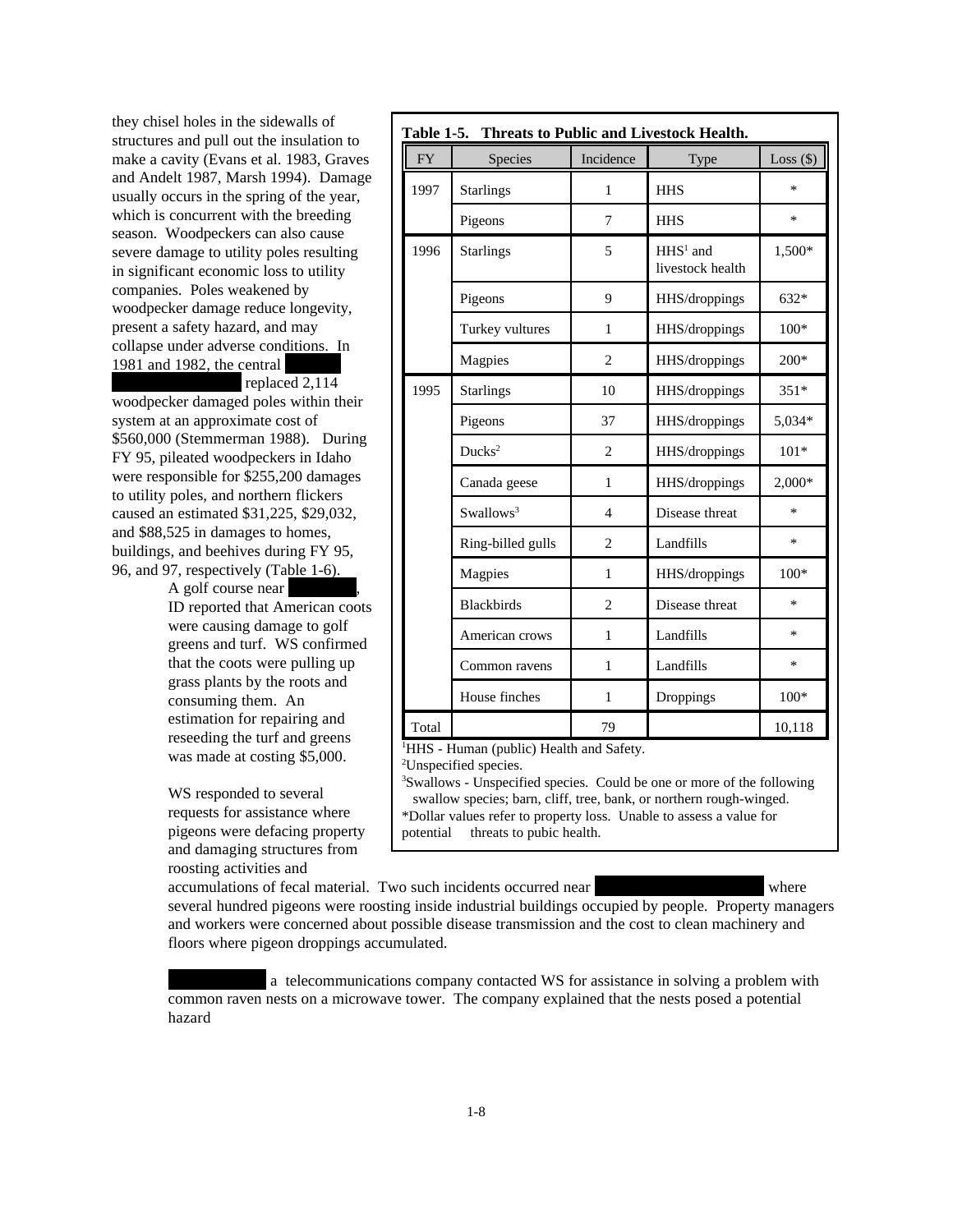| ${\rm FY}$ | Species                  | Incidents      | Type                             | Loss $(\$)$ |
|------------|--------------------------|----------------|----------------------------------|-------------|
| 1997       | Northern flickers        | 44             | Buildings and homes              | 88,575      |
|            | Red-headed woodpecker    | 1              | Home                             | 200         |
|            | Pileated woodpeckers     | $\mathbf{1}$   | Electric poles                   | 1,000       |
|            | Woodpeckers <sup>1</sup> | 1              | Home                             | 100         |
|            | <b>Starlings</b>         | 11             | Buildings, homes other property  | 2,060       |
|            | Pigeons                  | 32             | Buildings, homes, other property | 15,301      |
|            | Ducks <sup>2</sup>       | $\mathbf{1}$   | Other property                   | 200         |
|            | Ring-billed gulls        | $\mathfrak{2}$ | Homes and products               | 7,000       |
|            | House sparrows           | $\mathfrak{2}$ | Food items and buildings         | 300         |
|            | House finches            | $\mathbf{1}$   | Other property                   | $0*$        |
|            | Barn swallows            | 1              | Home                             | 50          |
|            | American robins          | $\mathbf{1}$   | Home                             | $0*$        |
|            | American crows           | 12             | Other property                   | 100         |
|            | Common ravens            | 1              | Other property                   | $0*$        |
|            | Golden eagles            | $\mathbf{1}$   | Aircraft                         | 7,500       |
|            | Magpies                  | 15             | Buildings, homes, other property | 4,705       |
| 1996       | Northern flicker         | 52             | Buildings and beehives           | 29,032      |
|            | Woodpeckers <sup>1</sup> | $\mathbf{1}$   | <b>Buildings</b>                 | 200         |
|            | Pigeons                  | 20             | Buildings and machinery          | 5,845       |
|            | <b>Starlings</b>         | 15             | Buildings and landscaping        | 1,891       |
|            | Swallows <sup>2</sup>    | 1              | <b>Buildings</b>                 | 100         |
|            | Magpies                  | 23             | Beehives and landscaping         | 9,457       |
|            | Canada geese             | 9              | Landscaping                      | 6,000       |
|            | American crows           | $\sqrt{6}$     | Landscaping and property         | $0*$        |
|            | American robins          | $\mathbf{1}$   | <b>Buildings</b>                 | $0*$        |

Table continued on next page.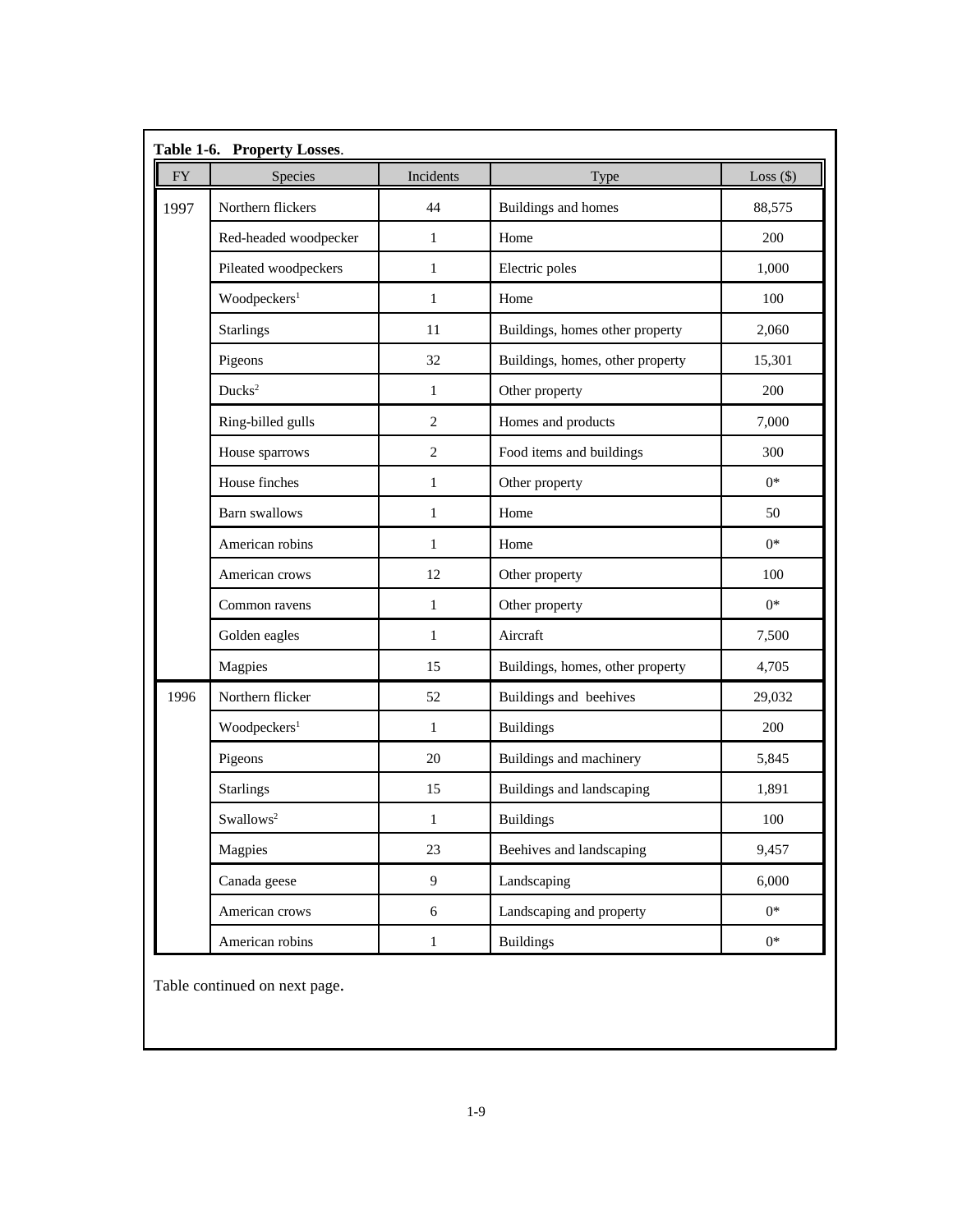|           | Table 1-6. Property Losses continued. |                  |                                 |             |  |  |
|-----------|---------------------------------------|------------------|---------------------------------|-------------|--|--|
| <b>FY</b> | Species                               | <b>Incidents</b> | Type                            | Loss $(\$)$ |  |  |
| 1996      | House finches                         | 1                | <b>Buildings</b>                | 50          |  |  |
| 1995      | Northern flickers                     | 45               | Buildings, houses               | 31,225      |  |  |
|           | Woodpeckers <sup>1</sup>              | 1                | <b>Trees</b>                    | 600         |  |  |
|           | <b>Starlings</b>                      | 6                | <b>Buildings</b>                | 2,100       |  |  |
|           | Pigeons                               |                  | <b>Buildings</b>                | $0*$        |  |  |
|           | Pileated woodpeckers                  | 3                | Electric poles and<br>buildings | 255,200     |  |  |
| Total     |                                       | 312              |                                 | 468,791     |  |  |

<sup>1</sup>Unspecified species of woodpecker.

<sup>2</sup>Unspecified species of swallows. Could be barn, cliff, tree, bank, and/or northern rough-winged swallow.

\*Unable to assess a value for damage.

during lightning storms because they could catch fire, damaging wiring on the towers and disrupt service. Overall, \$468,791 in bird damages to property were reported and/or verified by WS during FY 95, 96, and 97.

## **1.2.4 Nuisances.**

Birds sometimes congregate in such numbers that their presence can create a nuisance. Examples are urban starling and crow roosts where excreta accumulates and noises of the birds are annoying, Canada geese loitering near public parks or food serving areas, gulls frequenting picnic areas and eateries, etc<sup>3</sup>. WS investigates and helps resolve situations where birds are causing a nuisance. For most nuisance complaints, WS provides technical assistance to resolve the problem. Table 1-7 provides the number of nuisance complaints WS responded to during FY 95, 96, and 97.

## **1.3 PURPOSE OF THE EA.**

This EA evaluates ways by which the BDM responsibility of Idaho WS would be conducted to resolve bird conflicts. The EA analyzes European starling (*Sturnus vulgaris*), house sparrow (*Passer domesticus*), domestic feral pigeon (pigeon) (*Columbia livia*), blackbird (Icterinae), ring-billed gull (*Larus delawarensis*), California gull (*L. californicus*), herring gull (*L. argentatus*), great blue heron (*Ardea herodias*), black-crowned night heron (*Nycticorax nycticorax*), double-crested cormorant (*Phalacrocorax pelagicus*), American white pelican (*Pelecanus erythrohynchos*), northern flicker (*Colaptes auratus*), common raven (*Corvus corax*), American crow (*C. brachyrhynchos*), turkey vulture (*Cathartes aura*), black-billed magpie (*Pica pica*), bald eagle (*Haliaeetus leucocephalus*), golden eagle (*Aquila chrysaetos*), Canada goose *(Branta canadensis*), greater sandhill crane (*Grus canadensis*), American coot (*Fulica americana*), mallard (*Anas platyrhynchos*), and feral, domestic, nonindigenous, and exotic bird damage management for the protection of agricultural and natural resources, aquaculture, property, and public health and safety in Idaho. Hereinafter, the term blackbirds refers to the redwinged blackbird (*Agelaius phoeniceus*), Brewer's blackbird (*Euphagus cyanocephalus*), yellow-headed blackbird

 $3$  Estimates of the dollar value of this type of damage are very difficult to assess.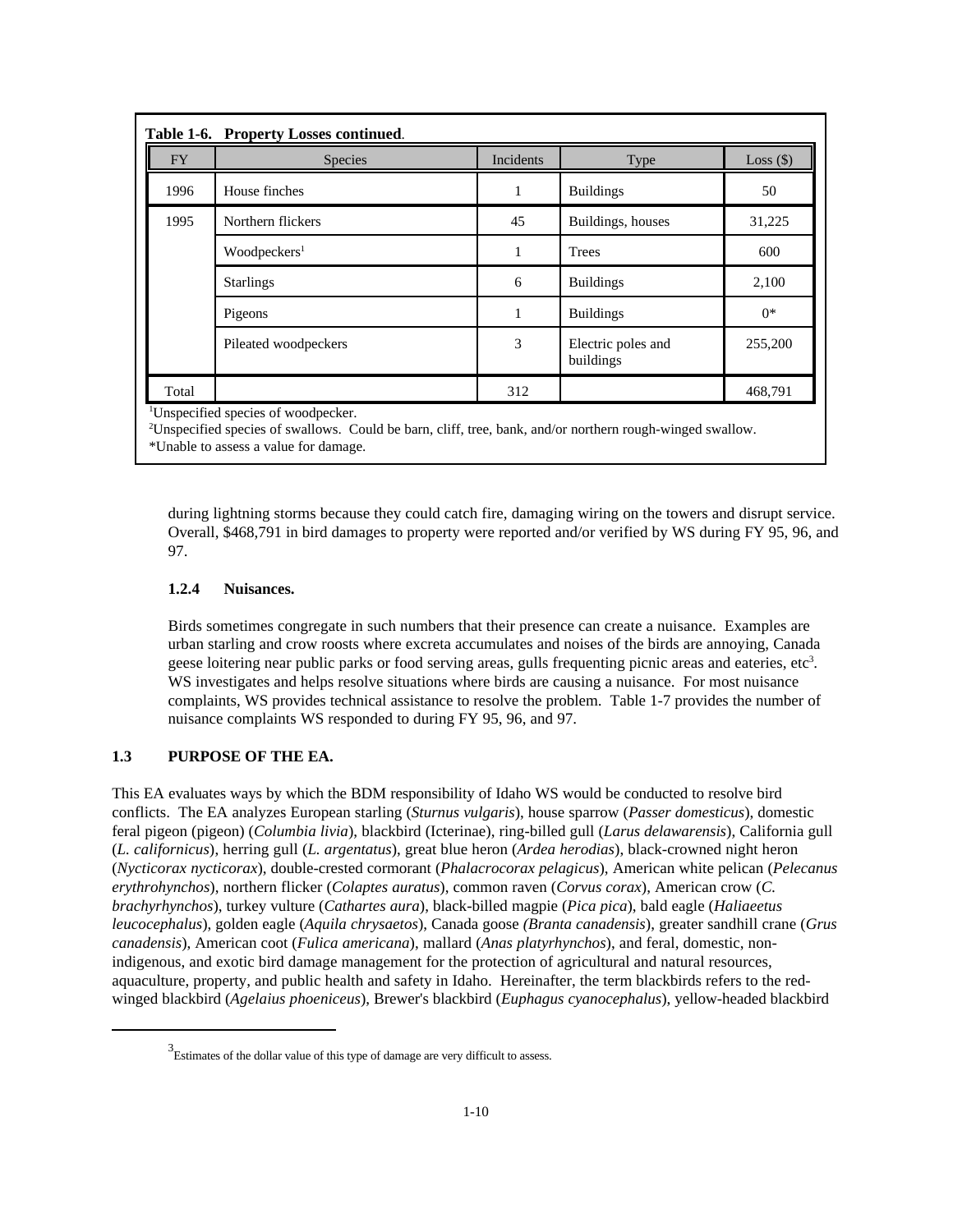(*Xanthocephalus xanthocephalus*), and brownheaded cowbird (*Molothrus ater*).

Other bird species such as American robins (*Turdus migratorius*), house finches (*Carpodacus mexicanus*), ibis spp. (*Plegadis* spp.), merganser spp. (*Lophodytes cucullatus* and *Mergus* spp.), pileated woodpeckers (*Dryocopus pileatus*), red-headed woodpeckers (*Melanerpes erythrocephalus*), snow geese (*Chen caerulescens*), swallows spp. (*Hirundo* spp., *Tachycineta* spp., *Riparia riparia,* and *Stelgidopteryx serripennis*), barn owls (*Tyto alba*), and western screech owls (*Otus kennicotti*) are briefly mentioned in this EA. However, because WS does not intentionally direct lethal control towards these birds nor predicts any future need, addressing NEPA compliance for these birds and all other bird species not analyzed in Chapter 4 of this EA will be administered through CEs and/or predator EAs (see Section 1.0).

### **1.3.1 Area of Analysis**

Idaho encompasses about 53.5 million acres; during Fiscal Year (FY) 97, WS had 392 *Agreements for Control* to conduct BDM on 582,350 acres (MIS 1997). However, WS generally only conducts BDM on a small portion of the properties under *Agreement* in any year. In FY 97, 53 BDM projects were conducted on 37 properties covering an area of about 8,929 acres or about 1.5% of the area under agreement and about 0.017% of the land area of Idaho (MIS 1997). Although the area worked by WS is relatively small in relation to the State, the projects are considered important to the requesters and WS.

## **1.3.2 Summary of Proposed Action.**

The proposed action is to continue the current WS BDM program in Idaho for the protection of agricultural and natural resources, aquaculture, property, and public health and safety. This service, at a minimum, would be technical assistance or self-help advice,

| Table 1-7. Nuisance Incidents. |                             |                             |              |  |  |
|--------------------------------|-----------------------------|-----------------------------|--------------|--|--|
| <b>FY</b>                      | Species                     | Incidents                   | Loss $(\$)$  |  |  |
| 1997                           | American crows              | 11                          | $0*$         |  |  |
|                                | Pigeons                     | 5                           | 1,051        |  |  |
|                                | <b>Black-billed magpies</b> | 10                          | 50           |  |  |
|                                | Common ravens               | 1                           | $0*$         |  |  |
|                                | American robins             | 1                           | $0^*$        |  |  |
|                                | <b>Starlings</b>            | 3                           | 200          |  |  |
|                                | Swallows <sup>1</sup>       | 1                           | 50           |  |  |
| 1996                           | Common ravens               | 1                           | $0^*$        |  |  |
|                                | Swallows <sup>1</sup>       | 3                           | 250          |  |  |
|                                | House sparrows              | 1                           | $0^*$        |  |  |
|                                | American crows              | 5                           | $0*$         |  |  |
|                                | Northern flickers           | 1                           | 100          |  |  |
|                                | Black-billed magpies        | 10                          | $0*$         |  |  |
|                                | Canada geese                | 1                           | 1,000        |  |  |
|                                | American robins             | 1                           | $0*$         |  |  |
|                                | <b>Starlings</b>            | 5                           | 150          |  |  |
| 1995                           | Ducks <sup>1</sup>          | 2                           | 50           |  |  |
|                                | Ring-billed gulls           | 1                           | $0^*$        |  |  |
|                                | Magpies                     | 7                           | 110          |  |  |
|                                | American crows              | 8                           | 5            |  |  |
|                                | Common ravens               | $\mathbf{1}$                | $0*$         |  |  |
|                                | House sparrows              | $\overline{c}$              | 250          |  |  |
|                                | Hawks <sup>1</sup>          | $\,1$                       | $0*$         |  |  |
|                                | Pigeons                     | $\mathbf{1}$                | 10           |  |  |
|                                | American robins             | $\overline{c}$              | $0*$         |  |  |
|                                | Swallows <sup>1</sup>       | $\ensuremath{\mathfrak{Z}}$ | $\mathbf{1}$ |  |  |
| Total                          |                             | 88                          | 3,229        |  |  |

\*Unable to assess a value for nuisance complaints.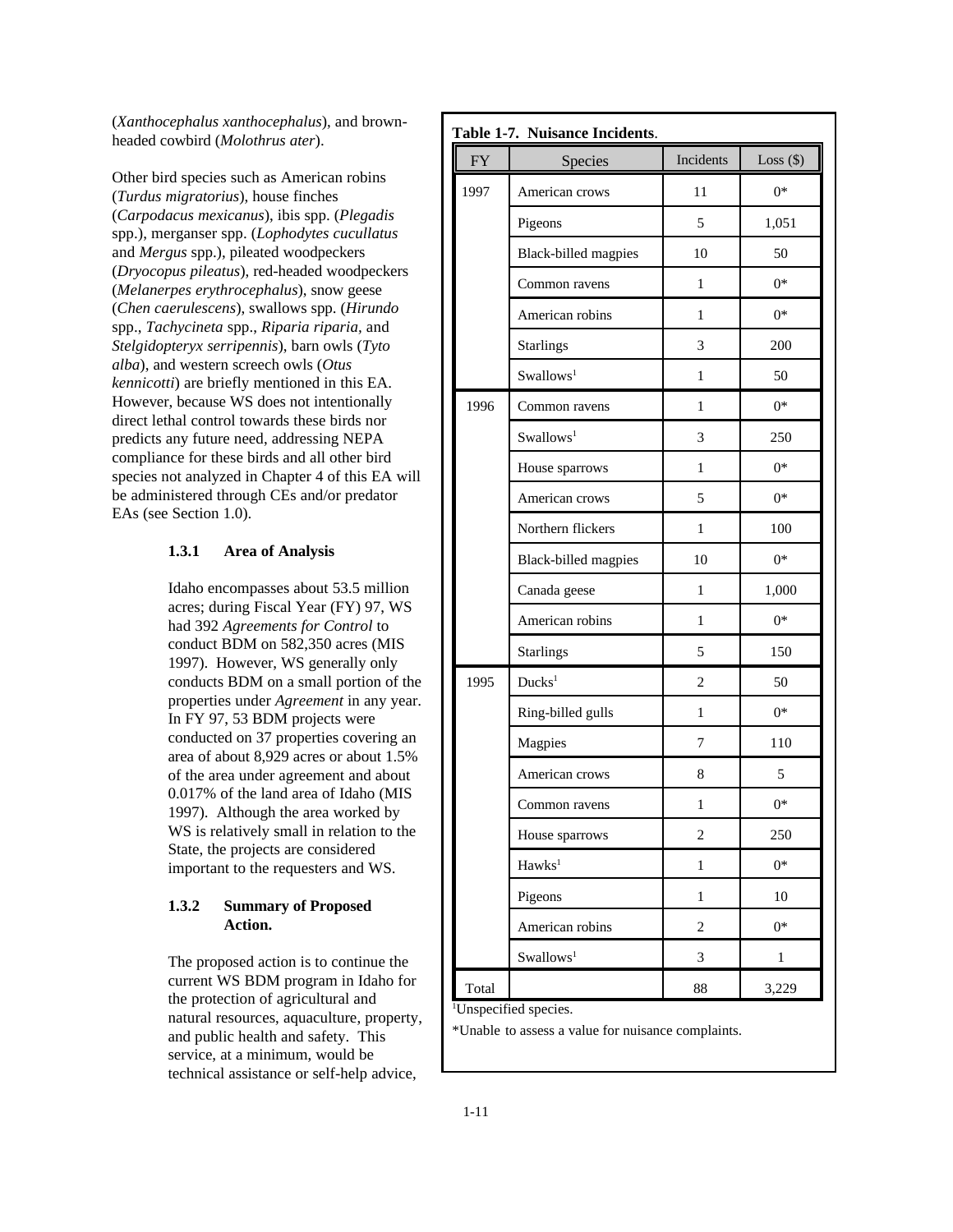or where appropriate and when cooperative funding is available, direct operational assistance by WS personnel. An IWDM approach would be used, which would consider all legal and appropriate methods either used singly or in combination to meet the requester needs for reducing damage. Non-lethal methods may include, but are not limited to, habitat modification, cultural practices, animal behavior modification, lure crops, decoy traps, nest destruction, relocation, chemical repellents, and alpha chloralose (oral tranquilizer). Lethal methods used by WS may include shooting, egg addling or destruction, DRC-1339 and euthanasia using  $CO<sub>2</sub>$ . Not all methods are used on every project, but rather the WS Decision Model (Slate et al. 1994) is used to determine the most appropriate method(s) from those available to effectively resolve a particular problem. BDM would be allowed in the State, when requested, on private or public property where a need exists and an *Agreement for Control* or other comparable document has been completed. All management actions would comply with Federal, State, and local laws and regulations.

## **1.4 RELATIONSHIP OF THIS EA TO OTHER MANAGEMENT AND ENVIRONMENTAL DOCUMENTS**

WS issued an EIS on the national APHIS, WS program (USDA 1994). This EA is tiered to USDA (1994) wherever pertinent information is applicable.

WS would only conduct BDM on public lands at the request of the land managing agency or permittee and in concurrence with the agency's land use plans or comparable documents.

## **1.5 DECISION TO BE MADE**

Based on the scope of this EA, the decision to be made is:

- Should BDM as currently implemented be continued?
- C If not, how should WS fulfill its legislative responsibilities for managing bird damage?
- Might the proposal have significant impacts requiring preparation of an EIS?

#### **1.6 SCOPE OF THIS ANALYSIS**

#### **1.6.1 Actions Analyzed.**

This EA evaluates BDM to protect agricultural and natural resources, aquaculture, livestock health, property, and public health and safety on private and public property in Idaho.

## **1.6.2 Resources Not Currently Protected by WS BDM.**

The current BDM program operates on a small percentage of properties in Idaho as stated on in Section 1.3.1. This EA analyzes impacts not only at the current program level, but at increased program levels should individuals or agencies request assistance. Any increase is anticipated to be small with a few additional impacts.

## **1.6.3 Period for Which This EA is Valid.**

This EA would remain valid until WS determines that new needs for action or new alternatives having different environmental effects must be analyzed. At that time, this analysis and document would be reviewed and revised as necessary. WS would also review this EA each year to ensure that it is complete and appropriate to the scope of WS BDM.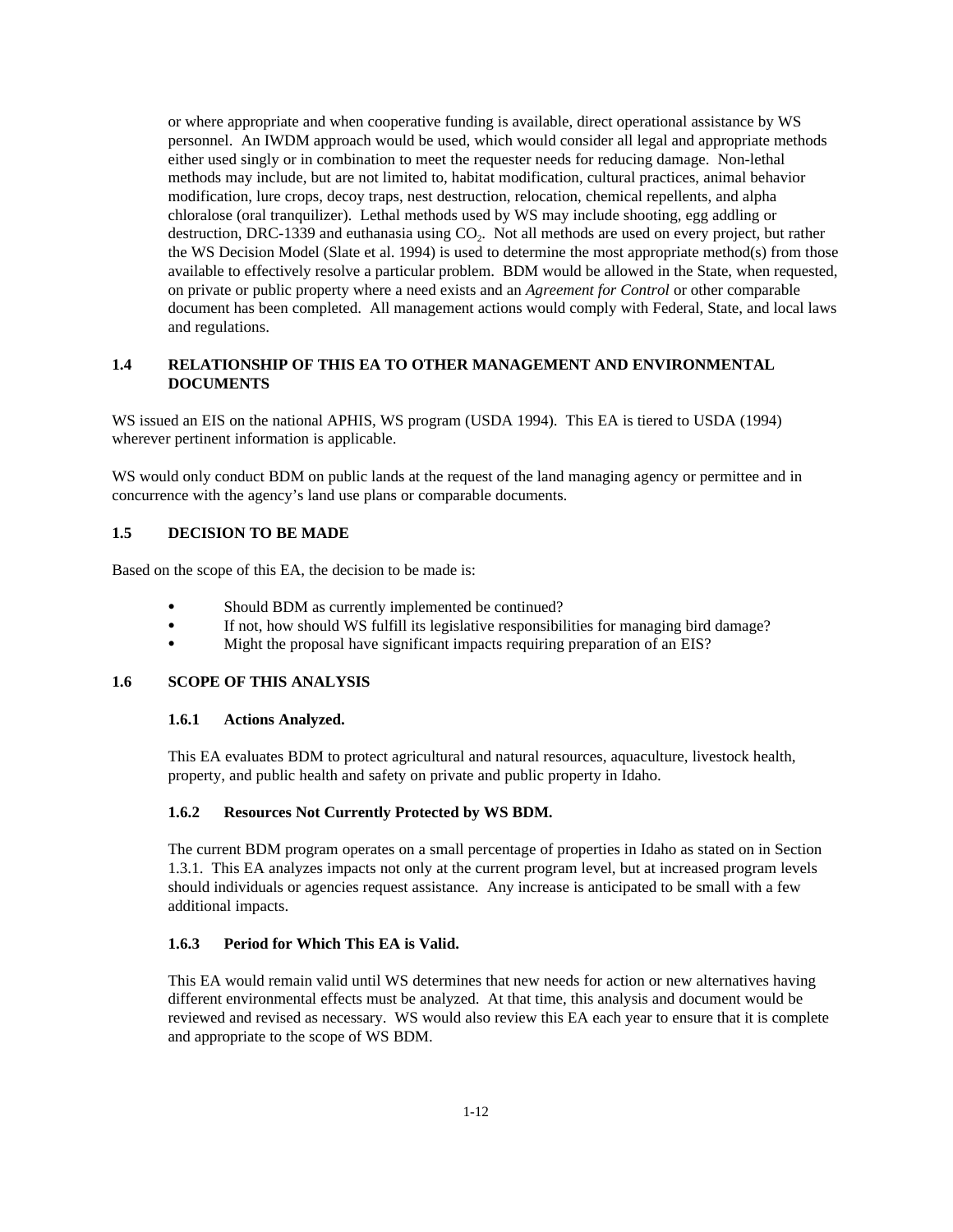## **1.6.4 Site Specificity.**

This EA analyzes potential impacts of BDM on private and public lands under *Agreements for Control* in Idaho, and on areas where additional agreements may be written in the reasonably foreseeable future. Because the proposed action is to continue the current program and because the program's goals and responsibility are to provide service when requested within the constraints of available funding and personnel, it is conceivable that additional BDM efforts could occur. This EA anticipates this potential expansion and analyzes the impacts of such expanded efforts as part of the current program. The EA emphasizes significant issues as they relate to specific areas whenever possible. However, the issues that pertain to BDM are the same, for the most part, wherever they occur, and are treated as such. The WS Decision Model (Slate et al. 1992) and WS Directive 2.105 are site-specific procedures for determining methods and strategies to use or recommend for individual actions. Decisions made using the model would be in accordance with mitigation and Standard Operating Procedures (SOP) described herein and adopted or established as part of the Decision.

## **1.7 PREVIEW OF THE REMAINDER OF THIS EA**

The remainder of this EA is composed of three Chapters and seven Appendices. Chapter 2 discusses the issues, issues not analyzed in detail, and affected environment. Chapter 3 describes each alternative, alternatives not considered in detail, mitigation and SOPs. Chapter 4 analyzes the environmental impacts associated with each alternative considered in detail. Appendix A is the literature cited, Appendix B discusses the legal authorities of Federal and State agencies in Idaho, Appendix C addresses BDM methods available for use in Idaho, Appendix D provides the list of preparers, consultants, and reviewers, Appendix E provides the informal consultation with the USFWS and their concurrence of findings of WS' Biological Assessment (BA), Appendix F provides the list of tables and figures, and Appendix G displays graphics of Breeding Bird Survey (BBS) and Christmas Bird Count (CBC) population trend data.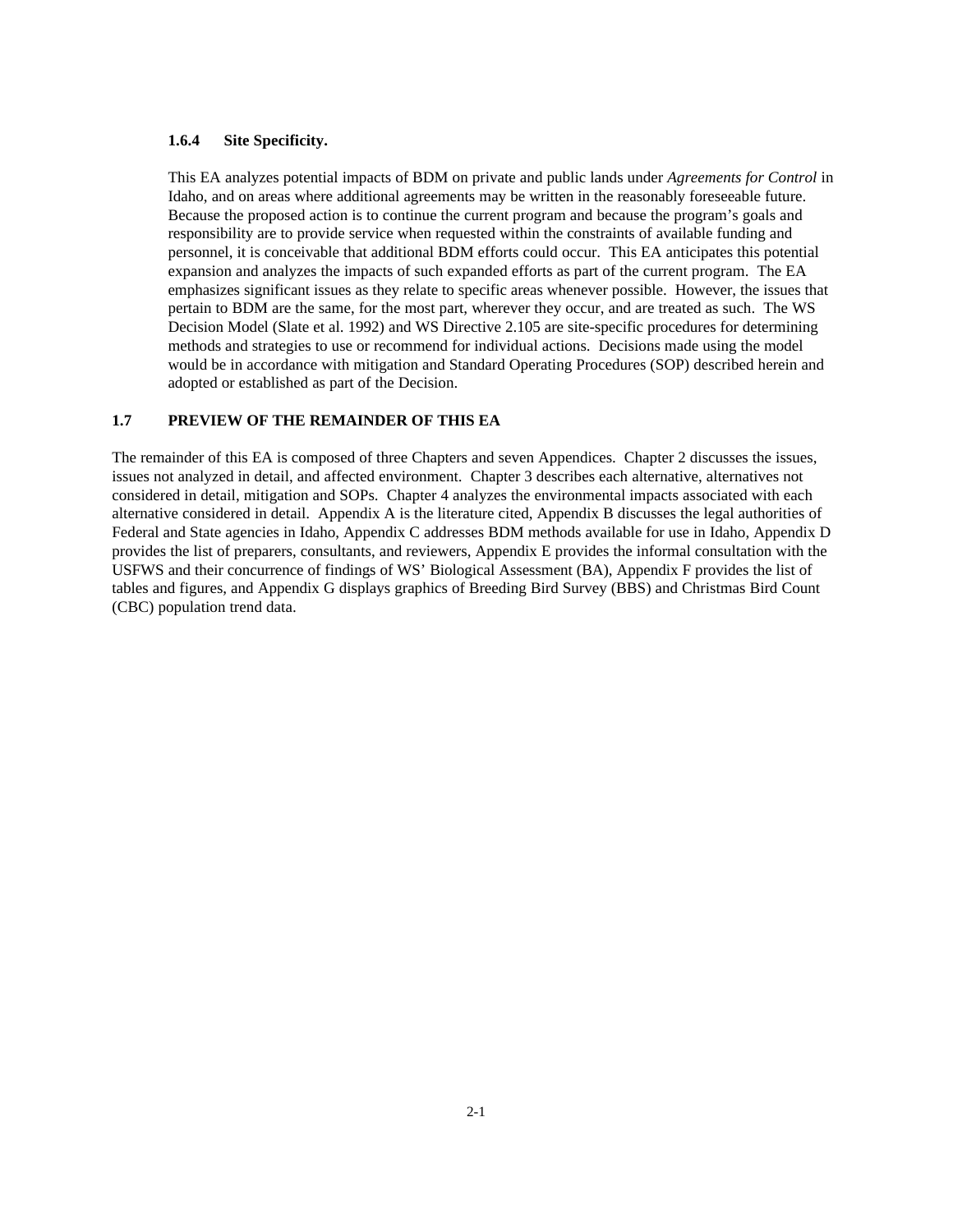#### **CHAPTER 2: ISSUES**

## **2.0 INTRODUCTION**

Chapter 2 discusses the issues, including issues that will receive detailed environmental impacts analysis in Chapter 4 (Environmental Consequences), issues used to develop mitigation measures and SOPs, and issues that will not be considered in detail, with the rationale. Pertinent portions of the affected environment will be addressed in this chapter in the discussion of issues used to develop mitigation measures. Additional affected environments will be incorporated into the discussions of the environmental impacts in Chapter 4.

The following issues were identified as requiring detailed analysis in Chapter 4 of this EA.

**Issue 1** - Cumulative Effects of WS BDM on Target Bird Species Populations

- **Issue 2** Effects of WS BDM on Non-target Species Populations, Including Threatened and Endangered (T&E) Species
- **Issue 3**  Risks Posed by WS BDM Methods to the Public and Domestic Pets
- **Issue 4** Efficacy and Selectivity of BDM Methods

**Issue 5** - Cost-Effectiveness of BDM Methods

## **2.1 ISSUES USED TO DEVELOP MITIGATION MEASURES AND SOPs**

#### **2.1.1 Effects of WS BDM on Non-target Species Populations, Including T&E Species.**

A common concern among members of the public and wildlife professionals, including WS personnel, is the effect of BDM on non-target species, particularly T&E species. WS' mitigation measures and SOPs are designed to reduce the effects on non-target species' populations and are presented in Chapter 3.

To reduce the risks of adverse effects to non-target species, WS would select BDM methods that are as target-selective as possible or apply such methods in ways to reduce the likelihood of impacting non-target species. Prior to the application of DRC-1339, for example, pre-baiting is required to monitor for nontarget species that may consume treated bait. If non-target species that could consume treated bait are observed, then the use of DRC-1339 would be postponed or not applied. For trapping activities, WS would select trapping locations which are highly used by the target species and use baits which are preferred by the target species.

To avoid jeopardizing T&E species, biological evaluations were conducted to assess potential adverse effects and to establish mitigation measures and SOPs. WS consulted with the USFWS concerning potential impacts of WS methods on T&E species and has obtained a Biological Opinion (BO) (USFWS 1992a). Section 7 of the Endangered Species Act (ESA) requires Federal agencies to insure that their actions are not likely to jeopardize the continued existence of T&E species. If it is determined that a listed species is likely to be adversely affected by the proposed project, the ESA requires a formal Section 7 consultation. In July 1997, WS prepared a BA of the proposed actions and forwarded it to the USFWS for concurrence of findings (Appendix E). The USFWS concurred with the BA that the proposed action is unlikely to adversely affect listed species in Idaho (Appendix E).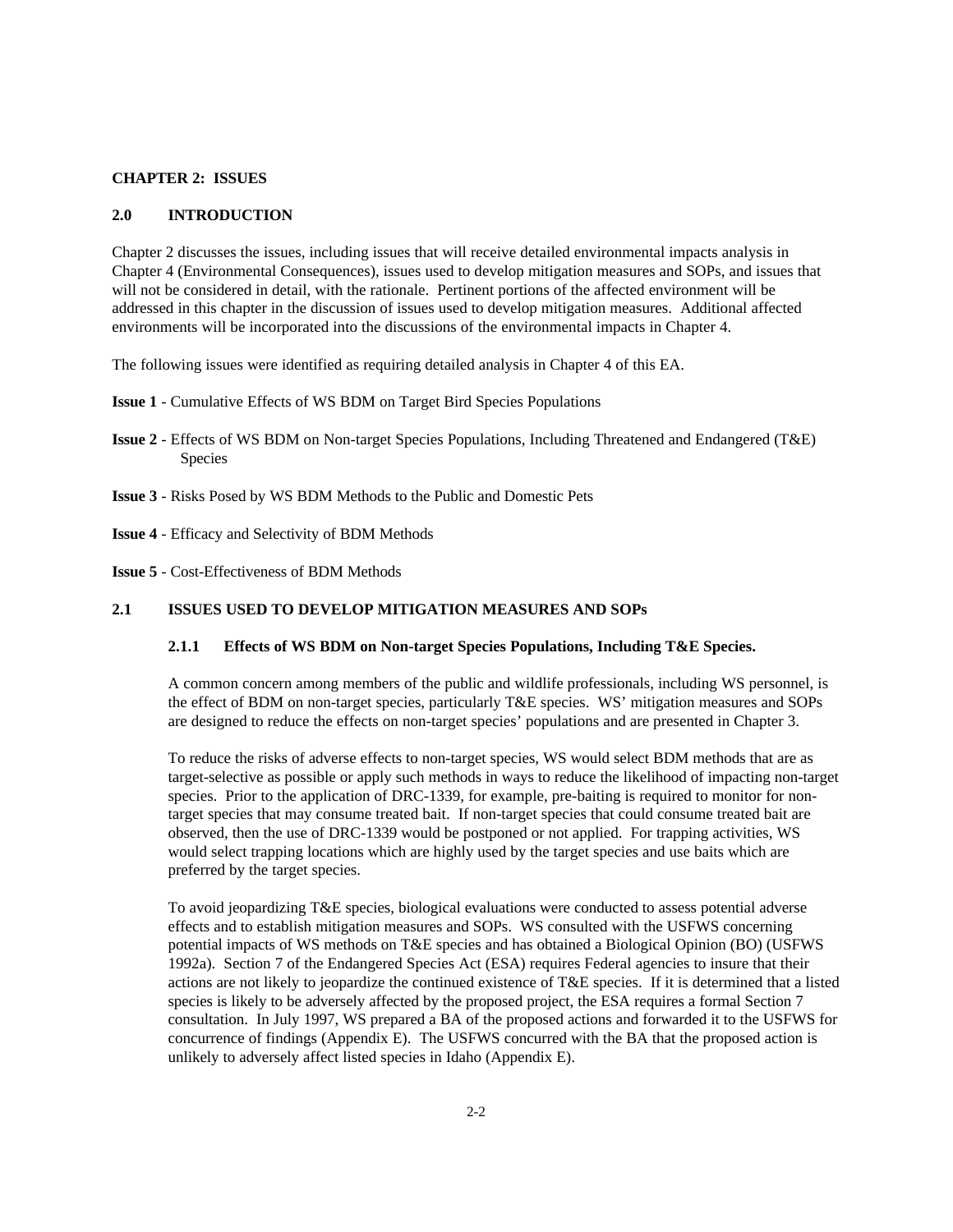#### **2.1.2 Risks Posed by WS BDM Methods to the Public and Domestic Pets.**

The primary toxicant used and proposed for use by Idaho WS is DRC-1339. DRC-1339 is one of the most extensively researched chemicals and causes a quiet, uneventful, and apparently painless death (USDA 1994, USDA 1995). DRC-1339 is regulated by the U.S. Environmental Protection Agency (EPA) through the Federal Insecticide, Fungicide, and Rodenticide Act (FIFRA), by Idaho State Pesticide Laws, and by WS Directives. Based on a thorough Risk Assessment, APHIS concluded that, when WS program chemical methods are used according to label directions, they are highly selective to target individuals or populations, and such use has negligible impacts on the environment (USDA 1994). The Idaho WS program properly disposes of any excess solid or hazardous waste.

Shooting with shotguns, air rifles, and other firearms is selectively used for the target species and helps in reinforcing other bird scaring and harassment efforts. The use of firearms does pose certain risks. However, to reduce these risks, WS personnel are required to be trained in the safe use and handling of firearms and must receive refresher training at least every three years (WS Directive 2.615). Safety records indicate that Idaho WS has never had a firearm related injury or fatality.

#### **2.1.3 American Indian and Cultural Resource Concerns.**

WS actions on tribal lands are only conducted at the tribe's request and under signed agreement; thus, the tribes have control over any potential conflict to cultural resources on tribal properties. In consideration of American Indian cultural and archeological interests, the WS program solicited input from the within the analysis area. Each Tribe was requested to identify any cultural concerns relating to the proposed WS program; none of the Tribes identified any such concerns. The Idaho State Historical Preservation Office (SHPO) indicated that none of the BDM methods constitute *"undertakings"* as defined by the National Historic Preservation Act (36 CFR Part 800).

## **2.1.4 Environmental Justice and Executive Order 12898 -** *"Federal Actions to Address Environmental Justice in Minority Populations and Low-Income Populations."*

Environmental Justice (EJ) is a movement promoting the fair treatment of people of all races, income and culture with respect to the development, implementation and enforcement of environmental laws, regulations and policies. EJ has been defined as the pursuit of equal justice and equal protection under the law for all environmental statutes and regulations without discrimination based on race, ethnicity, or socioeconomic status (The EJ movement is also known as Environmental Equity -- which is the equal treatment of all individuals, groups or communities regardless of race, ethnicity, or economic status, from environmental hazards).

EJ is a priority both within APHIS and WS. Executive Order 12898 requires Federal agencies to make EJ part of their mission, and to identify and address disproportionately high and adverse human health and environmental effects of Federal programs, policies and activities on minority and low-income persons or populations. To meet this, WS developed a strategy that: 1) identifies major programs and areas of emphasis to meet the intent of the Executive Order, 2) minimize any adverse effects on the human health and environment of minority and low-income persons or populations, and 3) carries out the APHIS mission. To that end, APHIS operates according to the following principles: 1) promote outreach and partnerships with all stakeholders, 2) identify the impacts of APHIS activities on minority and low-income populations, 3) streamline government, 4) improve the day-to-day operations, and 5) foster nondiscrimination in APHIS programs. In addition, APHIS plans to implement Executive Order 12898 principally through its compliance with the provisions of NEPA.

All WS activities are evaluated for their impact on the human environment and compliance with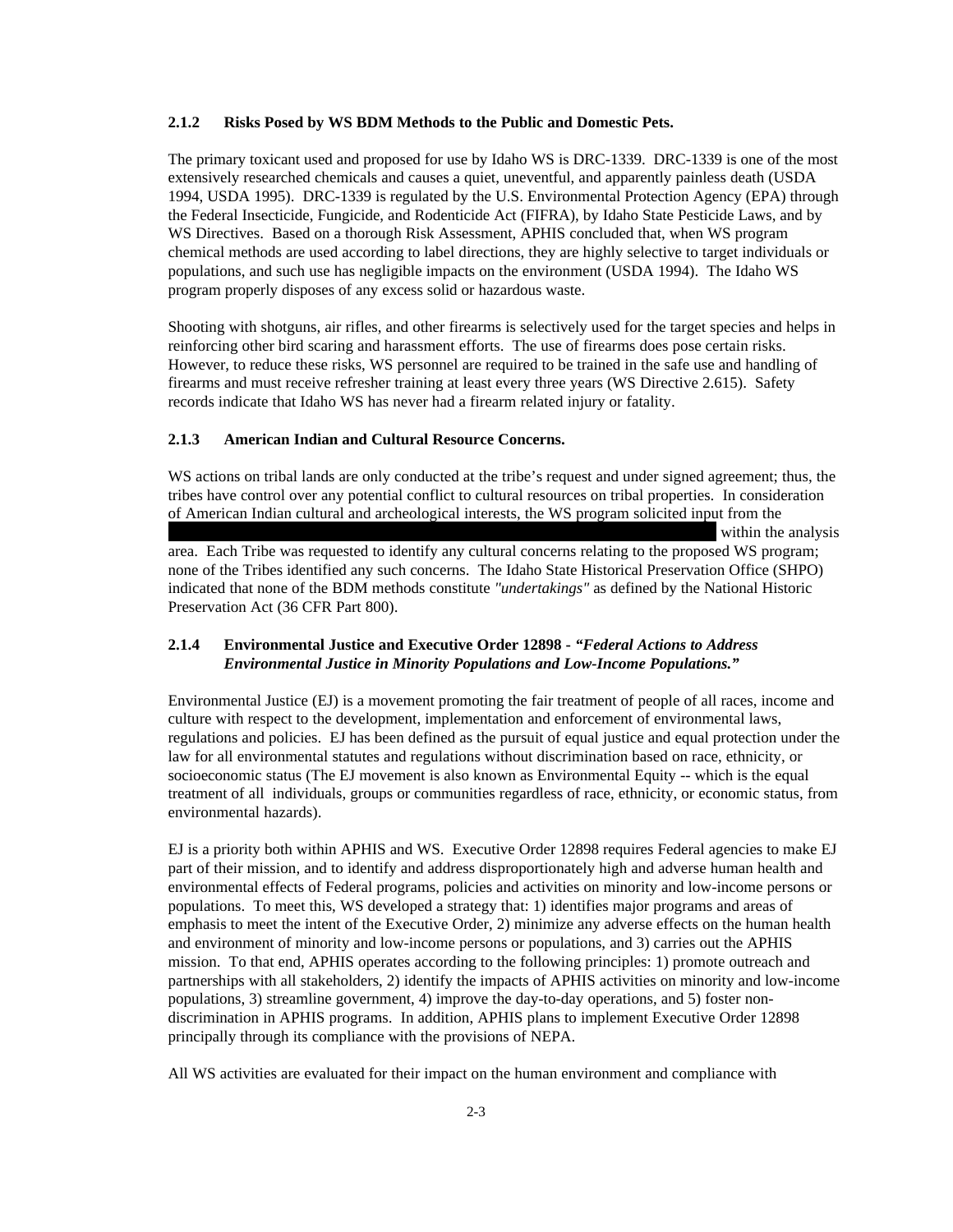Executive Order 12898 to insure EJ. WS personnel use wildlife damage management methods as selectively and environmentally conscientiously as possible. It is not anticipated that the proposed action would result in any adverse or disproportionate environmental impacts to minority and low-income persons or populations.

## **2.1.5 Public's Concern About the Use of Chemicals.**

Much of the public concern over the use of toxicants for wildlife damage management is based on an erroneous perception that WS uses non-selective, outdated chemical methodologies. However, chemical methods used and proposed for use by WS have a high degree of selectivity. Currently, the use of toxicants by WS in all instances is regulated by the EPA through the FIFRA, by Memoranda of Understanding (MOUs) with other agencies, and by WS Directives. Based on a thorough Risk Assessment, APHIS concluded that, when WS program chemicals are used according to label directions, they are selective for target individuals or populations, and such use has negligible impacts on the environment (USDA 1994). A decision to ban toxicants is outside the scope of WS' authority. WS could elect not to use toxicants, but those registered for use in Idaho are an integral part of IWDM and their selection for use follows criteria in the WS Decision Model (Slate et al. 1992).

#### **2.1.6 Humaneness and Animal Welfare Concerns of Methods Used by WS.**

The issue of humaneness and animal welfare, as it relates to the killing or capturing of wildlife is an important but very complex concept that can be interpreted in a variety of ways. Schmidt (1989) indicated that vertebrate pest damage management for societal benefits could be compatible with animal welfare concerns, if *" . . . the reduction of pain, suffering, and unnecessary death is incorporated in the decision making process."*

Suffering is described as a *" . . . highly unpleasant emotional response usually associated with pain and distress*.*"* However, suffering *" . . . can occur without pain . . .* ,*"* and *" . . . pain can occur without suffering . . . "* (AVMA 1987). Because suffering carries with it the implication of a time frame, a case could be made for *" . . . little or no suffering where death comes immediately . . . "* (CDFG 1991), such as shooting.

Defining pain as a component in humaneness of WS methods appears to be a greater challenge than that of suffering. Pain obviously occurs in animals. Altered physiology and behavior can be indicators of pain, and identifying the causes that elicit pain responses in humans would *" . . . probably be causes for pain in other animals . . . "* (AVMA 1987). However, pain experienced by individual animals probably ranges from little or no pain to significant pain (CDFG 1991).

Pain and suffering, as it relates to WS damage management methods, has both a professional and lay point of arbitration. Wildlife managers and the public would be better served to recognize the complexity of defining suffering, since *" . . . neither medical or veterinary curricula explicitly address suffering or its relief"* (CDFG 1991).

Therefore, humaneness, in part, appears to be a person's perception of harm or pain inflicted on an animal, and people may perceive the humaneness of an action differently. The challenge in coping with this issue is how to achieve the least amount of animal suffering with the constraints imposed by current technology and funding.

WS has improved the selectivity and humanness of management techniques through research and development. Research is continuing to bring new findings and products into practical use. Until new findings and products are found practical, a certain amount of animal suffering could occur when some BDM methods are used in situations where non-lethal damage management methods are not practical or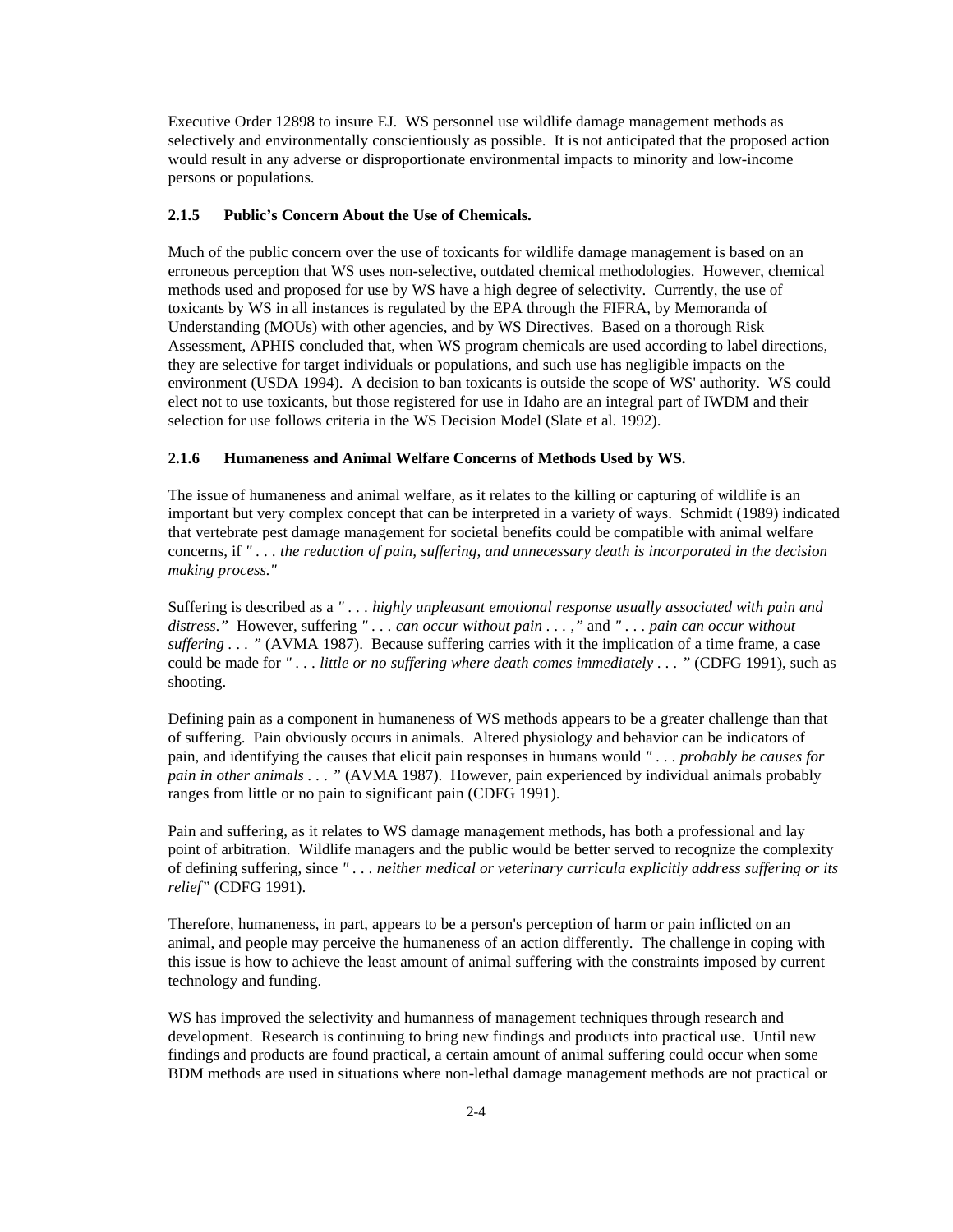effective.

Idaho WS personnel are experienced and professional in their use of management methods so that they are as humane as possible under the constraints of current technology, workforce and funding. Mitigation measures/SOPs used to maximize humaneness are listed in Chapter 3.

## **2.2 ISSUES NOT CONSIDERED IN DETAIL, WITH RATIONALE**

## **2.2.1 WS' Impact on Biodiversity.**

No WS BDM in Idaho is conducted to eradicate a native wildlife species. WS operates according to international, Federal, and State laws and regulations enacted to ensure species viability. Several State statutes direct agencies to consider biological sustainability when making management decisions (Center for Wildlife Law 1996). Idaho does not have a formal biodiversity policy, although it has policies related to wildlife habitat and preservation (Center for Wildlife Law 1996). For instance, Idaho Code 38-1302, the Idaho Forest Practices Act, states that it is the public policy of the State to encourage forest practices that maintain and enhance *"habitat for wildlife and aquatic life."* Any reduction of a local population or group is frequently temporary because immigration from adjacent areas or reproduction soon replaces the animals removed. The impacts of the current WS program on biodiversity are considered minor and not significant nation-wide or State-wide (USDA 1994). WS operates on a relatively small percentage of the land area of Idaho, WS' take of any wildlife species is a small proportion of the total population.

## **2.2.2 Bird Damage is a Cost of Doing Business - a "Threshold of Loss" Should be Established Before Allowing any Lethal BDM.**

WS is aware of concerns that Federal BDM should not be allowed until economic losses become unacceptable. This type of policy would be inappropriate to apply to public health and safety situations. Although some losses can be expected and tolerated by agriculture producers and property owners, WS has the legal responsibility and direction to respond to requests for BDM, and it is program policy to aid each requester to minimize losses. The WS Decision Model (Slate et al. 1992) is used to determine an appropriate strategy.

In a ruling for *Southern Utah Wilderness Alliance, et al. vs. Hugh Thompson, Forest Supervisor for the Dixie NF, et al.,* the United States District Court of Utah denied plaintiffs' motion for preliminary injunction. In part the court found that it was only necessary to show that damage from wildlife is threatened, to establish a need for wildlife damage management (U.S. District Court of Utah 1993).

#### **2.2.3 BDM Should Not Occur at Taxpayer Expense, but Should be Fee Based.**

Funding for WS comes from many sources besides Federal appropriations. Such non-Federal sources include State general appropriations, local government funds (County or City), and private funds which are all applied toward program operations. WS was established by Congress as the program responsible for providing wildlife damage management to the people of the United States. Federal, State and local officials have decided that WS should be conducted by appropriating funds. Additionally, wildlife damage management is an appropriate sphere of activity for government programs, since wildlife management is a government responsibility. A commonly voiced argument for publicly funded wildlife damage management is that the public should bear responsibility for damage to private property caused by public wildlife. The protection of agricultural resources, property, and public health and safety will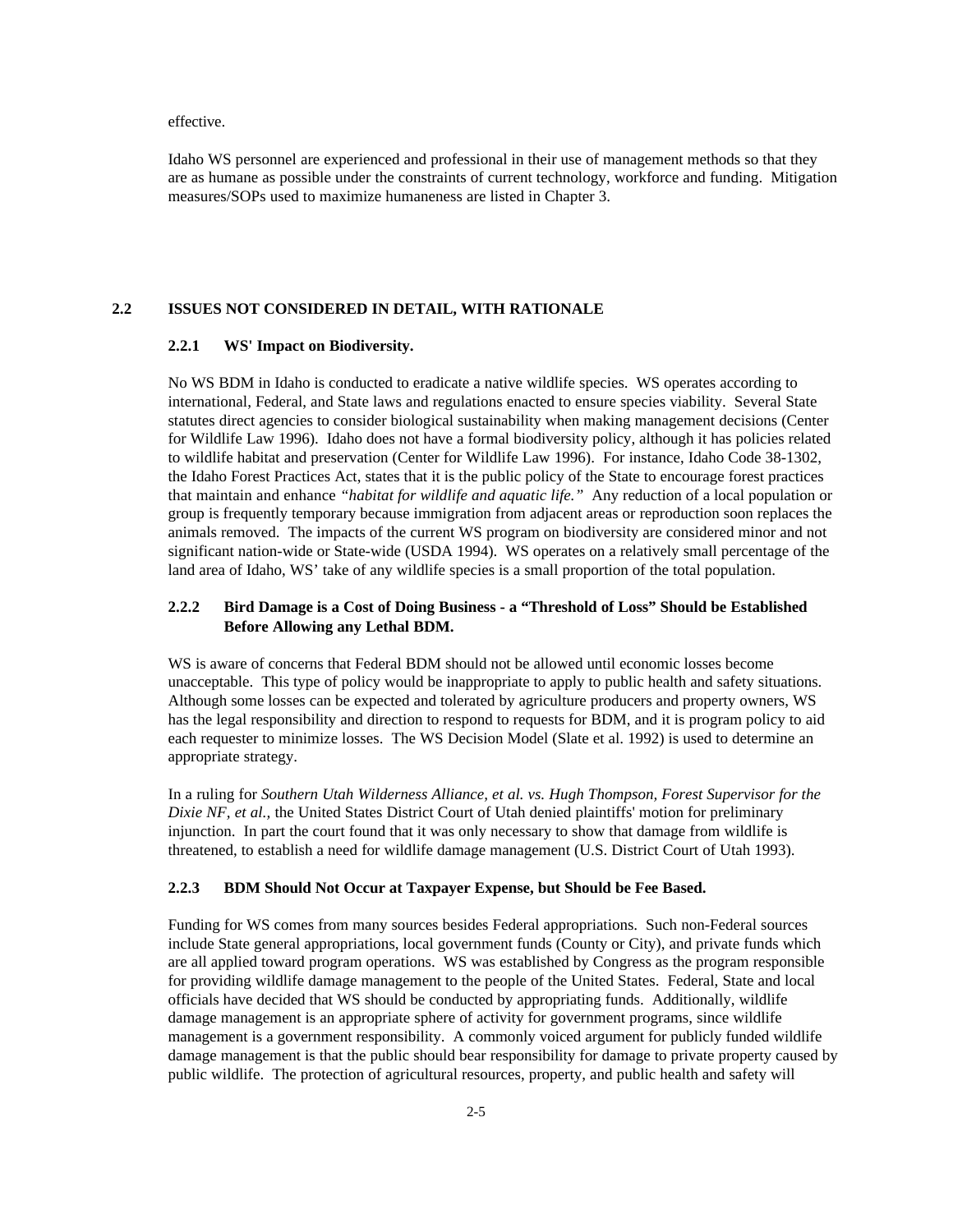always be conducted by someone. A Federal WS program provides a service to the agricultural producers, protects property, natural resources, and public health and safety, and conducts an environmentally, economically, and biologically sound program in the public interest.

Currently, livestock producers provide funding to WS for BDM at feedlots and dairies through a mandatory collection of \$.04 per head of cattle during brand inspection which occurs at the sale of an animal. Livestock producers, dairy operators, and feedlot managers also individually pay for the cost of DRC-1339 when used for reducing damage to livestock feed from starlings and blackbirds. Thus, for the primary focus of BDM in the State, it is fee based.

## **2.2.4 Lethal BDM is Futile Because 50-65% of Blackbird and Starling Populations Die Each Year.**

Because natural mortality in blackbird populations is 50-65% per year, some persons argue that this shows lethal BDM is futile (USDA 1994). However, the rate of natural mortality has little or no relationship to the effectiveness of lethal BDM because natural mortality generally occurs randomly throughout a population and throughout the course of a year. Natural mortality is too gradual in concentrations of depredating birds to adequately reduce damage. It is apparent that the rate of mortality from BDM in Idaho is well below the extent of any natural fluctuations in overall annual mortality and is, therefore, inconsequential to regional populations. The resiliency of bird populations does not mean individual BDM actions are not successful in reducing damage, but that periodic BDM actions are necessary in many damage situations.

## **2.2.5 Live-capture and Relocation (Rather Than Killing) of Problem Birds.**

Live-capture and relocation may be appropriate in some situations (i.e., if the problem species' population is at very low levels, there is a suitable relocation site, and the additional dollars required for relocation can be obtained.) However, those species that often cause damage problems (i.e., starlings, blackbirds, Canada geese, sandhill cranes, gulls, fish-eating birds, woodpeckers, etc.) are relatively abundant in much of the suitable habitat in Idaho, and relocation is not necessary for the maintenance of viable populations. Any decisions on relocation of migratory waterfowl are coordinated with local and

officials. Although relocation is not necessarily precluded, it would in many cases be logistically impractical.

## **2.2.6 Appropriateness of Preparing an EA (Instead of an EIS) For Such a Large Area.**

Some individuals might question whether preparing an EA for an area as large as 53.5 million acres would meet the NEPA requirements for site specificity. As mentioned earlier (Section 1.3), Idaho WS has agreements to conduct BDM on only 582,350 acres in Idaho. In any given year, WS only conducts BDM on or about 9,000 acres or 0.017% of the land area in Idaho. If in fact a determination is made through this EA that the proposed action would have a significant environmental impact, then an EIS would be prepared. In terms of considering cumulative impacts, one EA analyzing impacts for the entire State may provide a better analysis than multiple EA's covering smaller zones.

#### **2.2.7 Human Affectionate-Bonds with Individual Birds and Charismatic and Esthetic Birds.**

The human attraction to animals has been well documented throughout history and may have instigated the domestication of animals. The American public is no exception and today many American households own pets. In addition, some people consider individual wild mammals and birds as "pets," or exhibit affection toward these animals, especially people who come in contact with birds such as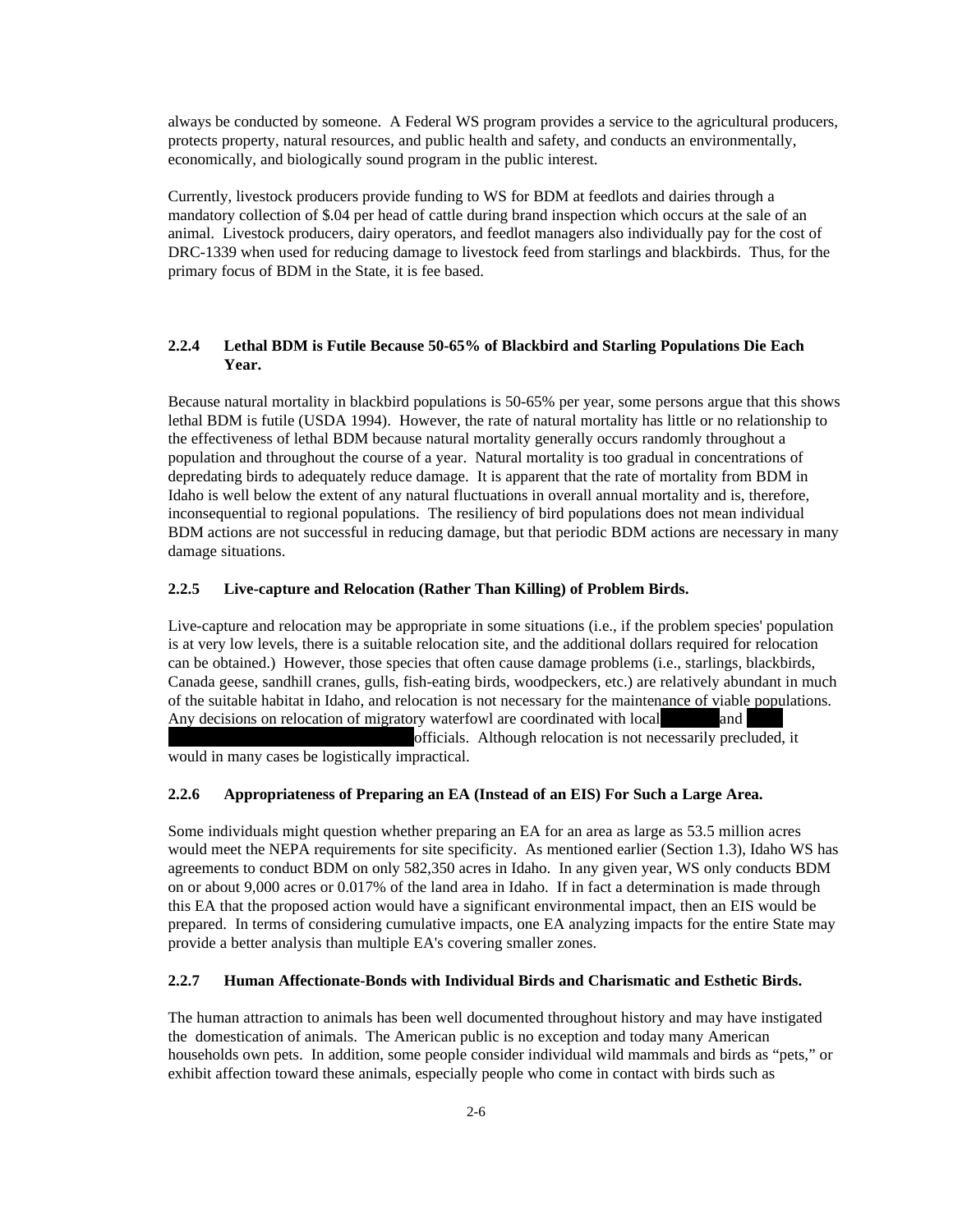homeowners and visitors to city/State parks, etc. Examples would be people who visit a city park to feed waterfowl and homeowners who have bird feeders or bird houses.

Public reaction to damage management actions are variable because the public is comprised of different values toward wildlife. Some individuals that are negatively affected by birds support lethal removal or relocation. Other individuals affected by the same birds may oppose lethal removal or relocation. Individuals unaffected by the damage may be supportive, neutral, or opposed to the bird's removal based on personal views.

The pubic's ability to view wild mammals or birds in a particular area would be more limited if the wildlife are removed or relocated. However, immigration of wildlife from other areas could possibly replace the animals removed or relocated during a damage management action. In addition, the opportunity to view or feed other wildlife would be available if an individual makes the effort to visit other parks or areas with adequate habitat.

Idaho WS does not often get involved with nuisance problems at city/State parks where capture and relocation or lethal removal of waterfowl or other birds would be the most appropriate damage management action. However if WS did receive a request from city/State park officials or from others sources, WS will coordinate damage management activities with appropriate natural resources agencies/officials before implementing any actions. Attempts will be made to notify the public who may have developed bonds with the bird(s) in question. WS will consider any concerns raised and will try to mitigate those concerns. Rationale would be provided to the public for the need to remove or relocate the bird(s) and the disposition of the bird(s). Damage management actions would be carried out in a caring, humane, and professional manner.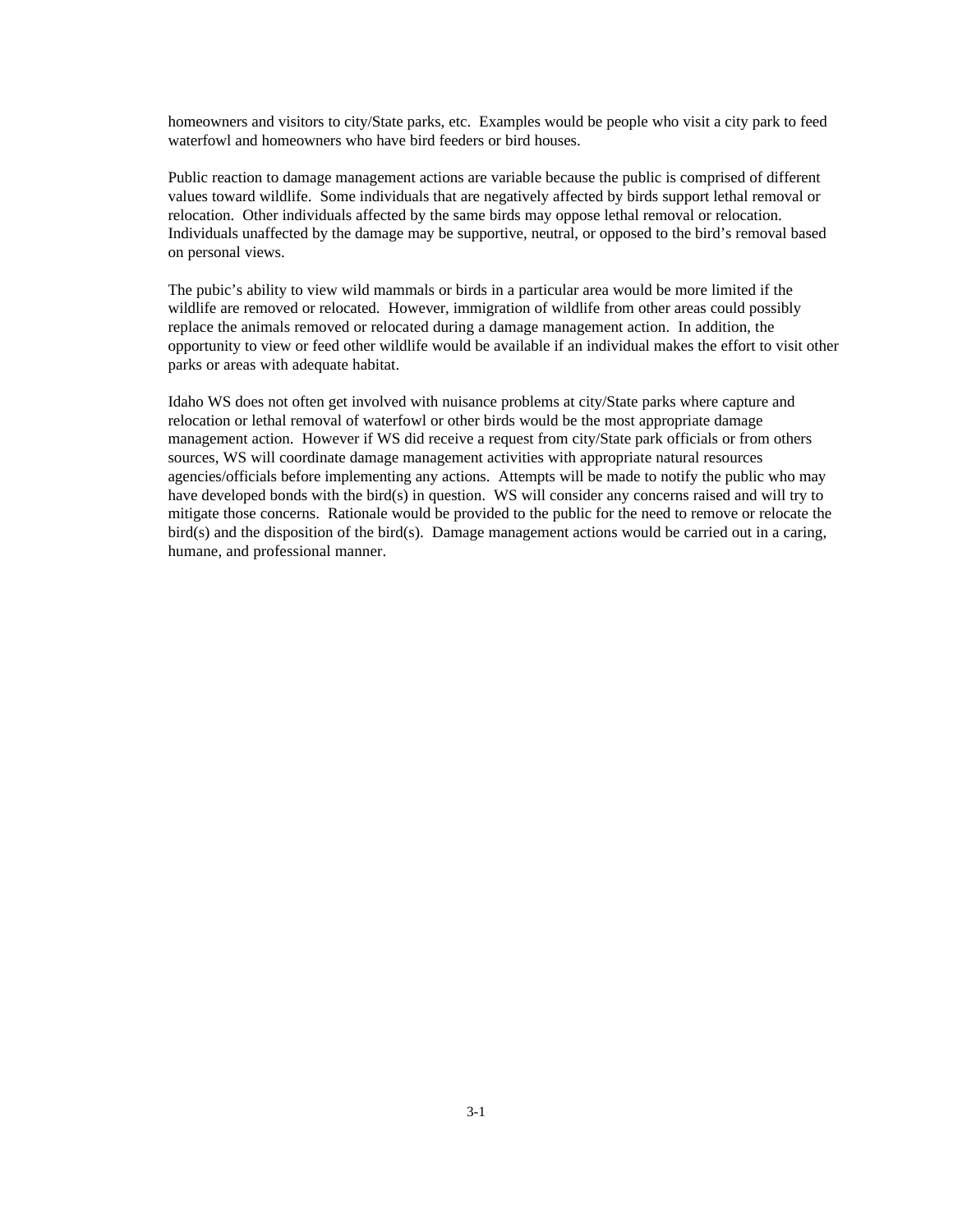## **CHAPTER 3: ALTERNATIVES**

## **3.0 INTRODUCTION**

This Chapter consists of four parts: 1) introduction, 2) description of alternatives considered and analyzed in detail, including the No Action/Proposed Action (Alternative 1), 3) alternatives considered but not analyzed in detail with rationale, and 4) mitigation and SOPs for BDM techniques. Four alternatives were recognized, developed, analyzed in detail by WS, and reviewed by the USFG, and Interviewed by the USF WS, and Interviewed by the USF WS, and Interviewed by the USF WS, and Interviewed by the USFG, and Interviewed by the USFG, and Interviewed by additional alternatives were considered but not analyzed in detail.

**3.1 DESCRIPTION OF THE ALTERNATIVES**

#### **3.1.1 Alternative 1 - Continue the Current Federal BDM Program (No Action/Proposed Action).**

The No Action alternative is a procedural NEPA requirement (40 CFR 1502), is a viable and reasonable alternative that could be selected, and serves as a baseline for comparison with the other alternatives. The No Action alternative, as defined here, is consistent with the Council on Environmental Quality's (CEQ's) definition (CEQ 1981).

The No Action/Proposed Action is to continue the current Idaho WS BDM program for the protection of agricultural and natural resources, aquaculture, property, and public health and safety. A major goal of the program is to minimize bird-related losses. To meet this goal, WS would respond to all requests for assistance with, at a minimum, technical assistance, or, where appropriate and when cooperative funding is available, operational damage management, whereby WS personnel conduct damage management actions. An IWDM approach would be implemented allowing for the use of all legal methods, either singly or in combination, to meet the requester needs for reducing bird damage. Agricultural producers, property owners and others requesting assistance would be provided information regarding the use of effective non-lethal and lethal techniques, as appropriate. Non-lethal methods include, but are not limited to, lure crops, environmental/habitat/behavior modification, decoy traps and other live traps, exclusionary devices, nest destruction, chemical repellents, and alpha chloralose. Lethal methods considered by WS include: shooting, egg addling/destruction, snap traps, DRC-1339, and American Veterinary Medical Association approved euthanasia techniques such as  $CO<sub>2</sub>$ . BDM would be allowed in the State, when requested, on private or public property where a need has been documented and an *Agreement for Control* or other comparable document has been completed. All management actions would comply with appropriate laws, orders, policies, and regulations.

#### **3.1.2 Alternative 2 - Non-lethal Damage Management Required Before Lethal.**

This alternative would not allow for the use of lethal methods by WS until non-lethal methods have been employed in a given damage situation and found to be ineffective or inadequate. No preventive lethal damage management would be allowed. Producers, however, would still have the option of implementing their own lethal damage management measures.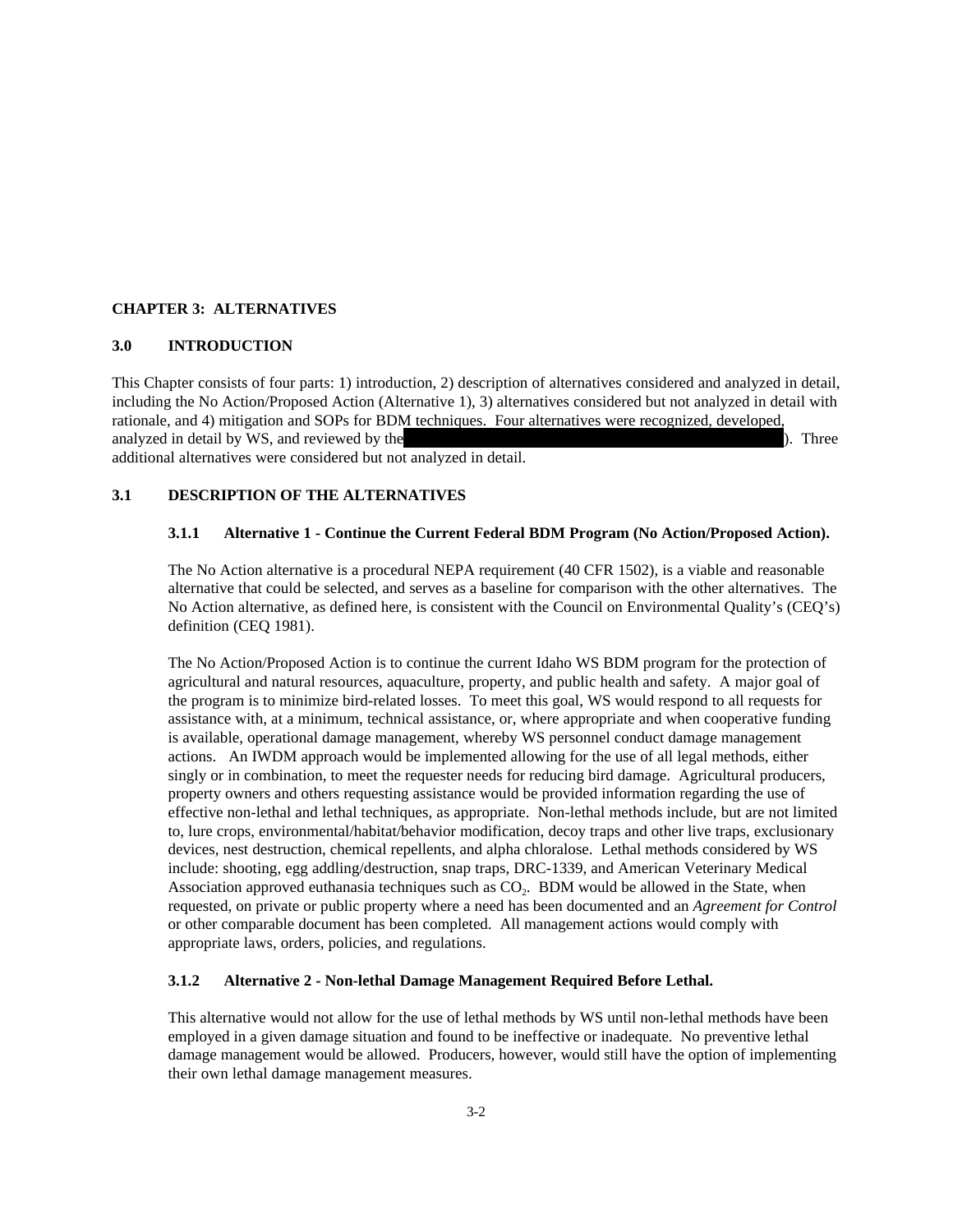#### **3.1.3 Alternative 3 - Technical Assistance Only.**

This alternative would not allow for WS operational BDM in Idaho. WS would only provide technical assistance and make recommendations when requested. Producers, property owners, agency personnel, or others could conduct BDM using traps**,** shooting, Avitrol, or any non-lethal method that is legal. Avitrol could only be used by State certified pesticide applicators in Idaho. Currently, DRC-1339 and alphachloralose are only available for use by WS employees. Therefore, use of these chemicals by private individuals would be illegal.

## **3.1.4 Alternative 4 - No Federal WS BDM.**

This alternative would eliminate Federal involvement in BDM in Idaho. WS would not provide direct operational or technical assistance and requesters of WS services would have to conduct their own BDM without WS input. Information on BDM methods development would still be available to producers and property owners. DRC-1339 and alpha-chloralose are only available for use by WS employees. Therefore, use of these chemicals by private individuals would be illegal. Avitrol could be used by any State certified restricted-use pesticide applicator.

## **3.2 BDM STRATEGIES AND METHODOLOGIES AVAILABLE TO WS IN IDAHO**

The strategies and methodologies described below are common to Alternatives 1 and 2. Under Alternative 3, WS personnel would only make technical assistance recommendations and conduct demonstrations Alternative 4 would terminate both WS technical assistance and operational BDM by WS. The methods used or recommended by WS would be supported by the WS Decision Model (Slate et al. 1992).

#### **3.2.1 Integrated Wildlife Damage Management (IWDM).**

The most effective approach to resolving wildlife damage is to integrate the use of several methods simultaneously or sequentially. The philosophy behind IWDM is to implement effective management methods in a cost-effective<sup>4</sup> manner while minimizing the potentially harmful effects on humans, target and non-target species, and the environment. IWDM draws from an array of options to create a combination of methods for the specific circumstances. IWDM may incorporate cultural practices (i.e., animal husbandry), habitat modification (i.e., exclusion), animal behavior (i.e., scaring), local population reduction, or any combination of these, depending on the characteristics of the specific damage problem. In selecting management techniques for specific damage situations consideration is given to:

- Species responsible
- Magnitude of the damage
- Geographic extent of damage
- Duration and frequency of the damage
- Prevention of future damage
- Presence of non-target species

## **3.2.2 The IWDM Strategies That WS Employs.**

**Technical Assistance Recommendations.** The implementation of damage management actions is the responsibility of the requester, however, WS personnel provide information, demonstrations, and advice

<sup>&</sup>lt;sup>4</sup>The cost of management may sometimes be secondary because of overriding environmental, legal, human health and safety, animal welfare, or other concerns.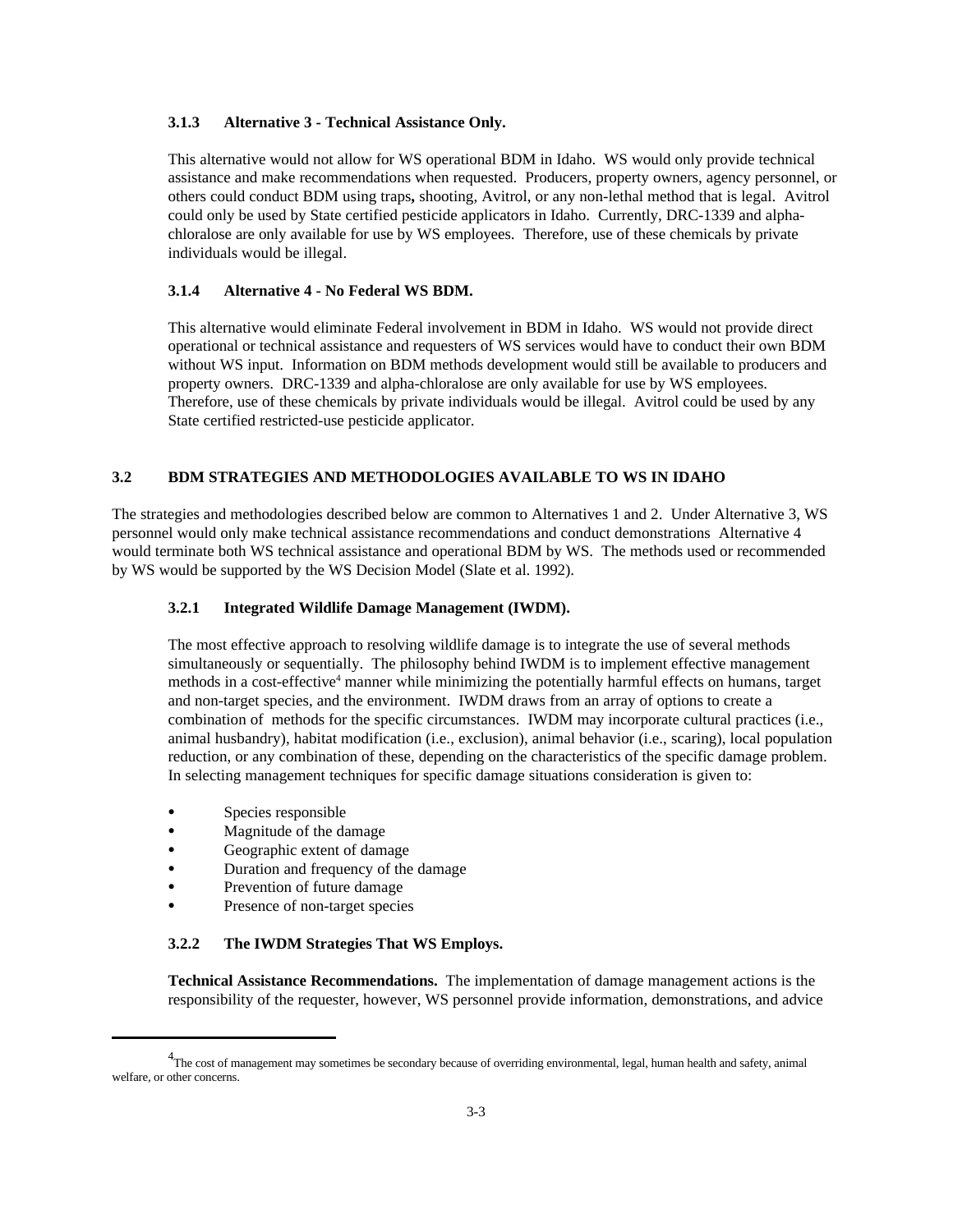on available and appropriate wildlife damage management methods. Technical assistance includes demonstrations on the proper use of management devices (i.e., propane exploders, exclusionary devices, cage traps, etc.) and information on animal husbandry, habitat management, and animal behavior modification that could reduce damage. Technical assistance is generally provided following consultation, or an on-site visit with the requester. Generally, several management strategies are described to the requester for short and long-term solutions to damage problems; these strategies are based on the level of risk, need, and practical application.

**Direct Damage Management Assistance.** This is the conduct or supervision of damage management by WS personnel. Direct damage management assistance is initiated when the problem cannot effectively be resolved through technical assistance, and when *Agreements for Control* or other comparable documents provide for WS direct damage management. The initial investigation defines the nature, history, extent of the problem, species responsible for the damage, and methods that would be available to resolve the problem. Professional skills of WS personnel are often required to effectively resolve problems, especially if restricted pesticides are proposed, or the problem is complex requiring the direct supervision of a wildlife professional. WS considers the biology and behavior of the damaging species and other factors using the WS Decision Model (Slate et al. 1992). The recommended strategy(ies) may include any combination of preventive and corrective actions that could be implemented by the requester, WS, or other agency personnel, as appropriate. Two strategies are available: 1) preventive damage management and 2) corrective damage management.

**Preventive Damage Management** is the practice of applying wildlife damage management strategies before damage occurs, based on historical problems and the probability of the damage recurring and an imminent threat of public health or disease transmission. As requested and appropriate, WS personnel

provide information and conduct demonstrations or take action to prevent historical losses from recurring. Examples would be applying bird-proof netting over fruit trees before the fruit becomes attractive to birds and the removal of a bird(s) from a food processing plant, restaurant, or feedlot before the bird(s) has caused damage or threat to public or livestock health.

> **Corrective Damage Management** is applying wildlife damage management to stop or reduce current losses. As requested and appropriate, WS personnel provide information and conduct demonstrations, or with the appropriately signed *Agreement for Control* or other comparable document, take action to prevent additional losses. For example, in areas where birds are consuming livestock feed, WS may provide information to the resource owner about exclusionary methods, animal husbandry, mechanical scare devices and pyrotechnics, or conduct operational damage management to reduce losses.

## **3.2.3 WS Decision Making.**

The WS Decision Making process is a procedure for evaluating and responding to damage complaints (Figure 3-1). WS personnel are frequently contacted only **after** requesters have tried non-lethal methods and found them to be inadequate for reducing damage to an acceptable level. WS personnel evaluate the

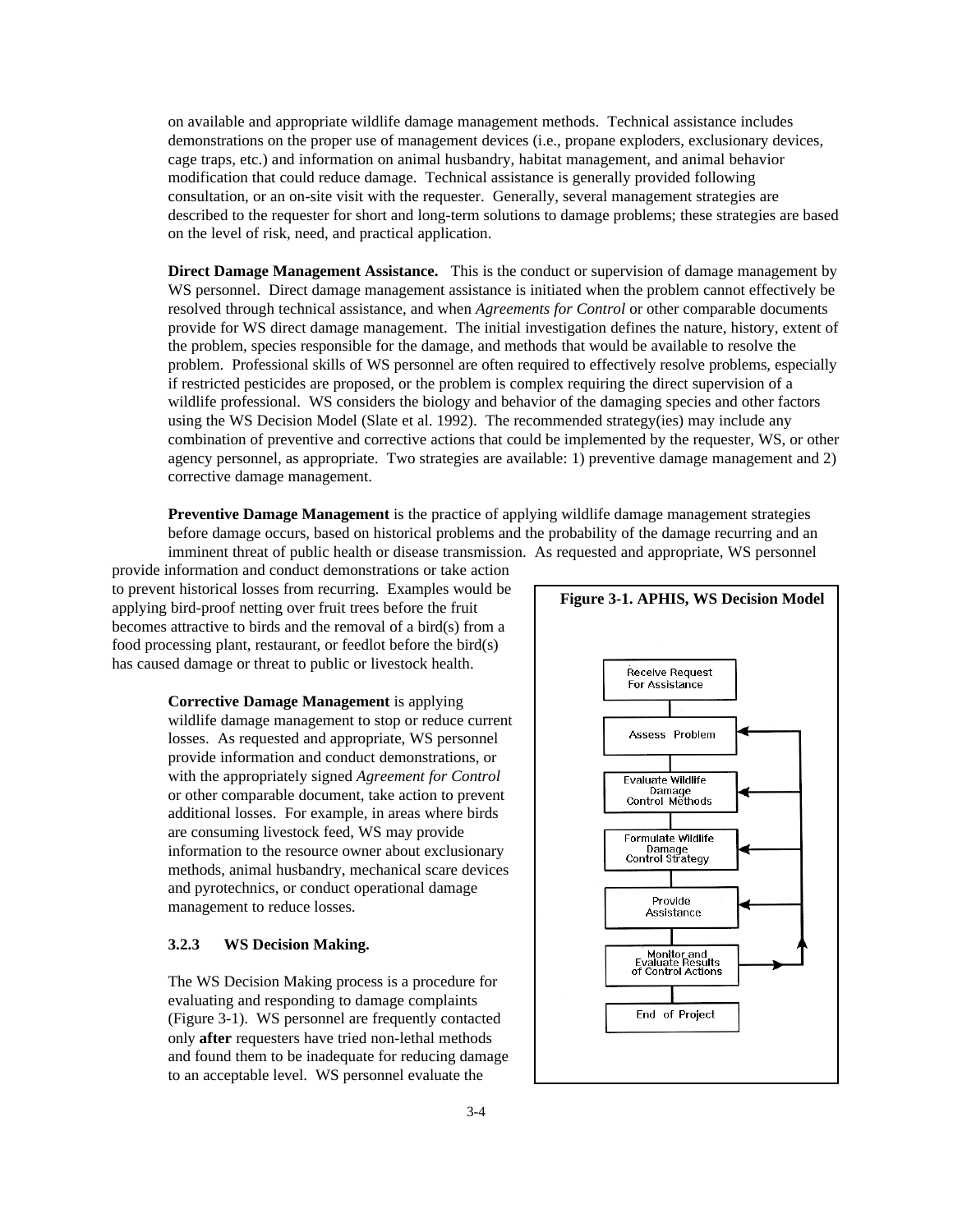appropriateness of strategies, and methods are evaluated for their availability (legal and administrative) and suitability based on biological, economic and social considerations. Following this evaluation, the methods deemed to be practical for the situation are developed into a management strategy. After the management strategy has been implemented, monitoring is conducted and evaluation continues to assess the effectiveness of the strategy. If the strategy is effective, the need for management is ended. In terms of the WS Decision Model (Slate et al. 1992), most damage management efforts consist of continuous feedback between receiving the request and monitoring the results with the damage management strategy.

## **3.2.4 BDM Methods Available for Use.** (Appendix C further describes BDM Methodologies)

#### **3.2.4.1 Non-chemical, Non-lethal Methods.**

**Agricultural producer and property owner practices** consist primarily of non-lethal preventive methods such as cultural methods<sup>5</sup> and habitat modification.

**Animal behavior modification** refers to tactics that alter the behavior of birds to reduce damages. Some but not all of these devices are:

- Exclusions such as netting
- Propane exploders
- Pyrotechnics
- Distress calls and sound producing devices
- Visual repellents and scaring tactics

**Relocation** of damaging birds to other areas.

**Nest destruction** of the target species before eggs or young are in the nest.

**Habitat/environmental modification** to attract or repel certain bird species.

**Live traps** are various types of traps designed to capture birds alive for relocation or euthanasia. Some examples are: clover traps, decoy traps, nest box traps, mist nets, etc.

**Lure crops/alternate foods** are crops planted or other food resources provided to mitigate the potential loss of higher value crops.

#### **3.2.4.2 Chemical, Non-lethal Methods.**

**Methyl Anthranilate** is a taste repellent for birds. It is normally applied to turf or surface water to repel birds from small areas.

**Avitrol** is a chemical frightening agent, however, a small portion of the birds could be killed if they consume too much treated bait (Johnson and Glahn 1994).

**Alpha-chloralose** is used as an immobilizing agent, which is a central nervous system depressant, and used to capture waterfowl or other birds.

### **3.2.4.3 Mechanical, Lethal Methods.**

<sup>5</sup> Generally involves modifications to the level of care or attention given to protected resources.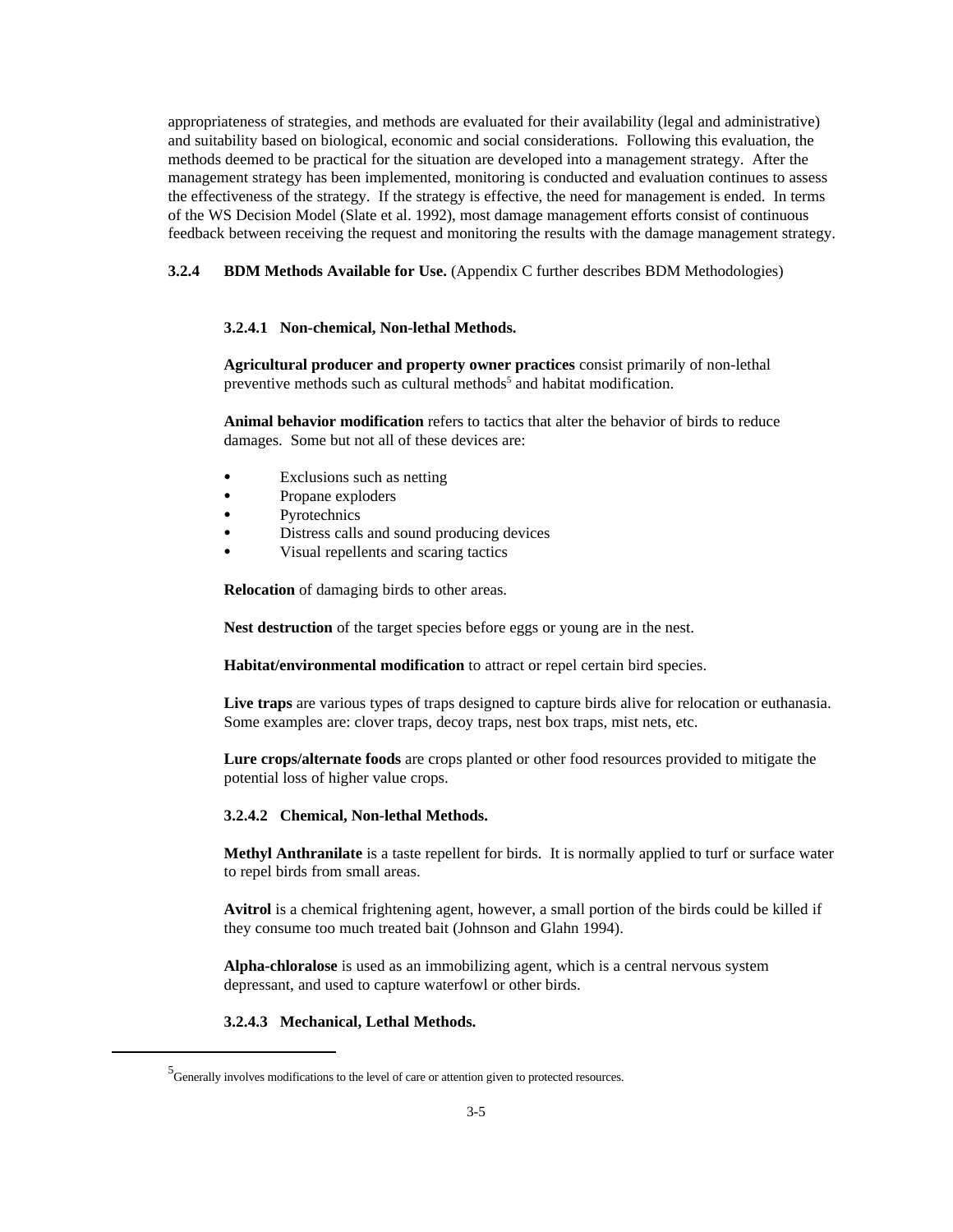**Egg addling/destruction** is the practice of destroying the embryo in the egg prior to hatching; physically breaking or oiling eggs; or directly removing eggs from a nest and destroying them.

**Shooting** is the practice of selectively removing target birds by shooting with an air rifle, shotgun, or rifle.

**Snap traps** are modified rat traps that are used to remove individual birds.

**3.2.4.4 Chemical, Lethal Methods.** (See Section 2.1.5 for registration and risk information)

**DRC-1339** is a slow acting avicide for reducing damage from several species of birds, including blackbirds, starlings, pigeons, crows, ravens, magpies, and gulls. DRC-1339 is highly toxic to sensitive species but only slightly toxic to non-sensitive birds, predatory birds and mammals. This chemical is the primary chemical method used for starling and blackbird damage management under the current and proposed action.

**CO2** is sometimes used to euthanize birds which are captured in live traps and when relocation is not a feasible option. Live birds are placed in a container such as a plastic 5-gallon bucket or chamber and sealed shut. CO2 gas is released into the bucket or chamber and birds quickly die after inhaling the gas.

## **3.3 ALTERNATIVES CONSIDERED BUT NOT ANALYZED IN DETAIL WITH RATIONALE**

Several alternatives were considered but not analyzed in detail. These are:

## **3.3.1 Compensation for Bird Damage Losses.**

The Compensation Alternative would require the establishment of a system to reimburse persons impacted by bird damage. This alternative was eliminated from further analysis because no Federal or State laws/policies or regulations exist to authorize such payments. Under this alternative, WS would not provide any direct operational BDM. Aside from the lack of legal authority, analysis of this alternative in USDA (1994) indicates it has many drawbacks, some of these are:

- C It would require larger expenditures of money and labor to investigate and validate all losses, and administer appropriate compensation.
- Compensation would most likely be below full market value.
- It would be difficult to make timely responses to all requests.
- Many losses could not be verified, for example, it would be impossible to prove conclusively in some situations that birds were responsible for disease outbreaks.
- C Compensation would provide less incentive to limit losses through improved husbandry or cultural practices, or other management strategies.
- Not all entities would rely completely on compensation and lethal damage management would most likely continue as permitted by law.
- Compensation would not be practical for reducing threats to public health and safety.

## **3.3.2 Bounties.**

Bounties are payment of funds for killing birds suspected of causing losses. This alternative is not supported by wildlife and agricultural agencies such IDFG, IDA, and USFWS. WS does not have the authority to establish a bounty program and does not support this concept because: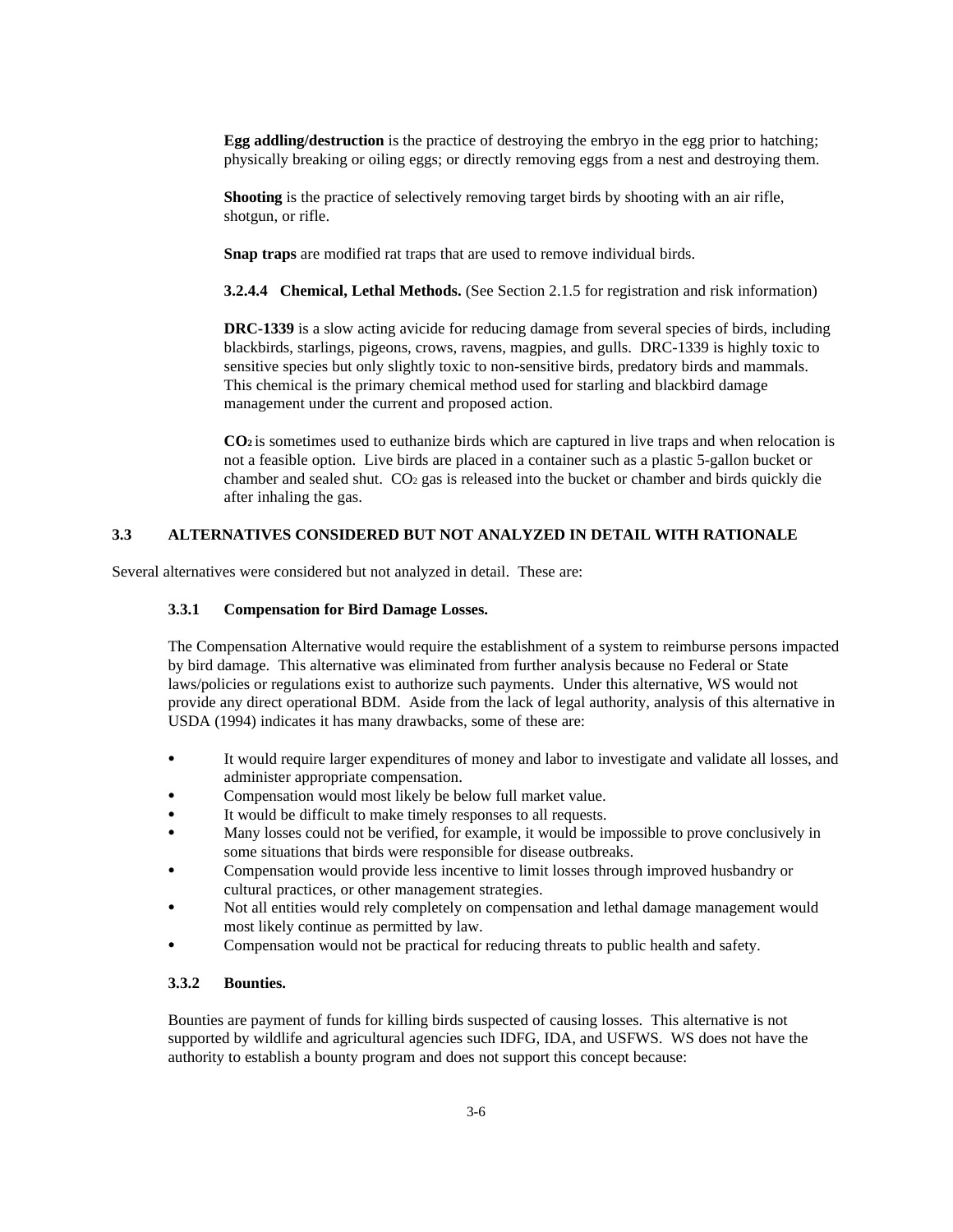- C Bounties are generally not effective in reducing damage and it would be difficult to measure overall efficacy.
- Circumstances surrounding the bounty of birds are completely unregulated.
- There is a tendency for fraudulent claims to occur. It is difficult or impossible to prevent claims for birds taken from outside damage management areas.

## **3.3.3 Short Term Eradication and Long Term Population Suppression.**

In Idaho, eradication of native bird species is not a desired population management goal of State agencies. Although generally difficult to achieve, eradication of a local population of pigeons or starlings may be the goal of individual BDM projects. This could, in part, be because pigeons and starlings are not native to North America and are only present because of human introduction. However, eradication as a general strategy for reducing bird damage would not be considered in detail because:

- WS opposes eradication of any native wildlife species.
- IDFG and IDA oppose eradication of native Idaho wildlife species.
- Eradication is not acceptable to most members of the public.
- Regional or State-wide attempts at eradication of any native bird species would be next to impossible under the restrictions on methods and areas where BDM could be used in Idaho.

Suppression would direct efforts toward managed reduction of targeted populations or groups of birds. In areas where damage could be attributed to localized populations, WS could decide to implement local population suppression, if supported by the WS Decision Model (Slate et al. 1992) and after consulting with the IDFG and USFWS. However, with the constraints on BDM methods, localized population suppression would be difficult to maintain.

Problems with the concept of suppression are similar to those described above for eradication. It is not realistic or practical to consider large-scale population suppression as the basis of the WS program in Idaho. Typically, WS activities in the State would be conducted on a very small portion of the sites or areas inhabited or frequented by the targeted species as discussed in Section 1.3.

## **3.4 MITIGATION AND STANDARD OPERATING PROCEDURES FOR BDM TECHNIQUES**

Mitigation measures are features of an action that serve to prevent, reduce, or compensate for impacts that otherwise might result from that action. The current WS program, nationwide and in Idaho, uses many such mitigation measures and are discussed in detail in Chapter 5 of USDA (1994). The following mitigation measures apply to the alternatives in this EA, as indicated in the columns.

| <b>MITIGATION MEASURES</b>                                                             |   | <b>ALTERNATIVES</b> |   |  |
|----------------------------------------------------------------------------------------|---|---------------------|---|--|
|                                                                                        |   |                     | 3 |  |
| Animal welfare and humaneness of methods used by WS                                    |   |                     |   |  |
| WS would continue to improve the selectivity and humaneness of<br>management devices.  | X | X                   | X |  |
| Chemical immobilization/euthanasia procedures that do not cause pain<br>would be used. |   |                     |   |  |
| All live traps would be maintained with food and water.                                | X |                     |   |  |

## **Table 3-1. Mitigation Measures.**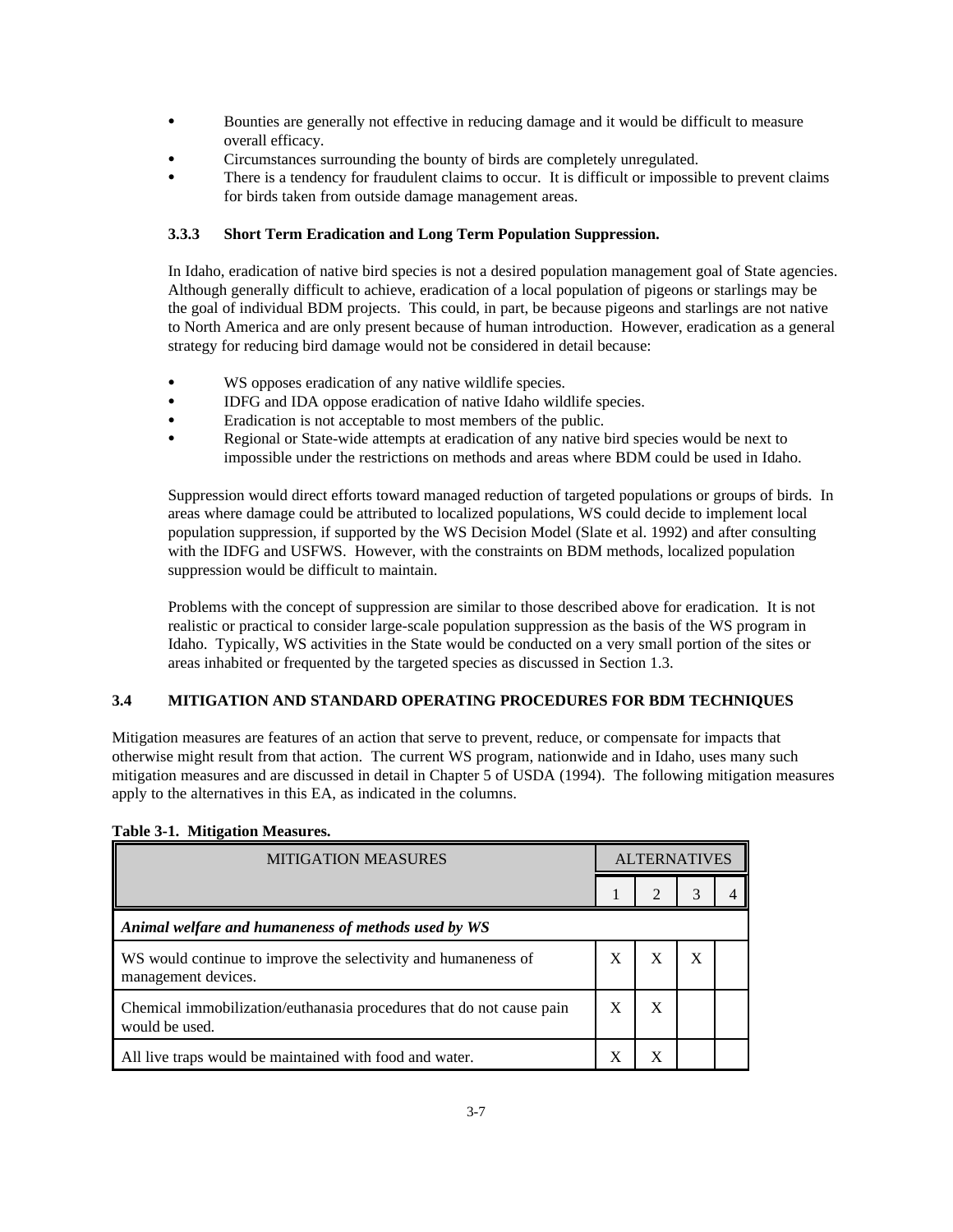| <b>MITIGATION MEASURES</b>                                                                                                                                                               |   | <b>ALTERNATIVES</b> |   |                |  |
|------------------------------------------------------------------------------------------------------------------------------------------------------------------------------------------|---|---------------------|---|----------------|--|
|                                                                                                                                                                                          | 1 | $\overline{2}$      | 3 | $\overline{4}$ |  |
| The use of newly-developed, proven, non-lethal methods would be<br>encourages when appropriate.                                                                                          | X | X                   | X |                |  |
| Safety concerns regarding WS' BDM methods                                                                                                                                                |   |                     |   |                |  |
| All pesticides are registered with the EPA and IDA.                                                                                                                                      | X | X                   |   |                |  |
| EPA-approved label directions would be followed by WS employees.                                                                                                                         | X | X                   |   |                |  |
| The WS Decision Model (Slate et al. 1992), designed to identify the most<br>appropriate BDM strategies and their impacts, is used to determine<br>management strategies.                 | X | X                   |   |                |  |
| Most avicides and live traps would be primarily restricted to private<br>lands.                                                                                                          | X | X                   |   |                |  |
| WS employees that use pesticides are trained to use each material and are<br>certified to use pesticides under EPA approved certification programs.                                      | X | X                   |   |                |  |
| WS employees, who use pesticides, participate in IDA approved<br>continuing education to keep abreast of developments and maintain their<br>certifications.                              | X | X                   |   |                |  |
| Live traps would be placed so that captured animals would not be readily<br>visible from any road or public area.                                                                        | X | X                   |   |                |  |
| Warning signs would be posted at feedlots and dairies where DRC-1339<br>is applied to cull French fries. These signs would be removed at the end<br>of the BDM period.                   |   | X                   |   |                |  |
| USFWS and IDFG personnel are notified prior to WS' use of avicides at<br>feedlots and dairies.                                                                                           |   | X                   |   |                |  |
| Avicide use, storage, and disposal conforms to label instructions and<br>other applicable laws and regulations, and Executive Order 12898.                                               |   | X                   |   |                |  |
| Material Safety Data Sheets for avicides are provided to all WS personnel<br>involved with specific BDM activities.                                                                      | X | X                   | X |                |  |
| Concerns about impacts of BDM activities on T&E species, Species of<br>Special Concern, and non-target species.                                                                          |   |                     |   |                |  |
| WS consulted with the USFWS regarding the nation-wide program and<br>would continue to implement all applicable measures identified by the<br>USFWS to ensure protection of T&E species. |   | Χ                   |   |                |  |
| Live traps in areas occupied by peregrine falcons would be checked at<br>least daily.                                                                                                    | X | X                   |   |                |  |
| The presence of non-target species are monitored before using avicides at<br>feedlots and dairies to reduce the risk of mortality to non-target species.                                 | X | X                   |   |                |  |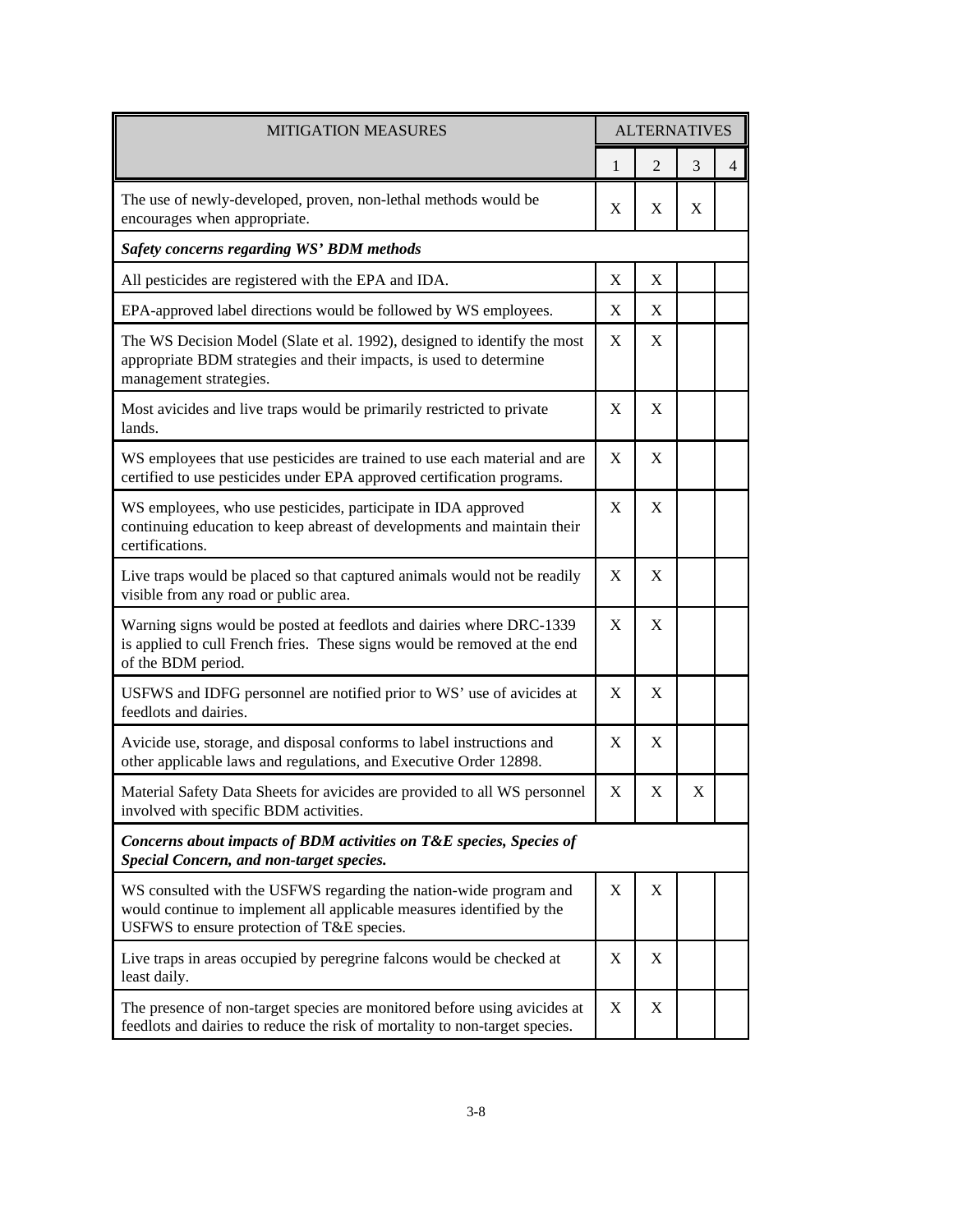| <b>MITIGATION MEASURES</b>                                                                                                                                                                                                       |              | <b>ALTERNATIVES</b> |   |                |  |
|----------------------------------------------------------------------------------------------------------------------------------------------------------------------------------------------------------------------------------|--------------|---------------------|---|----------------|--|
|                                                                                                                                                                                                                                  | 1            | $\overline{2}$      | 3 | $\overline{4}$ |  |
| If non-target species are present or likely to be present at feedlots or<br>dairies where avicides are being applied, then WS would remain on site<br>to discourage non-target visitation.                                       | X            | X                   |   |                |  |
| Research is being conducted to: 1) improve BDM methods and strategies,<br>2) increase selectivity for target species, 3) develop effective non-lethal<br>methods, and, 4) evaluate non-target hazards and environmental impacts. | X            | X                   | X |                |  |
| WS personnel are trained and experienced to select the most appropriate<br>method for taking targeted animals and excluding non-target species.                                                                                  | X            | X                   |   |                |  |
| WS would initiate informal consultation with the USFWS following any<br>incidental take of T&E Species.                                                                                                                          | $\mathbf{X}$ | X                   |   |                |  |
| Only WS personnel trained in whooping crane identification would be<br>used in greater sandhill crane damage management projects.                                                                                                | X            | X                   |   |                |  |
| WS personnel would contact cooperating agencies to determine peregrine<br>falcon nesting and roosting locations in areas where pigeon damage<br>management is proposed.                                                          | X            | X                   |   |                |  |
| If a bald eagle, peregrine falcon, or whooping crane is encountered<br>during aerial hazing operations, activities would cease until the bird(s) is<br>gone.                                                                     | X            | X                   |   |                |  |
| When practical, WS would work with the to facilitate removal of<br>depredating greater sandhill cranes by licensed sport hunters during the<br>legal sport hunting seasons.                                                      | X            | X                   | X |                |  |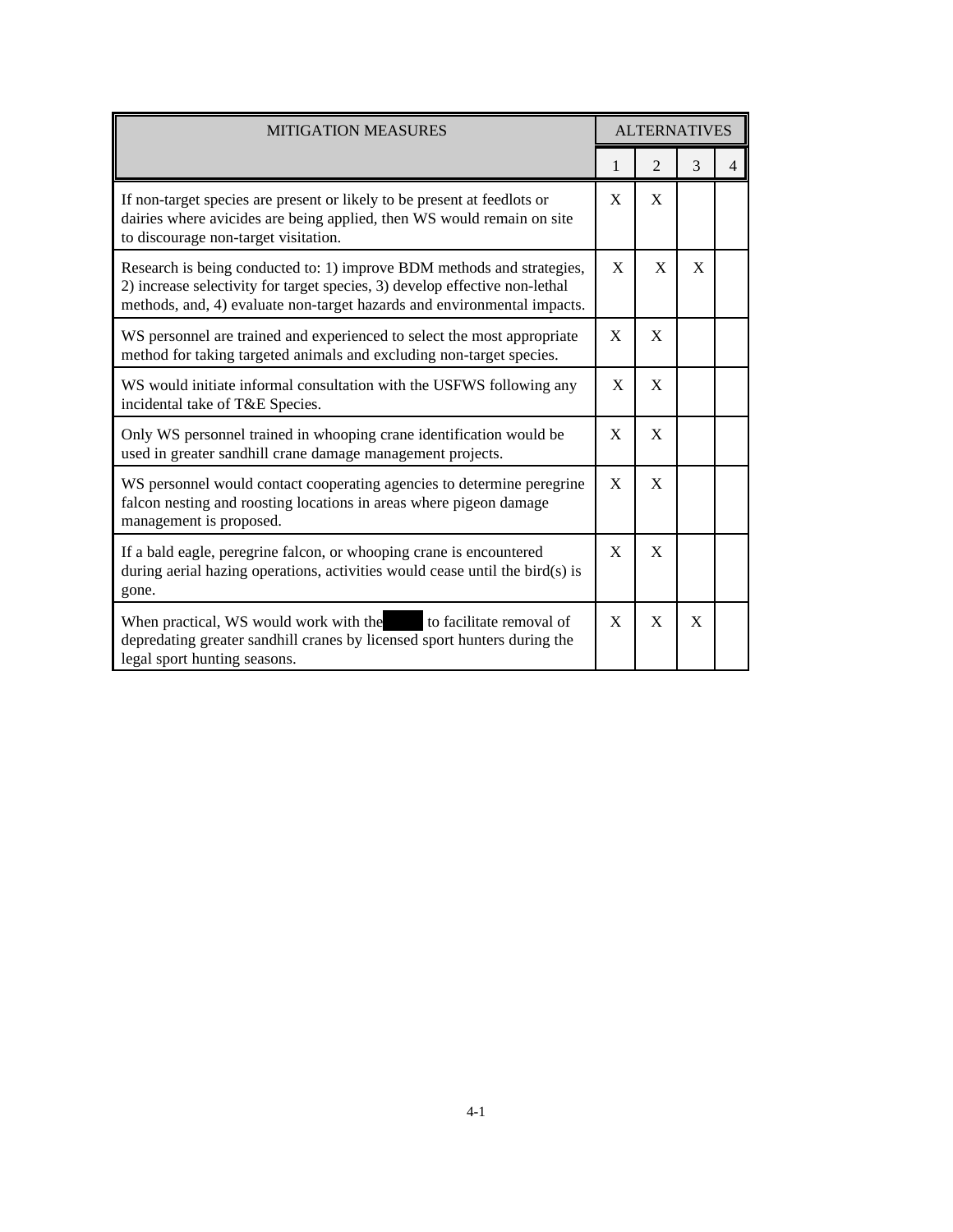## **CHAPTER 4: ENVIRONMENTAL CONSEQUENCES**

## **4.0 INTRODUCTION**

Chapter 4 provides information needed for making: 1) informed decisions and 2) in selecting the appropriate alternative for meeting the purpose of the proposed action. The chapter analyzes the environmental consequences of each alternative in: 1) relation to the issues identified for detailed analysis in Chapter 2 and 2) comparison with the proposed action to determine if the real or potential impacts are greater, lesser, or similar.

## **4.1 ENVIRONMENTAL CONSEQUENCES**

The following resource values in Idaho are not expected to be significantly impacted by the alternatives analyzed: soils, geology, minerals, water quality/quantity, flood plains, wetlands, visual resources, air quality, prime and unique farmlands, aquatic resources, timber, and range. These resources will not be analyzed further. In addition, no Environmental Justice issues have been identified relative to BDM that are inconsistent with Executive Order 12898.

**4.1.1 Social and Recreational Concerns.** It is not anticipated that the proposed action would result in any adverse cumulative impacts to social and recreational resources. Further discussion of WS activities on social and recreational concerns are found in USDA (1994).

**4.1.2 Cumulative and Unavoidable Impacts.** Cumulative and unavoidable impacts are discussed in relationship to each of the key bird species and the environmental impacts are analyzed in this Chapter. This EA recognizes that the total annual removal of individual birds by all causes is the cumulative mortality. It is not anticipated that the proposed action would result in any adverse cumulative impacts to bird populations, including T&E species (Section 4.2).

**4.1.3 Wastes (Hazardous and Solid).** When avicide-treated bait cannot be used or when baits are not totally consumed, the bait is disposed of according to label instructions or directions provided by the IDA. It is not anticipated that the proposed action would result in any adverse cumulative impacts because of solid or hazardous wastes.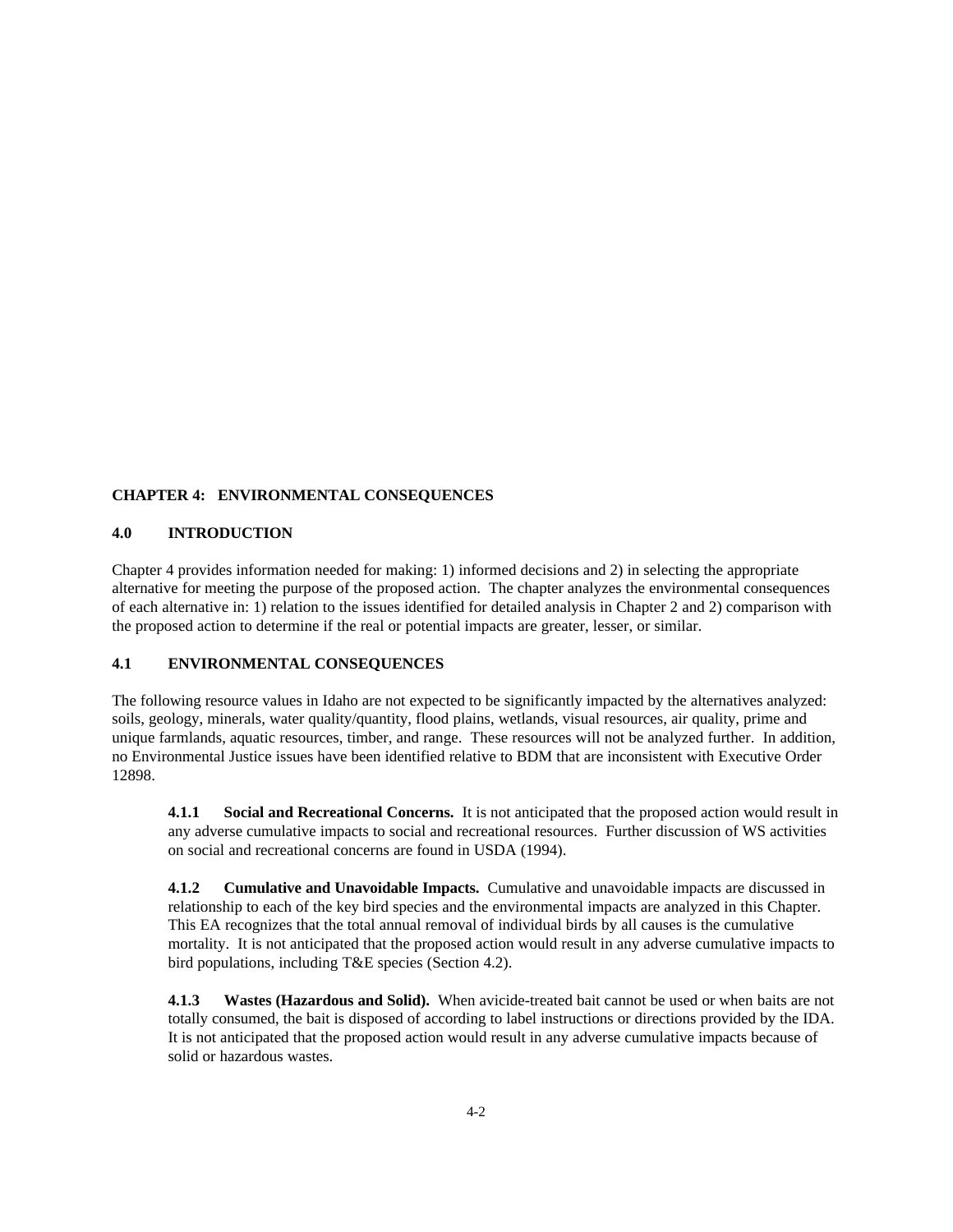**4.1.4 Target and Non-target Wildlife Species.** Cumulative impacts to potentially affected bird species are addressed in detail in Section 4.2.1.

**4.1.5 Irreversible and Irretrievable Commitments of Resources.** Other than relatively minor uses of fuels for motor vehicles and electricity for office operations, no irreversible or irretrievable commitments of resources result from the Idaho WS program. Based on these estimates, the Idaho WS program produces negligible impacts on the supply of fossil fuels and electrical energy.

**4.1.6 Impacts on Cultural or Historical Sites or Resources.** WS BDM actions are not *"Federal undertakings"* and would not adversely affect historic resources. The Idaho SHPO concurs with this finding and no additional mitigations are required. Any WS BDM conducted on American Indian tribal land which is managed or controlled by the tribe would be coordinated with the respective tribal members or elders.

## **4.2 ISSUES ANALYZED IN DETAIL**

This Section analyzes the environmental consequences of the issues analyzed in detail using the current program as the baseline for comparison with the other alternatives to determine if the real or potential impacts are greater, lesser or the same. Table 4-6 summarizes a comparison of the issues and impacts of each Alternative.

## **4.2.1 Cumulative effects of WS BDM on Target Species Populations.**

Analysis of this issue is limited primarily to those species most often killed during WS BDM. The analysis for magnitude of impact generally follows the process described in Chapter 4 of USDA (1994). Magnitude is described in USDA (1994) as " *. . . a measure of the number of animals killed in relation to their abundance*." Magnitude may be determined either quantitatively or qualitatively. Quantitative determinations are based on population estimates, allowable harvest levels, and actual harvest data. Qualitative determinations are based on population trends and harvest data when available. Generally, WS only conducts damage management on species whose population densities are high and usually only after they have caused damage.

## **4.2.1.1 Alternative 1 - Continue the Current Federal BDM Program (No Action/Proposed Action).**

The majority of targeted bird species are migratory and range from northern to southern latitudes during the year, therefore, this analysis focuses on regional, subregional and Idaho population data. The BBS and CBC are used as sources of information about population trends. The BBS is a national survey that annually gathers data during the nesting season, primarily in June, regarding breeding birds. The survey consists of about 3700 routes across the U.S. and Canada. The northwest and southwest regions, as defined by Dolbeer and Stehn (1983), are used because the boundaries of these geographical units are based on ecological differences making regions more meaningful in terms of migratory bird problems. The CBC is also an annual survey conducted in one day during a 2-week period around Christmas and coordinated by the National Audubon Society. The surveys are timed and area searches by groups of bird watchers within 15-mi diameter circles. The data are used by the USFWS to calculate winter population trends for about 300 species. The data base contains bird counts from 1959-1997.

## **Non-lethal Damage Management Activities.**

Preference is given to non-lethal damage management when practical and effective (WS Directive 2.101). Idaho WS dispersed about 2,560 birds of at least 4 species (Canada geese,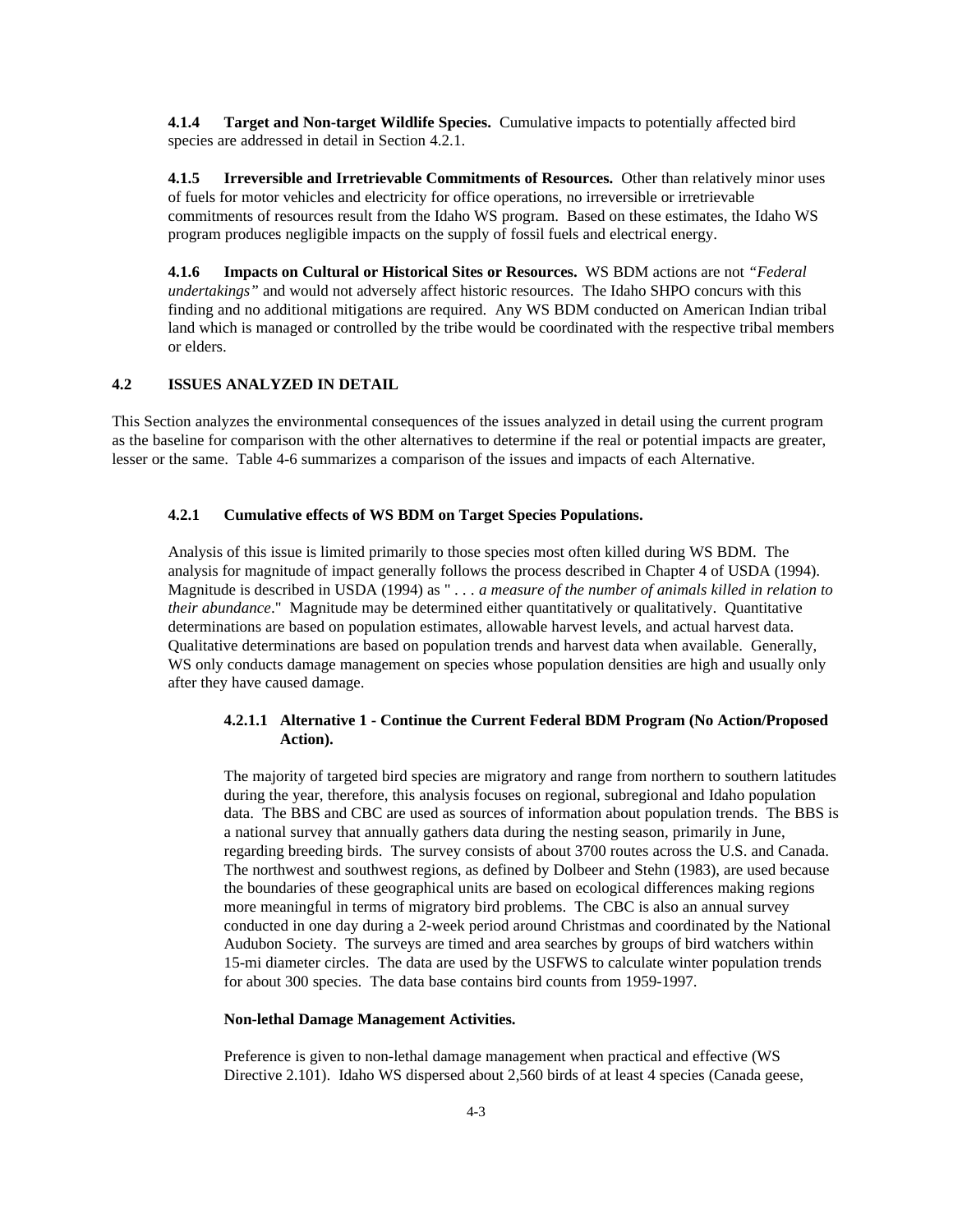ducks, turkey vultures, and common ravens) during FY 95, 96, and 97 using non-chemical harassment methods such as propane exploders and pyrotechnics. One advantage of dispersing birds would be that relatively no cumulative impacts occur. However, there would be the possibility that the birds could return to the damage site and inflict additional damages or move to another site and continue to cause damage. Normally, large scale relocation activities are limited to wild and feral/domestic waterfowl in and around urban areas and city/State parks. Live capture and relocation is not normally practical for smaller birds such as starlings, blackbirds, pigeons, etc. because of: 1) the number of birds WS confronts annually, 2) potential public safety and health issues (i.e., capturing birds at an airport where they were involved with aircraft hazards and relocating those birds to another area where they could return to an airport and continue to be a safety hazard to aircraft, and relocating birds being removed because of potential disease transmission to people could potentially threaten public health at the new site), 3) competition for food resources and other limiting factors with other birds and wildlife, 4) acceptable release sites, and 5) costs of relocation would increase because of the great distance it requires to relocate birds if trying to prevent them from returning to the original site.

#### **Lethal Damage Management Activities.**

Lethal damage management is implemented when a BDM problem cannot effectively be resolved through non-lethal damage management and where *Agreements for Control* or other comparable

documents provide for direct damage management. Table 4-1 provides information on the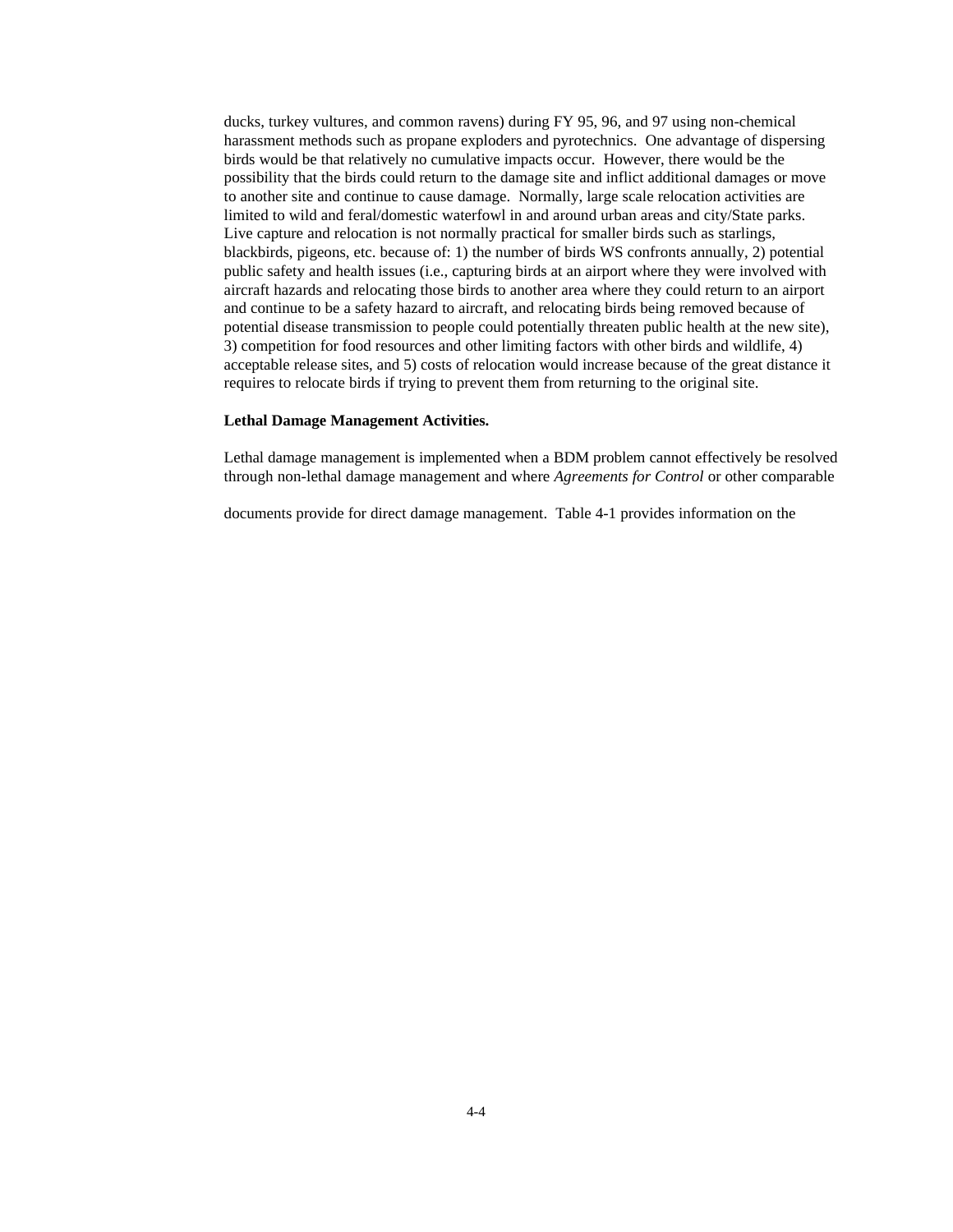| <b>FY</b> | Species                | Damage Management Methods |                |                      |                                 |  |  |
|-----------|------------------------|---------------------------|----------------|----------------------|---------------------------------|--|--|
|           |                        | Snap Trap                 | Shooting       | DRC-1339             | Live-trapping<br>and Euthanasia |  |  |
| 1997      | Northern flickers      | 6                         | 3              |                      |                                 |  |  |
|           | Ring-billed gulls      |                           | $\overline{c}$ |                      |                                 |  |  |
|           | American coots         |                           | 14             |                      |                                 |  |  |
|           | Western screech $ow11$ | $\mathbf{1}$              |                |                      |                                 |  |  |
|           | Pigeons                |                           | 387            | 35                   | 905                             |  |  |
|           | <b>Starlings</b>       | 6                         | $\overline{c}$ | 56,931 <sup>2</sup>  |                                 |  |  |
| 1996      | Northern flickers      | 4                         |                |                      |                                 |  |  |
|           | Gulls <sup>3</sup>     |                           | 49             |                      |                                 |  |  |
|           | Great blue herons      |                           | $\overline{c}$ |                      |                                 |  |  |
|           | Pigeons                |                           | 348            |                      |                                 |  |  |
|           | <b>Starlings</b>       | $\overline{4}$            |                | 284,705 <sup>2</sup> |                                 |  |  |
| 1995      | Northern flickers      | 1                         | $\overline{c}$ |                      |                                 |  |  |
|           | Ring-billed gulls      |                           | 11             |                      |                                 |  |  |
|           | Pigeons                |                           | 313            | $4,100^2$            | 214                             |  |  |
|           | <b>Starlings</b>       | $\overline{4}$            |                | 135,504 <sup>2</sup> |                                 |  |  |

number of birds Idaho WS killed by method during BDM in FY 95, 96, and 97.

## **USFWS Depredation Permits (DPs).**

The USFWS has authority for management of migratory birds and to issue DPs (50 CFR 21.41) to persons who clearly show evidence of migratory birds causing or about to cause damage. WS has the responsibility for responding to and attempting to reduce damage caused by migratory birds as specified in an MOU with the and an MOU with the and when funding permits. In cases where intermittent damage is occurring and it is not feasible or practical for WS to provide operational assistance, WS could recommend to the USF the issuance of a DP to the resource owner (WS Directive 2.301). The is the only Federal agency authorized to issue DPs for migratory birds and is responsible for that NEPA analysis. Table 4-2 provides information on the number of requests for assistance WS received in FY 95, 96, and 97 for BDM and the number of DPs WS recommended and forwarded to the

## **4.2.1.1.1 WS, at Times, Conducted Lethal BDM on the Species Below.**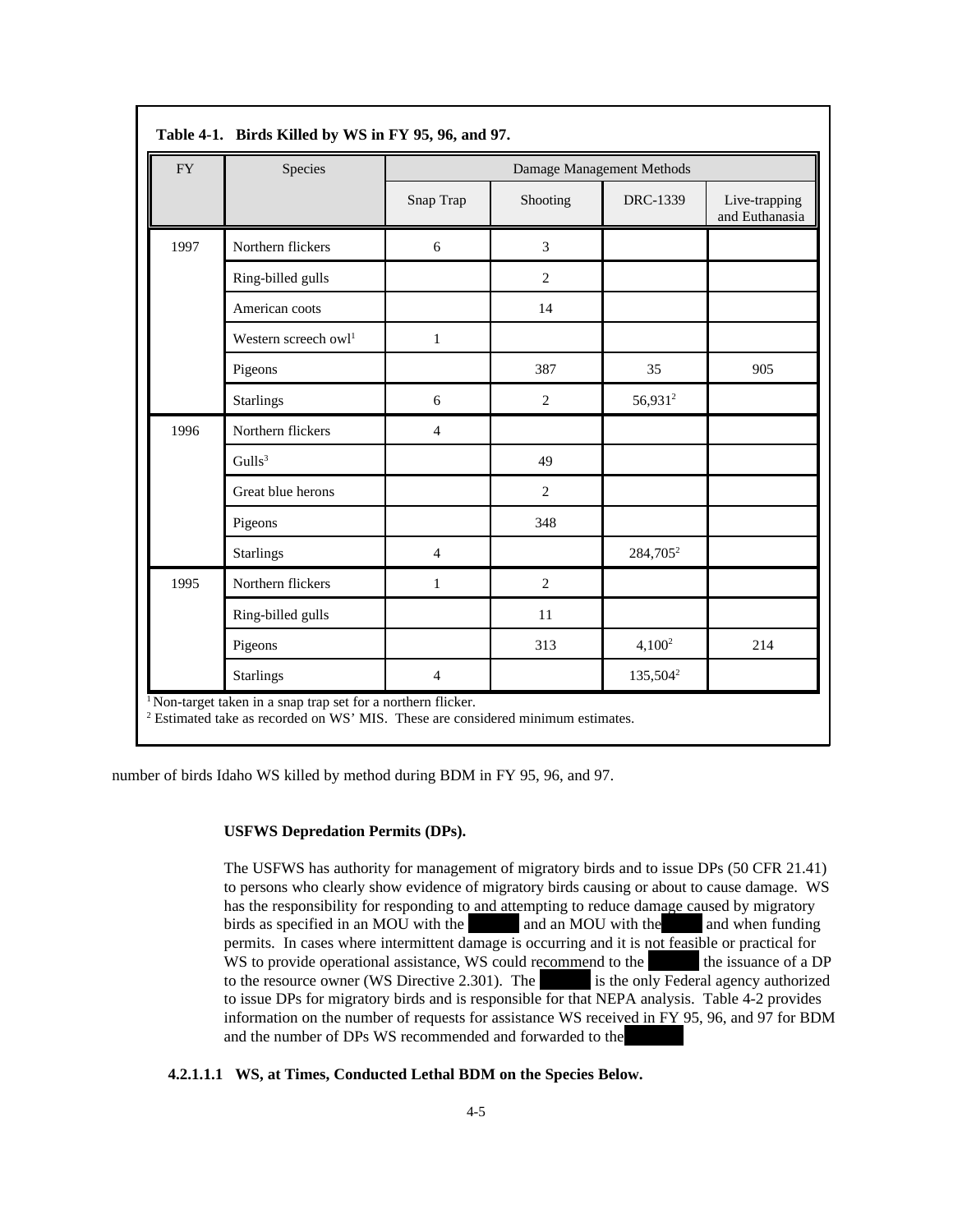## **Starling and Blackbird Biology and Population Impacts.**

Starlings were introduced into North America in 1890-91 when about 80 pairs were released into New York City's Central Park (Bump and Robbins 1966). In just 100 years, starlings had colonized the U.S. and expanded into Canada and Mexico, and have become one of the most common birds in North America (Feare 1984).

Precise counts of blackbird and starling do not exist, but one estimate placed the U.S. summer population of blackbirds at more than 1 billion birds (USDA 1994) and the winter population at 500 million birds (Royall 1977). Meanley and Royall (1976) estimated 538 million blackbirds and starlings in winter roosts across the country during the winter of 1974-75. Of this total about 26% or 139 million were in the west (Meanly and Royall 1976).

An extensive population survey by Dolbeer and Stehn (1983) showed that in the northwestern U.S., the number of breeding starlings tripled between 1968 and 1981. BBS data (Sauer et al. 1997) indicate a decrease of about 1.4% annually in the starling breeding populations in the western U.S. from 1966- 1996, however, Idaho population trend data shows

|                                                       |  | Table 4-2. Requests for Assistance With Migratory Birds and the |  |
|-------------------------------------------------------|--|-----------------------------------------------------------------|--|
| Number of DPs Recommended by WS in FY 95, 96, and 97. |  |                                                                 |  |

| Species                               | Requests for<br>Assistance <sup>1</sup> | Permits<br>Recommended <sup>2</sup> |
|---------------------------------------|-----------------------------------------|-------------------------------------|
| American coots                        | 1                                       | 1                                   |
| American crows                        | 24                                      | $\boldsymbol{0}$                    |
| American robins                       | 5                                       | $\boldsymbol{0}$                    |
| American white pelicans               | $\overline{2}$                          | $\boldsymbol{0}$                    |
| <b>Bald eagles</b>                    | $\mathbf{1}$                            | 1                                   |
| <b>Barn</b> swallows                  | 9                                       | $\boldsymbol{0}$                    |
| Black-billed magpies                  | 52                                      | $\boldsymbol{0}$                    |
| Black-crowned night herons            | 32                                      | $\theta$                            |
| Blackbirds                            | $\mathbf{1}$                            | $\boldsymbol{0}$                    |
| California gulls                      | 1                                       | 0                                   |
| Canada geese                          | 68                                      | 3                                   |
| Barn owls                             | 1                                       | $\boldsymbol{0}$                    |
| Common ravens                         | 20                                      | $\boldsymbol{0}$                    |
| Double-crested cormorants             | 2                                       | $\overline{c}$                      |
| Ducks <sup>3</sup>                    | 19                                      | $\boldsymbol{0}$                    |
| Egrets/herons/cormorants <sup>4</sup> | 4                                       | 3                                   |
| Golden eagles                         | $\overline{2}$                          | $\boldsymbol{0}$                    |
| Great blue herons                     | 42                                      | 2                                   |
| Greater sandhill cranes               | 16                                      | $\theta$                            |
| Hawks <sup>3</sup>                    | $\mathfrak{2}$                          | $\boldsymbol{0}$                    |
| House flinches                        | 3                                       | $\boldsymbol{0}$                    |
| Ibises <sup>3</sup>                   | $\overline{c}$                          | $\boldsymbol{0}$                    |
| Mergansers <sup>3</sup>               | $\overline{c}$                          | $\boldsymbol{0}$                    |
| Multiple species <sup>4</sup>         | 6                                       | 6                                   |
| Northern flickers                     | 123                                     | 5                                   |
| Table continued on next page.         |                                         |                                     |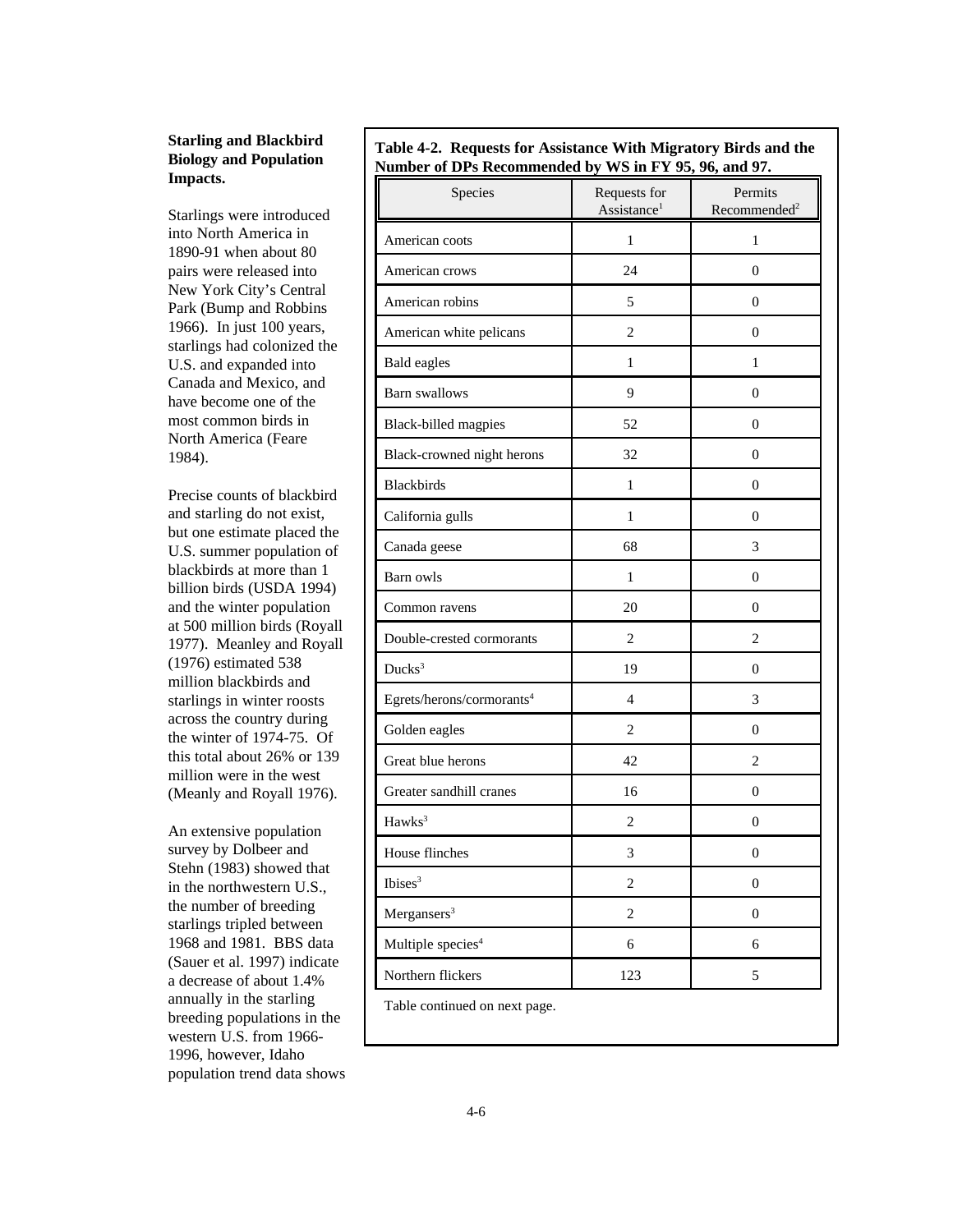an increase of about 2% per year for that same time period.

> The nationwide starling population has been estimated at 140 million (Johnson and Glahn 1994) and Meanly and Royall (1976) report that the 1974- 75 winter starling population in the western States was estimated at 27.8 million birds. All of the above information indicate that populations of starlings and blackbirds are health and viable. The estimated natural mortality of starlings is about 50%. Based on the 1974-75 wintering population estimate, about 14 million starlings die annually in the

|  | Table 4-2. Continued from previous page. |  |  |
|--|------------------------------------------|--|--|
|--|------------------------------------------|--|--|

| Species                                                     | Requests for<br>Assistance <sup>1</sup> | Permits<br>Recommended <sup>2</sup> |
|-------------------------------------------------------------|-----------------------------------------|-------------------------------------|
| Owls <sup>3</sup>                                           |                                         |                                     |
| Pileated woodpeckers                                        | 6                                       | $\overline{c}$                      |
| Red-headed woodpeckers                                      |                                         | 0                                   |
| Ring-billed gulls                                           | 19                                      | 5                                   |
| Snow geese                                                  |                                         |                                     |
| Turkey vultures                                             |                                         | 0                                   |
| Woodpeckers <sup>3</sup>                                    | 3                                       | 0                                   |
| <b>TOTAL</b>                                                | 472                                     | 30                                  |
| $\mu$ Number of requests for RDM assistance from the public |                                         |                                     |

. BDM assistance from the public.

 $2$  Number of depredation permits recommended by WS after conducting on-site assessments.

Unspecified species.

More than one species of birds were involved in the depredation.

western States and about 70 million starlings die annually to natural mortality nationally (Meanly and Royall 1976).

Red-winged blackbird population trends show a decrease of about 1% annually from 1966-1996 (Sauer et al. 1997). Yellow-headed blackbirds show a 2.5% per year decrease from 1966-1996 and a slightly lower decrease of about 1% per year from 1980-1996 (Sauer et al. 1997). BBS population trends for Brewer's blackbird from 1966 to 1996 show a decrease of approximately 2.5% per year, and during this same time period, brown-headed cowbird showed an increase of 2% per year (Sauer et al. 1997). Since Idaho WS has not targeted or baited for any red-winged blackbirds, yellow-headed blackbirds, Brewer's blackbirds, or brown-headed cowbirds, there would be no cumulative effects. However, it is possible that some of these species could be present and unidentifiable in flocks of starlings where Idaho WS conducts BDM at feedlots and dairies. Because of this possibility, Idaho WS has determined that BDM would likely have minimal cumulative effects to populations of these blackbirds despite of the BBS population trends, and the removal of damaging blackbirds would have a low magnitude of impact.

Data from Packham (1965) suggests that an average of 57 starlings were killed per pound of DRC-1339 treated bait used at feedlots. Based on the amount of bait distributed by Idaho WS, this would have resulted in a starling take of 531,696 (FY 95), 682,689 (FY 96), and 270,009 (FY 97). Those estimates would account for only 1.9%, 2.5%, and 0.9%, respectively, of the estimated wintering population in the western States reported by Meanly and Royall (1976), and 0.38%, 0.49%, and 0.18%, respectively, of the estimated national population.

Cumulative impacts would be mortality caused by Idaho WS BDM and other known causes of mortality (USDA 1994). Given that the FY 97 estimated mortality caused by Idaho WS accounts for 0.4% of the estimated starling population (27.8 million) in the western States and that the anticipated kill should not exceed 3.6% (1,000,000 starlings) of the population in any future year under the current program, BDM as proposed would have no adverse impact on breeding starling populations (Appendix G).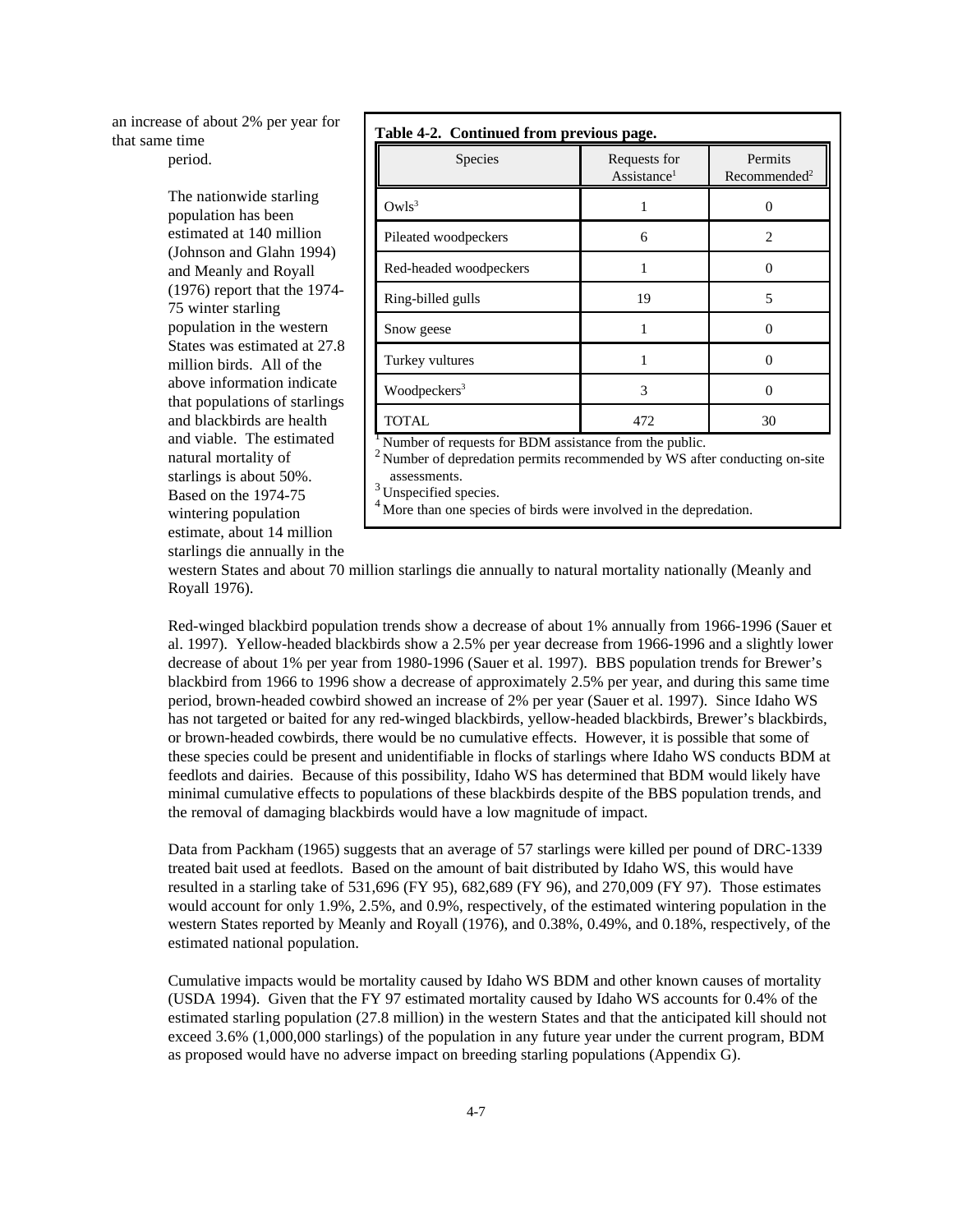In addition, starlings, being non-indigenous and because of their negative impacts and competition with native birds, are considered by many wildlife biologists and ornithologists to be an undesirable component of North American wild and native ecosystems. Any reduction in starling populations in North America, even to the extent of complete eradication, could be considered a beneficial impact to native bird species. Additionally, blackbird populations are healthy enough, and the problems they cause great enough, that the has established a standing depredation order for use by the public. Under this "order" (50 CFR 21.43), no Federal permit is required by anyone to remove blackbirds if they are committing or about to commit depredations upon ornamental or shade trees, agricultural crops, livestock, or wildlife, or when concentrated in such numbers and manner as to constitute a health hazard or other nuisance.

## **Feral, Domestic Pigeon Biology and Population Impacts.**

Pigeons, also known as rock doves, are an introduced non-native species to North America and are not protected by law. Any lethal Idaho WS BDM would likely be restricted to sites where pigeons are causing damage, or are considered a health threat or nuisance, and reduction or removal of a local population could be attempted. This action would be considered a beneficial impact since it would reduce disease threats and property damage/defacing.

During FY 95, 96, and 97, Idaho WS killed 6,302 pigeons (Table 4-1). Those birds were taken by shooting (1048 pigeons), live-trapping and euthanasia (1,119 pigeons), and DRC-1339 (4135 pigeons). Western regional BBS (Sauer et al. 1997) and CBC (Sauer et al. 1996) population trend data indicate that pigeon populations are stable region-wide and in Idaho. The impact of Idaho WS BDM is not having an adverse affect on pigeon populations in Idaho or the western CBC region (Appendix G)

#### **Ring-billed Gull Biology and Population Impacts.**

Ring-billed gulls appear similar to California and herring gulls but are smaller, have yellow feet, and a yellow bill with a black band near the tip. Ring-billed gulls are the most common gulls in Idaho and populations are concentrated near lakes, reservoirs, and other large bodies of water. Like most gulls, ringbilled gulls are omnivorous, feeding on animal and plant matter. Common feeding sites are open refuse dumps, livestock feedlots, fish hatcheries, open fields and food processing plants. Spring arrival of migrants in Idaho begins in March and autumn migration is normally completed in October (Larrison et al. 1967), however, some ring-billed gulls may remain longer or not migrate at all.

BBS population trend data indicate that ring-billed gulls in Idaho have increased about 2% annually from 1966-96 and that 94% of the BBS regions throughout the United States and Canada show this same increase in populations (Appendix G) (Sauer et al. 1997). WS removed 13 ring-billed gulls during FY 95, 96, and 97 by shooting, however, during that same time period, 49 gulls classified as *"Gulls, other"* were removed by shooting (Table 4-1). *"Gulls, other"* are unspecified species, but are probably a combination of ring-billed, California, and herring gulls. WS used the total number of gulls removed (62) in the analysis in the event that all 49 "G*ulls, other"* were ring-billed gulls.

Between FY 95 and 97, WS responded to 19 requests for assistance to reduce ring-billed gull damage. After on-site investigations and assessments, WS recommended that the ussue five ring-billed gull DPs. Because ring-billed gull population trend data indicate that populations are increasing, the annual removal of damaging gulls by WS under the current program results in a low magnitude of impact.

## **California Gull Biology and Population Impacts.**

The California gull is a medium-sized greenish-footed gull, with a gray mantle and black wingtip. The bill is yellow with a red or red and black spot on both sides of the lower mandible (Larrison et al. 1967). It is similar in coloration and size to the ring-billed gull but lacks the black band around the bill (Robbins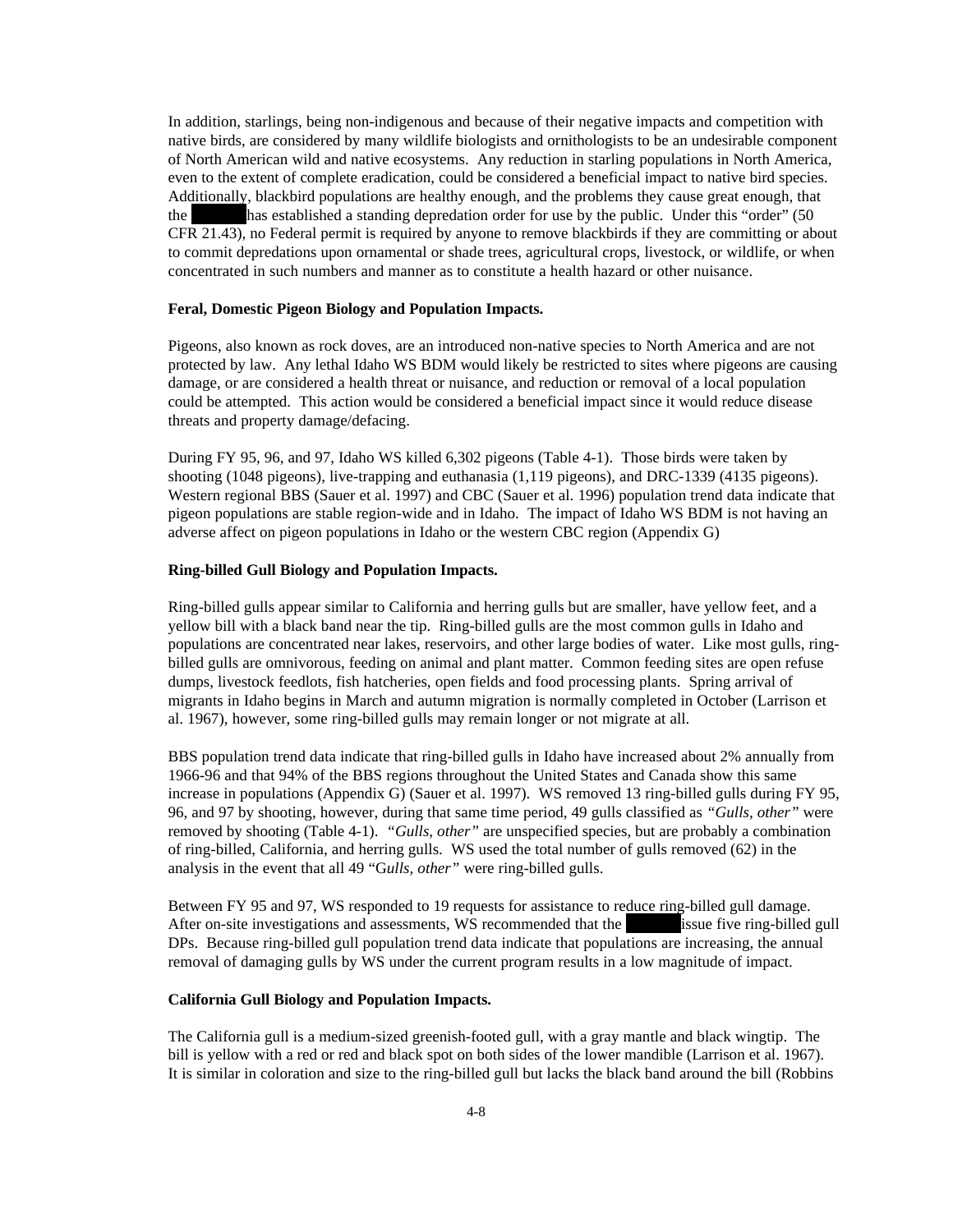et al. 1983). California gulls migrate from the Pacific coast and arrive in Idaho in late March to late April. They normally migrate back to the Pacific coast during August, with most of the population gone by October; stragglers may stay as late as December (Larrison et al. 1967). During the summer, they are more abundant in southern Idaho and the Snake River basin when compared to northern and central Idaho. Scattered flocks and nesting colonies can be found near irrigated agricultural areas. Some adults winter in southern Idaho and feed on earthworms, grasshoppers, and aquatic invertebrates and small invertebrates in fields (Larrison et al. 1967). It is common to see California gulls and ring-billed gulls together in the same flock.

BBS and CBC population trend data indicate that California gull populations are relatively stable in the United States (Sauer et al. 1996, 1997) (Appendix G). Half of the BBS regions report California gull population trends reflect increasing populations while the other half show slightly declining populations. In Idaho, BBS data from 1966 to 1996 shows a 5.7% decrease per year (Sauer et al. 1997).

WS did not report killing any California gulls during FY 96-97. However, during that same period, 49 *"Gulls, other"* were reportedly killed by shooting. Although *"Gulls, other"* may contain a combination of ring-billed, California, and herring gulls, WS used the total number of *"Gulls, other"* (49) in the cumulative impacts analysis in the event that all were California gulls.

During FY 95-97, WS responded to 1 request for assistance for California gull BDM. After WS conducted an on-site investigation and assessment, no recommendation of a DP was made to the Although BBS California gull population trend data indicate that they are decreasing in Idaho, they are increasing in the central BBS region. Removal of damaging California gulls under the current Idaho WS has a low magnitude of impact.

## **Herring Gull Biology and Population Impacts.**

The herring gull is not common to Idaho, but possibly seen during their migration flights from Pacific coastal areas to northern Canada and Alaska in early spring and back during autumn (Robbins et al. 1983). It is the largest of the 3 species of gulls in Idaho with the body length of about 20 inches and wing span of about 55 inches. Most distinctive adult characteristics are a red dot on the lower bill and pinkish legs and feet. The herring gull can be found near garbage dumps and near lakes and rivers.

BBS population trend data for the western U.S. indicate that herring gull populations have been increasing about 8.6% each year from 1966 to 1996 (Sauer et al. 1997) (Appendix G). WS did not killed any herring gulls in FY 95, 96, and 97, however, 49 gulls classified as *"Gulls, other*" were killed in FY 96. *"Gulls, other"* are unspecified species and can be all or a combination of ring-billed gulls, California gulls, and herring gulls. Because WS can not be certain that the *"Gulls, other"* are not all herring gulls, a conservative approach will be taken by using all 49 *"Gulls, other"* in the analysis for herring gull population impacts.

During FY 95, 96, and 97, Idaho WS did not respond to any requests for herring gull BDM. Because herring gull populations are increasing in the western U.S., the annual removal of damaging gulls by WS under the current program results in a low magnitude of impact.

#### **Northern Flicker Biology and Population Impacts.**

Flickers have a strong, sharply pointed bill for chiseling and digging into trees or branches for insects, and to excavate nesting cavities. Flickers have black spots on a tanish-white breast and belly and are about 11 inches in length. Males have a black or red "mustache" extending from the gape of the beak to below the eyes. In summer, flickers are distributed from Alaska to the southern regions of the U.S. (Short 1982) and migrate to Mexico and the southern U.S. during winter. The habitats of the flicker are diverse,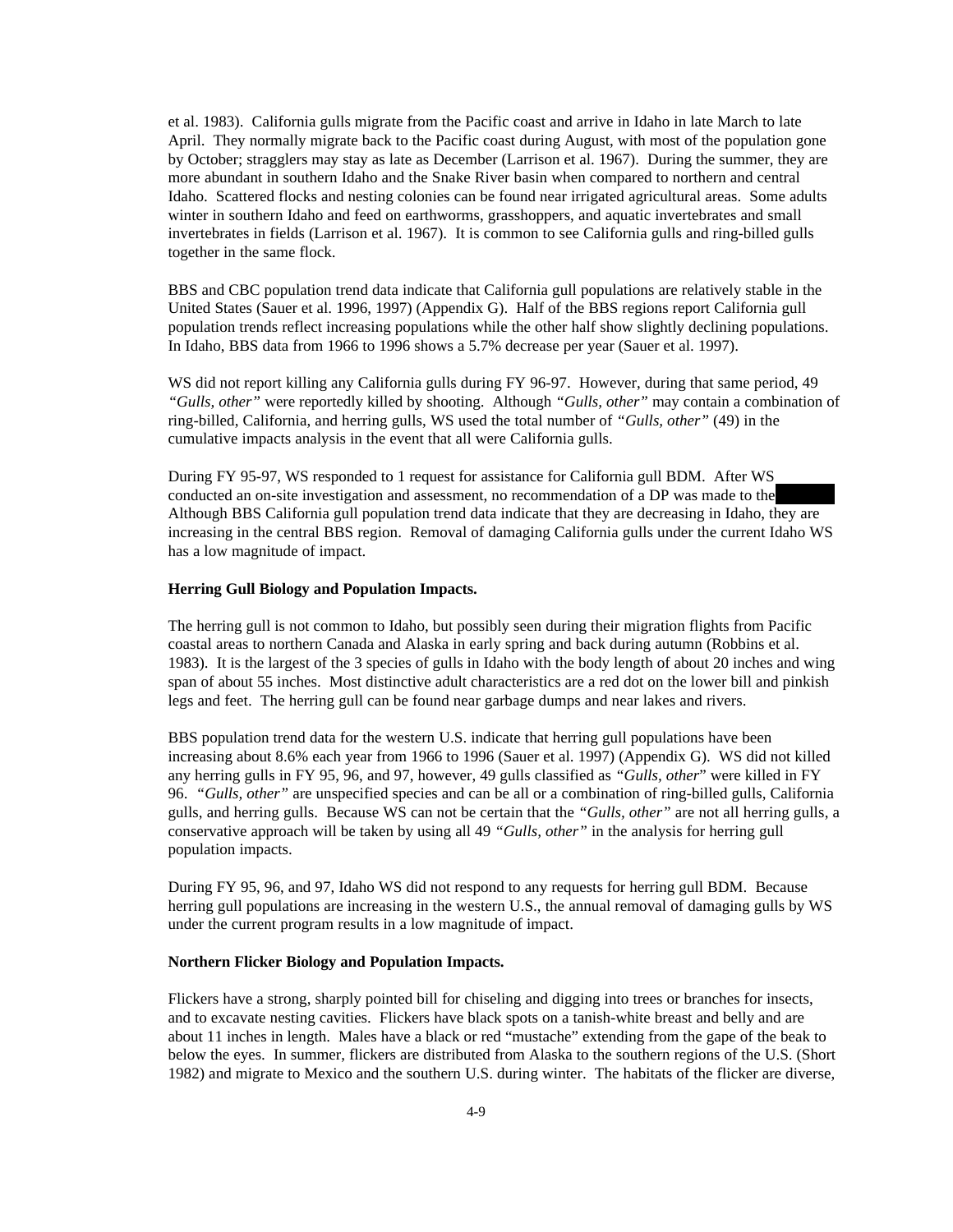from shrub deserts and tree-bordered streams of the Great Plains to everglade hammocks, city parks, montane fir forests, and farm pastures.

Flickers' diet consist of ants, termites, beetles, crickets, aphids, caterpillars, including their eggs, pupae, and larvae, and other insects obtained from trees and the ground (Short 1982). Vegetation such as berries and other fruits make up a large part of the diet in the autumn and winter. The nesting season in Idaho begins in April. Males claim territories and attract females by "drumming," vocalizing, wing flicking, and other displays. Nests are constructed in cavities of dead trees, buildings, fence posts, telephone poles, etc.

During FY 95-97, Idaho WS did not move or disperse any flickers using non-lethal techniques. Idaho WS did kill 16 flickers causing damage to property after the property owners' non-lethal attempts to resolve the damage were unsuccessful (Table 4-1). Those birds were removed by shooting (5), and use of snap traps (11). Between FY 95 and 97, WS services responded to 133 requests for assistance to resolve damage problems from woodpeckers (123 for northern flickers, 3 for "other" species of woodpeckers, 6 for pileated woodpeckers, and 1 for a red-headed woodpecker). After on-site investigations and damage assessments, Idaho WS recommended that 7 DPs (5 for northern flickers and 2 for pileated woodpeckers) be issued by the

The BBS (Sauer et al. 1997) and CBC population trend graphs (Sauer et al. 1996) for the western regions indicate that northern flicker populations have slightly decreased (Appendix G). However, contrary to this, the BBS population trend results data for Idaho (the BBS has the northern flickers listed as the redshafted flicker) reflects a population increase of about 2% annually from 1966 to 1996 (Sauer et al. 1997). Because northern flicker populations appear to be slightly decreasing and/or increasing in Idaho, WS removal of damaging flickers under the current program results in only a low magnitude of impact.

#### **Great Blue Heron Biology and Population Impacts.**

One of the tallest birds in Idaho, the great blue heron stands about 38 inches tall and has a wing span of about 70 inches (Robbins et al. 1983). Great blue herons are the most widely distributed herons in the U.S. Bent (1963) and Roberts (1992) report that it is commonly seen in Idaho during the spring, summer, and autumn. Herons feed on fish and other aquatic vertebrates and are commonly viewed standing or wading on the shores of ponds, creeks, and rivers. The head of the heron is largely white with dark underparts and the body is primarily bluish in color.

The BBS population trend data for Idaho indicate that great blue heron populations have been increasing about 4% annually from 1966 to 1996 (Sauer et al. 1997) (Appendix G) and indicate that out of a total of 101 BBS regions, great blue heron population trends are increasing in 81 regions (80%).

During FY 95-97, WS shot 2 great blue herons (Table 4-1) and provided assistance with 16 incidents of great blue heron damage and 4 incidents of egrets/herons/cormorants damage and recommended that four DPs be issued by the  $(Table 4-2)$ . Because great blue heron populations appear to be increasing in Idaho, removal of damaging herons by WS under the current program results in a low magnitude of impact.

#### **American Coot Biology and Population Impacts.**

American coots or "mud hens," are common, duck-sized, blackish-gray birds with a white bill and are distributed over most of the lower 48 States and in Canada (Larrison et al. 1967). Coots migrate to Idaho in late March or mid-April. Autumn flocks form in August and September and migrate to wintering areas. Like several species of waterfowl, coots are omnivorous, with aquatic and terrestrial plants and invertebrates making up most of their diet.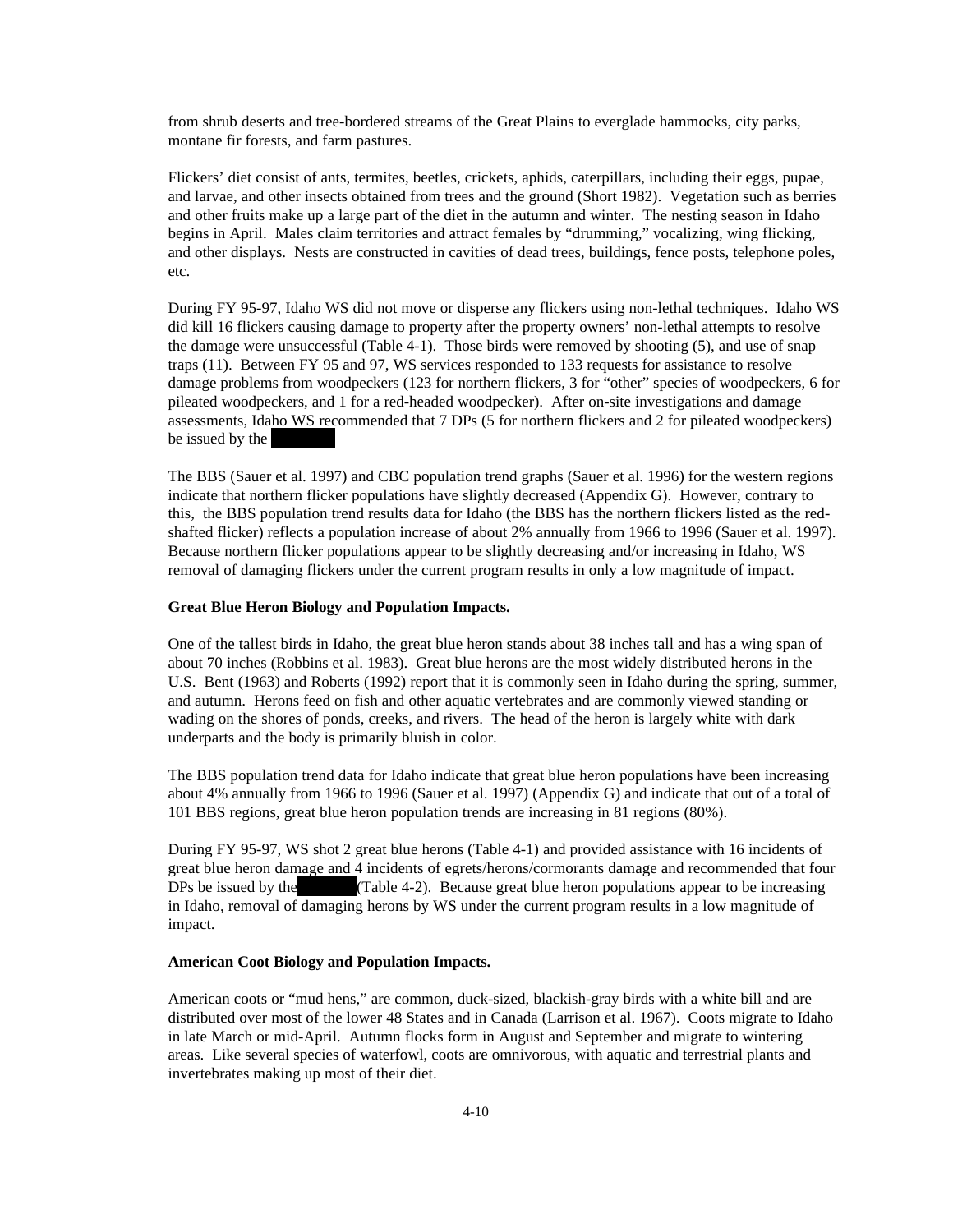Coots are managed by the USFWS and IDFG for the purpose of hunting and recreation. The 1996 hunting season extends for 93 days in Duck Hunt Areas 1 and 2, and 94 days in Duck Hunt Area 3 (IDFG 1996a). The daily bag limit is 25 coots with a maximum possession limit of 25 after the first day of season. According to Sauer et al. (1997), coot population trends in Idaho have been gradually declining by about 3.7% annually, however, in the Great Plains States and in the Central BBS region, their populations are increasing. CBC population trend data (Sauer et al. 1996) indicate that their populations are relatively stable.

WS data between FY 95-97 indicate that lethal damage management actions resulted in the removal of 14 coots by shooting (Table 4-1). During the same time period, WS responded to one incident of coot damage and recommended to the that a DP be issued (Table 4-2). Because the coot is a game bird in Idaho and because there is a hunting season, any birds taken by WS during a damage management action would have minimal impacts to the population. If extensive lethal BDM toward coots would be conducted, WS would consult with the Tegarding potential impacts to the population and hunting opportunities.

## **4.2.1.1.2. WS Did Not Conduct Lethal BDM on the Species Below, but Did Provide Technical Assistance or Nonlethal Operational BDM.**

Even though WS did not provide any lethal BDM to reduce damage to the species below, occasions could arise whereby lethal BDM would be required to reduce damages to acceptable levels or reduce public health and safety risks or threats.

#### **American White Pelican Biology and Population Impacts.**

American white pelicans are white in color with black wing tips, wing spans of up to 110 inches (Robbins et al. 1983) and weights of 9 to 10 lbs. (Abbate 1993). Summer distributions extend from northern California to British Columbia and eastwardly to Ontario (Abbate 1993). Pelicans arrive in Idaho from winter migration during March. The majority of pelicans nest in large, calm bodies of water in southern Idaho, but some will nest along slow-moving rivers throughout the State. Abbate (1993) estimated the nesting population of pelicans in Idaho between 500 to 1000 individuals during the 1980's. Sexual maturity occurs at about four years of age. Pelicans migrate from Idaho during November to winter on the coastal waters of Mexico and Texas.

The pelican's diet consists primarily of "rough fish" however, reports of pelicans consuming exclusively trout have been documented (Abbate 1993). Adults consume about 2 pounds of fish per day, while chicks require about 3 to 4 pounds per day. The general population trend for pelicans in North America has been upward since the era of inadequate colony protection during the early 1970's (Abbate 1993). Data from the Western BBS region reflects this upward trend in populations and indicates that the western U.S. population has increased nearly 3% annually from 1966 to 1996 (Sauer et al. 1997).

During FY 95-97, WS did not kill any pelicans. WS responded to two incidents of pelican damage to aquaculture but did not recommended DPs be issued by the to reduce pelican damage. Because of the increased population trend as indicated in the Western BBS survey and the possible need in the future to use lethal methods in reducing pelican damage, the removal of damaging pelicans by WS would likely result in only a low magnitude of impact.

## **Black-crowned Night Heron Biology and Population Impact.**

Black-crowned night-herons are characterized by heavy bodies, short thick necks, and short legs. They are common in Idaho along the Snake River and its tributaries, but are rarely reported in the mountains and the eastern interior of Idaho (Roberts 1992). The diet of the night-heron consists of fish, crustaceans,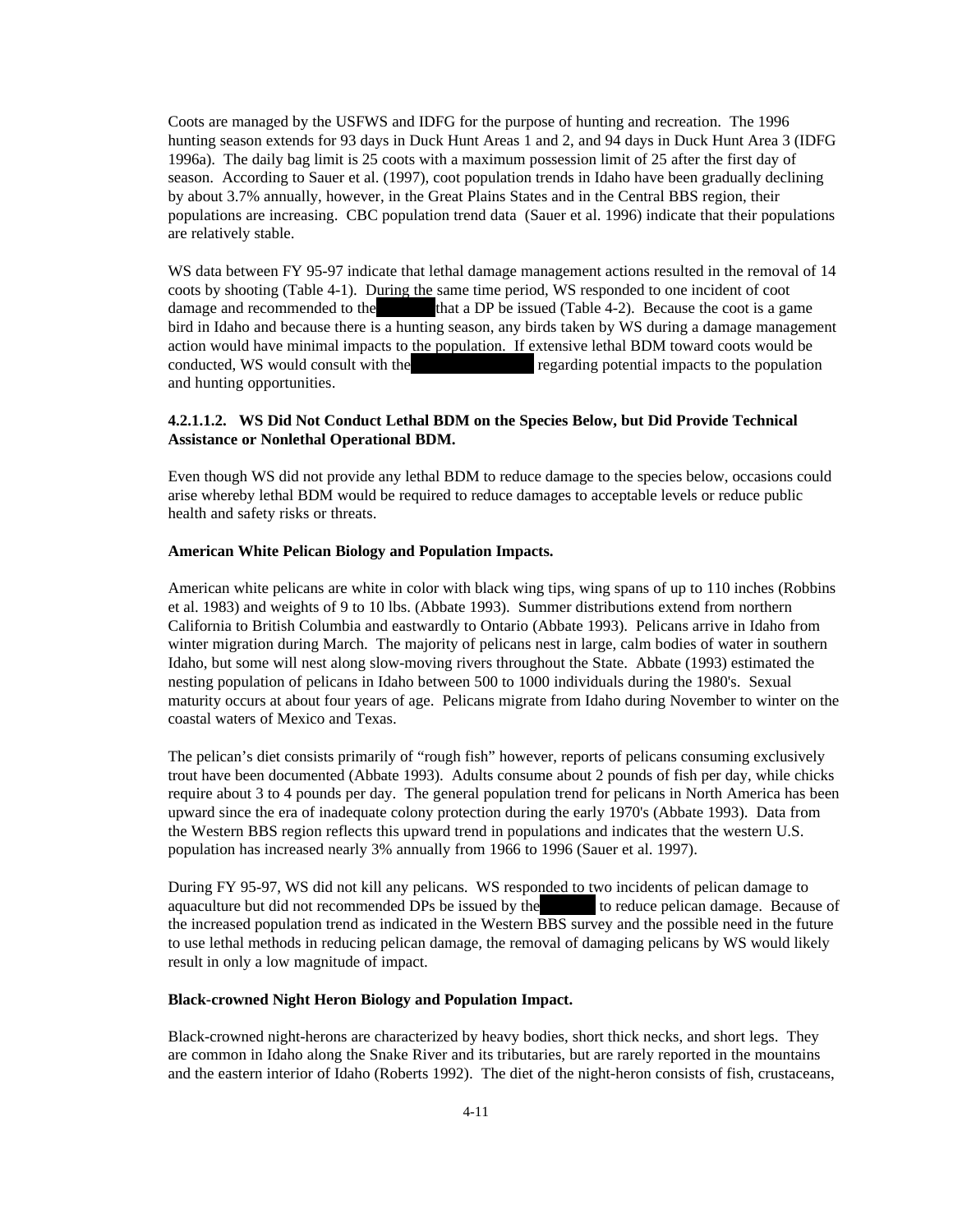aquatic insects, frogs, and small mammals (King and Pyle 1966) and is normally a nocturnal hunter (Bent 1963). The neck and belly are white and have light gray wings. The back and crown of the head are black (Robbins et al. 1983).

BBS population trend data indicate that black-crowned night herons in the Western region are increasing at about 9% annually from 1966 to 1996 (Sauer et al. 1997) and CBC data (Sauer et al. 1996) also show this increasing population trend (Appendix G).

During FY 95-97, WS did not kill any black-crowned night herons. Between FY 95 and 97, WS responded to 32 incidents of black-crowned night heron damage (Table 4-2). After on-site investigations and damage assessments, WS did not recommend any DPs be issued by the Because blackcrowned night heron populations appear to be increasing in Idaho, removal of damaging herons by WS would result in a low magnitude of impact.

## **Canada Goose Biology and Population Impacts.**

Canada geese are the most common and recognized geese in North America. Their body length varies between 16 to 25 inches with a wingspan of 50 to 60 inches (Robbins et al. 1983). Canada geese are readily recognized by their black heads and necks, brownish body and wings, and whitish hind part (Johnsgard 1975). There are at least ten subspecies of Canada geese, however, the *"Greater"* subspecies is the more common in Idaho.

Summering and wintering geese in Idaho belong to the Rocky Mountain Population (RMP) and Pacific Population. IDFG management goals and objectives for Canada geese combine both populations and state to: 1) increase Idaho's breeding and wintering populations, 2) increase the annual goose harvest to 50,000 birds, 3) maintain the average number of geese harvested per hunter per season above 3, and 4) increase hunter days to 130,000 annually (IDFG 1990). During the 1995-96 hunting season, an estimated 98,000 geese were harvested in Idaho; in the RMP, the estimated harvest was 33,400 birds (IDFG 1996b).

The Pacific Flyway management goals for the RMP are to: 1) gradually increase the population to exceed 60,000 geese as measured by the average of the most recent three years of the midwinter inventory, 2) maintain the seasonal breeding, wintering, and molting distribution of this population, 3) maintain suitable amounts of breeding and wintering habitats, and 4) maintain optimum amounts of sport hunting opportunities and viewing, educational, and scientific pursuits (USFWS 1992b, IDFG 1997). The *Plan* specifies that: 1) when the 3-year average midwinter index is less than 60,000, major hunting restrictions should be considered, 2) when the 3-year average midwinter index is from 60,000-80,000 geese, minor harvest adjustments may be made for individual flocks and reference areas, and 3) when the 3-year average midwinter index is above 80,000 geese, consideration should be given to liberalize regulations for most flocks and reference areas (USFWS 1992b, IDFG 1997). The current 3-year (1994-96) midwinter index is 94,809 geese. Due to population growth and hunting season length, limits have been steadily liberalized in recent years; the current Federal regulations allow for a 100-day season, and bag and possession limits of four and eight, respectively. Regulations allow for an early September season but the combined hunting season may not exceed 107 days. In recent years, Idaho selected the most liberal seasons and limits allowed under Federal regulations. In 1996, September hunts were held in eastern Idaho (IDFG 1997) due to growing populations of geese and damage to crops.

The BBS population trend data from 1966 to 1996 reflects an increase of Canada geese by about a 4% and 14% annually for Idaho and in the U.S., respectively (Sauer et al. 1997).

During FY 95-97, WS did not use lethal BDM methods to reduce damage by Canada geese, however, nonlethal methods were used during this same time period to move or disperse 2,450 geese from agricultural crops and other areas where they presented public health and safety problems. In FY 95-97, WS provided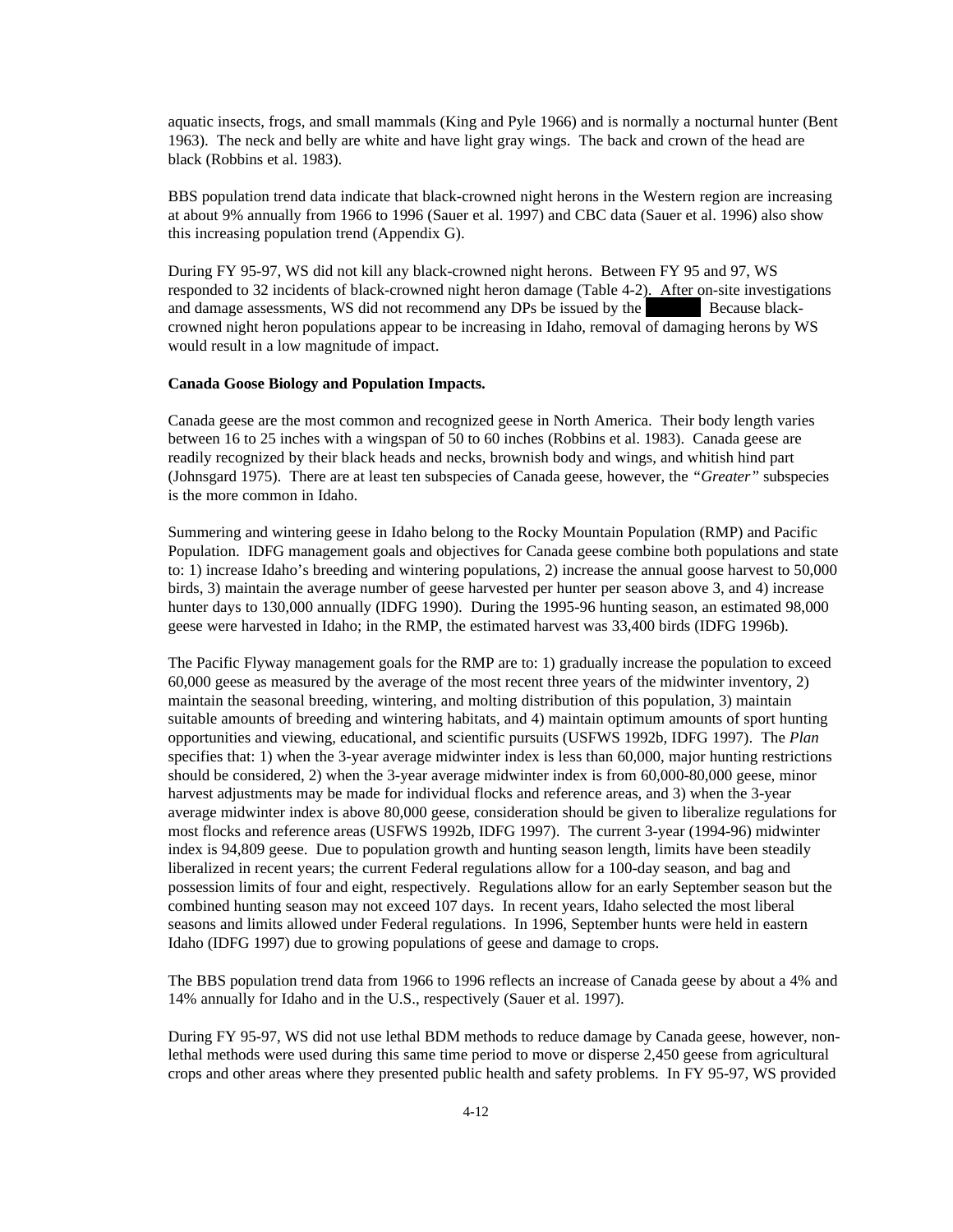assistance with 68 incidents of damage by Canada geese and after on-site damage assessments, WS recommended that three DPs be issued by the Because Canada goose populations appear to be increasing, removal of damaging geese by WS would result in a low magnitude of impact and have low impacts to hunting opportunities.

## **Mallard Biology and Population Impacts.**

The mallard is the world's most familiar duck (Gooders and Boyer 1986) and is the most adaptable, occupying a wide range of habitats. The domestic duck, commonly found on farms and inter-urban lakes and ponds, is a product of the domestication of the mallard. Clutch sizes vary from 10-12 eggs and incubation takes about 28 days. One of the mallard's foraging characteristics is its ability to utilize agricultural grain crops as well as natural aquatic foods (Johnsgard 1975).

The IDFG (1990) reports that population trends have steadily declined for the past 15 years and is below the USFWS' desired level nationwide. The decline of mallards is not fully understood, however, most waterfowl biologists agree that recurring drought conditions in nesting areas in Canada are an important factor. Duck production depends upon water conditions and when water is abundant, production is good and poor production is expected when water is scarce. Other factors that may influence mallard population trends are predation, limited nesting habitat, liberal hunting regulations, and harvesting females. In contrast with the IDFG population data, BBS (Sauer et al. 1997) data indicate that population trends of mallards have increased about 4% annually between 1966 and 1996. Nevertheless, WS lethal damage management has never been used to reduce mallard damage and as a result none have been killed. However, non-lethal methods were used in FY 95-97 to move or disperse 30 dabbling ducks (several species of ducks are grouped into this classification) from agricultural crops. In FY 95-97, WS received 19 requests for BDM assistance from the public and natural resource agencies to help reduce duck damage. However, after on-site damage assessments were conducted, WS did not recommend that any DPs be issued by the If WS perceived any need to conduct lethal damage management of mallards or any other wild waterfowl, WS would first consult with

#### **Common Raven Biology and Population Impacts.**

Ravens are widely distributed throughout the Holarctic Regions of the world including Europe, Asia, North America and extend well into Central America (Goodwin 1986). Ravens generally are a resident species but some wandering and local migration occurs with immature and non-breeding birds (Goodwin 1986). Immature birds, which have left their parents, form flocks with non-breeding adults; these flocks tend to roam and are loose-knit and straggling (Goodwin 1986). The raven is an omnivorous species known to feed on carrion, crops, eggs and birds, small mammals, amphibians, reptiles, fish, and insects (Nelson 1934). Ravens also cause damage to livestock feed, fodder and silage bags, and sometimes interfere with civilian and military aviation flights and jeopardize public safety.

Knight and Call (1981) summarized a number of studies on raven territories and home ranges in the western U.S. Nesting territories ranged in size from 3.62mi<sup>2</sup> to 15.7mi<sup>2</sup> in Wyoming and Oregon and home ranges varied from 2.53mi<sup>2</sup> to 3-6mi<sup>2</sup> in Utah and Oregon. BBS data suggest that raven populations are increasing. Trend data from the BBS (1966-1996) show that raven populations in Idaho are increasing at about 10% annually (Sauer et al. 1997). Ravens are seen year-round across the State, suggesting they are abundant. If current raven densities in Idaho were conservatively estimated at about one raven/15mi<sup>2</sup>, there would be an estimated population of about 5,500 ravens in the State.

During FY 95, WS used non-lethal methods to move or disperse about 60 ravens from areas where they were causing damage. Between FY 95 and 97, WS responded to 20 requests for raven BDM assistance (Table 4-2). After on-site investigations and assessments of damage, WS did not recommend any DPs be issued by the Trend information, cited above, suggests that WS could remove damaging ravens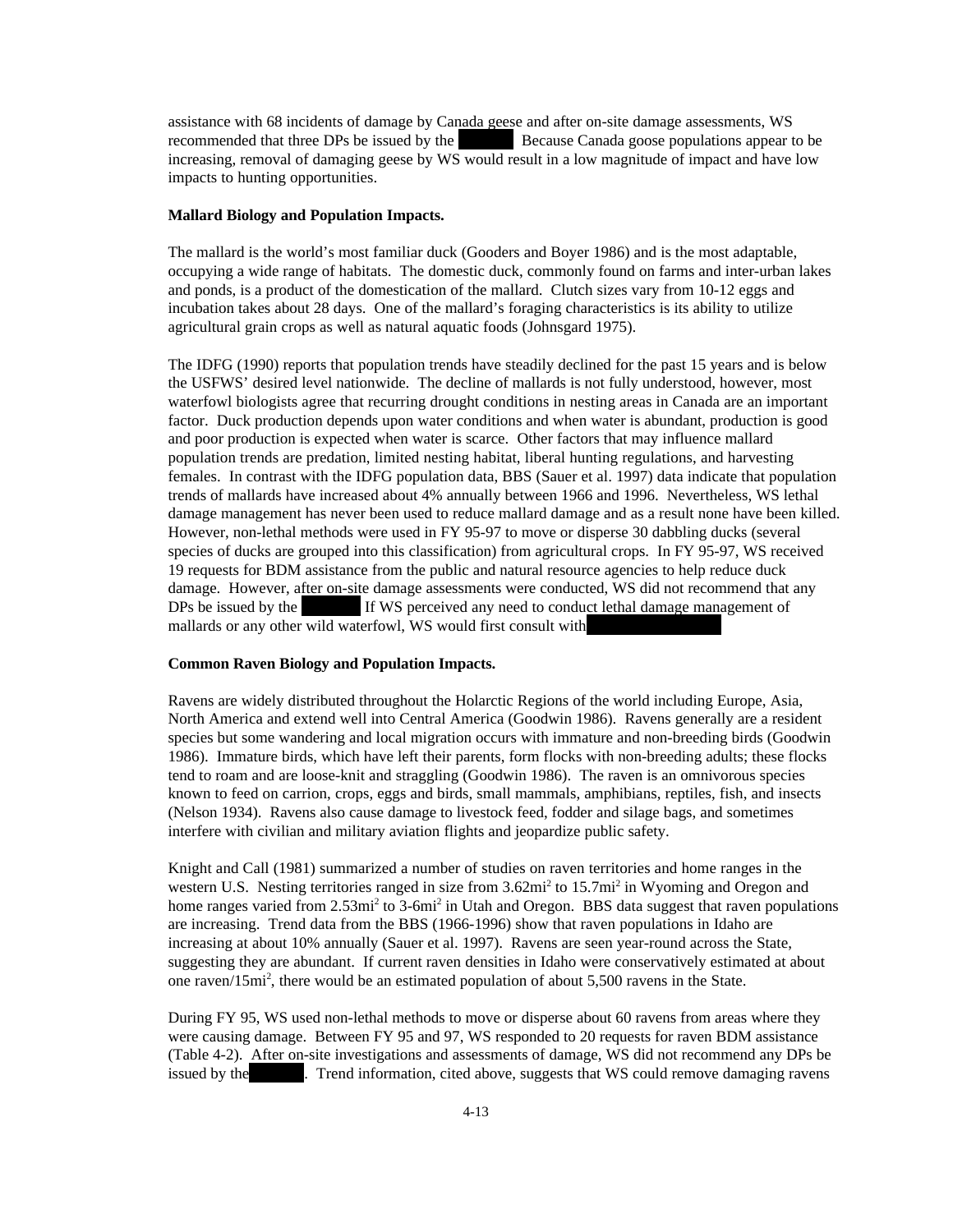without adversely impacting the overall raven population in Idaho.

#### **American Crow Biology and Population Impacts.**

American crows are distributed north to south from the Yukon Territory, Canada, to Baja, California and Gulf of Mexico, and are found from the west coast to the east coast (Johnston 1961). American crows can be found throughout the year in Idaho (Roberts 1992). From their spring nesting colonies, or autumn and winter roosts, they forage for insects, grain, and carrion. In the Pacific Northwest there is little doubt that crows have adapted well to urban life, with many cities supporting populations of crows (Angell 1978). Johnston (1961) reports that crows reach their peak abundance in agricultural areas where there are wooded areas, and have increased in numbers where agricultural practices have increased.

According to the BBS population trend results, crow populations have shown a steady increase of about 2% annually from 1966 to 1996 (Sauer et al. 1997). Crow populations are healthy enough, and the problems they cause great enough, that the USFWS has established a standing depredation order for use by the public. Under this "order" (50 CFR 21.43), no Federal permit is required by anyone to remove crows if they are committing or about to commit depredations upon ornamental or shade trees, agricultural crops, livestock, or wildlife, or when concentrated in such numbers and manner as to constitute a health hazard or other nuisance.

During FY 95-97, WS did not use lethal BDM to reduce damage caused by crows, nor were non-lethal methods used to move or disperse crows. Between FY 95-97, WS provided assistance involving 11 incidents of crow damage (Table 4-2), however did not recommend that the  $\sim$  issue any DPs.

#### **Black-billed Magpie Biology and Population Impacts.**

Like ravens and crows, black-billed magpies are omnivorous and very opportunistic in their feeding habits (Hall 1994). Farmers growing alfalfa for seed in southern Idaho have confirmed that magpies cause damage when they prey on valuable leaf-cutter bees. The bees are raised as pollinators of alfalfa seed crops, and magpies can cause economic losses as they feed on the pupae emerging from the bee boards housed near the alfalfa fields. Magpies have also been reported creating nuisances when concentrated in large numbers or nesting near patios, outdoor eateries, and other structures of private residents and commercial buildings and businesses.

Gazda and Connelly (1993) documented a nesting density of 35 active magpie nests/mi<sup>2</sup> on the Sterling Wildlife Management Area in southeastern Idaho. Magpie populations are apparently healthy enough, and the losses they cause are great enough that the losses that is a stablished a standing depredation order. Under this "order" (50 CFR 21.43), no Federal permit is required by anyone to remove magpies if they are committing or about to commit depredations upon ornamental or shade trees, agricultural crops, livestock, or wildlife, or when concentrated in such numbers and manner as to constitute a health hazard or other nuisance.

Magpie BBS data for Idaho reflects a slight decrease of about 1% annually from 1966 to 1996 (Sauer et al. 1997), however, from 1992 to present, magpie populations appear to be stable.

WS did not kill any magpies in FY 95-97 (Table 4-1), nor were any moved or dispersed by non-lethal methods. Between FY 95-97, WS received 52 requests for assistance with magpie damage management (Table 4-2), however, WS did not recommend that the issue any DPs.

## **Turkey Vulture Biology and Population Impacts.**

This species breeds from Canada to southern South America, adapting equally well to deserts, eastern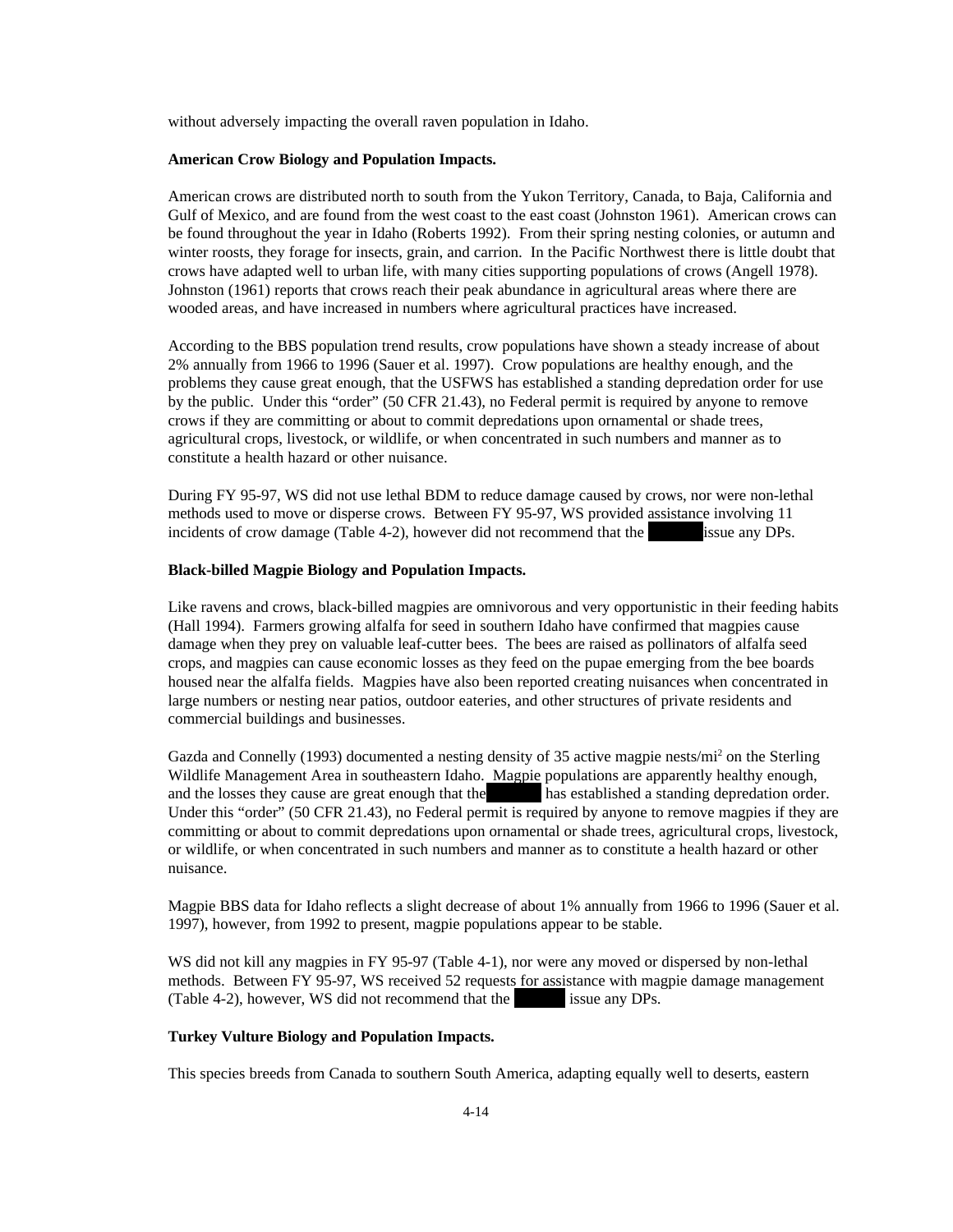deciduous forests, and tropical lowlands (Wilbur 1983). Adult turkey vultures are black in color with a bright-red, naked head (Robbins et al. 1983), while immature vultures have black heads. Turkey vultures migrate to Idaho during early April, nest, and return to their winter range in September (Larrison et al. 1967). In western North America, turkey vultures nest predominately in caves, however hollow trees, thickets, and old buildings are also selected (Jackson 1983, Ritter 1983). Usually two eggs are laid during nesting but as many as four eggs have been documented (Jackson 1983).

Turkey vultures are carrion feeders, eating fresh meat or carrion in advanced stages of decay, and will readily feed on mammal and bird carcasses of various sizes. In search of food, vultures soar in circle-type patterns. When food is located by a single bird, it is not long before other vultures are aware of the find and join the feeding.

Local vulture populations have been known to increase and decline (Wilbur 1983) which suggests that food availability could be a limiting factor. A major range expansion into the northeastern U.S. began after 1920, possible caused by a decline in bison carrion in the west and an increase of white-tailed deer populations and other road-killed animals.

The population trend data from 1966 to 1996 indicates that out of 86 BBS regions, turkey vulture population trends are increasing in 78 regions (91%) including the western region (Sauer et al. 1997). One region reports populations are stable, and seven report declining trends (8%) (Sauer et al. 1997).

During FY 95-97, WS did not use lethal BDM to reduce damage by turkey vultures, however, non-lethal methods were used in FY 96 to disperse 20 vultures from an airport where they presented a public safety problem with aircraft. Additionally, WS did not recommend that the usual issue any DPs to reduce turkey vulture damage.

#### **House Sparrow Biology and Population Impacts.**

House sparrows or English sparrows were introduced to North America from England in 1850 and have spread throughout the continent (Fitzwater 1994). The species is not protected by Federal or State laws. Like starlings and pigeons, because of their negative impacts and competition with native bird species, house sparrows are considered by many wildlife biologists, ornithologists, and naturalists to be an undesirable component of North American native ecosystems. House sparrows are found in nearly every habitat except dense forest, alpine, and desert environments. It prefers human-altered habitats, and is abundant on farms and in cities and suburbs (Robbins et al. 1983).

BBS population trends from 1966-96 show that house sparrows are decreasing in Idaho by about 5% per year. This trend is also reflected throughout North America in that only five BBS regions (8%) out of 64 report house sparrow populations as stable and/or increasing. Between FY 95-97 WS did not kill any house sparrows (Table 4-1) and because they are not afforded protection by Federal law, DP's are not required before they can be killed by the public.

Any BDM involving lethal damage management by WS would probably be restricted to individual sites. Any reduction in house sparrow populations, even to the extent of complete eradication, could be considered a beneficial impact on populations of native bird species.

#### **Greater Sandhill Crane Biology and Population Impacts.**

The greater sandhill crane is the largest of six subspecies of sandhill cranes and is common to southern and southeastern Idaho during spring, summer, and autumn. During the winter, it migrates to northern areas of Mexico and parts of Texas and New Mexico.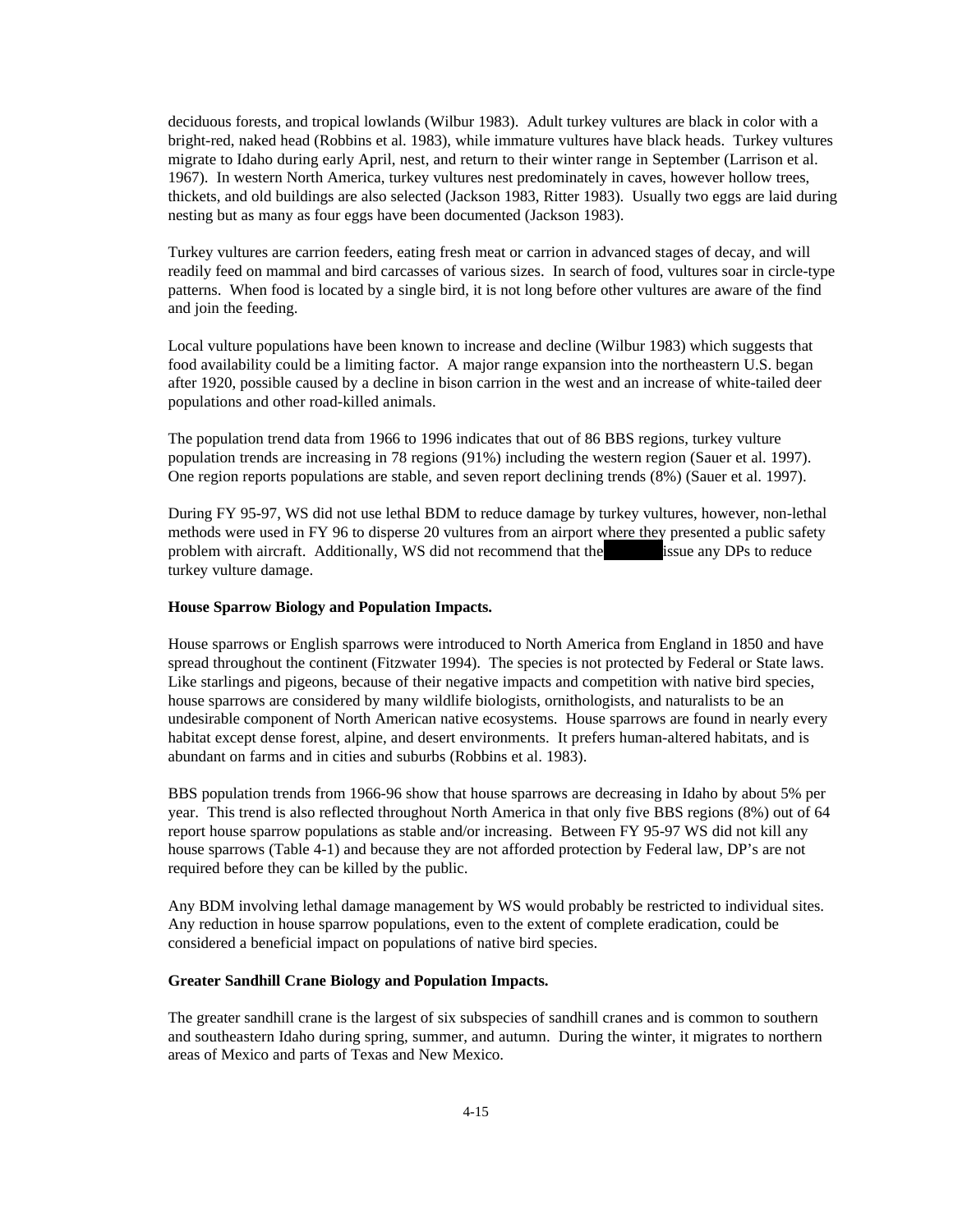Greater sandhill crane adults stand about 37 inches high and have a wing span of about 80 inches (Robbins et al. 1983). Adult bird coloration is gray with a red crown. Juvenile bird coloration is brownish and they lack the red crown. Adult males are larger than females and weigh about 12 and 9 pounds, respectively. Greater sandhill's breeding habitats in the western U.S. consist of open mountain parks in coniferous forests, willow-dotted streams in sagebrush areas, shallow marshes in sagebrush or arid grasslands, beaver ponds, and other associated wetland habitats (Johnsgard 1983). Their densest known summer concentrations occur at Gray's Lake, Idaho. It was estimated in 1996 that about 49% (8,334) of the total RMP population was in eastern Idaho (IDFG 1997).

Foraging behaviors of sandhill cranes vary by season and area and they adjust their diets to local resources. However, corn and other small grains are the most important food items during spring migration and an important aspect of crane survival in winter and spring (Johnsgard 1983). Other food items consist of invertebrates (worms, grasshoppers, grubs, etc.) and various vegetation. Sandhill cranes forage primarily on land and do much digging with their bills when necessary to extract food items from the soil (Johnsgard 1983). In eastern Idaho, sandhill cranes feed heavily on small grains and potatoes during late summer and autumn. Significant losses have been documented for many years. As a result, the Idaho Fish and Game Commission approved a management plan for reducing sandhill crane crop damage (IDFG 1997), which recommends providing 600-1,000 acres of lure crops, organized hazing programs, issuance of Federal/State DPs, and a autumn hunting season.

BBS population trends for Idaho show that greater sandhill crane populations have decreased annually by about 2.4% from 1966 to 1996, but show an annual increase for that same time period in the western BBS region of about 5% (Sauer et al. 1997).

During FY 95-97, WS did not kill any greater sandhill cranes (Table 4-1) but did receive 16 requests for sandhill crane damage management assistance; no DPs were recommended to the Because sandhill crane populations appear healthy, and are sport hunted in Idaho and other States, removal of greater sandhill cranes causing damage by WS would result in a low magnitude of impact and have low impacts to hunting opportunities.

#### **Double-crested Cormorant Biology and Population Impacts.**

The double-crested cormorant is one of six species of cormorants breeding in North America and has the widest range (Hatch 1995). The double-crested cormorant inhabiting southern Idaho belongs to the West Coast population and numbers about 31,000 breeding pairs. The number of breeding pairs in southern Idaho is estimated between 500 and 5,000 (Hatch 1995). Adult cormorants stand 27 inches tall with wing spans of 50 inches (Robbins et al. 1983) and males weight about 5.3 pounds and females about 5 pounds (Abbate 1993). Plumage of adults is black with a greenish gloss and juveniles are dark brown with a pale neck and underparts (Palmer 1962).

Hatch (1995) reports that West Coast populations in Canada and the U.S. are increasing, but the status of the Mexican populations is unclear. The western BBS region reflects that double-crested cormorants have been increasing about 2% each year from 1966 to 1996 (Sauer et al. 1997).

Idaho WS has not used lethal means to reduce cormorant damage to aquaculture, nor have non-lethal methods been used to move or disperse cormorants from areas experiencing damage, or where they have presented a public health or safety problem. WS has responded to two requests in FY 95-97 for BDM assistance in dealing with cormorant damage and one incident of egrets/herons/cormorants (Table 4-2) damage. These responses resulted in WS recommending that the usual issued two DPs. Because cormorant populations appear to be increasing in the Western BBS region, removal of damaging cormorants would result in a low magnitude of impact.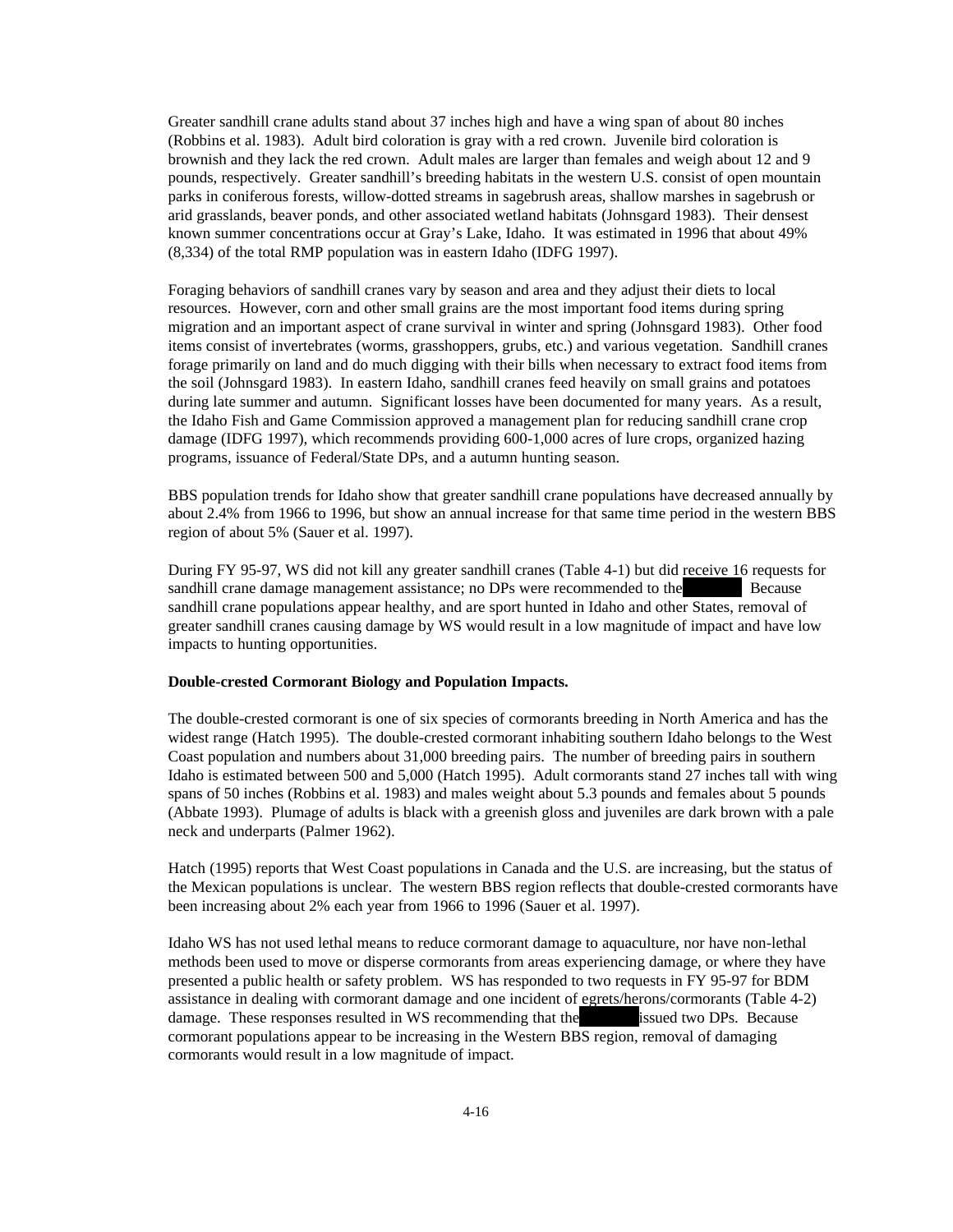#### **Golden Eagle Biology and Population Impacts.**

The golden eagle is the largest of two species of eagles in North America and its distribution extends north to the arctic regions and south in to Mexico (Brown and Amadon 1989). Its distribution in other old world countries extends into North Africa, Arabia, the Himalayas, and Europe. It is probably the most numerous eagle of its size in the world, by reason of the extent of its range and the huge areas of mountain country it frequents. Robbins et al. (1983) reports that mature eagles are 32 inches in length with a wing span of 78 inches. They are a dark brown color with a lighter brown, golden neck, and legs are feathered to the feet. Home ranges of golden eagles in California vary from 19 to 59 square miles, with an average of 35 (Brown and Amadon 1989). Most of the prey is taken on the ground after being spotted from the air, and scavenging is also utilized. Golden eagles spend much of their time soaring and gliding above hills, cliffs, and ridges searching for prey. The excessive amount of soaring and the extent they cover sometimes interferes with low level aviation operations near airports.

Golden eagles are provided Federal protection through the Bald Eagle Protection Act of 1940 which prohibits, except under certain specified conditions, the taking, possession, and commerce of such birds, and assesses penalties for violating the Act. Population trend data for golden eagles in the BBS western region indicates that populations are increasing about 4% annually (Sauer 1997).

Golden eagles have been implicated in creating hazards to low flying aircraft near military and civilian airports and have been reported striking military aircraft in flight. An incident involving a golden eagle occurred in FY 97 when military personnel from Mountain Home Air Force Base reported to WS that a golden eagle was struck by a military aircraft during takeoff. The aircraft safely returned and landed at the airstrip and the pilot suffered no injuries. However, the aircraft did received minor damage which was assessed at \$7,500 (MIS 1997).

The USFWS is in the process of drafting a Director's Order outlining a procedure for resolving depredating golden eagle situations. The Director's Order will establish a procedure for handling and disposition of damaging eagles. WS will coordinate any eagle damage management with the Idaho WS has never used lethal methods to resolve BDM complaints regarding golden eagles.

#### **Bald Eagle Biology and Population Impacts.**

.

Bald eagles are unnoticeably smaller in body size and weight to golden eagles, but have a slightly wider wing span. Mature bald eagles have a distinct white head and tail and legs are unfeathered. They have a much heavier bill than golden eagles. Immature bald eagles are easily mistaken for golden eagles since the two species' coloration is similar. Bald eagles are normally found in Idaho near large bodies of water, rivers and creeks, and marshes. Food habits of bald eagles are varied and they partake in scavenging more often than hunt for live prey. It is not uncommon to find bald eagles feeding on livestock carcasses or carcasses of deer and other large animals killed near highways.

The bald eagle is provided Federal protection through the Bald Eagle Protection Act of 1940 which prohibits, except under certain specified conditions, the taking, possession, and commerce of such birds, and assesses penalties for violating the Act. Additionally, the bald eagle is provided further protection since it is a Threatened species in the conterminous (lower 48) States (50 CFR 17.11). Population trend data for bald eagles in the BBS western region indicates that populations are increasing about 8% annually (Sauer 1997)

Bald eagles have been involved in creating hazards to low flying aircraft near civilian airports. A recent incident involving bald eagles occurred during FY 97 at the Boise Municipal Airport when several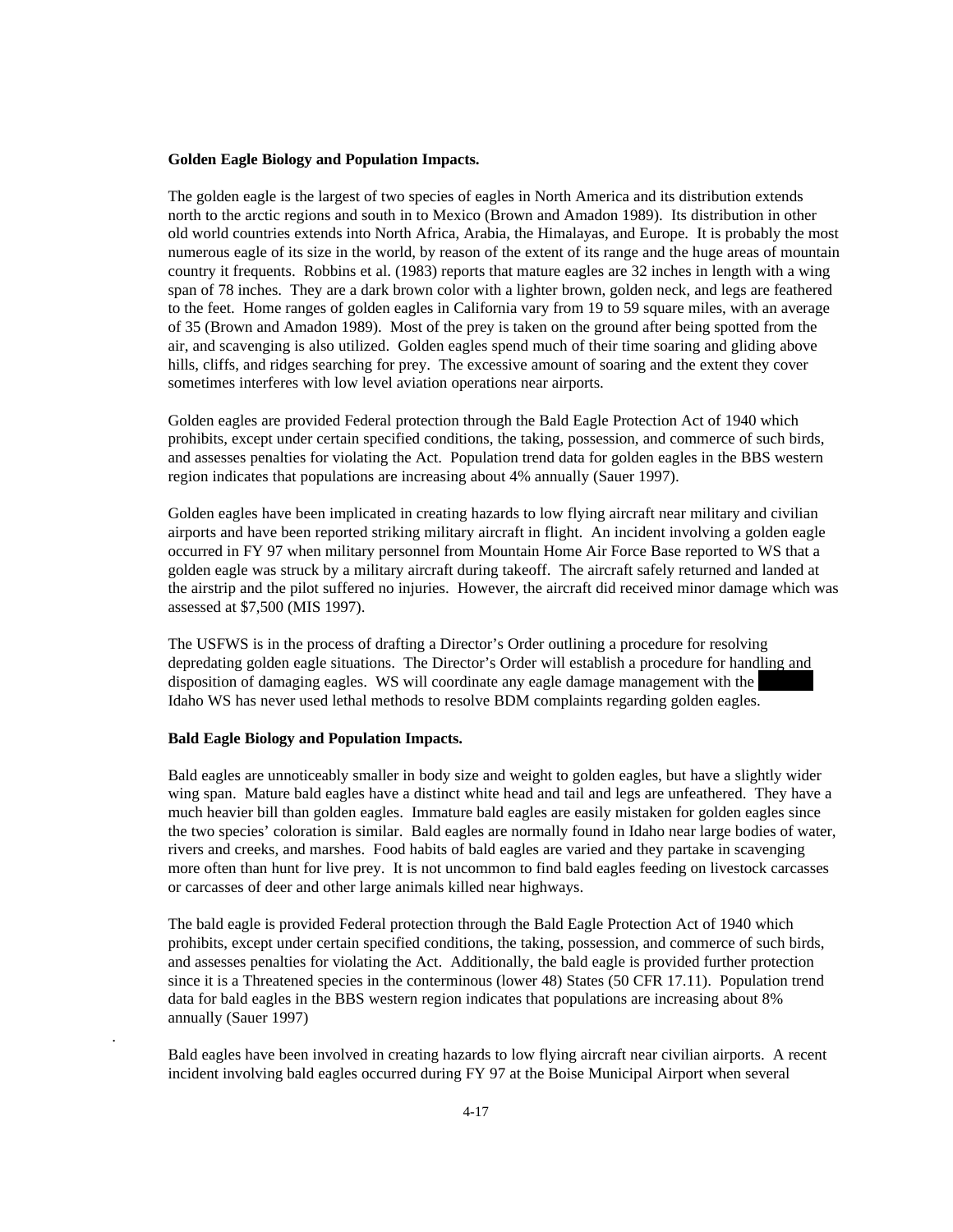commercial and private pilots reported bald eagles flying at low levels near the airport and landing directly on the runways. To help solve this problem, WS requested to the that a permit be issued to airport officials to use non-lethal harassment methods to encourage the eagles to leave the area.

When WS responds to such requests for assistance, consultation with the is initiated and they are informed of the incident. Idaho WS has never used lethal methods to resolve damage/hazard complaints of bald eagles. If operational assistance is necessary, WS obtains the necessary approval from the and non-lethal methods are employed. However, the 1992 stipulates that WS is allowed incidental take of 2 bald eagles nationwide per year, with the exception of the Southwestern population. The BO references that the USFWS has determined that this level of impact is not likely to result in jeopardy to the species, thus, having no cumulative impacts on the target species.

#### **Feral, Domestic, Non-indigenous, and Exotic Birds Biology and Population Impacts.**

WS is requested to provide BDM for losses or nuisances created by feral, free-ranging, domestic, nonindigenous, and exotic birds (WS Directive 2.320). The terms "feral" and "free-ranging" relate to domestic animals which have permanently escaped confinement or have been released into the wild, rural areas, city parks, etc. Feral and free-ranging birds are not necessarily dependent upon people for food or care. Examples of these are domestic mallards and geese, muscovy ducks, peacocks, golden pheasants, monk parakeets, etc. "Domestic" refers to animals which are generally animals such as chickens, turkeys, guineafowl, racing pigeons, domestic ducks and geese, ostriches, emus, etc. and have escaped temporarily from their confinements or owners and are still totally dependent on people for food and care. "Exotic" and "Non-indigenous" refers to animals not native to Idaho which have been illegally or accidentally introduced or released in the wild.

Birds classified or termed feral, free-ranging, domestic, non-indigenous, and exotic are not considered wildlife and are not afforded lawful protection or managed by the USFWS or IDFG. Therefore, no populations or population trend data exist. Any BDM involving lethal damage management by WS would be restricted to individual sites. In those cases where birds are causing damage or are a nuisance, complete removal of the local population could be desired. This would be considered a beneficial impact on the human environment since it would be requested by the affected property owner, administrator, or resource management agency.

During FY 95-97, WS did not use lethal methods on feral, domestic, non-indigenous, and exotic birds. However, because of the status of these birds, any lethal removal would be considered a benefit to native species.

#### **4.2.1.2 Alternative 2 -Non-lethal Required Before Lethal.**

Under this alternative, WS removal of target species may sometimes be less than that of the *Proposed Action* because lethal BDM would be restricted to situations where non-lethal damage management has been tried without success. For many damage situations, this alternative would be similar to the current program because many agricultural producers and property owners have tried non-lethal methods without success or found them to be impractical for their situation. For the same reasons described in Section 4.2.1.1, it is unlikely that state-wide, target species' populations would be adversely affected by implementation of this alternative. Impacts and hypothetical risks of illegal toxicant use would probably be slightly greater than the *Proposed Action*.

#### **4.2.1.3 Alternative 3 - Technical Assistance Only.**

Under this alternative, WS would have no impact on target species populations directly. Private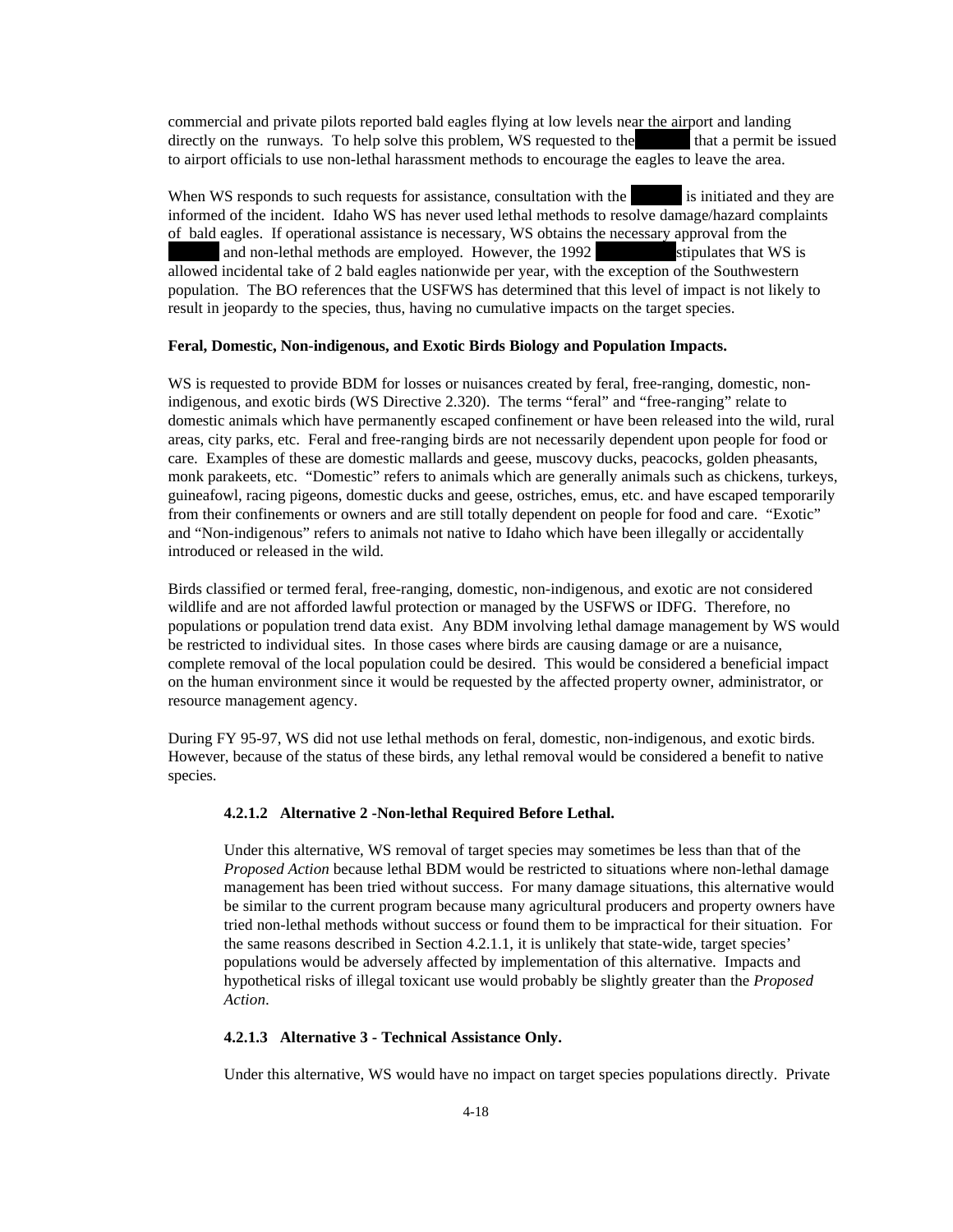efforts to reduce or prevent damage and perceived disease transmission risks could increase, resulting in increased potential impacts on those populations. For the same reasons shown in Section 4.2.1.1, it is unlikely that starling, blackbird or other target populations would be affected significantly by implementation of this alternative. Impacts and hypothetical risks of illegal toxicant use would be greater under this alternative. DRC-1339 is currently only available for use by WS employees. It is hypothetically possible that frustration caused by the inability to reduce losses would lead to illegal use of toxicants which could increase impacts.

#### **4.2.1.4 Alternative 4 - No Federal WS BDM.**

Under this alternative, WS would not have any impact on target species' populations in the State. Private efforts to reduce or prevent depredations would increase which could result in impacts to target species' populations. Impacts to target species under this alternative could be the same, less, or more than those of the Proposed Action depending on the level of effort expended. For the same reasons shown in the population impacts analysis in Section 4.2.1.1, it is unlikely that starlings, blackbird or most other target species populations would be adversely affected by implementation of this alternative. DRC-1339 is currently only available for use by WS employees. It is hypothetically possible that frustration caused by the inability to reduce losses would lead to illegal use of toxicants which could increase impacts.

## **4.2.2 Effects of WS BDM on Non-target Species Populations, Including T&E Species.**

## **4.2.2.1 Alternative 1 - Continue the Current Federal BDM Program (No Action/Proposed Action).**

According to Idaho WS Annual Reports, only one non-target bird is known to have been killed during BDM from 1989 to 1997. That incident involved the accidental killing of a western screech owl in FY 97 when the bird entered a nest box trap set for starlings. Although there have not been any confirmed cases of non-target bird deaths from WS use of DRC-1339 in Idaho, there was an incident in November 1997 where several hundred ring-billed gulls were found dead on a reservoir about 10 miles away from where WS conducted a DRC-1339 baiting operation to reduce starling damage several days previously. Although no gulls were present at the time the DRC-1339 bait was placed, it is conceivable that a flock of gulls could have found and consumed some of the treated bait before it was entirely consumed by starlings. Beginning in FY 98, WS implemented a mitigation measure to reduce the potential for non-target bird deaths during DRC-1339 feedlot baiting operations. If prebaiting observations or prior history suggest a likelihood of non-target bird presence, then any treated bait applied to a site must be constantly monitored to ensure that non-target birds do not arrive and consume bait. Alternatively, some type of structure or feeding station could be used that would only allow access by the target species but not by nontarget birds.

While every precaution would be taken to safeguard against killing non-target birds, at times changes in local flight patterns and other unanticipated events could result in the incidental death of unintended species. These occurrences are rare and should not affect the overall populations of any species under the current program.

Interspecific nest competition has been well documented with some non-indigenous species. Miller (1975) and Barnes (1991) reported starlings were responsible for a severe depletion of the eastern bluebird (*Sialis sialis*) population due to nest competition. Nest competition by starlings has also been known to adversely impact American Kestrel (*Falco sparverius*) (Nickell 1967, Von Jarchow 1943, Wilmers 1987), red-bellied woodpeckers (*Centurus carolinus*), Gila woodpeckers (*Centurus uropygialis*) (Ingold 1994, Kerpez and Smith 1990), and wood ducks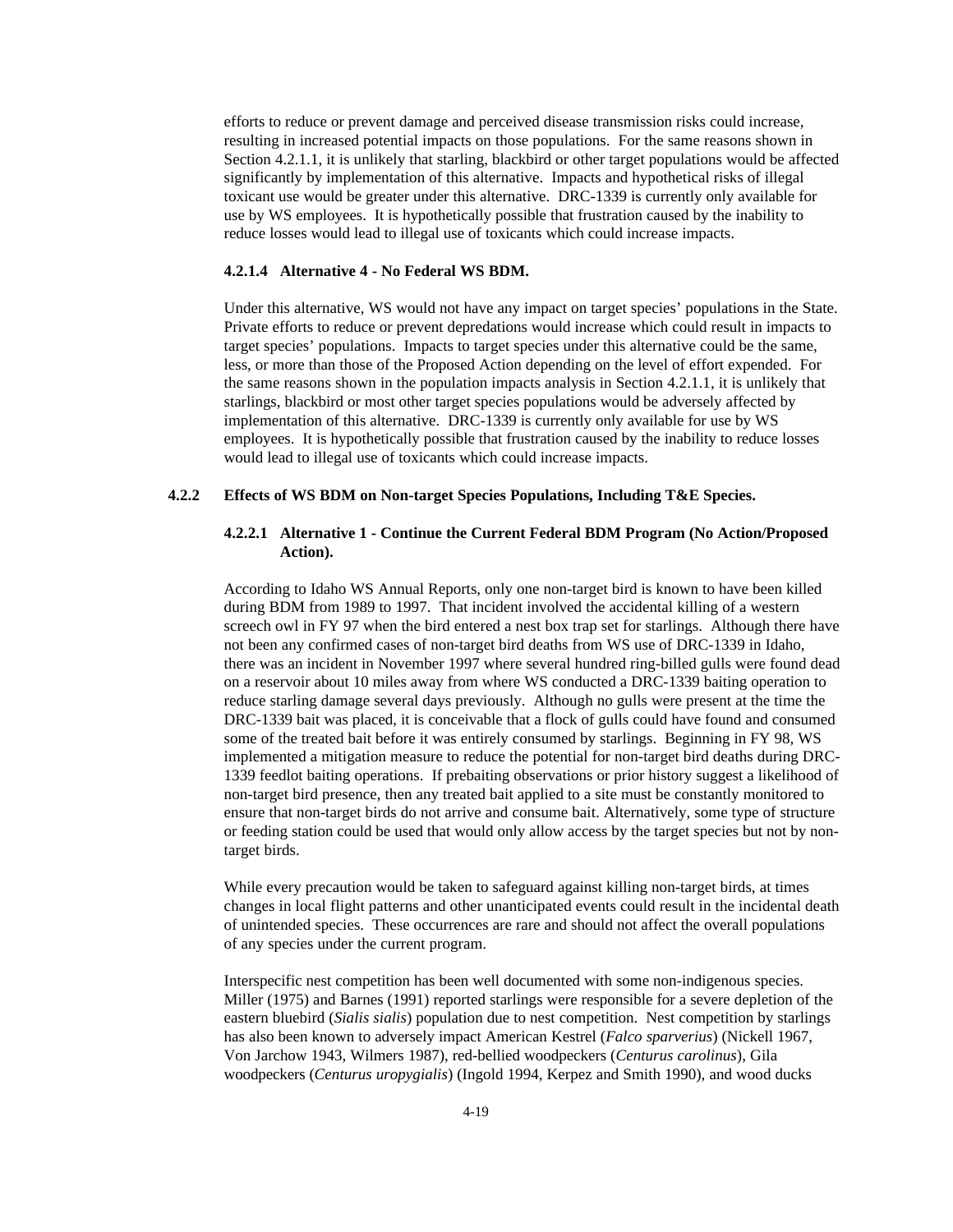(*Aix sponsa*) (Shake 1967, Heusmann et al. 1977, Grabill 1977, McGilvery and Uhler 1971). Weitzel (1988) reported nine native species of birds had been displaced by starling nest competition, and Mason et al. (1972) reported starlings evicting bats from nest holes. Reduction of nest site competition could be a beneficial impact for some native species. Although such reductions are not likely to be significant, the benefits would probably outweigh any adverse affects from non-target takes.

Interspecific brood parasitism is defined as the laying of an egg or eggs by one species of bird into a host nest of another species of birds. Unsuspecting of the egg laying, the host normally accepts and incubates the egg(s) and raises the young as their own. The brown-headed cowbird is 1 of 5 species of cowbirds that are brood parasites (Orians 1985) which have lost the instinct for nest building, egg incubation, and caring for the young (Smith 1977). As a result of the brood parasitism, egg and chick survival of the hosts is jeopardized. In most cases of brood parasitism, the young of the host species die because they are unable to compete with the cowbird chick for food and space inside the nest.

A Section 7 Programmatic Consultation between the USFWS and WS (USDA 1990), determined that certain damage management methods could have a "may effect" determination to American peregrine falcon, bald eagle, and whooping crane. As a result of these determinations, the USFWS prepared a BO regarding the extent of effects (USFWS 1992b). The BO concluded that damage management methods previously mentioned in this EA, which are used in BDM will not jeopardize the continued existence or adversely modify critical habitats of those species. However, the BO did conclude that DRC-1339 may adversely affect the whooping crane. Mitigation measures to avoid negative impacts to T&E species as well as the inherent safety features of DRC-1339 that preclude hazards to mammals and plants are described in Appendix F of USDA (1994) and in Section 3.4 of this EA. Those measures would assure there would be no jeopardy to T&E species, or adverse impacts on mammalian, or non-T&E bird scavengers from the Proposed Action.

Idaho WS requested informal consultation with the USFWS pursuant to Section 7 of the ESA for those T&E species found in Idaho. As part of the consultation, WS conducted a BA which proposed mitigation measures to avoid adverse effects to peregrine falcons and whooping cranes (Appendix E). The USFWS concurred with the assessment of the effects on T&E species and mitigation measures (Appendix E).

#### **4.2.2.2 Alternative 2 -Non-lethal Required Before Lethal.**

Under this alternative, WS take of non-target birds would be similar or slightly less than the *Proposed Action* because reasonable efforts would be made to implement non-lethal control. Mitigation measures to avoid T&E species impacts are described in Section 3.4. Those measures would help insure that adverse impacts would not likely occur to T&E species from WS BDM if Alternative 2 would be implemented. However, if WS was restricted to implementing non-lethal damage management prior to lethal damage management, efforts by agricultural producers, property owners or others to reduce or prevent damage could increase. This could result in less experienced persons implementing BDM, which could lead to greater take of non-target species. Hazards to peregrine falcons, bald eagles, whooping cranes, and other T&E species could be greater under this alternative. It is hypothetically possible that frustration caused by the inability to reduce losses could lead to illegal use of toxicants which could further lead to unknown impacts to non-target species populations, including T&E species.

#### **4.2.2.3 Alternative 3 - Technical Assistance Only.**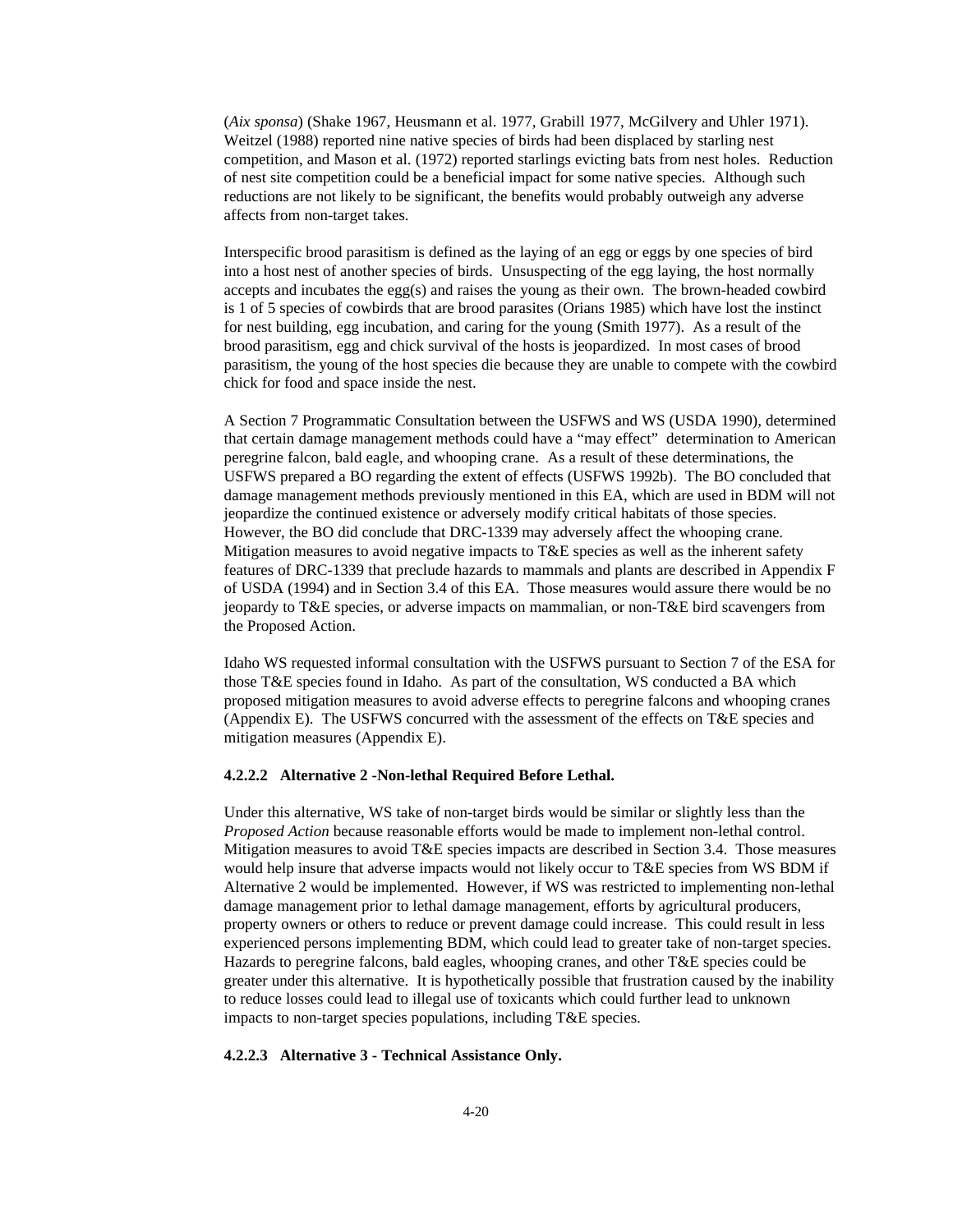Alternative 3 would not allow any WS direct operational BDM in Idaho. There would be no impact on non-target or T&E species by WS BDM from this alternative. Technical assistance or self-help information would be provided when requested to agricultural producers, property owners, or others. Although technical assistance could lead to more selective use of BDM methods by private entities than that which would occur under Alternative 4, private efforts to reduce or prevent damage could result in less experienced persons implementing BDM methods and lead to a greater take of non-target wildlife. Hazards to raptors, peregrine falcons, bald eagles, and other T&E species could be greater under this alternative. It is possible that, similar to Alternative 4, frustration from the resource owner due to the inability to reduce losses could lead to illegal use of toxicants, or other non-specific damage management methods could lead to unknown impacts to non-target species populations, including T&E species. Potential hazards and threats to raptors, including peregrine falcons and bald eagles, could therefore be greater under this alternative if chemicals that are less selective or that cause secondary poisoning are used by frustrated private individuals.

#### **4.2.2.4 Alternative 4 - No Federal WS BDM.**

Alternative 4 would not allow any WS BDM in Idaho. There would be no impact on non-target or T&E species by WS BDM from this alternative. However, private efforts to reduce or prevent damage could increase, resulting in less experienced persons implementing damage management methods and could lead to greater take of non-target wildlife than the *Proposed Action*. Hazards to raptors, peregrine falcons, bald eagles, and other T&E species could, therefore, be greater under this alternative. As in Alternative 3, possible frustrations caused by the inability to reduce losses could lead to illegal use of toxicants which could impact local non-target species populations, including T&E species.

## **4.2.3 Risks Posed by WS BDM Methods to the Public and Domestic Pets.**

The effects on safety from WS BDM include potential benefits by fostering a safer environment from reduced disease transmission and bird/aircraft strikes, and potential negative effects that might result from the exposure of the public to BDM methods. WS uses chemical methods that are deemed appropriate to reduce a variety of damage problems, and WS personnel are aware of the potential risks to non-target species and humans (See Appendix C for a detailed description of BDM methods and chemicals). The use of toxicants by WS is regulated by the EPA through the FIFRA, by State law, the IDA, and by WS Directives. Along with effectiveness, cost and social acceptability, risk is an important criterion for the selection of damage management strategies. Determination of risks to non-target animals, the public, and WS personnel would be an important prerequisite for successful application of the IWDM approach. Based on a thorough Risk Assessment (USDA 1994, Appendix P), APHIS concluded that, when chemicals are used according to label directions, they are selective for target individuals or populations, and such use has negligible impacts on the environment.

## **4.2.3.1 Alternative 1 -Continue the Current Federal BDM Program (No Action and Proposed Action).**

Under this alternative, BDM conducted by WS in Idaho is guided by WS, APHIS, and USDA Directives, Cooperative Agreements and MOUs with other agencies, the USFWS BO, and Federal, State, and local law and regulations. WS is not aware of any record of harm or injury that has occurred to the public or pets as a result of WS BDM in Idaho. The BDM methods used by Idaho WS are discussed in Appendix C of this EA and used as prudently as possible.

#### **4.2.3.2 Alternative 2 -Non-lethal Required Before Lethal.**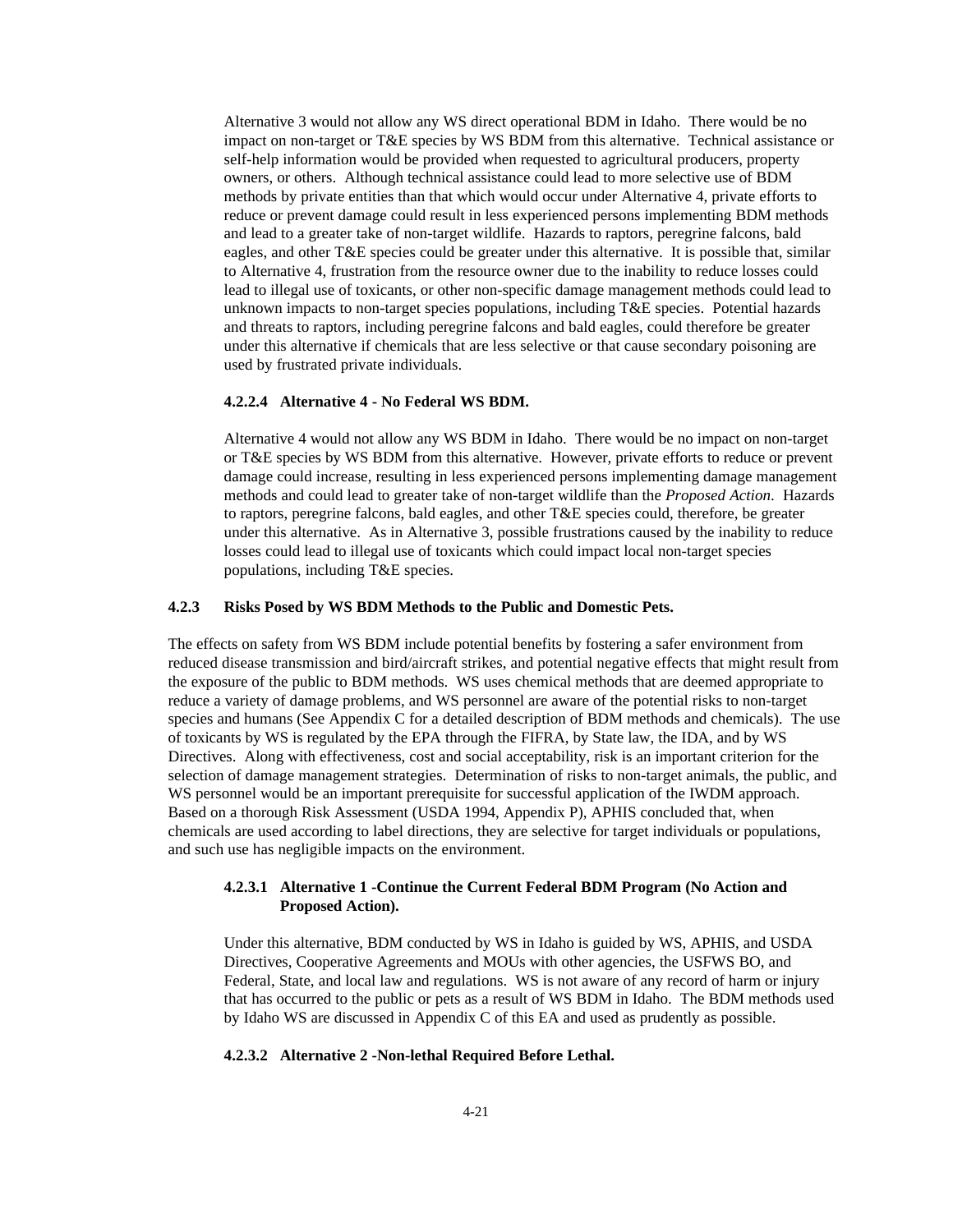Impacts under this alternative would be similar to those described in Alternative 1 once the nonlethal before lethal requirement has been met.

## **4.2.3.3 Alternative 3 - Technical Assistance Only.**

Under this alternative, less selective use of methods by individuals less experienced in their application could occur. Frustration caused by the inability to reduce losses could lead to illegal use of toxicants which could lead to unknown impacts to humans and pets. Hazards to humans and pets could be greater under this alternative if chemicals that are less selective or that cause secondary poisoning are used.

#### **4.2.3.4 Alternative 4 - No Federal WS BDM.**

Alternative 4 would not allow any WS BDM in Idaho. There would be no impact to humans or pets by WS BDM. However, private efforts to reduce or prevent damage could increase, resulting in less experienced persons implementing damage management methods and leading to a greater risk than the No Action/Proposed Action alternative. Hazards to humans and pets could, therefore, be greater under this alternative if chemicals that are less selective or that cause secondary poisoning are used. It is hypothetically possible that frustration caused by the inability to reduce losses could lead to illegal use of toxicants.

## **4.2.4 Efficacy and Selectivity of WS BDM Methods.**

Under the current program, all methods are used as effectively and selectively as practically possible, in conformance with the WS Decision Model (Slate et al. 1992) and WS Directives. The selectivity of each method is based, in part, on the application of the method, the skill of the personnel using the method and the guidance provided by WS Directives and policies for WS personnel.

The efficacy and selectivity of each alternative are based on the types of methods employed under that alternative. WS personnel are trained in the use of each method, and are certified by the IDA as restricted-use pesticide applicators for each pesticide that is used. Some methods may be more or less effective, or applicable depending on weather conditions, time of year, biological considerations, economic considerations, legal and administrative restrictions, or other factors. Because these various factors, may at times, preclude use of certain methods, it is important to maintain the widest possible selection of damage management methods to most effectively and selectively resolve bird damage problems (see Appendix C for a more detailed discussion of methods).

## **4.2.4.1 Alternative 1 -Continue the Current Federal BDM Program (No Action/Proposed Action).**

**DRC-1339** - Over 30 years of studies have demonstrated the safety and efficacy of this compound. Non-target hazards are low due to the low degree of sensitivity that most birds and mammals have for this chemical, thus the selectivity to specific most pest bird species (USDA 1994). Prebaiting is usually conducted to monitor for the presence of non-target and target species consumption to increase efficacy.

**Avitrol** - Prebaiting is usually conducted to increase baiting efficacy and selectivity. Any granivorous bird associated with the target birds could be affected by Avitrol if it consumed treated bait. However, Avitrol only affects a very small number of birds in a baited area. Laboratory studies with predator and scavenger species have shown minimal potential for secondary poisoning, and during field use, only magpies and crows appear to have been secondarily affected by Avitrol (Schafer et al. 1974).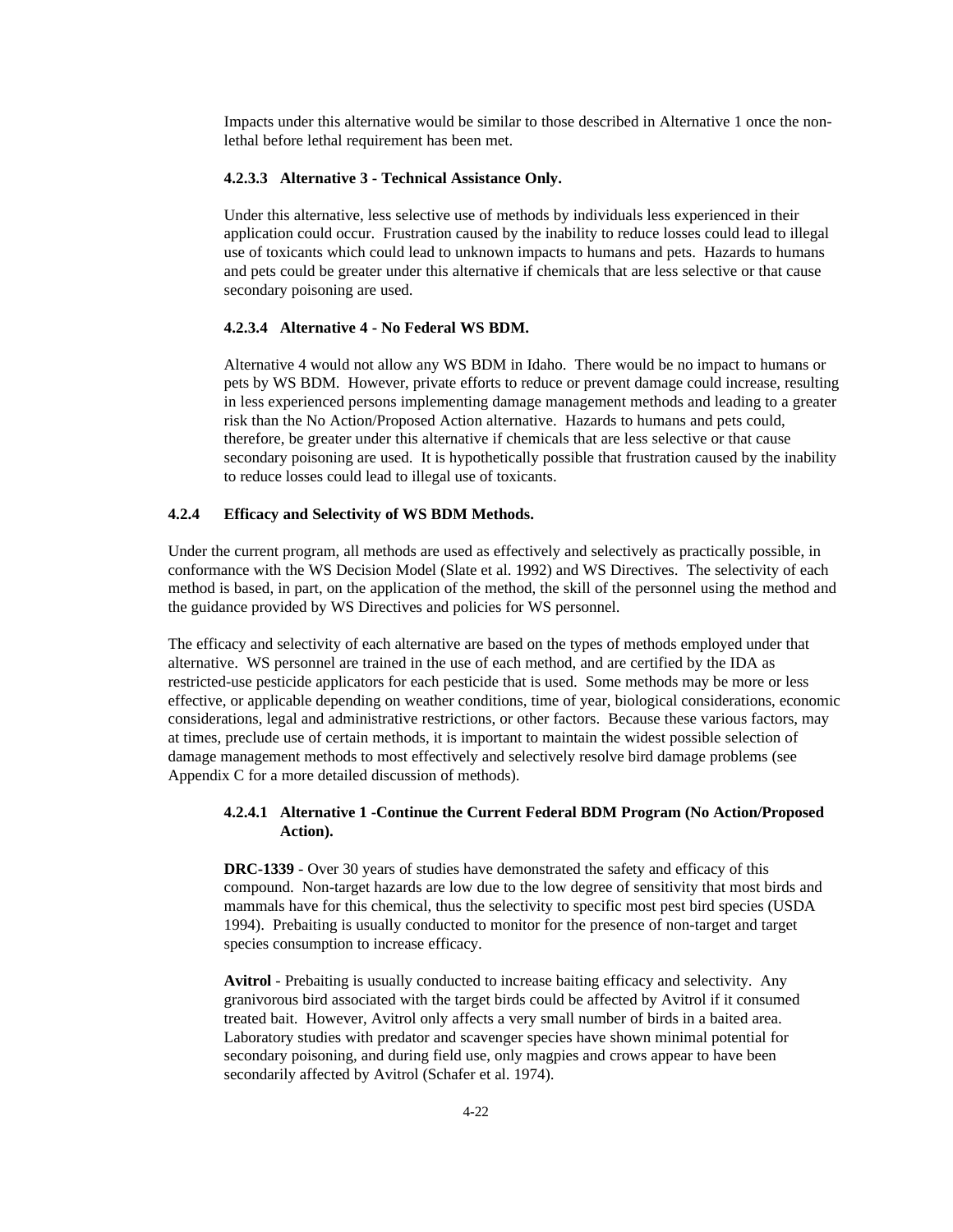**Methyl anthranilate** is a non-lethal bird repellent derived from a human food additive. The chemical is effective in reducing bird food consumption and area-use, and is selective in that it primarily repels birds.

**Alpha-chloralose** is delivered as a bait to targeted birds, and is selective and effective in immobilizing targeted individuals. Removal of uneaten bait and immobilized birds reduces secondary non-target hazards.

**Live traps** are erected in locations where a targeted population is causing damage or where other techniques cannot be safely used. Live traps, as applied and used by WS, are highly selective for target species. If a non-target is accidentally captured, it would be released unharmed.

**Nest box traps** are effective and selective in capturing secondary cavity nesting birds (DeHaven and Guarino 1969, Knittle and Guarino 1976).

**Snap traps** are used to remove individual birds, primarily northern flickers and magpies, that are causing damage. Selectiveness can be increased by placing the traps near where the damage is occurring and by baiting the trap with food items which are highly attractive to the targeted species and less attractive to non-target birds.

**Nest destruction** is selective for targeted species/individuals because nests would be identified by species-specific characteristics and nesting material. Heusmann and Bellville (1978) reported this method effective, but time-consuming.

**Egg addling/destruction** is highly selective because the eggs of specific birds are targeted for destruction, no impacts to other species would occur. This method is considered highly selective, but time consuming.

**Shooting** is selective for target species (USDA 1994). It would also be effective as a dispersal technique or to reinforce dispersal techniques.

There are several other BDM methods used by WS under the current program. Appendix C provides a description of each.

#### **4.2.4.2 Alternative 2 -Non-lethal Required Before Lethal.**

Under this alternative, the efficacy of the WS program would be reduced, but selectivity would be similar to the current program. For many damage situations, this alternative would be similar to the current program because requesters have generally tried one or more non-lethal methods without success or have considered and found them to be impractical for their situations. This alternative does not preclude requesters the option of implementing their own lethal damage management measures, which could decrease the selectivity of BDM.

#### **4.2.4.3 Alternative 3 - Technical Assistance Only.**

Under this alternative, WS would not have an operational BDM program to assist requesters to reduce bird damage. Efficacy of the WS program would not be a consideration. Assistance would be limited to providing technical assistance and instructional demonstrations on legally available methods and self-help advice. Selectivity of WS BDM would also not be a consideration because entities experiencing damage would be implementing the damage management, which could decrease the selectivity of BDM.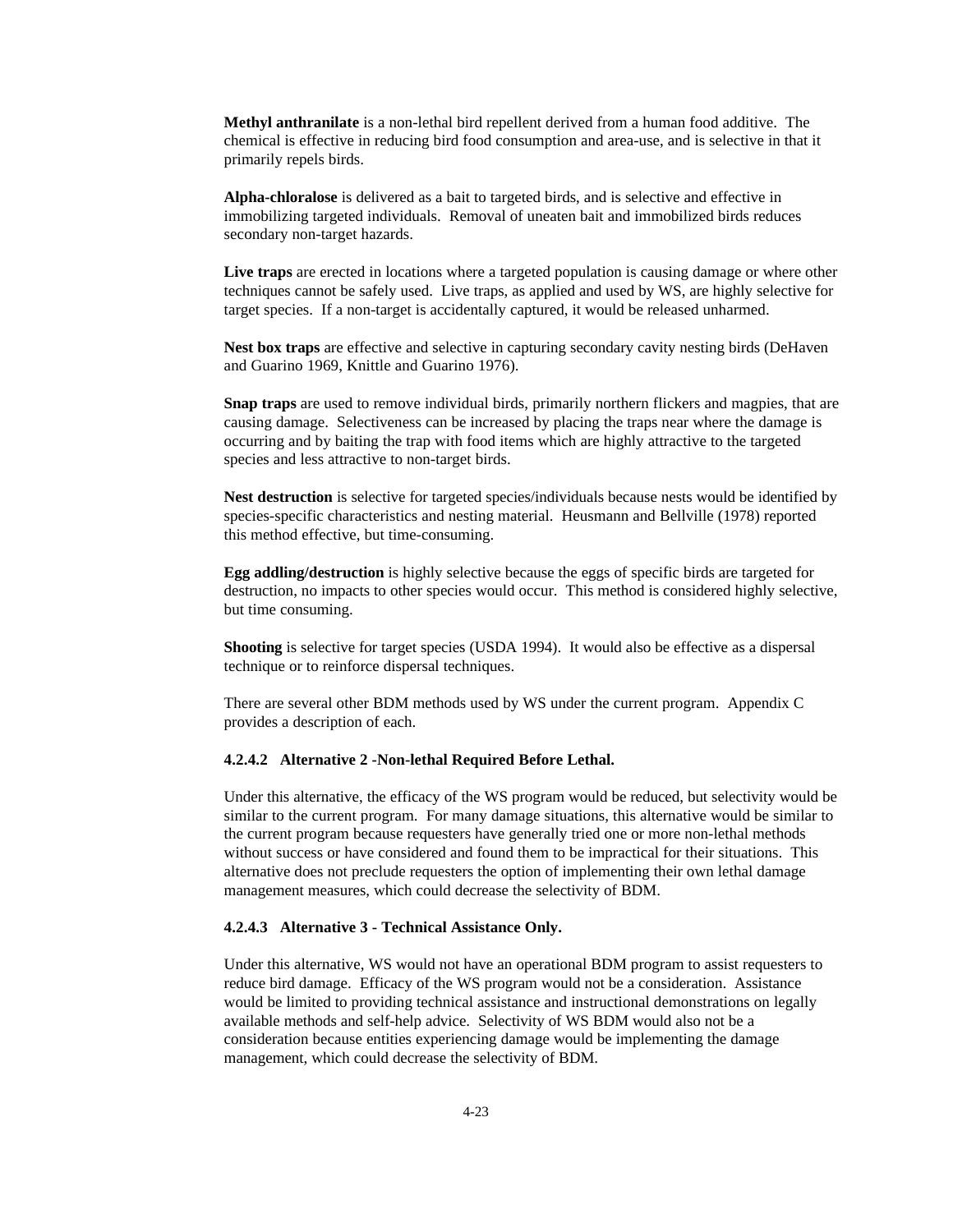#### **4.2.4.4 Alternative 4 - No Federal WS BDM.**

Under this alternative, WS BDM would not be a consideration because the Idaho WS program would not conduct nor provide technical assistance to entities experiencing bird damage. Private efforts to reduce or prevent damage would probably increase which could result in less efficacy and selectivity in using BDM methods. It is reasonable to assume that frustration caused by the inability to reduce losses through legal means in a timely manner could lead to the use of illegal techniques which could result in unwanted impacts to bird populations and the environment.

## **4.2.5 Benefit-Cost Analysis of Starling Damage Management at Feedlots and Dairies.**

NEPA does not require a benefit-cost analysis, and consideration of this issue is not essential to making a reasoned choice among the alternatives being considered. However, cost-effectiveness is a logical concern to WS, the public, and cooperators. Additionally, the Government Performance and Results Act requires Federal agencies to develop a means of measuring and quantifying program results and performance, and a benefit-cost analysis helps address this requirement.

This benefit-cost analysis is limited specifically to evaluating WS' efforts to reduce the consumption of cattle feed at feedlots and dairies by starlings. The benefit of the program is determined by comparing the difference between the estimated value of losses with the program in place with the value of what losses would reasonably be expected without the program in place. The benefit is then compared to WS' program cost to determine the efficiency of the program in terms of the net savings generated from WS' involvement.

Only quantifiable values are considered in the analysis, such as: 1) daily consumption of cattle rations by starlings, and 2) the number of birds killed or removed from the damage management site. It **does not**  consider losses and costs which are difficult to quantify such as: 1) weight loss of feeder cattle caused by starlings harassing and spooking livestock, 2) potential transmission of bird-borne livestock diseases, treatment, and prevention, 3) fecal contamination of the feed, 4) nuisances, and 5) cleaning starling fecal material from feedlot and dairy equipment, machinery, and structures. The analysis also does not attempt to look at the longer-term off-site effects of starlings and other pest birds in the ecosystem, such as nest site competition with indigenous species, competition for food resources, public health and safety issues, and damage caused by the same birds at other sites.

A critical part for determining the efficiency of the program is the estimation of what losses might reasonably be expected in the absence of a WS BDM program. Besser et al. (1968) reported that starlings obtained 50% of their diet from livestock feed troughs (the rest of the birds' diet is assumed to have been spilled grain which would otherwise not be used by livestock). Today's feedlots and dairies, however, are probably more efficient and less wasteful with spilling grain than those of 30 years ago, and it would be reasonable to estimate that starlings consume about 33% of their daily diet from spilled or unusable grain and other cattle ration (E. W. Schafer, National Wildlife Research Center, Ft. Collins, CO, pers. comm.). Besser et al. (1968) also reported that the typical daily food consumption per starling per day is about 0.0625 pounds (about 1 oz.).

## **4.2.5.1 Alternative 1 -Continue the Current Federal BDM Program (No Action/Proposed Action).**

The benefit-cost analysis will be conducted for starling damage management conducted in FY 97 at feedlots and dairies. Because of limited data and lack of absolute methods for estimating bird populations at feedlots, this analysis will calculate the net savings after WS BDM has been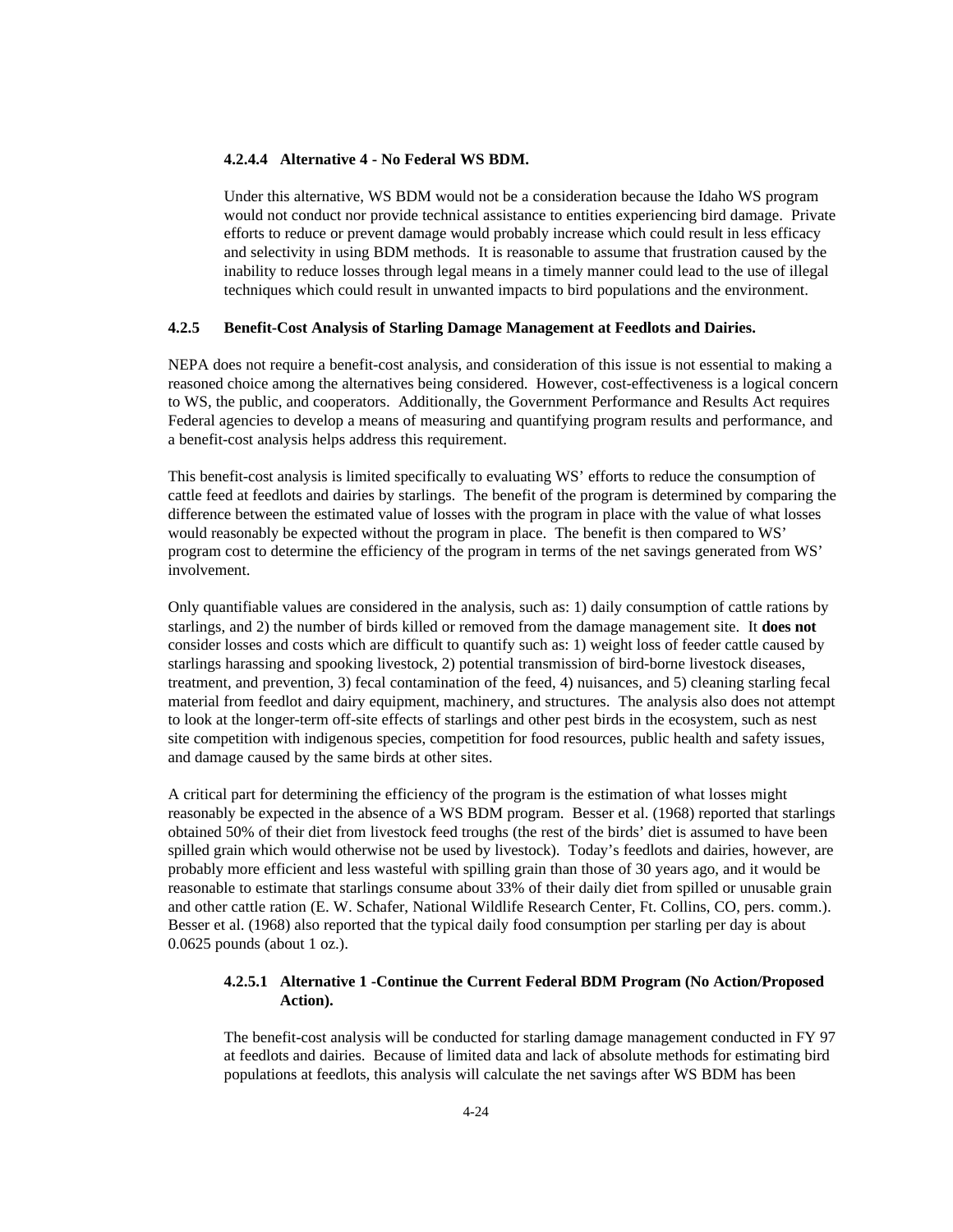completed based on the estimated number of starlings killed.

### **Cattle Ration Losses.**

Cattle ration may contain many different feed items such as milo, corn, barley, and other grains, protein pellets, mineral supplements, cull potato byproducts, hay, and other fiber. Starlings tend to select for cull French fries, cracked corn, protein pellets and barley. The combined average estimated value for grains, livestock pellets, and other food items in FY 97 was \$115 per ton (Table 4-3).

| Number of<br>Projects | <b>Cattle Feeding</b><br>Operation | Food Item Selected by<br><b>Starlings</b> | <b>Estimated Price per</b><br>Ton in \$ | Estimated<br>$Loss$ \$ |
|-----------------------|------------------------------------|-------------------------------------------|-----------------------------------------|------------------------|
| 6                     | Feedlot                            | Cull French fries                         | 15                                      | 8,800                  |
| $\mathbf{1}$          | Feedlot                            | Cull bread                                | 40                                      | 200                    |
| 3                     | Feedlot                            | Corn/wheat                                | 140                                     | 7,000                  |
| 1                     | Dairy                              | Cull French fries                         | 15                                      | 3,000                  |
| 5                     | Dairy                              | Protein pellets                           | 240                                     | 9,000                  |
| 1                     | Dairy                              | Corn                                      | 130                                     | 3,000                  |
| 6                     | Dairy                              | Silage/grains                             | 125                                     | 700                    |
| 1                     | Dairy                              | Rolled barley                             | 100                                     | 1,000                  |
| 1                     | Dairy                              | Rolled oats                               | 145                                     | 200                    |
| Total 25              |                                    |                                           | Average \$115                           | 32,900                 |

# **Table 4-3. Number and Type of Starling Damage Management Projects in FY 97 and Estimated**

#### **FY 97 Results of Starling Damage Management.**

In FY 97, WS conducted 25 starling damage management projects and applied 58.8 ounces (1668

grams) of DRC-1339 to 4737 pounds of bait material (Table 4-4). MIS data on the number of starlings killed is inconsistent and likely represents a minimal estimate of numbers of birds killed, because most birds typically die some distance from the treatment site. Instead of relying on MIS

data, it is probably more reasonable to base estimates of numbers of starlings killed on research studies conducted in Idaho where DRC-1339 was used on cull French fries and other grain baits. The Denver Wildlife Research Center and Division of Wildlife Services, Bureau of Sport Fisheries and Wildlife, U.S. Department of the Interior (USDI), conducted several studies on this issue in the mid-1960's. Packham (1965) reported that 1 pound of cull French fries and barley grain treated with DRC-1339 killed an average of 57 starlings from winter field tests conducted in 1964-65, while the following winter (Packham 1966) an average of 44 starlings were killed per pound of treated bait. Hickman (1967) reported an average of 24 starlings killed with each pound of treated cull French fries and barley grain baits. Combined, the 3 studies produced an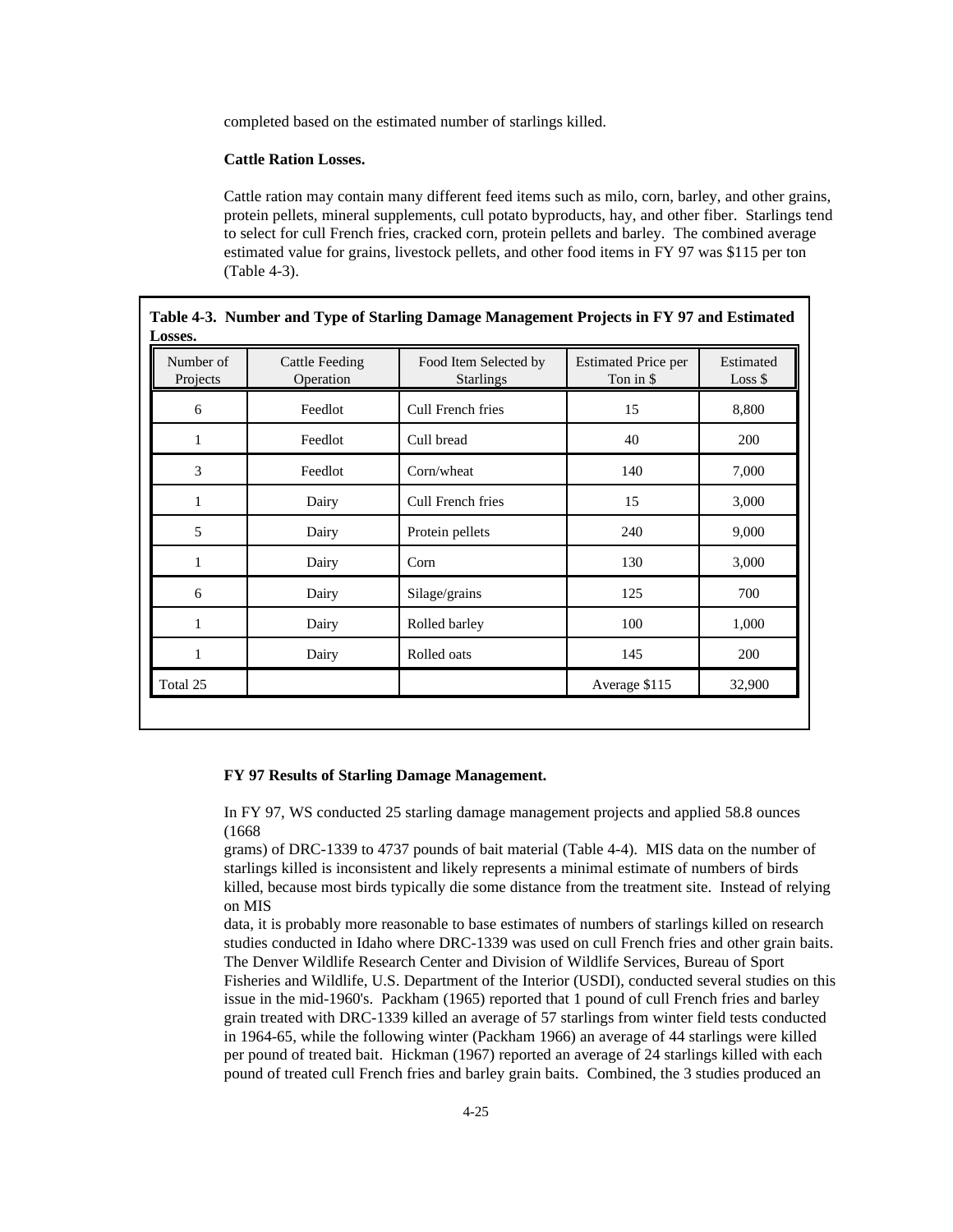average efficacy ranging from 57 to 24 starlings killed per pound of treated bait. To provide the most conservative approach in analyzing the benefit-cost ratio, the lower figure of 24 starlings per pound of treated bait will be used. Based on 4,737 pounds of bait used, WS killed an estimated 113,688 starlings at feedlots and dairies in FY 97.

During FY 97, an estimated \$32,900 in starling damages were reported to WS from feedlots and dairies where starling damage management projects were conducted (Table 4-3). An estimated \$3,434 were expended by WS in providing BDM at those feedlots and dairies (Table 4-5).

# **Estimating the Net Savings of the Program.**

In the absence of starling damage management at those feedlots and dairies, the estimated amount of cattle ration that 113,688 starlings could consume is calculated by multiplying the total number of starlings by their daily consumption of 0.0625 pounds of cattle ration per day, then multiply by 0.67 (the proportion of cattle ration consumed by starlings from feed bunks and silage storage), and lastly, multiply that figure by a

| FY 97                                                               |                                                       |
|---------------------------------------------------------------------|-------------------------------------------------------|
| Number of Projects                                                  | 25                                                    |
| Grams of DRC-1339 Used.                                             | 58.8 oz. (1668g)                                      |
| Estimated pounds of Diluted Treated Grain Bait<br>Used.             | 407 lbs                                               |
| Estimated pounds of Diluted Treated Cull French<br>Fries Bait Used. | 4,330 lbs                                             |
| Estimated Number of Starlings Killed <sup>1</sup>                   | 113,688                                               |
| Amount of Time Used to Conduct Projects.                            | 72 hours                                              |
| Duration of Projects                                                | Oct 2, 1996 -<br>Apr 10, 1997<br>$(191 \text{ days})$ |

<sup>1</sup>Based on 4,737 lbs of diluted treated bait at a rate of 24 starlings killed per pound of bait (Hickman 1967).

| Description of Expense                                                                                                     | S     |
|----------------------------------------------------------------------------------------------------------------------------|-------|
| Salary and Benefits - 72 Hours at \$17.61/Hour                                                                             | 1,268 |
| Cost for 58.8 oz. $(1668 g)$ of DRC-1339                                                                                   | 1,141 |
| Average Vehicle Usage of 100 Miles Round-<br>trip for Each of the 25 projects at an Estimated<br>Cost of $$0.31$ per mile. | 775   |
| Equipment, Supplies, and Miscellaneous<br>Expenses (\$10 per project).                                                     | 250   |
| Total                                                                                                                      | 3,434 |

total of 170 days which represents a 3-year average of the duration in Idaho when starlings most commonly cause damage to feedlots and dairies (the duration is defined as the total number of consecutive days in a FY beginning with the first day WS conducts starling damage management at feedlots and dairies through the last day starling damage management is conducted in that same FY) (The duration in FY 95 was 176 days, November - April; in FY 96 it was 144 days,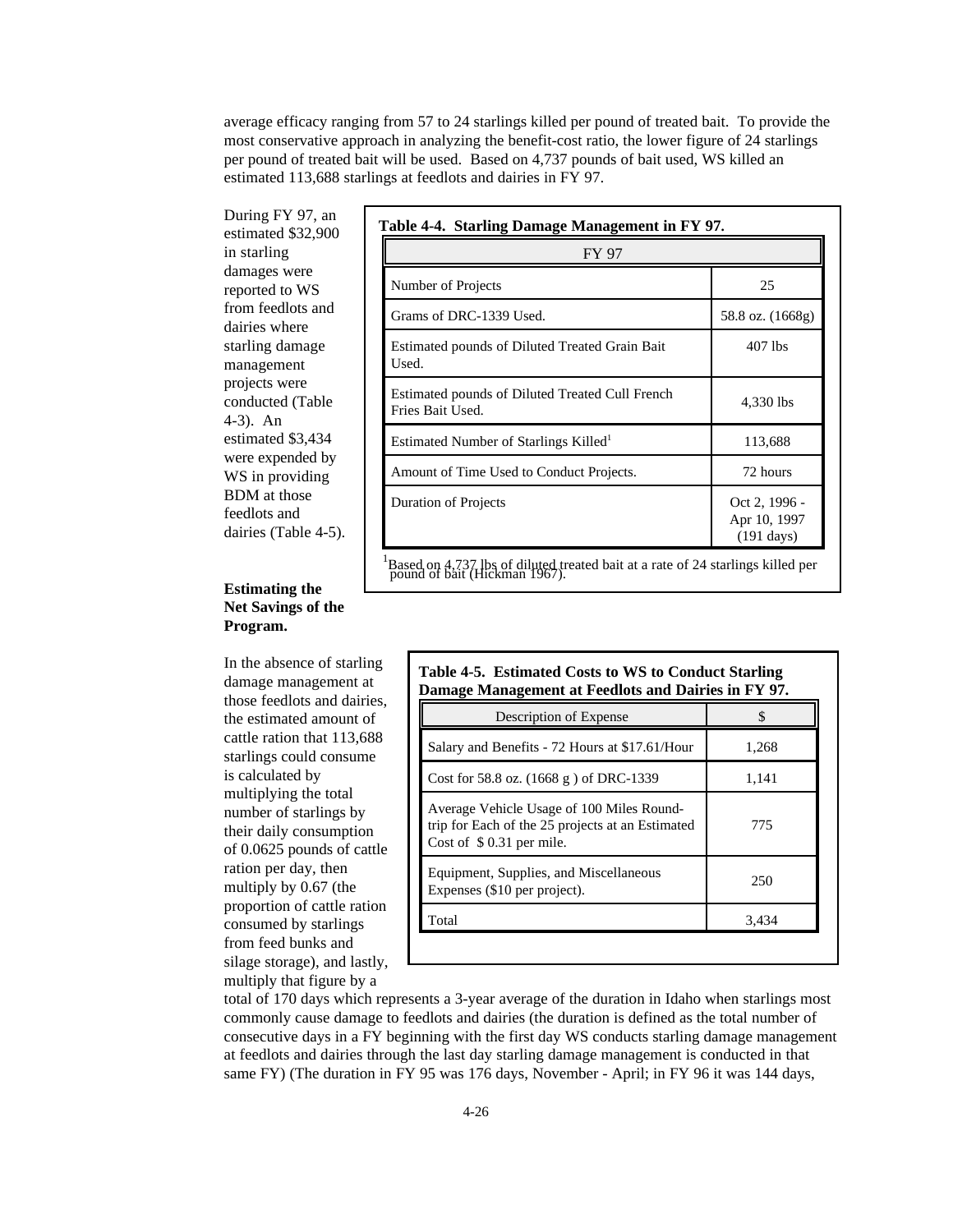October - March; and in FY 97 191 days, see Table 4-4, October - April. The 3-year average is 170 days). The amount of cattle ration consumed by starlings is estimated at 809,316 pounds and would be valued at \$46,536 (based on the value of cattle ration at \$115 per ton, see Table 4-3).

The benefit, or avoided losses with the starling damage management program, is calculated by subtracting the losses that are reported with the program in place (\$32,900) from the estimated losses to cattle ration in the absence of WS' starling damage control program (\$46,536), yielding a difference of \$13,636. This estimate of benefit is likely to be understated as it does not include expenditures incurred by feedlot and dairy operators to reduce starling damages in the absence of WS' intervention. WS' program cost to reduce starling damage in FY 97 is estimated at \$3,434. Thus, the benefit-cost ratio of this program is calculated as 4:1, indicating that the program is economically efficient. This positive net impact does not reflect other benefits of the program in avoiding losses or damages caused by starlings such as 1) weight loss of cattle caused by starling harassment, 2) potential transmission of bird-borne diseases, treatment, and prevention, 3) fecal contamination of cattle ration, 4) nuisances, and 5) cleaning starling fecal matter from equipment, machinery, and structures.

#### **4.2.5.2 Alternative 2 -Non-lethal Required Before Lethal.**

Under this alternative, the costs to conduct BDM would probably increase because of: 1) the extra time WS would need to conduct and/or supervise non-lethal BDM and to monitor the results, and 2) the increased costs to purchase additional pyrotechnics and other non-lethal devices to adequately furnish the demand. In addition, for many damage situations, this alternative would be similar to the current program because many agricultural producers and property owners use one or more non-lethal methods without success or found them to be impractical or ineffective in their situations. Requesters, however, would still have the option of implementing their own lethal damage management.

#### **4.2.5.3 Alternative 3 - Technical Assistance Only.**

WS' costs to implement this alternative would probably be lower than the current program. The number of WS personnel that conduct BDM could be reduced to those needed to provide technical assistance and make recommendations. However, WS procurement costs to purchase additional BDM equipment for loan and demonstration purposes would increase.

#### **4.2.5.4 Alternative 4 - No Federal WS BDM.**

No Federal funds would be expended on WS BDM, therefore, cost-effectiveness of WS BDM would not be an issue.

## **4.3 SUMMARY OF WS' IMPACTS**

Table 4-6 presents a relative comparison of the anticipated impacts of each of the four alternatives as they relate to each of the 5 major issues identified in Chapter 2.

[This area left blank deliberately]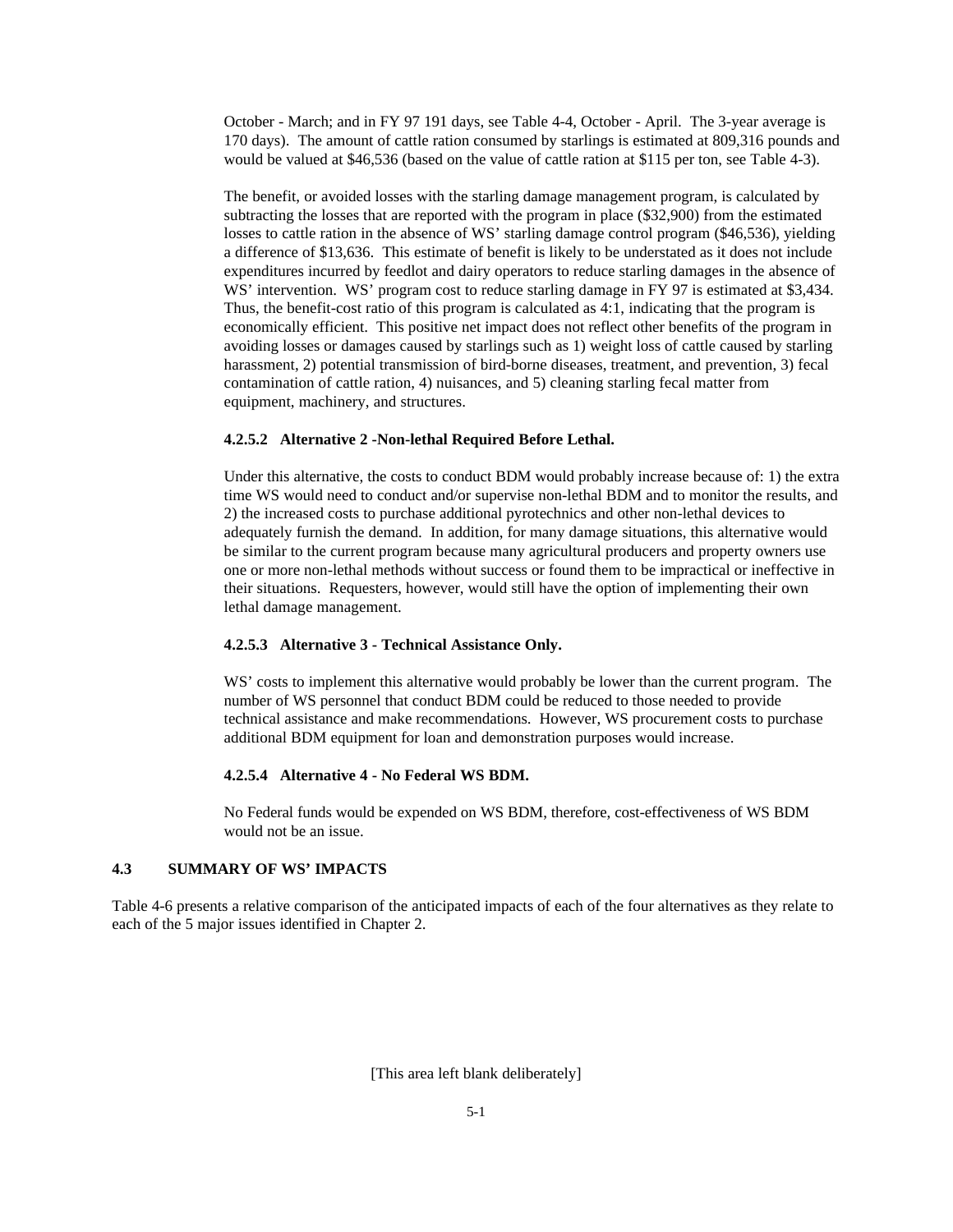| Issues/Impacts                                   | Alt. $1$<br>Current Program | Alt. $2$<br>Non-lethal                                      | Alt. $3$<br>Tech. Assist                | Alt. $4$<br>No Program                  |
|--------------------------------------------------|-----------------------------|-------------------------------------------------------------|-----------------------------------------|-----------------------------------------|
| <b>Target Species</b><br>Impacts                 | Low                         | Low                                                         | Low                                     | <b>NA</b>                               |
| Impacts to Non-<br>target Species                | Low risk                    | Low risks                                                   | Probably greater<br>risks than Alt. 1-2 | Probably greater<br>risks than Alt. 1-3 |
| <b>Safety Concerns</b>                           | Low                         | Low                                                         | Low                                     | <b>NA</b>                               |
| Selectivity and<br>Efficacy of<br><b>Methods</b> | <b>Best</b>                 | Similar selectivity<br>as Alt. 1 but lower<br>effectiveness | Lower than Alt. 1-2                     | Lower than Alt. $1-3$                   |
| Benefit-cost                                     | <b>Best</b>                 | Similar to Alt. 1                                           | <b>NA</b>                               | <b>NA</b>                               |

Pre-Decisional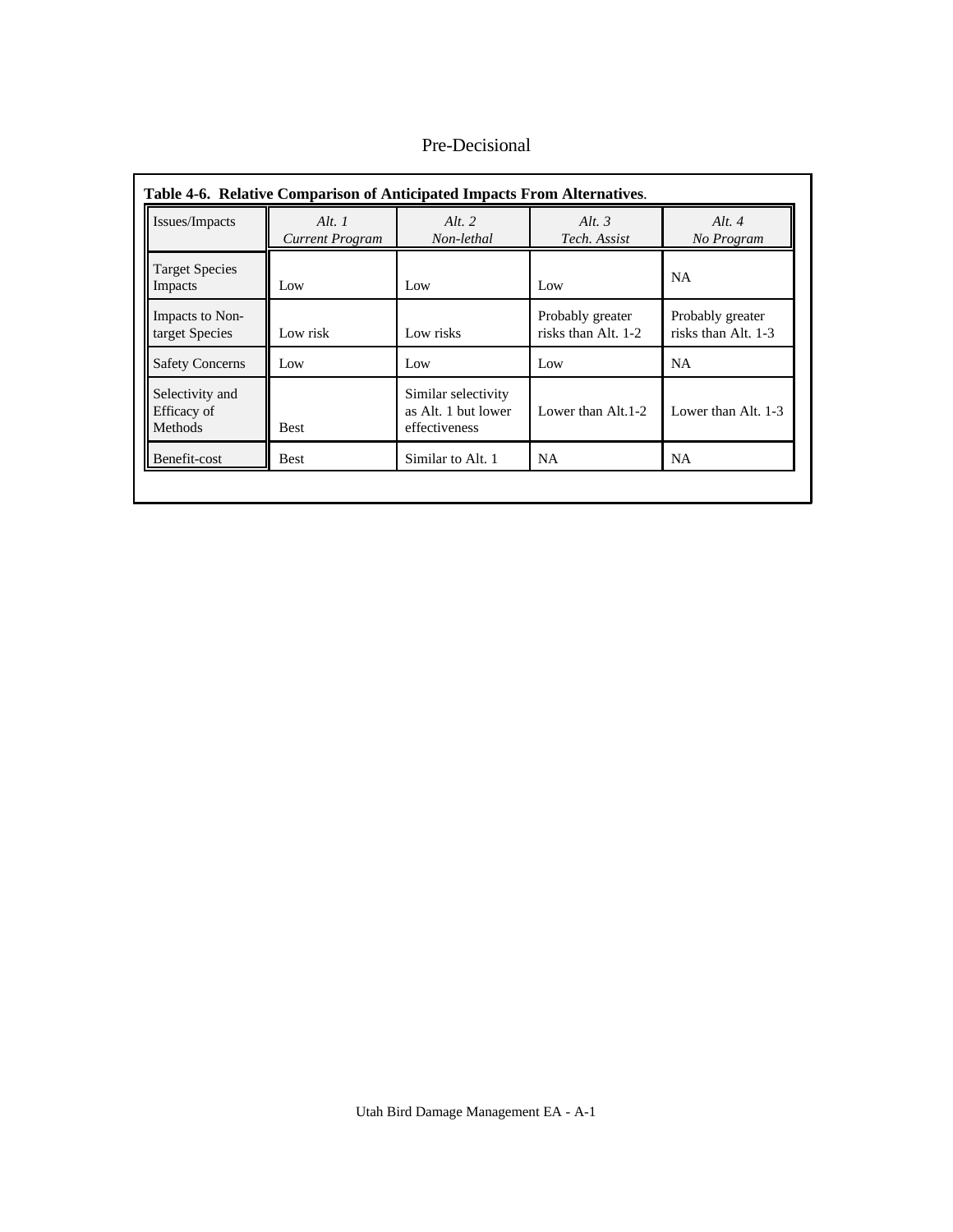# Pre-Decisional

# **5.0 CHAPTER 5 - LIST OF PREPARERS, CONSULTANTS and REVIEWERS**

# **5.1 Preparers**

Mark Collinge, Supervisory Wildlife Biologist/State Director, Idaho, USDA-APHIS-ADC

Pam Damron, Budget Assistant, Idaho, USDA-APHIS-ADC

George Graves, Supervisory Wildlife Biologist/Assistant State Director, Idaho, USDA-APHIS, ADC

David Hayes, Wildlife Biologist/Environmental Coordinator, Billings, Montana, USDA-APHIS-ADC

Kelly Parker, MIS Operator/ADC Specialist, Idaho, USDA-APHIS-ADC

# **5.2 Consultants and Reviewers**

Richard Wadleigh, Wildlife Biologist/Environmental Manager, Denver, CO, USDA-APHIS-ADC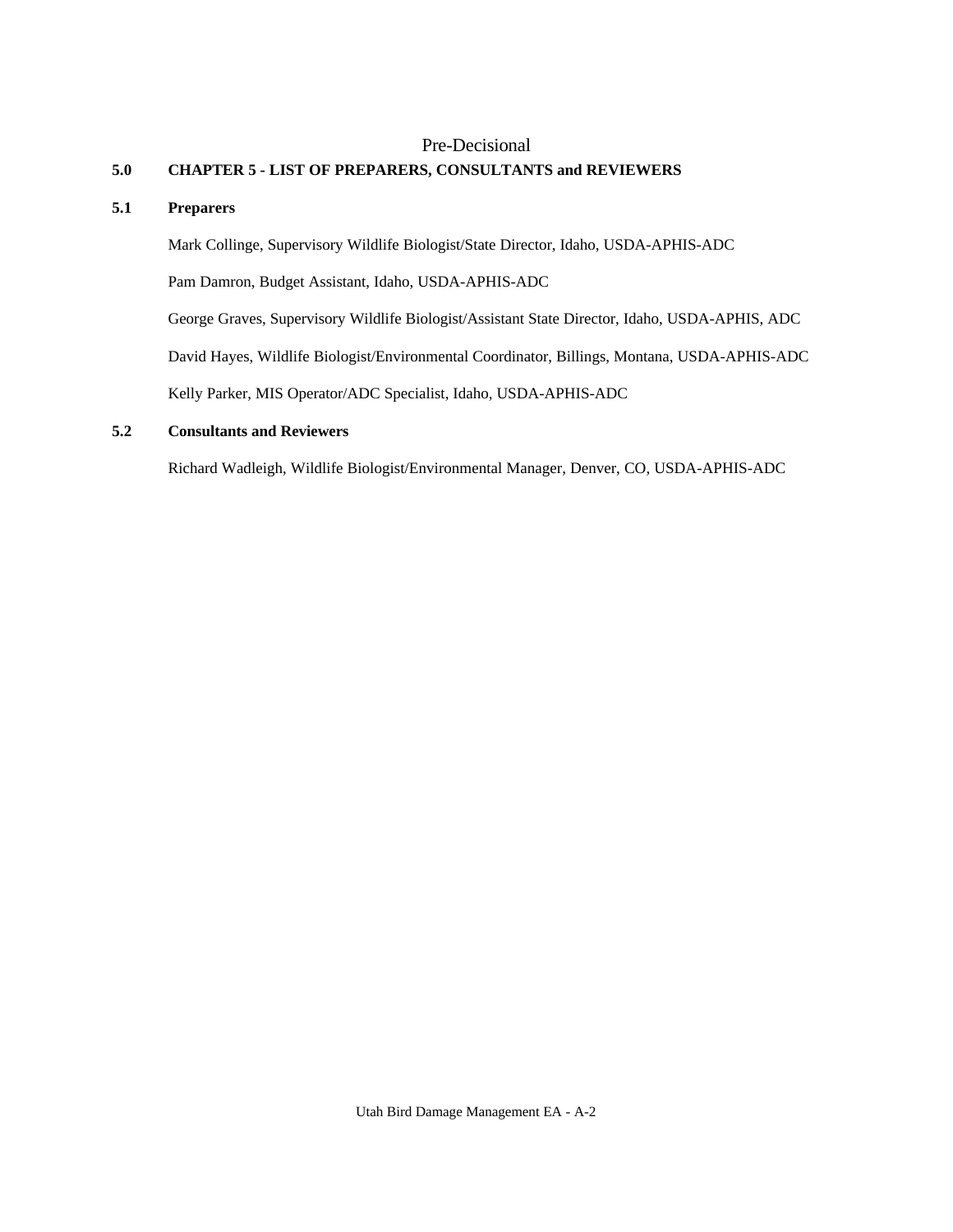# *Pre-Decisional*

#### **Appendix A**

## **LITERATURE CITED IN THE EA**

- 7 CFR (Code of Federal Regulations). Part 372.5 APHIS Implementing Regulations. Office of the Federal Register. U.S. Government Printing Office, Washington, D. C.
- 36 CFR (Code of Federal Regulations). Part 800 Advisory Council on Historic Preservation. Office of the Federal Register. U.S. Government Printing Office, Washington, D.C.
- 40 CFR (Code of Federal Regulations). Part 1502 Environmental Impact Statement - Table of Contents. Office of the Federal Register. U.S. Government Printing Office, Washington, D.C.
- 50 CFR (Code of Federal Regulations). Part 17.11 Endangered and Threatened Wildlife. Office of the Federal Register. U.S. Government Printing Office, Washington, D.C.
- 50 CFR (Code of Federal Regulations). Part 21.41 Depredation Permits. Office of the Federal Register. U.S. Government Printing Office, Washington, D.C.
- 50 CFR (Code of Federal Regulations). Part 21.43 Depredation Order for Blackbirds, Cowbirds, Grackles, Crows, and Magpies. Office of the Federal Register. U.S. Government Printing Office, Washington, D.C.
- AVMA (American Veterinary Medical Association). 1987. Journal of the American Veterinary Medical Association. Panel Report on the Colloquim on Recognition and Alleviation of Animal Pain an Distress. 191:1186-1189.
- Abbate, M. 1993. Cormorants, darters, and pelicans of the world. Smithsonian Institution Press, Washington. 445pp.
- Angell, T. 1978. Ravens, crows, magpies, and jays. University of Washington Press, Seattle. 112pp.
- Arhart, D. K. 1972. Some factors that influence the response of starlings to aversive visual stimuli. M.S. Thesis. Oregon State Univ., Corvallis.
- Barnes, T. G. 1991. Eastern bluebirds, nesting structure design and placement. College of Agric. Ext. Publ. FOR-52. Univ. of Kentucky, Lexington, KY. 4pp.
- Bent, A. C. 1963. Life histories of North American marsh birds. Dover Publ., Inc, New York, N.Y. 392pp.
- Besser, J. F. 1985. A grower's guide to reducing bird damage to U.S. agricultural crops. Bird Damage Research Rep. No. 340. U. S. Fish and Wildl. Serv. Denver Wildl. Res. Center. 84pp.
- Besser, J. F., W. C. Royal, and J. W. DeGrazio. 1967. Baiting starlings with DRC-1339 at a cattle feedlot. J. Wildl. Manage. 3:48-51.
- Besser, J. F., J. W. DeGrazio, and J. L. Guarino. 1968. Costs of wintering starlings and red-winged blackbirds at feedlots. J. Wildl. Manage. 32:179-180.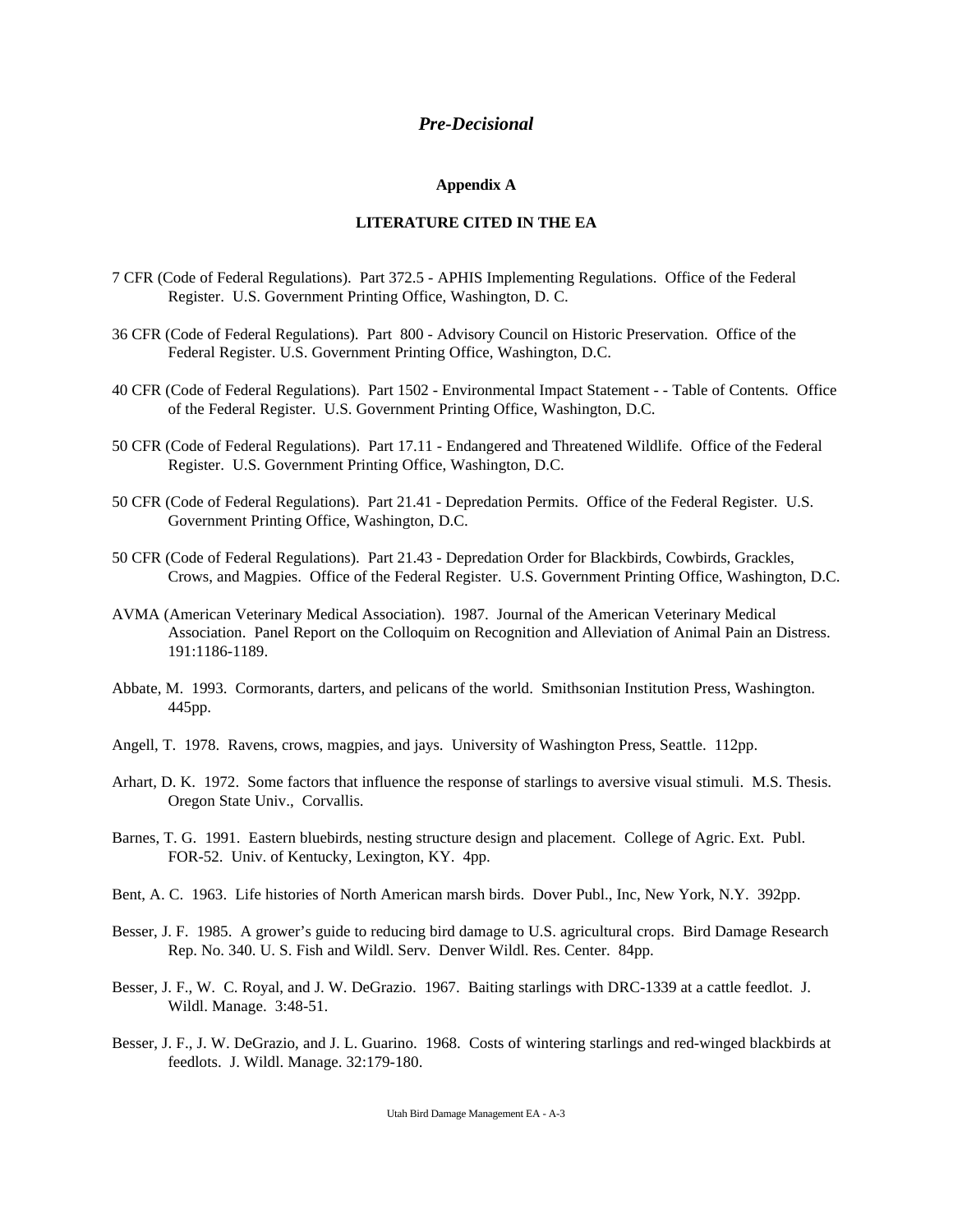- Blanton, E. M., B. U. Constantin, and G. L. Williams. 1992. Efficacy and methodology of urban pigeon control with DRC-1339. Proc. East. Wildl. Damage Cont. Conf. 5:58-62.
- Bomford, M. 1990. Ineffectiveness of a sonic device for deterring starlings. Wildl. Soc. Bull. 18:151-156.
- Bump, G., and C. S. Robbins. 1966. The newcomers. *In* Birds in our lives. A. Stefferrud ed. U.S. Government printing office, Washington, D. C. 561pp.
- Brown, L., and D. Amadon. 1989. Eagles, hawks, and falcons of the world. The Wellfleet press. Secaucus, New Jersey. 945 pp.
- CDC (Centers for Disease Control and Prevention). 1997. Histoplasmosis protecting workers at risk. DHHS (NIOSH) Publ. No. 97-146. U.S. department of health and human services. 22pp. plus appendix.
- CDFG (California Department of Fish and Game). 1991. California department of fish and game. Final environmental document - bear hunting. Sections 265, 365, 366, 367, 367.5. Title 14 Calif. Code of Regs. Calif. Dept. of Fish and Game, State of California, April 25, 1991. 13pp.
- CEQ (Council on Environmental Quality). 1981. Forty most asked questions concerning CEQ's NEPA regulations. 40 CFR 1500-1508 and Fed. Reg. (55):18026-18038.
- Center for Wildlife Law. 1996. Saving biodiversity. Status report on state law, policies, and programs. Defenders of Wildlife, 1117 NE Standford. Albuquerque, NM. 118pp.
- Cleary, E. C, S. E. Wright, and R. A. Dolbeer. 1996. Wildlife strikes to civilian aircraft in the United States 1993-1995. Federal Aviation Administration, Office of Airport Safety and Standards, Airport Safety/Operations Division, Washington, DC. Ser. Rep. No. 2. 33pp.
- Conover, M. R. 1982. Evaluation of behavioral techniques to reduce wildlife damage. Proc. Wildl.-Livestock Relation. Sym. 10:332-344.
- Craven, S. R. 1984. Woodpeckers: A serious suburban problem? Proc. Vertebr. Pest Conf. 11:204-210.
- Cunningham, D. J., E. W. Schafer, and L .K. McConnell. 1981. DRC-1339 and DRC-2698 residues in starlings: preliminary evaluation of their effects on secondary hazard potential. Proc. Bird Cont. Sem. 8:31-37.
- Curtis, K. S., W. C. Pitt, and M. R. Conover. 1996. Overview of techniques for reducing bird predation at aquaculture facilities. Jack Berryman Institute and International Assoc. of Fish and Wildl. Agencies. Utah State University, Logan, Utah. 19pp.
- Day, G. I., S. D. Schemnitz, and R. D. Taber. 1980. Capturing and marking wild animals. pp. 61-88 *in* Wildlife management techniques manual. S. D. Schemnitz ed. The Wildlife Society, Inc. Bethesda, MD. 686 pp.
- Decino, T. J., D. J. Cunningham, and E. W. Schafer. 1966. Toxicity of DRC-1339 to starlings. J. Wildl. Manage. 30:249-253.
- DeHaven, R. W., and J. L. Guarino. 1969. A nest box trap for starlings. Bird Banding 40:49-50.
- Dolbeer, R. A., and R. A. Stehn. 1983. Population status of blackbirds and starlings in North America, 1966-81. Proc. East. Wildl. Damage Cont. Conf. 1:51-61.
- Dolbeer, R. A., P. P. Woronecki, A. R. Stickley, and S. B. White. 1978. Agricultural impact of a winter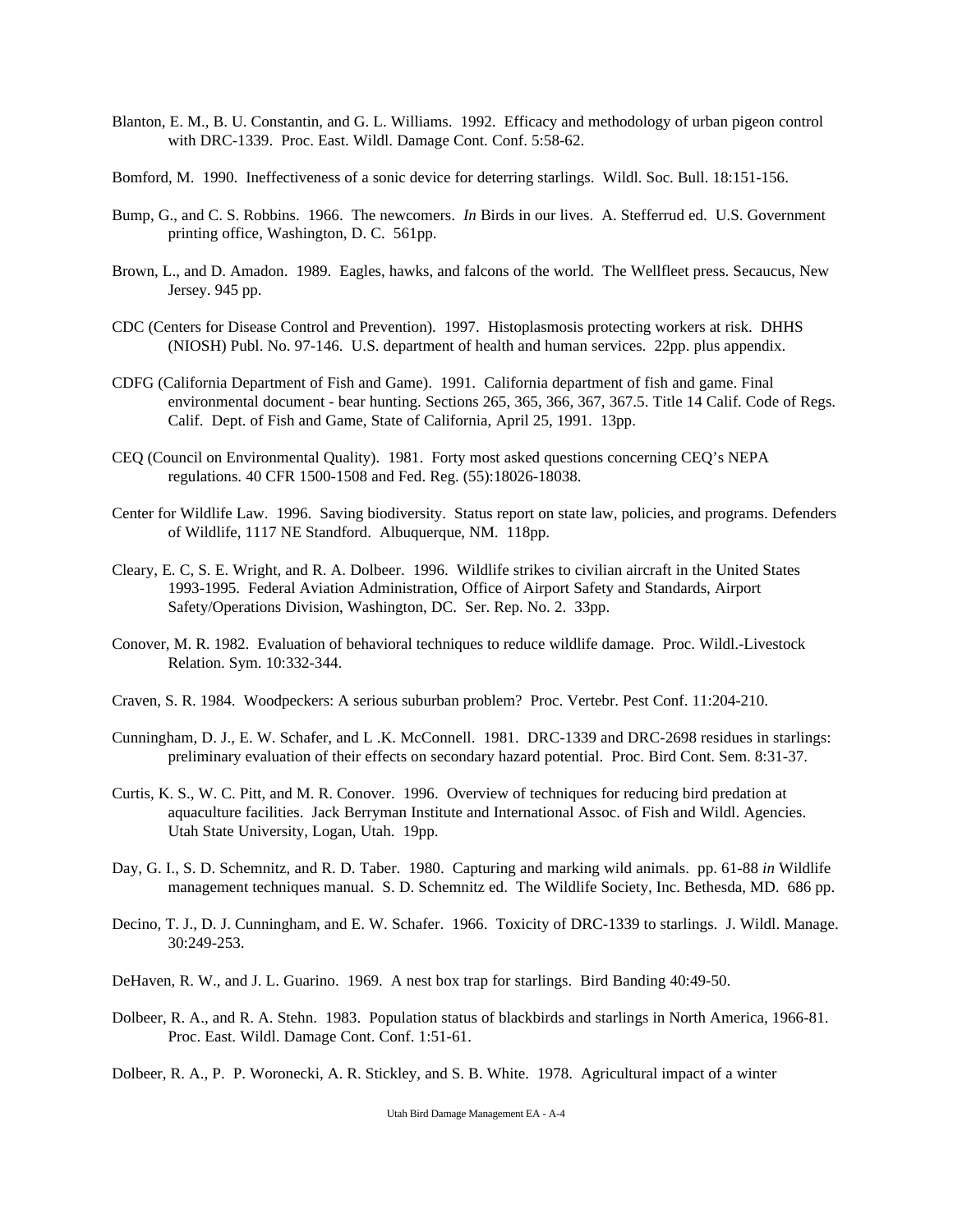population of blackbirds and starlings. Wilson Bull. 90:31-44.

- Dolbeer, R. A., P. P. Woronecki, and R. L. Bruggers. 1986. Reflecting tapes repel blackbirds from millet, sunflowers, and sweet corn. Wildl. Soc. Bull. 14:418-425.
- Evans, J. L., J. L. Byford, and R. H. Wainberg. 1983. A characterization of woodpecker damage to houses in east Tennessee. Proc. East. Wildl. Damage Cont. Conf. 1:325-329.
- Feare, C. 1984. The starling. Oxford University Press, Oxford, N.Y. 315pp.
- Feare, C., A. J. Isaacson, P. A. Sheppard, and J. M. Hogan. 1981. Attempts to reduce starling damage at dairy farms. Protection Ecol. 3:173-181.
- Fitzwater, W. D. 1994. House Sparrows. pp. E101-108 *in* Prevention and control of wildlife damage. S. Hygnstrom, R. Timm, and G. Larson eds. Coop. Ext. Serv. Univ. of Nebr.-Lincoln.
- Forbes, J. E. 1995. Starlings are expensive nuisance on dairy farms. Ag. Impact. 17:4.
- Fuller-Perrine, L. D., and M. E. Tobin. 1993. A method for applying and removing bird exclusion netting in commercial vineyards. Wildl. Soc. Bull. 21:47-51.
- Gazda, R., and J. Connellly. 1993. Ducks and predators: more ducks with fewer trees? Idaho Wildl. 13:8-10.
- Glahn, J. F. 1982. Use of starlicide to reduce starling damage at livestock feeding operations. Proc. Great Plains Wildl. Damage Cont. Work. 5:273-277.
- Glahn, J. F., and D. L. Otis. 1981. Approach for assessing feed loss damage by starlings at livestock feedlots. ASTM Spec. Tech. Publ. No.752.
- Glahn, J. F., and E. A. Wilson. 1992. Effectiveness of DRC-1339 baiting for reducing blackbird damage to sprouting rice. Proc. East. Wildl. Damage Cont. Conf. 5:117-123.
- Glahn, J. F., S. K. Timbrook, and D. J. Twedt. 1987. Temporal use patterns of wintering starlings at a southeastern livestock farm: implications for damage control. Proc. East. Wildl. Damage Cont. Conf. 3:194-203.
- Gooders, J. and T. Boyer. 1986. Ducks of North America and the northern hemisphere. Facts on File Publications, New York, N.Y. 176pp.
- Goodwin, D. 1986. Crows of the world. Raven. British Museum of Natural History. Cornell University Press, Ithaca, N.Y. pp. 138-145.
- Gough, P. M., and J. W. Beyer. 1982. Bird-vectored diseases. Proc. Great Plains Wildl. Damage Cont. Work. 5:260-272.
- Grabill, B. A. 1977. Reducing starling use of wood duck boxes. Wildl. Soc. Bull. 5:67-70.
- Graves, G. E., and W. F. Andelt. 1987. Prevention and control of woodpecker damage. Service in Action, Colo. St. Univ. Coop. Ex. Serv. Publ. no 6.516. Ft. Collins, Colo. 2 pp.
- Hall, T.C. 1994. Magpies. pp. E79-85 *in* Prevention and control of wildlife damage. S. Hygnstrom, R. Timm, and G. Larson eds. Coop. Ext. Serv., Univ. of Nebr.-Lincoln.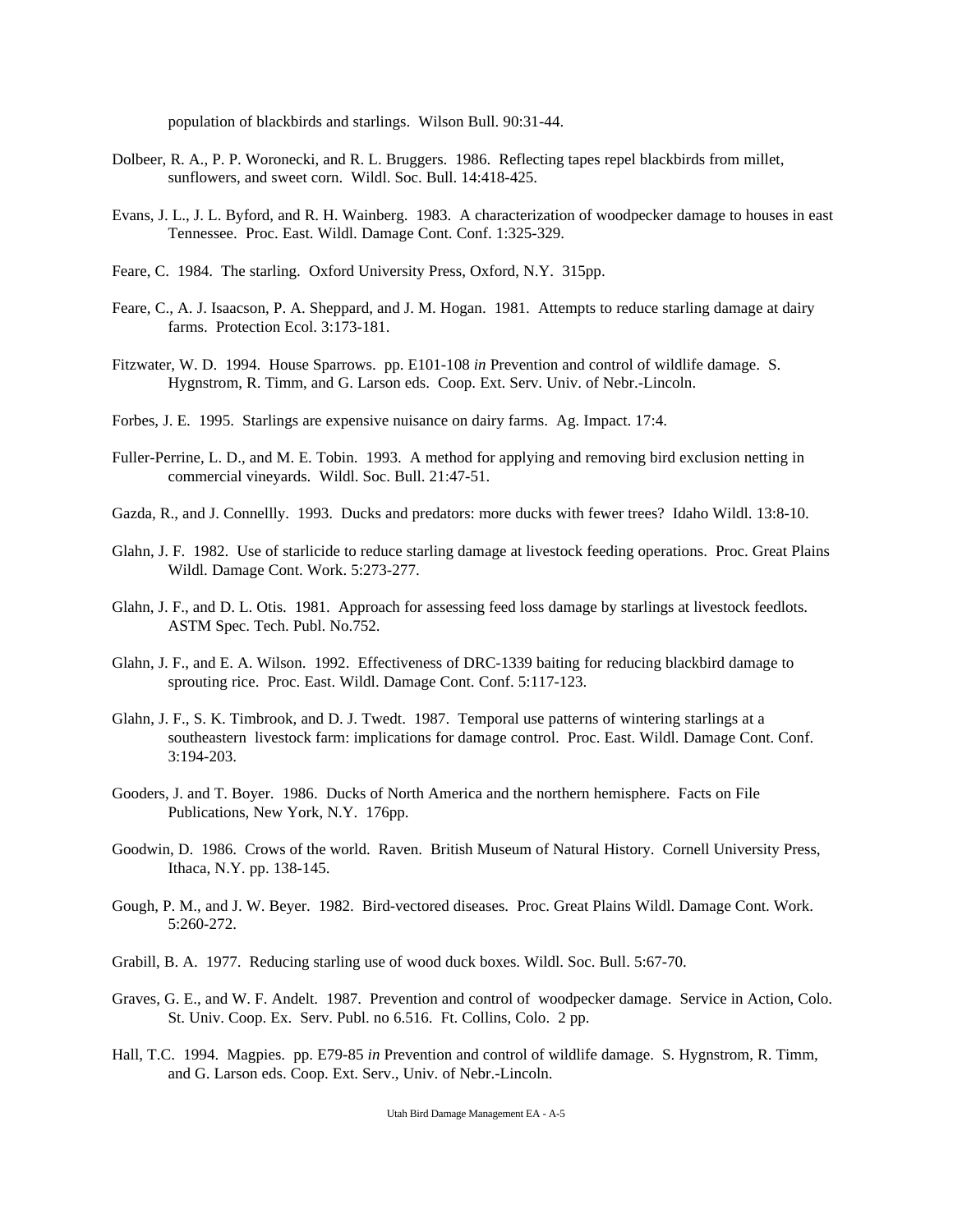- Hatch, J. J. 1995. Changing populations of double-crested cormorants. Colonial Waterbirds 18:8-24.
- Heusmann, H. W., and R. Bellville. 1978. Effects of nest removal on starling populations. Wilson Bull. 90:287- 290.
- Heusmann, H. W., W. W. Blandin, and R. E. Turner. 1977. Starling-deterrent nesting cylinders in wood duck management. Wildl. Soc. Bull. 5:14-18.
- Hickman, G. L. 1967. Starling suppression with DRC-1339 at cattle feedlots in Idaho winter of 1966-1967. Unpublished report. Division of Wildlife Services, Bureau of Sport Fisheries and Wildlife. Lakewood, Colo. 13pp. and appendix.
- Hygnstrom, S. E., and S. R. Craven. 1994. Hawks and owls. pp. E53-62 *in* Prevention and control of wildlife damage. S. Hygnstrom, R. Timm, and G. Larson eds. Coop. Ext. Serv. Univ. of Nebr.-Lincoln
- IDFG (Idaho Department of Fish and Game). 1990. Waterfowl. Species management plan 1991-1995. Idaho Dept. of Fish and Game publ. Boise, ID 117pp.
- IDFG (Idaho Department of Fish and Game). 1996a. Idaho 1996-1997 season waterfowl rules. Idaho Dept. of Fish and Game publ. 41918. Boise, ID 23pp.
- IDFG (Idaho Department of Fish and Game). 1996b. Federal aid project progress report, W-170-R-20. Idaho Dept. of Fish and Game publ. Boise, ID 34pp.
- IDFG (Idaho Department of Fish and Game). 1997. Management plan for reducing sandhill crane crop damage in eastern Idaho. Unpublished material. Idaho Dept. of Fish and Game. Bureau of Wildl. Boise, ID 11pp.
- Ingold, D. J. 1994. Influence of nest site competition between European starlings and woodpeckers. Wilson Bull. 106:227-241.
- Jackson, J. A. 1983. Nesting phenology, nest site selection, and reproductive success of black and turkey vultures. pp. 245-270 *in* Vulture biology and management. S. R. Wilbur and J. A. Jackson, eds. University of California Press, Berkeley. 550pp.
- Johnsgard, P. A. 1975. Waterfowl of North America. Indiana University Press, Bloomington. 575pp.
- Johnsgard, P. A. 1983. Cranes of the world. Indiana University Press, Bloomington. 257pp.
- Johnson, R. J., and J. F. Glahn. 1994. European starlings. pp. E109-E120 *in* Prevention and Control of Wildlife Damage. S. Hygnstrom, R. Timm, and G. Larson eds. Coop. Ext. Ser. Univ. of Nebr.-Lincoln.
- Johnston, D. W. 1961. The biosystematics of American crows. University of Washington Press, Seattle. 119pp.
- Kerpez, T. A., and N. S. Smith. 1990. Competition between European starlings and native woodpeckers for nest cavities in saguaros. Auk. 107:367-375.
- King, J. E., and R. L. Pyle. 1966. Some birds like fish. pp. 230-239 *in* Birds of our lives. A. Stefferud, ed. U.S. Government printing office, Washington, D. C.
- Knittle, C. E., and J. L. Guarino. 1976. Reducing a local population of starlings with nest-box traps. Proc. Bird Cont. Sem. 7:65-66.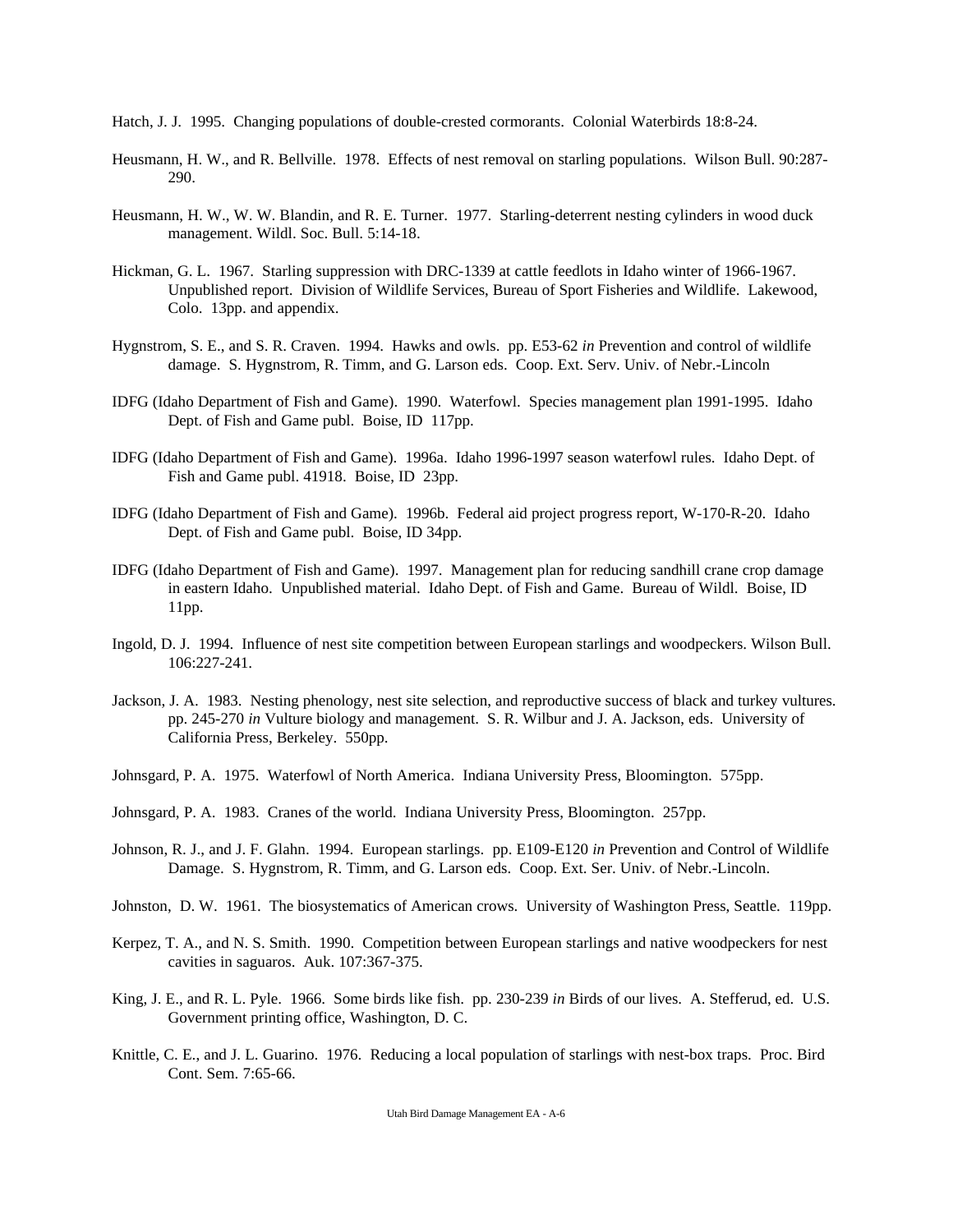- Knight, R. L., and M. W. Call. 1981. The common raven. USDI, Bureau of Land Management. Tech. Note. No. 344. 62pp.
- Larrison, E. J., J. L. Tucker, and M. T. Jollie. 1967. Guide to Idaho birds. J. of the Idaho Academy of Sci. Vol. V. 220pp.
- Mason, J. R., R. E. Stebbings, and G. P. Winn. 1972. Noctules and starlings competing for roosting holes. J. Zool. 166:467.
- Marsh, R. E. 1994. Woodpeckers. pp. E139-E145 *in* Prevention and Control of Wildlife Damage. S. Hygnstrom, R. Timm, and G. Larson eds. Coop. Ext. Serv. Univ. of Nebr.-Lincoln.
- McCracken, H. F. 1972. Starling control in Sonoma county. Proc. Vertebr. Pest Conf. 5:124-126.
- McGilvrey, F. B., and F. M. Uhler. 1971. A starling deterrent wood duck nest box. J. Wildl. Manage. 35:793- 797.
- Meanley, B., and W. C. Royall. 1976. Nationwide estimates of blackbirds and starlings. Proc. Bird Cont. Sem. 7:39-40.
- Miller, J. W. 1975. Much ado about starlings. Nat. Hist. 84:38-45.
- Mills, D. H. 1967. Predation on fish by other animals. pp. 377-397 *in* Biological Basis of Freshwater Fish Production. S. Gerking, ed. John Wiley & Sons, New York, N. Y.
- MIS (Management Information System). 1997. Statewide Overview Reports, Idaho. WS State Office
- MIS (Management Information System). 1998. Statewide Overview Reports, Idaho. WS State Office,
- MIS (Management Information System). 1999. Statewide Overview Reports, Idaho. WS State Office,
- Mott, D. F. 1985. Dispersing blackbird-starling roosts with helium-filled balloons. Proc. East. Wildl. Damage Cont. Conf. 2:156-162.
- NASS (National Agricultural Statistics Service). 1996. Trout production. USDA, NASS. Washington, D.C. (Info. obtained from http://usda.mannlib.cornell.edu/reports/nassr/other/ztp-bb/trout\_production). 8pp.
- Nelson, A .L. 1934. Some early summer food preferences of the American raven in southeastern Oregon. Condor 36:10-15.
- Nickell, W. P. 1967. Starlings and sparrow hawks occupy same nest box. Jack-Pine Warbler 45:55.
- Orians, G. H. 1985. Blackbirds of the Americas. University of Washingtron Press, Seattle. 163pp.
- Packham, C. J. 1965. Starling control with DRC-1339 at cattle feedlots in Idaho winter of 1964-1965. Unpublished report. WS State Office, 9134 W. Blackeagle Dr., Boise, ID 22pp.
- Packham, C. J. 1966. Starling control with DRC-1339 at cattle feedlots in Idaho winter of 1965-1966. Unpublished report. WS State Office, 9134 W. Blackeagle Dr., Boise, ID 18pp.
- Palmer, R. S. 1962. Handbook of North American birds. Yale University Press, New Haven, CT 567pp.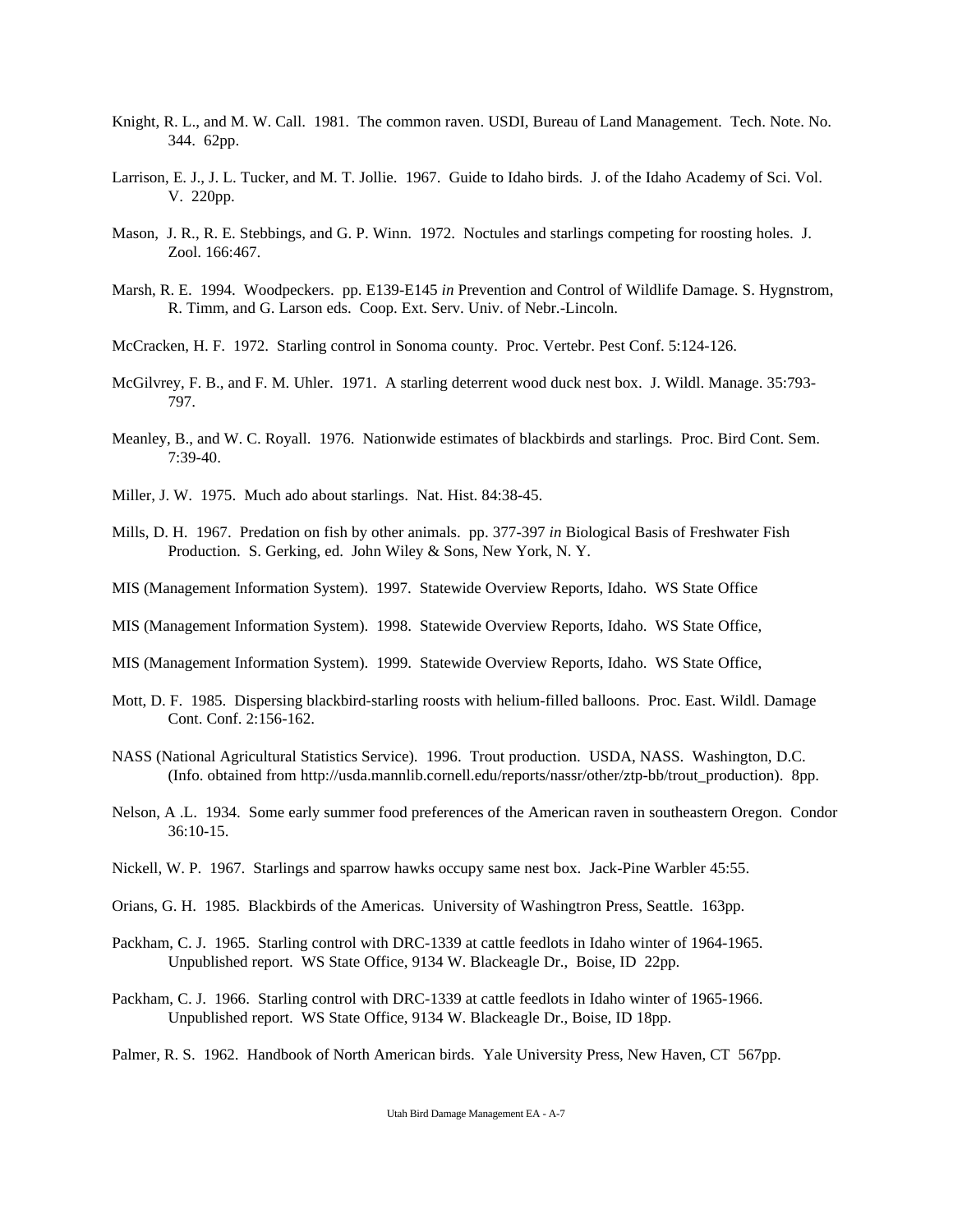- Ritter, L. V. 1983. Growth, development, and behavior of nesting turkey vultures in central California. pp. 287- 308 *in* Vulture Biology and Management. S. R. Wilbur and J. A. Jackson eds. University of California Press, Berkeley. 550pp.
- Robbins, C. S., B. Bruun, and H. S. Zim. 1983. A guide to field identification birds of North America. Golden books publ. Co., Inc., Racine, Wisconsin. 360pp.
- Roberts, H. B. 1992. Birds of east central Idaho. Northwest printing, Inc. Boise, ID 117pp.
- Rossbach, R. 1975. Further experiences with the electroacoustic method of driving starlings from their sleeping areas. Emberiza 2:176-179.
- Royall, W. C. 1977. Blackbird-starling roost survey. Bird Damage Res. Rep. 52. Denver Wildlife Research Center. 54pp.
- Royall, W. C., T. J. DeCino, and J. F. Besser. 1967. Reduction of a starling population at a turkey farm. Poultry Sci. 46:1494-1495.
- Salmon, T. P., and F. S. Conte. 1981. Control of bird damage at aquaculture facilities. Wildl. Manage. Leaflet no. 475. U.S. Fish and Wildlife Service. Washington, D.C. 11pp.
- Sauer, J. R., S. Schwartz, and B. Hoover. 1996. The Christmas bird count home page. Version 95.1. Patuxent Wildlife Research Center, Laurel, MD (Info. retreived from http://www.mbr-pwrc.usgs.gov/bbs/cbc.html).
- Sauer, J. R., J. E. Hines, G. Gough, I. Thomas, and B. G. Peterjohn. 1997. The North American breeding bird survey results and analysis. Version 96.4. Patuxent Wildlife Research Center, Laurel, MD (Info. retreived from http://www.mbr-pwrc.usgs.gov/bbs/bbs/html).
- Schafer, E. W. 1991. "Bird control chemicals-nature, mode of action and toxicity." pp. 599-610 *in* CRC Handbook of Pest Management in Agriculture Vol. II. CRC Press, Cleveland, OH.
- Schafer, E. W. Jr., R. B. Brunton, and N. F. Lockyer. 1974. Hazards to animals feeding on blackbirds killed with 4-aminopyrine baits. J. Wildl. Manage. 38:424-426.
- Schmidt, R. H. 1989. Vertebrate pest control and animal welfare. pp. 63-68 *in* ASTM STP 1055. Vertebrate Pest Control and Management Materials. Vol. 6. K. A. Fagerstone and R. D. Curnow, eds. American Society for Materials and Testing. Philadelphia.
- Schmidt, R. H., and R. J. Johnson. 1984. Bird dispersal recordings: an overview. ASTM STP 817. 4:43-65.
- Shake, W. F. 1967. Starling wood duck interrelationships. M.S. Thesis. Western Illinois Univ., Macomb.
- Shirota, Y. M., M. Sanada, and S. Masake. 1983. Eyespotted balloons are a device to scare gray starlings. Appl. Ent. Zool. 18:545-549.
- Short, L. L. 1982. Woodpeckers of the world. American Museum of Natural History. New York, N.Y. 676pp.
- Slate, D. A., R. Owens, G. Connolly, and G. Simmons. 1992. Decision making for wildlife damage management. Trans. N. A. Wildl. Nat. Res. Conf. 57:51-62.
- Smith, R. L. 1977. Elements of ecology and field biology. Harper and Row publishers, New York, N.Y. 497pp.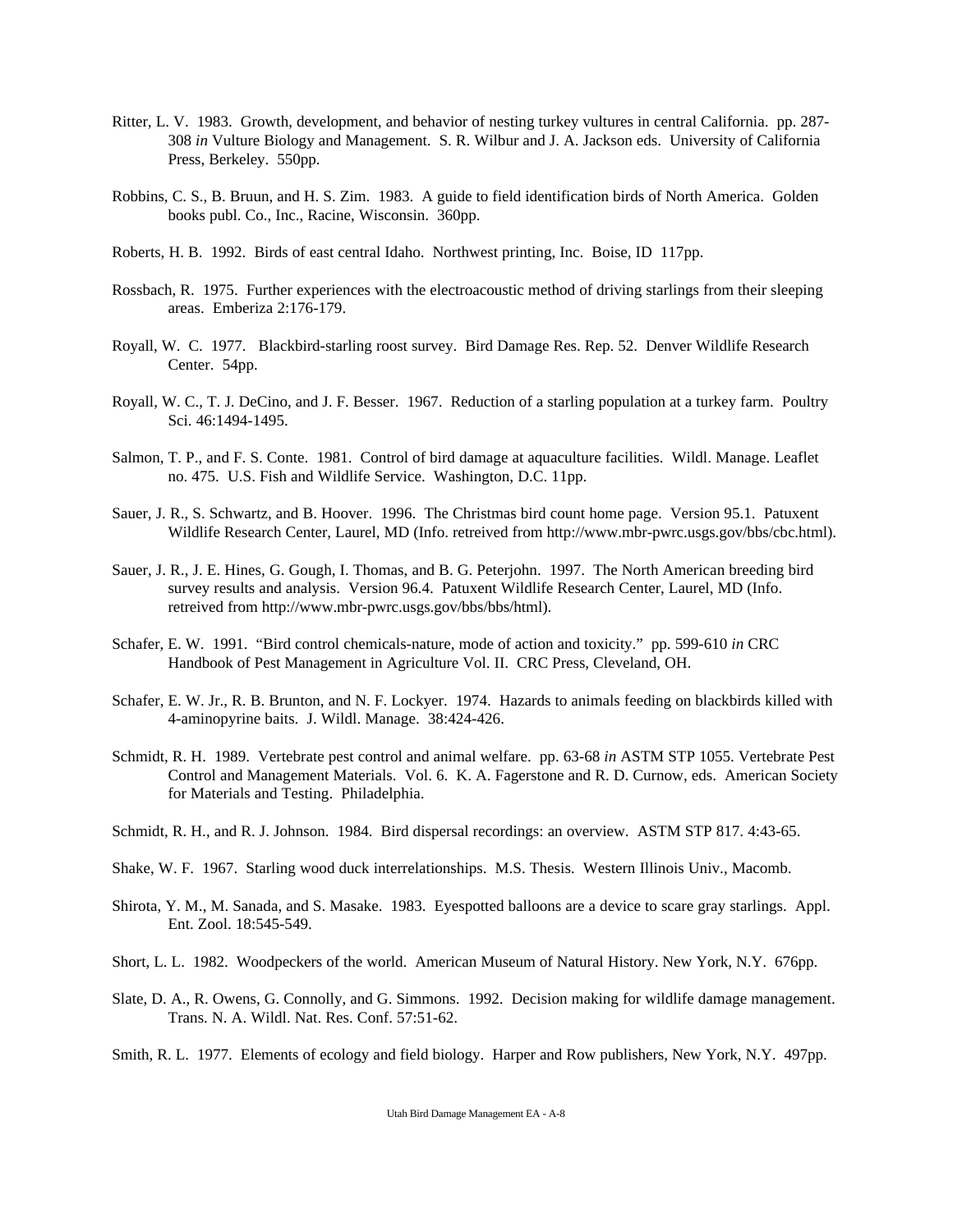- Stemmerman, L. A. 1988. Observation of woodpecker damage to electrical distribution line poles in Missouri. Proc. Vetebr. Pest Conf. 13:260-265.
- Stickley, A. R., and R. J. Weeks. 1985. Histoplasmosis and its impact on blackbird/starling roost management. Proc. East. Wildl. Damage Cont. Conf. 2:163-171.
- Terres, J. K. 1980. The Audubon Society Encyclopedia of North American Birds. Wings Bros., New York, N.Y. 629pp.
- The Wildlife Society. 1992. Conservation policies of the wildlife society: a stand on issues important to wildlife conservation. The Wildlife Society, Bethesda, Md. 24pp.
- Tobin, M. E, P. P. Woronecki, R. A. Dolbeer, and R. L. Bruggers. 1988. Reflecting tape fails to protect ripening blueberries from bird damage. Wildl. Soc. Bull. 16:300-303.
- Twedt, D. J., and J. F. Glahn. 1982. Reducing starling depredations at livestock feeding operations through changes in management practices. Proc. Vertebr. Pest Conf. 10:159-163.
- U. S. District Court of Utah. 1993. Civil No. 92-C-0052A. January.
- USDA (U.S. Department of Agriculture). 1989. Animal and plant health inspection service, animal damage control strategic plan. 1989. USDA, APHIS, ADC Operational Support Staff, 4700 River Road, Unit 87, Riverdale, MD 20737.
- USDA (U.S. Department of Agriculture). 1990. Section 7 programmatic consultation for animal damage control. Unpublished document. 65pp.
- USDA (U.S. Department of Agriculture). 1994. Animal damage control program, final environmental impact statement. USDA, APHIS, ADC Operational Support Staff, 4700 River Road, Unit 87, Riverdale, MD 20737.
- USDA (U.S. Department of Agriculture). 1995. Tech note DRC-1339 (starlicide). USDA, APHIS, ADC Operational Support Staff, 4700 River Road, Unit 87, Riverdale, MD 20737.
- USFWS (United States Fish and Wildlife Service). 1992a. Biological opinion [July 28, 1992]. U.S. Fish and Wildlife Service. Washington, D.C. Unpublished document. 69pp.
- USFWS (United States Fish and Wildlife Service). 1992b. Pacific flyway management plan for the Rocky Mountain population of Canada geese. Pacific Flyway Study Committee. USFWS, Portland. 38pp.
- Von Jarchow, B. L. 1943. Starlings frustrate sparrow hawks in nesting attempt. Passenger Pigeon 5:51.
- Weber, W. J. 1979. Health hazards from pigeons, starlings, and English sparrows. Thompson Publ., Fresno, Calif. 138pp.
- Weitzel, N. H. 1988. Nest site competition between the European starling and native breeding birds in northwestern Nevada. Condor. 90:515-517.
- West, R. R., and J. F. Besser. 1976. Selection of toxic poultry pellets from cattle rations by starlings. Proc. Bird Cont. Sem. 7:242-244.
- West, R. R., J. F. Besser, and J. W. DeGrazio. 1967. Starling control in livestock feeding areas. Proc. Vert. Pest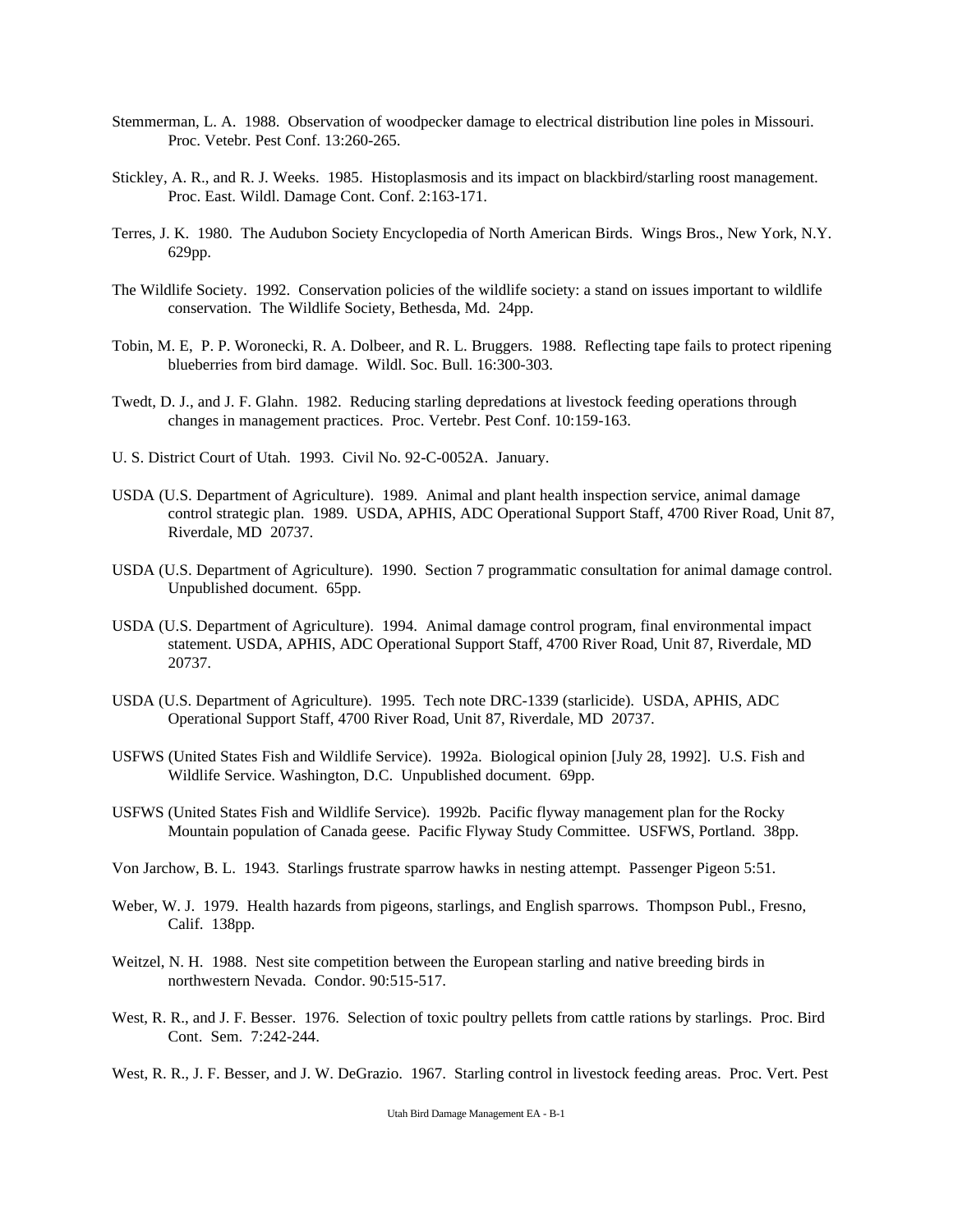Conf. 3:89-93.

- Wilbur, S. R. 1983. The status of vultures in the western hemisphere. pp. 113-126 *in* Vulture Biology and Management. S. R. Wilbur and J. A. Jackson, eds. University of California Press, Berkeley. 550pp.
- Wilmers, T. J. 1987. Competition between starlings and kestrels for nest boxes: a review. Raptor Res. Rep. 6. pp. 156-159.
- Wornecki, P. P., R. A. Dolbeer, and T. W. Seamans. 1990. Use of alpha-chloralose to remove waterfowl from nuisance and damage situations. Proc. Vertbr. Pest Conf. 14:343-349.
- Wright, E. N. 1973. Experiments to control starling damage at intensive animal husbandry units. Bull. OEPP. 9:85-89.
- Wywialowski, A. P. 1994. Agricultural producers' perceptions of wildlife-caused losses. Wildl. Soc. Bull. 22:370-382.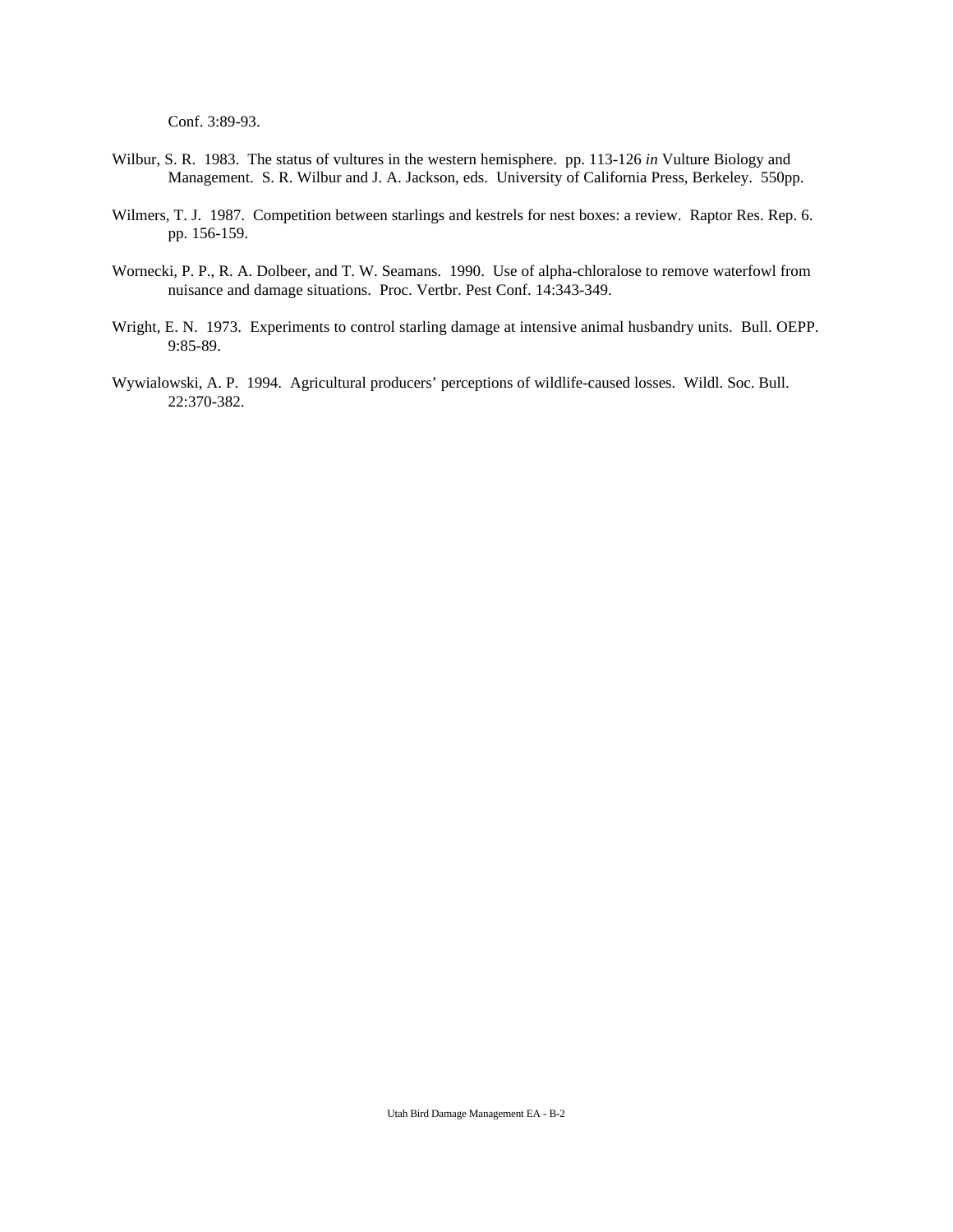## **Appendix B**

## **LEGAL AUTHORITIES OF FEDERAL AND STATE AGENCIES IN IDAHO AND COMPLIANCE WITH FEDERAL LAWS**

## **A. LEGAL AUTHORITIES**

#### **WS Legislative Authority.**

The primary, statutory authority for the WS program is the Animal Damage Control Act of March 2, 1931 (7 U.S.C. 426-426c; 46 Stat. 1468), as amended, which provides that:

*The Secretary of Agriculture is authorized and directed to conduct such investigations, experiments, and tests as he may deem necessary in order to determine, demonstrate, and promulgate the best methods of eradication, suppression, or bringing under control on national forests and other areas of the public domain as well as on State, Territory or privately owned lands of mountain lions, wolves, coyotes, bobcats, prairie dogs, gophers, ground squirrels, jackrabbits, brown tree snakes and other animals injurious to agriculture, horticulture, forestry, animal husbandry, wild game animals, furbearing animals, and birds, and for the protection of stock and other domestic animals through the suppression of rabies and tularemia in predatory or other wild animals; and to conduct campaigns for the destruction or control of such animals. Provided that in carrying out the provisions of this Section, the Secretary of Agriculture may cooperate with States, individuals, and public and private agencies, organizations, and institutions.*

Since 1931, with the changes in societal values, WS policies and programs place greater emphasis on the part of the Act discussing "*bringing (damage) under control*," rather than "*eradication*" and "*suppression*" of wildlife populations. In 1988, Congress strengthened the legislative authority of WS with the Rural Development, Agriculture, and Related Agencies Appropriations Act of 1988 (Public Law 100-202, Dec. 22, 1987, Stat. 1329-1331). This Act states, in part:

*That hereafter, the Secretary of Agriculture is authorized, except for urban rodent control, to conduct activities and to enter into agreements with States, local jurisdictions, individuals, and public and private agencies, organizations, and institutions in the control of nuisance mammals and birds and those mammal and bird species that are reservoirs for zoonotic diseases, and to deposit any money collected under any such agreement into the appropriation accounts that incur the costs to be available immediately and to remain available until expended for Animal Damage Control activities.*

## **Idaho State Animal Damage Control Board.**

Utah Bird Damage Management EA - B-3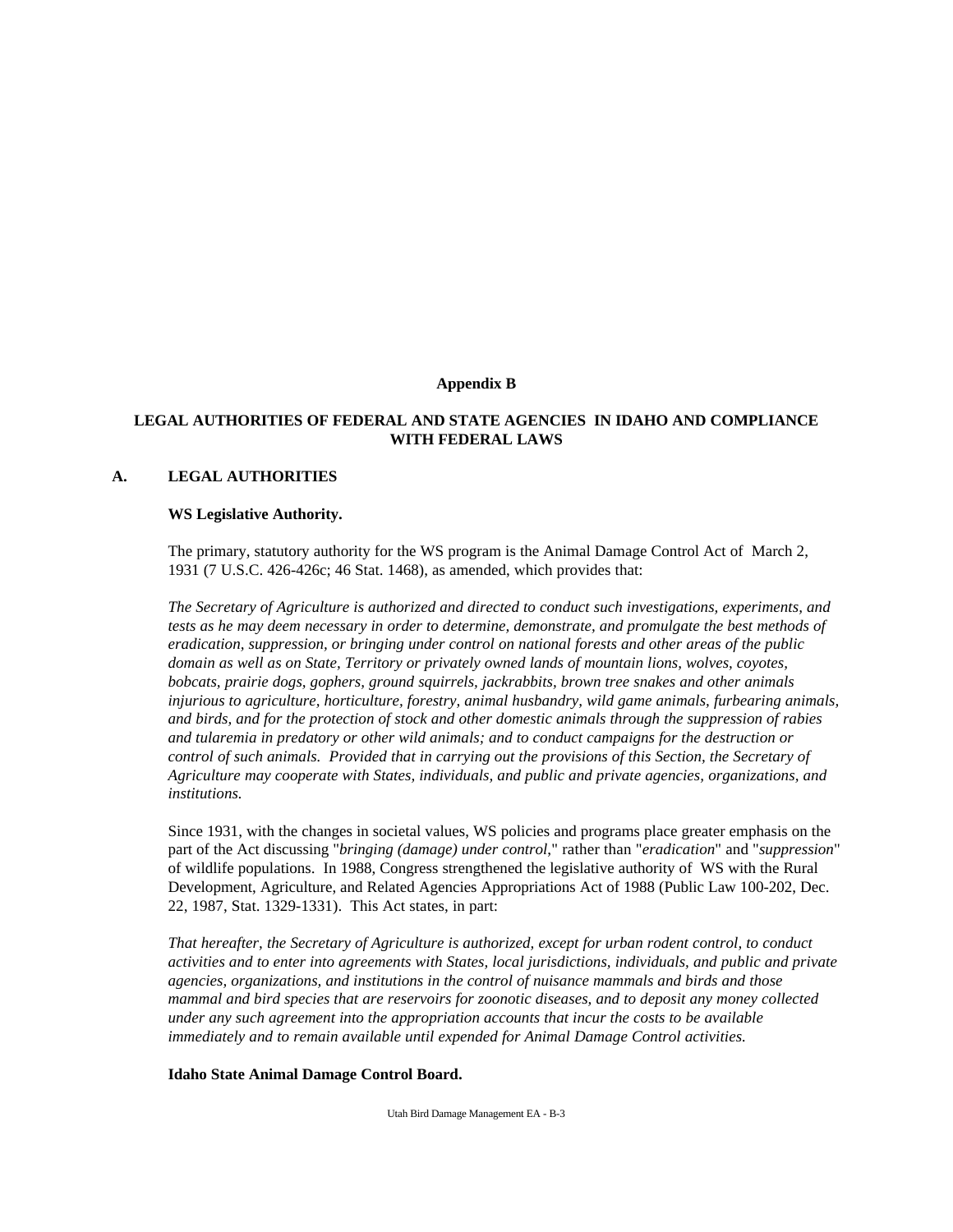Establishment of the Idaho ADC State Board was provided for under Idaho Code 25-128. The Board is composed of the Chairman of the State Board of Sheep Commissioners, a representative of the Idaho Cattle Association, the Director of the IDFG, and the Chairmen of the 5 ADC Districts in the State of Idaho. The Board is charged with coordinating and giving general direction to, *"Programs to prevent and control damage or conflicts on federal, state, or other public or private lands caused by predatory animals, rodents, or birds injurious to animal husbandry, agriculture, horticulture, forestry, wildlife and public health and safety . . . "* Under provisions of a 1988 MOU between the State ADC Board and the WS program, WS cooperates with the Board in carrying out BDM.

## **Idaho Department of Fish and Game.**

The IDFG is charged with the management, preservation, and protection of all wildlife in Idaho (Title 36, Idaho Code), including protected birds. However, under the current MOU between IDFG and the State ADC Board, WS is delegated the responsibility of prevention and reduction of damage caused by predatory

| i<br>۰, |
|---------|
|---------|

animals and other vertebrate pests, including T&E species within Idaho. The MOU states that WS is responsible for responding to and conducting BDM for all complaints involving starlings, **major complaints** involving substantial numbers of migratory non-game birds; **major complaints** between May 1 and August 15 involving 100 birds or more for ducks, geese, and sandhill cranes; and **all complaints**, regardless of the number of birds between August 16 and April 30. The MOU also states that WS will respond to **all bird complaints** received from Federal and private fish hatcheries/farms and all migratory bird complaints on or adjacent to USFWS refuges. The IDFG agrees to respond to **minor complaints** (involving one or several birds) of migratory non-game birds and **minor complaints** (involving 100 birds or less) of ducks, geese, and sandhill cranes between May 1 and August 15.

## **Idaho Department of Agriculture.**

Under the provisions of Idaho Code 22-103(24), the Director of IDA is authorized, *"To take all steps that are deemed necessary to prevent and control damage or conflicts on federal, state, or other public or private lands caused by predatory animals, rodents, or birds, including threatened or endangered wildlife within the state of Idaho as are established by federal or state law, federal or state regulation, or county ordinance, that are injurious to animal husbandry, agriculture, horticulture, forestry, wildlife and public health and safety."* 

## **United States Fish and Wildlife Service.**

The USFWS has the responsibility and authority for management of all Federally listed T&E species and migratory birds. However, by the provisions of an MOU between the USDA and USDI, WS has the responsibility for protecting agricultural resources and other private property from the depredations of migratory birds. WS is responsible for assisting the Federal Aviation Administration and other Federal agencies requiring assistance, and State and local airport authorities in resolving hazards to aircraft and passengers created by the presence of migratory birds.

## **B. COMPLIANCE WITH FEDERAL LAWS**

Several other Federal laws authorize, regulate, or otherwise affect WS BDM. WS complies with these laws, and consults and cooperates with other agencies as appropriate.

## **National Environmental Policy Act (Public Law 91-190, 42 U.S.C. 4321,** *et seq***.; Stat. 852), as**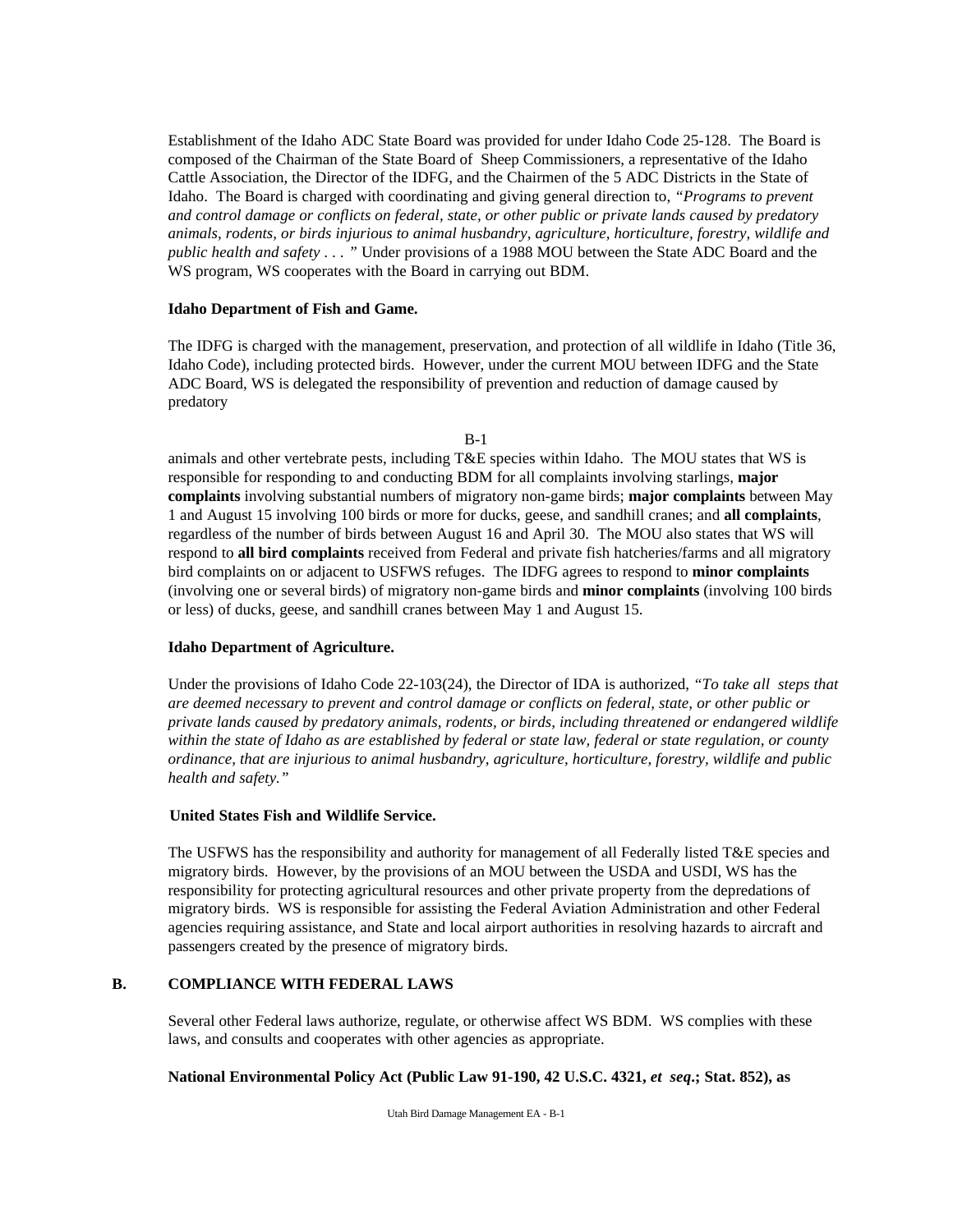## **amended.**

NEPA is the basic national charter for protection of the environment. It has two objectives: 1) to consider significant environmental impacts because of a major proposed Federal action during decision making, and 2) to inform the public that the agency did consider environmental concerns in its decision making process. All WS activities, including BDM, are subject to NEPA, and NEPA requires WS to plan and coordinate with other agencies and the public on its EAs. This EA meets the NEPA requirement for BDM in Idaho.

## **Endangered Species Act of 1973 (16 U.S.C. 1531, 1543; 87 Stat. 884), as amended.**

It is Federal policy, under the ESA, that all Federal agencies shall seek to conserve T&E species and shall utilize their authorities in furtherance of the purposes of the Act (ESA Sec.2(c)). WS conducted a Section 7 consultation with the USFWS to use the expertise of the USFWS to ensure that "*any action authorized, funded or carried out by such an agency . . . is not likely to jeopardize the continued existence of any endangered or threatened species . . . Each agency shall use the best scientific and commercial data available*" (ESA Sec.7(a)(2)). WS has obtained a Biological Opinion from the USFWS describing potential effects on T&E species and prescribing reasonable and prudent measures for avoiding jeopardy (USDA 1994, Appendix F).

## **Migratory Bird Treaty Act of 1918 (16 U.S.C. 703-711; 40 Stat. 755), as amended.**

The Migratory Bird Treaty Act provides the USFWS regulatory authority to protect species of birds that migrate outside the United States. The law prohibits any "*take*" of these species by private entities, except as permitted by the USFWS; therefore the USFWS issues permits to private entities for reducing bird damage. WS provides on-site assessments for persons experiencing migratory bird damage to obtain information on which to base damage management recommendations. Damage management recommendations could be in the form of technical assistance or operational assistance. In severe cases of bird damage, WS provides recommendations to the USFWS for the issuance of DPs to private entities. Starlings, pigeons, house sparrows and domestic waterfowl are not classified as protected migratory birds and therefore have no protection under this Act. USFWS DPs are also not required for yellow-headed, red-winged, rusty, and Brewer's blackbirds, cowbirds, all grackles, crows, and magpies found committing or about to commit depredation upon ornamental or shade trees, agricultural crops, livestock, or wildlife, or when concentrated in such numbers and manner as to constitute a health hazard or other nuisance (50 CFR 21.43).

## **Federal Insecticide, Fungicide, and Rodenticide Act (7 U.S.C. 136** *et seq.***; 86 Stat. 975) as amended.**

FIFRA requires the registration, classification, and regulation of all pesticides used in the United States. The EPA is responsible for implementing and enforcing FIFRA. All chemical methods used or recommended by the WS program in Idaho are registered with and regulated by the EPA and the IDA, and used by WS in compliance with labeling procedures and requirements.

## **National Historic Preservation Act of 1966 (16 U.S.C. 470-470w-6), as amended.**

The NHPA, and its implementing regulations (36 CFR 800), require Federal agencies to: 1) determine whether activities they propose constitute *"undertakings"* that can result in changes in the character or use of historic properties, 2) if so, to evaluate the effects of such undertakings on such historic resources and consult with the State Historical Preservation Office regarding the value and management of specific cultural, archaeological and historic resources, and 3) consult with appropriate American Indian Tribes to determine whether they have concerns for traditional cultural properties in areas of these Federal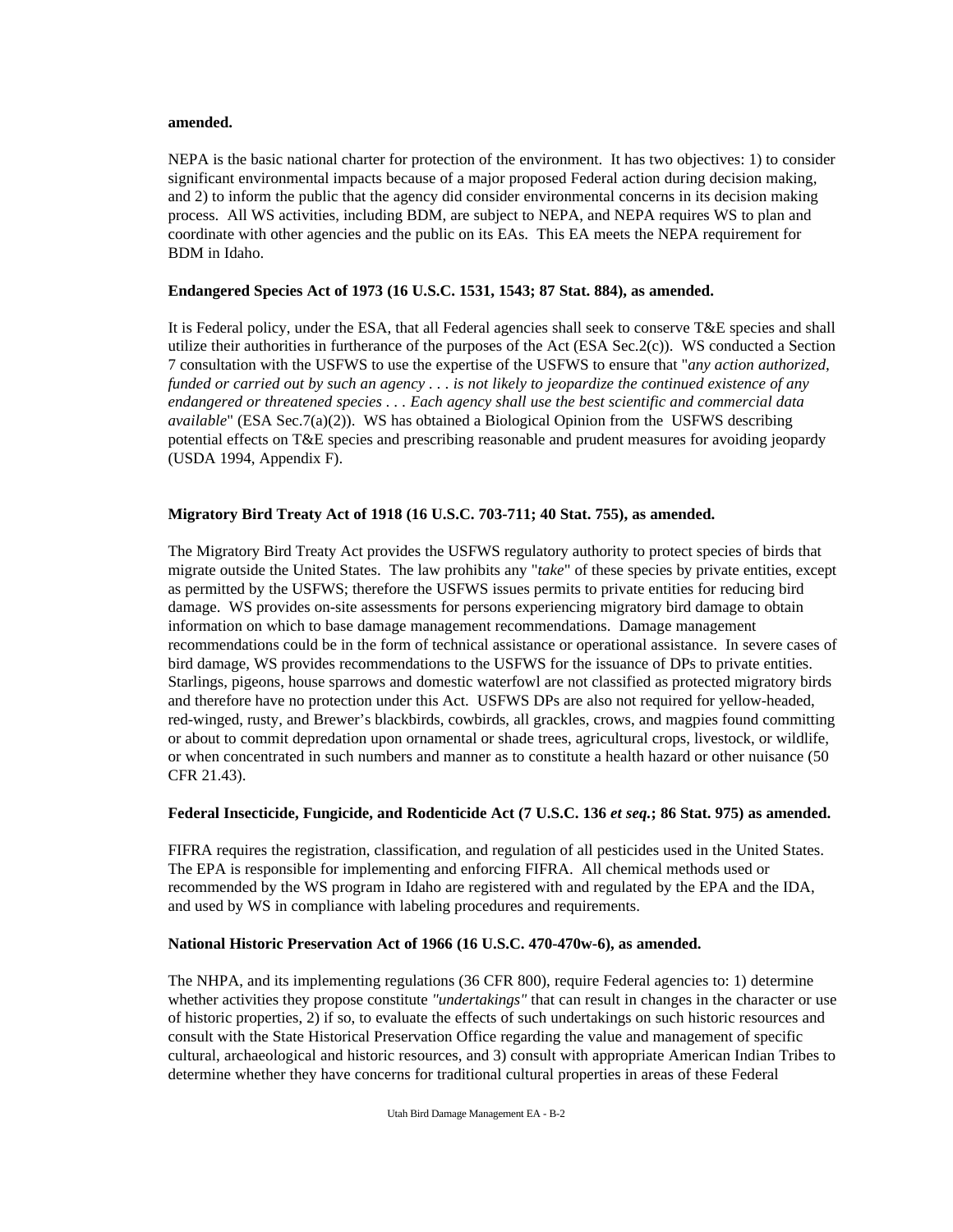undertakings. WS has determined BDM actions are not undertakings as defined by the NHPA because such actions do not have the potential to result in changes in the character or use of historic properties.

# **Appendix C**

## **BDM METHODS AVAILABLE FOR USE IN IDAHO**

## **NON-LETHAL METHODS - NON-CHEMICAL**

**Agricultural producer and property owner practices.** These consist primarily of non-lethal preventive methods such as cultural methods and habitat modification. Cultural methods and other management techniques are implemented by the agricultural producer and property owners. Producers and property owners are encouraged to use these methods, based on the level of risk, need, and professional judgement on their effectiveness and practicality. Producer and property owner practices recommended by WS include:

**Cultural methods.** These generally involve modifications to the level of care or attention given to the resource which may vary depending on the age, size, and location of the resource. Husbandry practices include but are not limited to techniques such as night feeding, indoor feeding, closed barns or corrals, removal of spilled grain or standing water, and use of bird proof feeders (Johnson and Glahn 1994).

**Animal behavior modification.** This refers to tactics that alter the behavior of wildlife and reduce damages. Animal behavior modification may use scare tactics or exclusion to deter or repel birds that cause loss or damage (Twedt and Glahn 1982). Some but not all devices used to accomplish this are:

- Bird-proof exclusions and feeders
- Electronic guards
- Propane exploders
- Pyrotechnics
- Distress calls and sound producing devices
- Chemical frightening agents
- Repellents
- Visual scare devices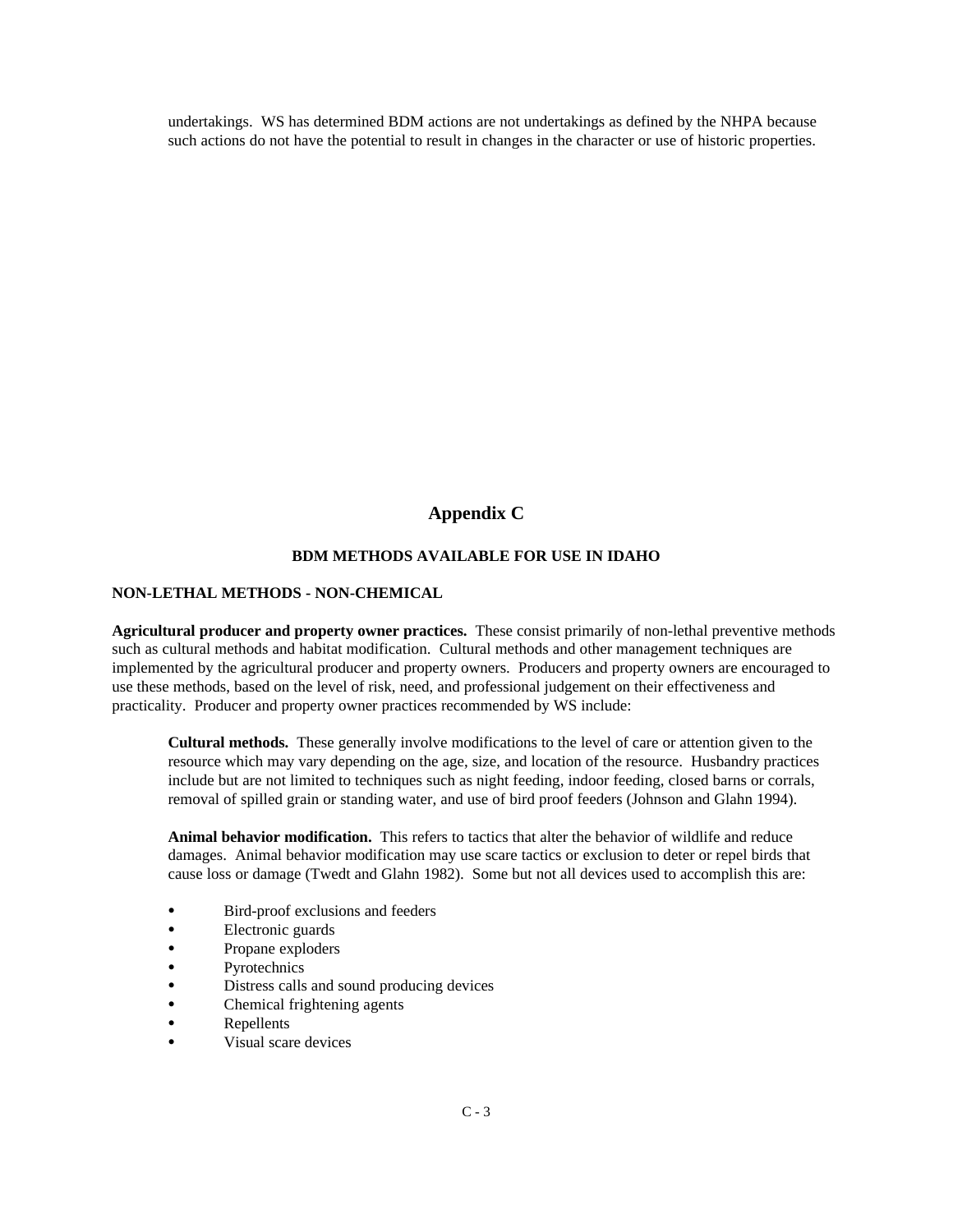These techniques are generally only practical for small areas. Scaring devices such as distress calls, helium filled eye spot balloons, raptor effigies and silhouettes, mirrors, and moving disks can be effective but usually for only a short time before birds become accustomed and learn to ignore them (Schmidt and Johnson 1984, Bomford 1990, Rossbach 1975, Graves and Andelt 1987, Mott 1985, Shirota et al. 1983, Conover 1982, Arhart 1972 ). Mylar tape has produced mixed results in its effectiveness to frighten birds (Dolbeer et al. 1986, Tobin et al. 1988).

**Auditory scaring devices** such as propane exploders, pyrotechnics, electronic guards, scare crows, and audio distress/predator vocalizations, are often not practical under large feedlot situations because of the disturbance to livestock, although livestock would habituate to the noise. Birds, too, quickly learn to ignore scaring devices if the birds' fear of the methods is not reinforced with shooting or other tactics.

**Bird proof exclusions** can be effective but are often cost-prohibitive, particularly because of the aerial mobility of birds which require overhead barriers as well as conventional netting. In spite of the high cost, many of the larger aquaculture operators in south-central Idaho have modified their operations to totally exclude fish-eating birds. Exclusion adequate to stop bird movements can also restrict movements of livestock, people and other wildlife (Fuller-Perrine and Tobin 1993). Heavy plastic strips hung vertically in open doorways have been successful in some situations in excluding birds (Johnson and Glahn 1994). Plastic strips, however, can prevent filling of the feed troughs at livestock feeding facilities or can be covered up when the feed is poured into the trough by the feed truck. They are not practical for open-air feedlot operations that are not housed in buildings.

**Relocation** of damaging birds to other areas following live capture generally would not be effective nor costeffective. Since starlings, blackbirds, pigeons, and most other damaging species are common and numerous throughout Idaho, they are rarely if ever relocated because habitats in other areas are generally already occupied. Relocation of wildlife often involves stress to the relocated animal, poor survival rates, and difficulties in adapting to new locations or habitats.

However, there are exceptions to the rule for relocating birds. Relocation of damaging birds might be a viable solution and acceptable to the public when the birds were considered to have high value such as migratory waterfowl or T&E species. In these cases, WS would consult with the USFWS and IDFG to coordinate capture, transportation, and selection of suitable relocation sites.

**Nest destruction** is the removal of nesting materials during the construction phase of the nesting cycle. Nest destruction would only be applied when dealing with a single or very few birds. This method is used to discourage birds from constructing nests in areas which may create nuisances for home and business owners. Heusmann and Bellville (1978) reported that nest removal was an effective but time-consuming method because problem bird species are highly mobile and can easily return to damage sites from long distances, or because of high populations. This method poses no imminent danger to pets or the public.

### **Live traps include:**

**Clover, funnel, and common pigeon traps** are enclosure traps made of nylon netting or hardware cloth and come in many different sizes and designs, depending on the species of birds being captured. The entrance of the traps also vary greatly from swinging-door, one-way door, funnel entrance, to tip-top sliding doors. Traps are baited with grains or other food material which attract the target birds. WS' standard procedure when conducting pigeon trapping operations is to ensure that an adequate supply of food and water is in the trap to sustain captured birds for several days. Active traps are checked daily, every other day, or as appropriate, to replenish bait and water and to remove captured birds.

**Decoy traps** are used by WS for preventive and corrective damage management. Decoy traps are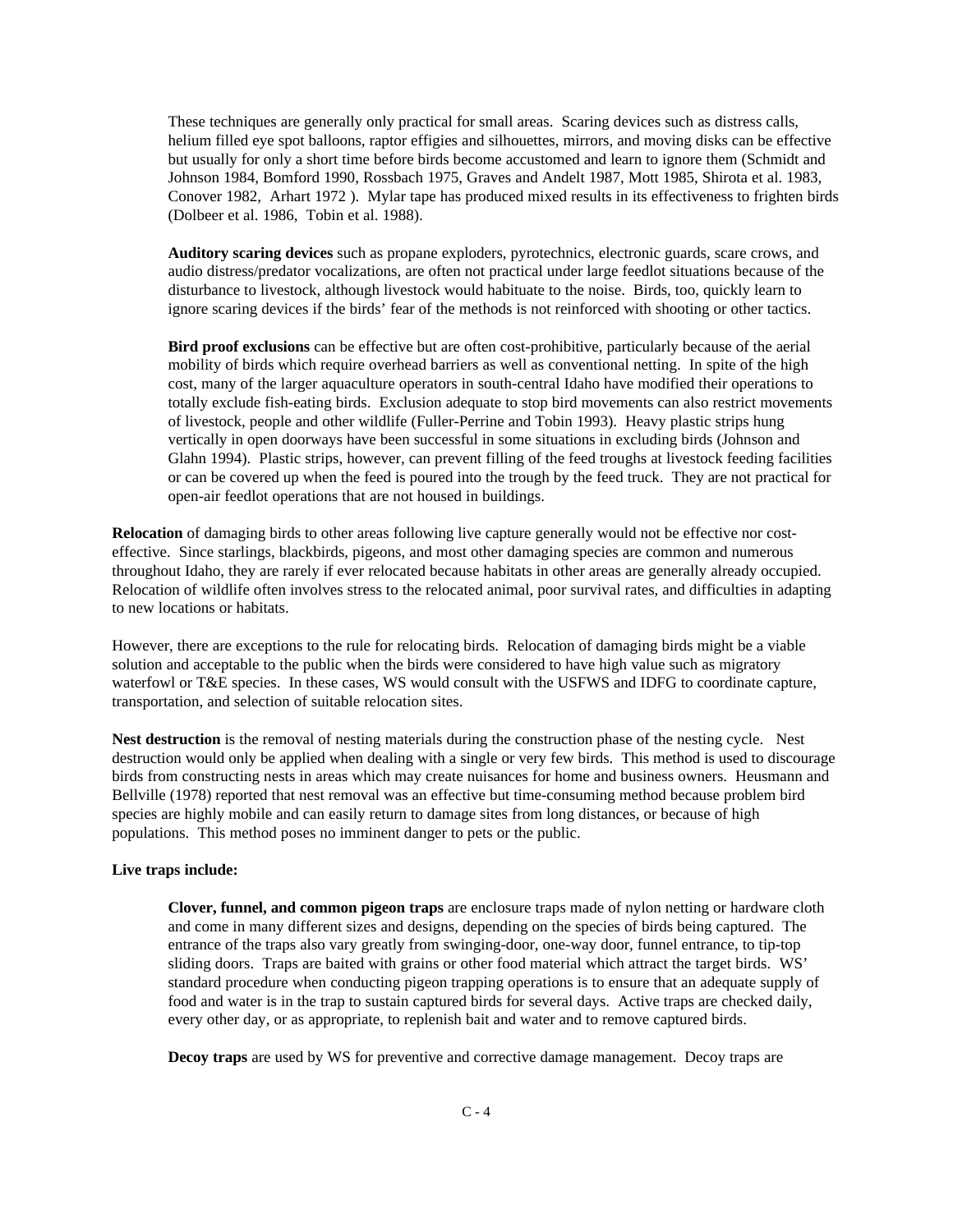similar in design to the Australian Crow Trap as reported by Johnson and Glahn (1994) and McCracken (1972). Live decoy birds of the same species that are being targeted are usually placed in the trap with sufficient food and water to assure their survival. Perches are configured in the trap to allow birds to roost above the ground and in a more natural position. Feeding behavior and calls of the decoy birds attract other birds which enter and become trapped themselves. Active decoy traps are monitored daily, every other day, or as appropriate, to remove and euthanize excess birds and to replenish bait and water. Decoy traps and other cage/live traps, as applied and used by WS, pose no danger to pets or the public and if a pet is accidentally captured in such traps, it can be released unharmed.

**Nest box traps** are used by WS for corrective damage management and are effective in capturing local breeding and post breeding starlings and other targeted secondary cavity nesting birds (DeHaven and Guarino 1969, Knittle and Guarino 1976).

**Mist nets** are more commonly used for capturing small-sized birds such as house sparrows, finches, etc. but can be used to capture larger birds such as ducks and ring-neck pheasants. It was introduced in to the United States in the 1950's from Asia and the Mediterranean where it was used to capture birds for the market (Day et al. 1980). The mist net is a fine black silk or nylon net usually 3 to 10 feet wide and 25 to 35 feet long. Net mesh size determines which birds can be caught and overlapping "pockets" in the net cause birds to entangle themselves when they fly into the net.

**Cannon nets** are normally used for larger birds such as pigeons, feral ducks, and waterfowl and use mortar projectiles to propel a net up and over birds which have been baited to a particular site. This type of net is especially effective for waterfowl that are flightless due to molting and other birds which are typically shy to other types of capture.

**Bal-chatri traps** are small traps used for capturing birds of prey such as hawks and eagles. Live bait such as pigeons, starlings, rodents, etc. are used to lure raptors into landing on the trap (Hygnstrom and Craven 1994) where nylon nooses entangle their feet and hold the bird. The trap is made of chicken wire or other wire mesh material and formed into a Quonset-hunt shape cage which hold the live bait. The outside top and sides are covered with many nooses consisting of strong monofilament line or stiff nylon string.

**Environmental/Habitat/Behavior modification** is an integral part of BDM. The type, quality, and quantity of habitat are directly related to the wildlife that are produced. Therefore, habitat can be managed to not produce or attract certain bird species or to repel certain birds. Most habitat management revolves around airports and bird aircraft strike problems and blackbird and starling winter roosts. Habitat management around airports is aimed at eliminating bird nesting, roosting, loafing, or feeding sites. Generally, many bird problems on airport properties can be minimized through management of vegetation and water from runway areas. Habitat management is often necessary to minimize damage caused by blackbirds and starlings that form large roosts during late autumn and winter. Bird activity can be greatly reduced at roost sites by removing all the trees or selectively thinning the stand. Roosts often will re-form at traditional sites, and substantial habitat alteration is the only way to permanently stop such activity (USDA 1994).

**Lure crops/alternate foods.** When depredations cannot be avoided by careful crop selection or modified planting schedules, lure crops can sometimes be used to mitigate the loss potential. Lure crops are planted or left for consumption by wildlife as an alternative food source. This approach provides relief for critical crops by sacrificing less important or specifically planted fields. Establishing lure crops is sometimes expensive, requires considerable time and planning to implement, and may attract other unwanted species to the area.

#### **NON-LETHAL METHODS - CHEMICAL**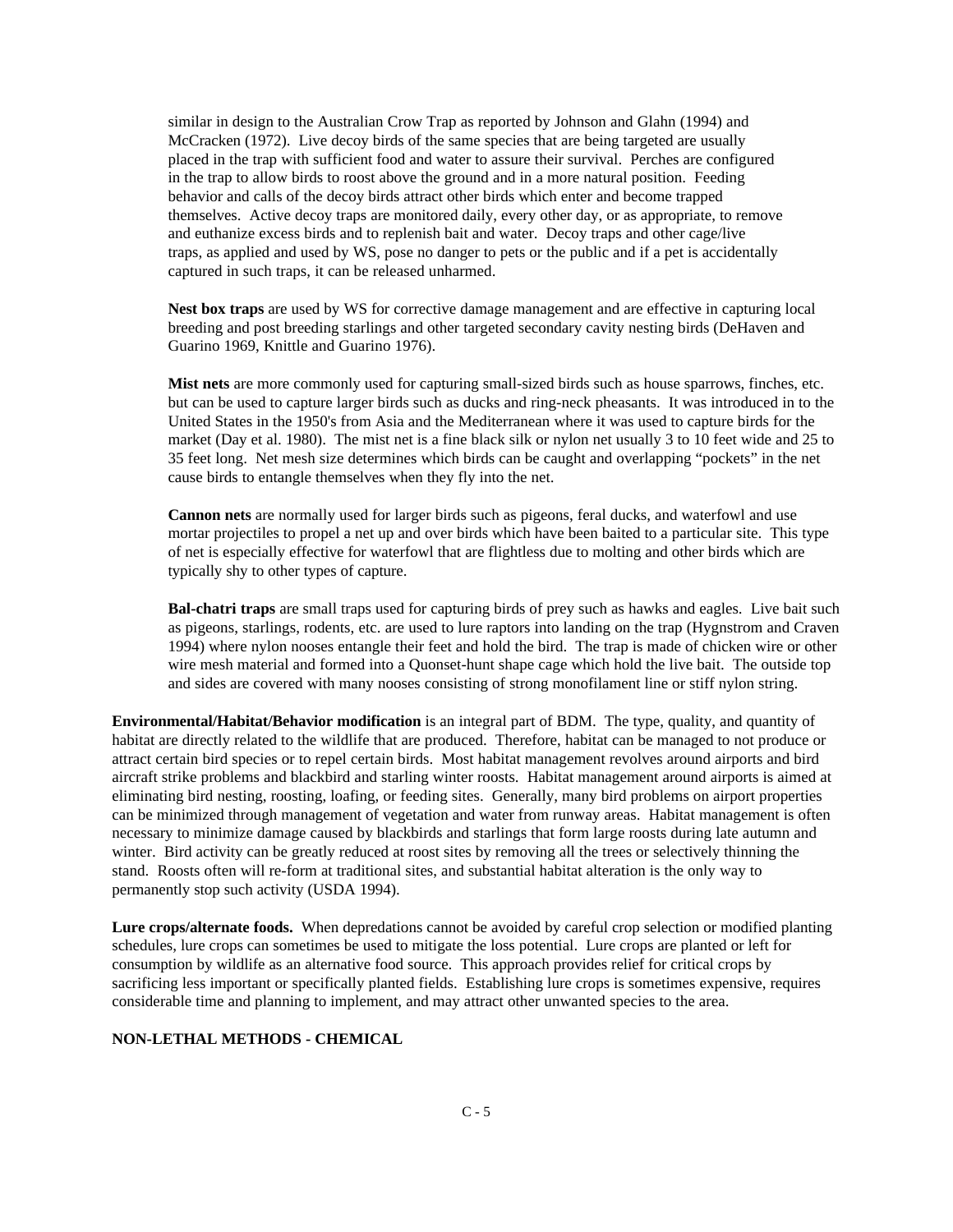**Methyl anthranilate** (artificial grape flavoring used in foods and soft drinks for human consumption) could be used or recommended by WS as a bird repellent. Methyl anthranilate is currently registered as a repellent to protect turf from bird grazing and as a spray for airport runways to reduce bird activity/risk on or near airports. It is also being investigated as a livestock feed additive to reduce or prevent feed consumption by birds. Such chemicals undergo rigorous testing and research to prove safety, effectiveness, and low environmental risks before they would be registered by EPA or the Food and Drug Administration (FDA).

**Avitrol** is a chemical frightening agent (repellent) that is effective in a single dose when mixed with untreated baits, normally in a 1:9 ratio. Avitrol, however, is not completely non-lethal in that a small portion of the birds could be killed (Johnson and Glahn 1994). Prebaiting is usually necessary to achieve effective bait acceptance by the target species. Avitrol treated bait is placed in an area where the targeted birds are feeding and usually a few birds will consume a treated bait and become affected by the chemical. The affected birds then broadcast distress vocalizations and display abnormal flying behavior, thereby, frightening the remaining flock away. Avitrol is a restricted use pesticide that can only be sold to certified applicators and is available in several bait formulations where only a small portion of the individual grains carry the chemical. It can be used during anytime of the year, but is used most often during winter and spring. Any granivorous bird associated with the target species could be affected by Avitrol. Avitrol is water soluble, but laboratory studies demonstrated that Avitrol is strongly absorbed onto soil colloids and has moderately low mobility. Biodegradation is expected to be slow in soil and water, with a half-life ranging from three to 22 months. However, Avitrol may form covalent bonds with humic materials, which may serve to reduce its bioavailability in aqueous media, is non-accumulative in tissues and rapidly metabolized by many species (Schafer 1991). Avitrol is acutely toxic to avian and mammalian species, however, blackbirds are more sensitive to the chemical and there is little evidence of chronic toxicity. Laboratory studies with predator and scavenger species have shown minimal potential for secondary poisoning, and during field use only magpies and crows appear to have been affected (Schafer 1991). However, a laboratory study by Schafer et al. (1974) showed that magpies exposed to two to 3.2 times the published Lethal Dose (LD<sub>50</sub>) in contaminated prey for 20 days were not adversely affected and three American kestrels were fed contaminated blackbirds for seven to 45 days were not adversely affected. Therefore, no probable risk is expected, based on low concentrations and low hazards quotient value for non-target indicator species tested on this compound. No probable risk is expected for pets and the public, based on low concentrations and low hazards quotient value for non-target indicator species tested on this compound.

**Alpha-chloralose** is a central nervous system depressant used as an immobilizing agent to capture and remove nuisance waterfowl and other birds. It is labor intensive and in some cases, may not be cost effective (Wright 1973, Feare et al. 1981), but is typically used in recreational and residential areas, such as swimming pools, shoreline residential areas, golf courses, or resorts. Alpha-chloralose is typically delivered as a well contained bait in small quantities with minimal hazards to pets and humans; single bread or corn baits are fed directly to the target birds. WS personnel are present at the site of application during baiting to retrieve the immobilized birds. Unconsumed baits are removed from the site following each treatment. Alpha-chloralose was eliminated from more detailed analysis in USDA (1994) based on critical element screening, therefore, environmental fate properties of this compound were not rigorously assessed. However, the solubility and mobility are believed to be moderate and environmental persistence is believed to be low. Bioaccumulation in plants and animal tissue is believed to be low. Alpha-chloralose is used in other countries as an avian and mammalian toxicant. The compound is slowly metabolized, with recovery occurring a few hours after administration (Schafer 1991). The dose used for immobilization is designed to be about two to 30 times lower than the  $LD_{50}$ . Mammalian data indicate higher  $LD_{50}$  values than birds. Toxicity to aquatic organisms is unknown (Wornecki et al. 1990) but the compound is not generally soluble in water and therefore should remain unavailable to aquatic organisms. Factors supporting the determination of this low potential included the lack of exposure to pets, non-target species and the public, and the low toxicity of the active ingredient. Other supporting rationale for this determination included relatively low total annual use and a limited number of potential exposure pathways. The agent is currently approved for use by WS as an Investigative New Animal Drug by the FDA rather than a pesticide.

#### **LETHAL METHODS - MECHANICAL**

.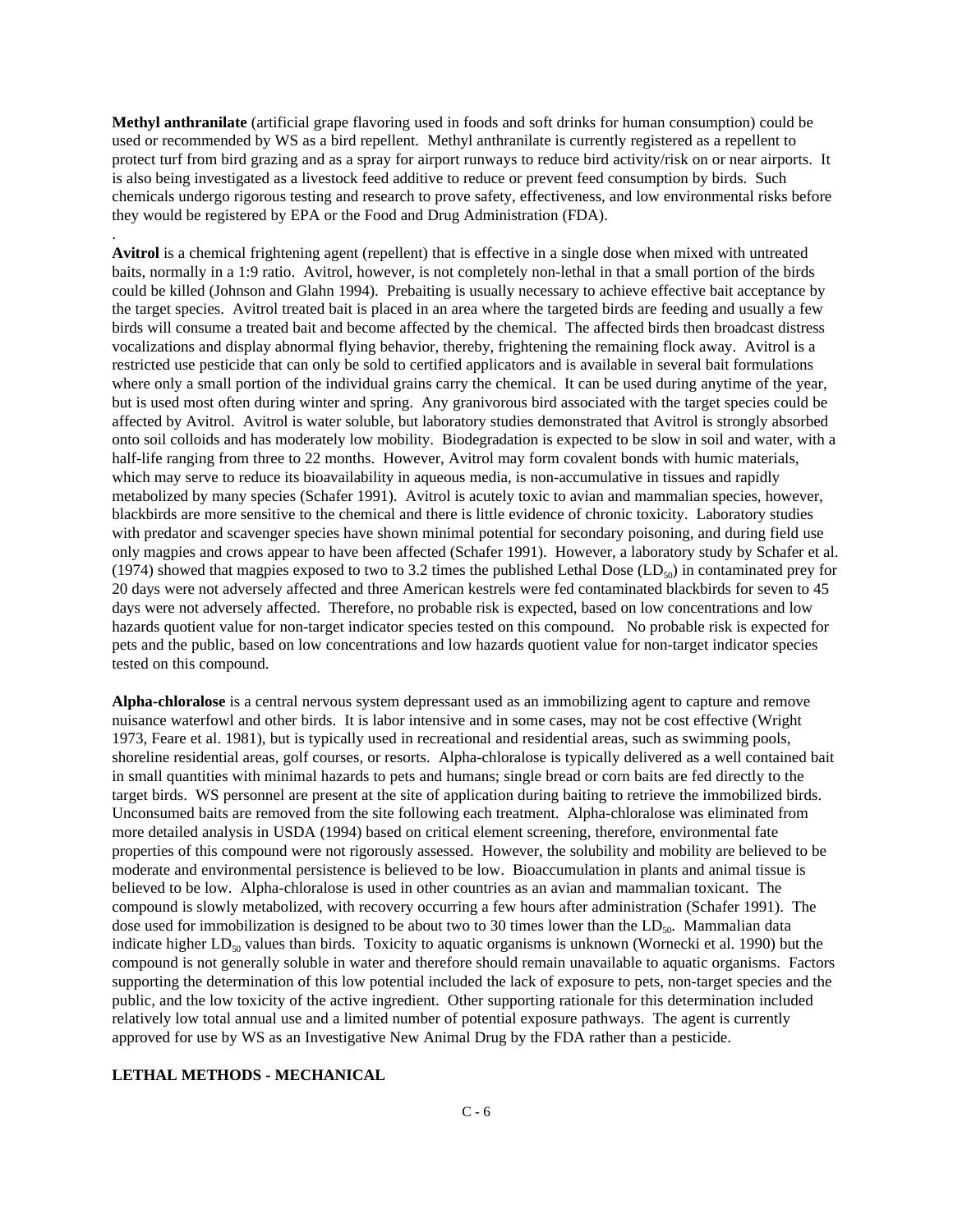**Egg addling/destruction** is the practice of destroying the embryo prior to hatching. Egg addling is conducted by vigorously shaking an egg numerous times which causes detachment of the embryo from the egg sac. Egg destruction can be accomplished in several different ways, but the most commonly used methods are manually gathering eggs and breaking them, or by oiling or spraying the eggs with a liquid which covers the entire egg and prevents the egg from obtaining oxygen. Although WS does not commonly use egg addling or destruction, it is a valuable damage management tool and has shown to be effective.

**Shooting** is more effective as a dispersal technique than as a way to reduce bird densities when large number of birds are present. Normally shooting is conducted with shotguns or air rifles. Shooting is a very individual specific method and is normally used to remove a single offending bird. However, at times, a few birds could be shot from a flock to make the remainder of the birds more wary and to help reinforce non-lethal methods. Shooting can be relatively expensive because of the staff hours sometimes required (USDA 1994). It is selective for target species and may be used in conjunction with the use of spotlights, decoys, and calling. Shooting with shotguns, air rifles, or rim and center fire rifles is sometimes used to manage bird damage problems when lethal methods are determined to be appropriate. The birds are killed as quickly and humanely as possible. All firearm safety precautions are followed by WS when conducting BDM activities and all laws and regulations governing the lawful use of firearms are strictly complied with.

Firearm use is very sensitive and a public concern because of safety issues relating to the public and misuse. To ensure safe use and awareness, WS employees who use firearms to conduct official duties are required to attend an approved firearms safety and use training program within 3 months of their appointment and a refresher course every 3 years afterwards (WS Directive 2.615). WS employees who carry firearms as a condition of employment, are required to sign a form certifying that they meet the criteria as stated in the *Lautenberg Amendment* which prohibits firearm possession by anyone who has been convicted of a misdemeanor crime of domestic violence.

**Sport hunting** is sometimes recommended by WS as a viable damage management method when the target species can be legally hunted. A valid hunting license and other licenses or permits may be required by the IDFG and USFWS for certain species. This method provides sport and food for hunters and requires no cost to the landowner. Sport hunting is occasionally recommended if it can be conducted safely for pigeon damage management around feedlots and dairies and for greater sandhill cranes, Canada geese, and other damage causing waterfowl.

**Snap traps** are modified rat snap traps used to remove individual woodpeckers, starlings, and other cavity use birds. The trap treadle is baited with peanut butter or other taste attractants and attached near the damage area caused by the woodpecker. These traps pose no imminent danger to pets or the public.

### **LETHAL METHODS - CHEMICAL**

All chemicals used by WS are registered under FIFRA (administered by the EPA and IDA) or by the FDA. WS personnel that use chemical methods are certified as pesticide applicators by IDA and are required to adhere to all certification requirements set forth in FIFRA and Idaho pesticide control laws and regulations. Chemicals are only used on private, public, or tribal property sites with authorization from the property owner/manager.

**CO2** is sometimes used to euthanize birds which are captured in live traps and when relocation is not a feasible option. Live birds are placed in a container such as a plastic 5-gallon bucket or chamber and sealed shut. CO2 gas is released into the bucket or chamber and birds quickly die after inhaling the gas.

**DRC-1339** is the principal chemical method that would be used for starling and pigeon damage management in the proposed action. For more than 30 years, DRC-1339 has proven to be an effective method of starling, blackbird, gull, and pigeon control at feedlots, dairies, airports, and in urban areas (West et al. 1967, Besser et al.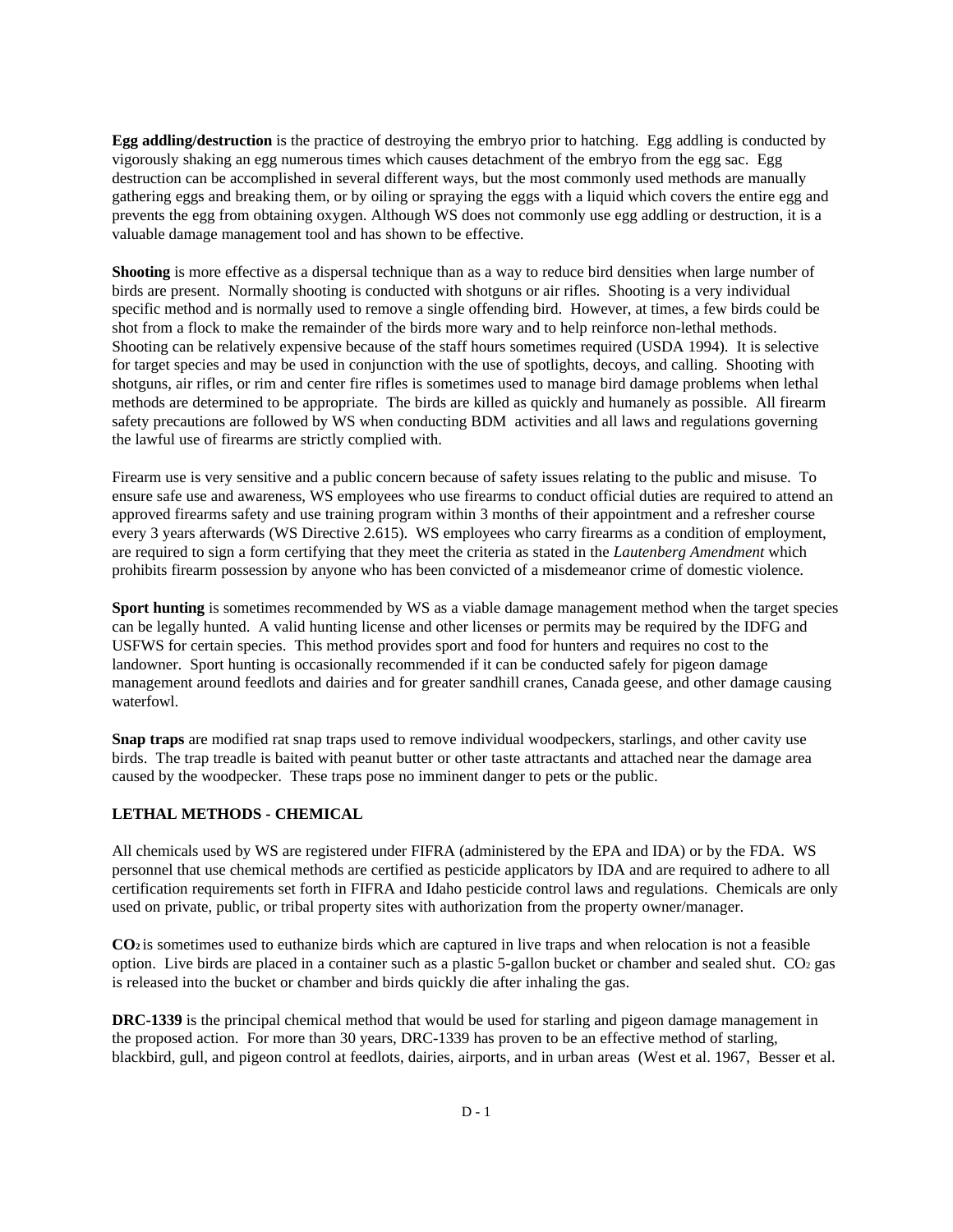1967, Decino et al. 1966). Studies continue to document the effectiveness of DRC-1339 in resolving starling problems at feedlots (West and Besser 1976, Glahn 1982, Glahn et al. 1987) and Blanton et al. (1992) reports that DRC-1339 appears to be a very effective, selective, and safe means of urban pigeon population reduction. Glahn and Wilson (1992) noted that baiting with DRC-1339 is a cost-effective method of reducing damage by blackbirds to sprouting rice.

DRC-1339 is a slow acting avicide that is registered with the EPA for reducing damage from several species of birds, including blackbirds, starlings, pigeons, crows, ravens, magpies, and gulls. DRC-1339 was developed as an avicide because of its differential toxicity to mammals. DRC-1339 is highly toxic to sensitive species but only slightly toxic to non-sensitive birds, predatory birds, and mammals. For example, starlings, a highly sensitive species, require a dose of only 0.3 mg/bird to cause death (Royall et al. 1967). Most bird species that are responsible for damage, including starlings, blackbirds, pigeons, crows, magpies, and ravens are highly sensitive to DRC-1339. Many other bird species such as raptors, sparrows, and eagles are classified as non-sensitive. Numerous studies show that DRC-1339 poses minimal risk of primary poisoning to non-target and T&E species (USDA 1994). Secondary poisoning has not been observed with DRC-1339 treated baits. During research studies, carcasses of birds which died from DRC-1339 were fed to raptors and scavenger mammals for 30 to 200 days with no symptoms of secondary poisoning observed (Cunningham et al. 1981). This can be attributed to relatively low toxicity to species that might scavenge on blackbirds and starlings killed by DRC-1339 and its tendency to be almost completely metabolized in the target birds which leaves little residue to be ingested by scavengers. Secondary hazards of DRC-1339 are almost non-existent. DRC-1339 acts in a humane manner producing a quiet and apparently painless death.

DRC-1339 is unstable in the environment and degrades rapidly when exposed to sunlight, heat, or ultra violet radiation. DRC-1339 is highly soluble in water but does not hydrolyze and degradation occurs rapidly in water. DRC-1339 tightly binds to soil and has low mobility. The half life is about 25 hours, which means it is nearly 100% broken down within a week, and identified metabolites (i.e., degradation chemicals) have low toxicity. Aquatic and invertebrate toxicity is low (USDA 1994). Appendix P of USDA (1994) contains a thorough risk

assessment of DRC-1339 and the reader is referred to that source for a more complete discussion. That assessment concluded that no adverse effects are expected from use of DRC-1339.

DRC 1339 has several EPA Registration Labels (56228-10, 56228-17, 56228-28, 56228-29, and 56228-30) depending on the application or species involved in the damage reduction project. Idaho WS used or supervised the use of an average of 2824 grams (6.2 pounds) of DRC-1339 per year for the past 3 years (Table C-1). All were applied on private lands for reduction of damage by starlings (98.5%) and pigeons (1.5%) (MIS 1995, 1996, 1997), with the exception of 24 common ravens which were removed after causing depredations to nesting waterfowl. This use of DRC-1339 was addressed in WS' Predator EA for Northern and Central Idaho.

| Table C-1. DRC-1339 Used by Idaho WS. |          |                  |                                 |                |  |
|---------------------------------------|----------|------------------|---------------------------------|----------------|--|
| <b>FY</b>                             | EPA Reg. | Species          | <b>Quantity Used</b><br>(Grams) |                |  |
|                                       |          |                  | Private                         | Public         |  |
| 1997                                  | 56228-10 | <b>Starlings</b> | 1,669                           | 0              |  |
|                                       | 56228-28 | Pigeons          | 46                              | $\overline{0}$ |  |
| 1996                                  | 56228-10 | <b>Starlings</b> | 3,702                           | 0              |  |
|                                       | 56228-29 | Common<br>ravens |                                 | $*24$          |  |
| 1995                                  | 56228-10 | <b>Starlings</b> | 2,970                           | 0              |  |
|                                       | 56228-28 | Pigeons          | 84                              | $\Omega$       |  |

\* During FY 96, DRC-1339 was used to reduce raven damage to nesting waterfowl. This action is covered by the Predator Damage Management in Northern and Central Idaho, September 1996 EA.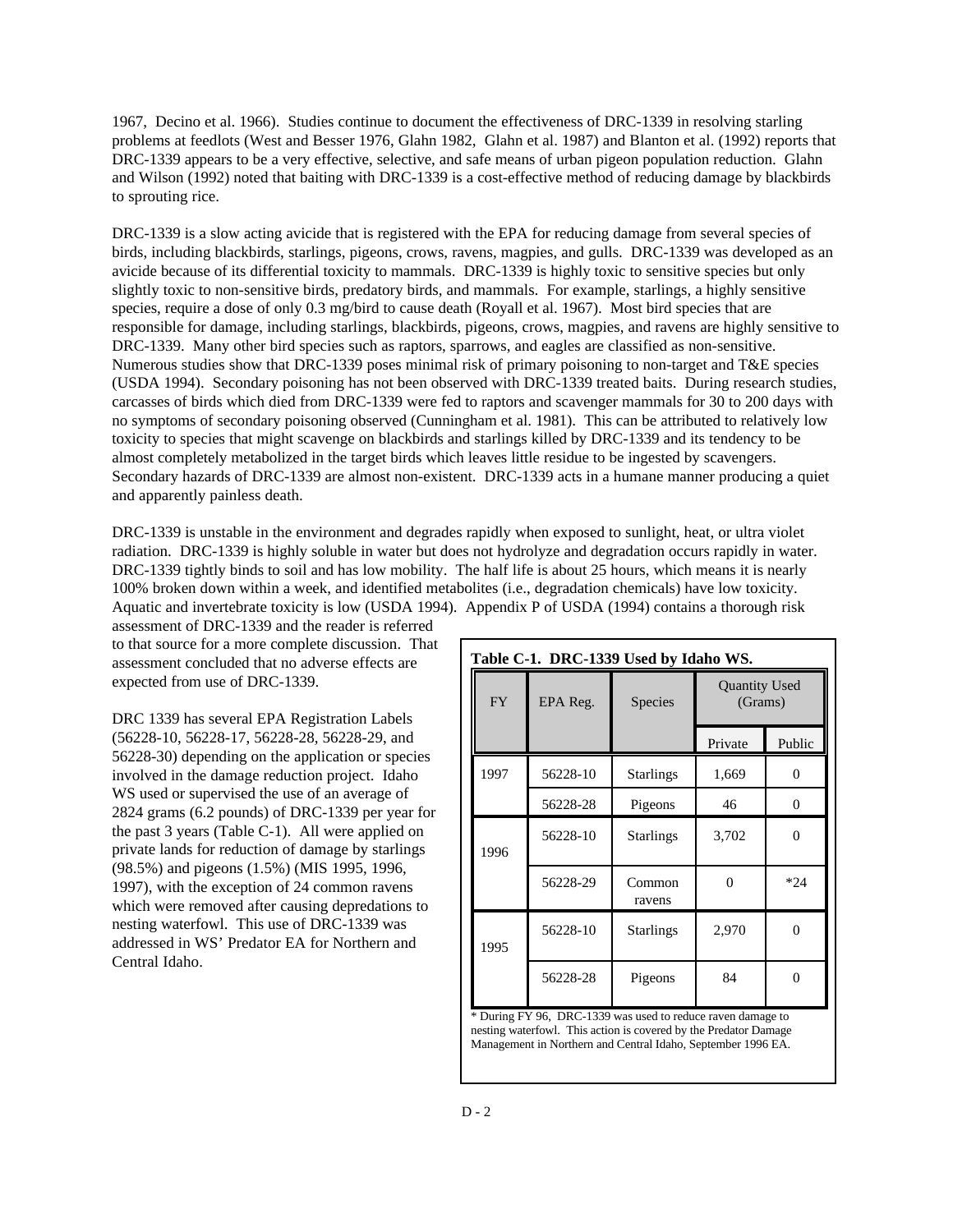### **Appendix D**

### **LIST OF PREPARERS, CONSULTANTS and REVIEWERS**

- James Alto, Wildlife Biologist, USFWS, Spokane, WA, *Reviewer*
- Velma Bahe, Tribal Chairperson, Kootenai Tribe of Idaho, Bonners Ferry, ID, *Consultant*
- Alison Beck-Haas, Supervisory Fish and Wildlife Biologist, USFWS, Boise, ID, *Reviewer*
- Mark Collinge, Supervisory Wildlife Biologist/State Director, Boise, ID, USDA, APHIS, WS, *Reviewer/Editor*
- Pam Damron, Budget Assistant, Boise, ID, USDA, APHIS, WS, *Preparation of Tables and Figures*
- Dr. John Eisemann, Research Wildlife Biologist, National Wildlife Research Center, Ft. Collins, CO, USDA, APHIS, WS, *Reviewer*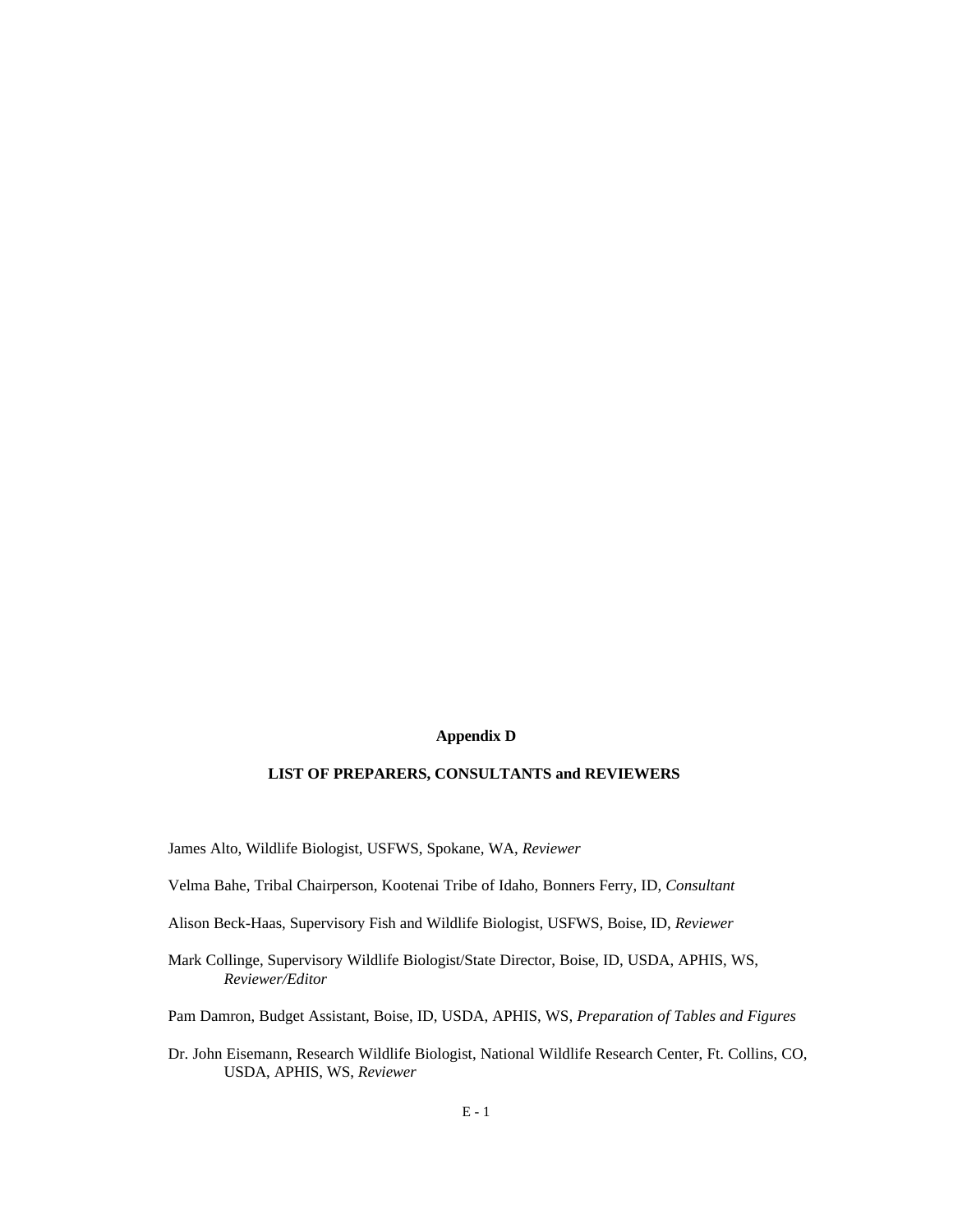- George Graves, Supervisory Wildlife Biologist/Assistant State Director, Boise, ID, USDA, APHIS, WS, *Primary Writer/Editor*
- David Hayes, Wildlife Biologist/Environmental Coordinator, Billings, MT, USDA, APHIS, WS, *Primary Writer/Editor*

Curt Mack, Wildlife Biologist, Nez Perce Tribe, Department of Natural Resources, Lapwai, ID, *Consultant*

- James Paiva, Tribal Chairman, Shoshone-Paiute Tribe, Owyhnee, NV, *Consultant*
- Kelly Parker, MIS Operator/Wildlife Specialist, Boise, ID, USDA, APHIS, WS, *Data Compilation*
- Susan Pengilly-Neitzel, Deputy State Historical Preservation Officer, Idaho State Historical Society, Boise, ID, *Consultant*
- Robert G. Ruesink, Supervisor, Snake River Basin Office, Columbia River Basin Ecoregion, U.S. Fish and Wildlife Service, Boise, ID, *Consultant*
- Dr. Edward Schafer, Research Wildlife Biologist, National Wildlife Research Center, Ft. Collins, CO, USDA, APHIS, WS, *Reviewer*
- Robert D. Spencer, Agrichemical Specialist, Idaho Department of Agriculture, Boise, ID, *Reviewer*
- Earnest Stansger, Tribal Chairman, Coeur d' Alene Tribe, Plummer, ID, *Consultant*
- Ms. Trang Vo, Agricultural Economist, USDA, APHIS, PPD, Riverdale, MD, *Review of Economic Analysis*
- Richard Wadleigh, National Environmental Manager, USDA, APHIS, WS, Lakewood, CO, *Reviewer*
- Dr. Gary Will, Wildlife Biologist, Idaho Department of Fish and Game, Boise, ID, *Reviewer*
- Dr. Alice Wywialowski, Wildlife Biologist, USDA, APHIS, PPD, Riverdale, MD, *Review of Economic Analysis*

Diane Yupe, Tribal Archaeologist, Shoshone-Bannock Tribe, Ft. Hall, ID, *Consultant*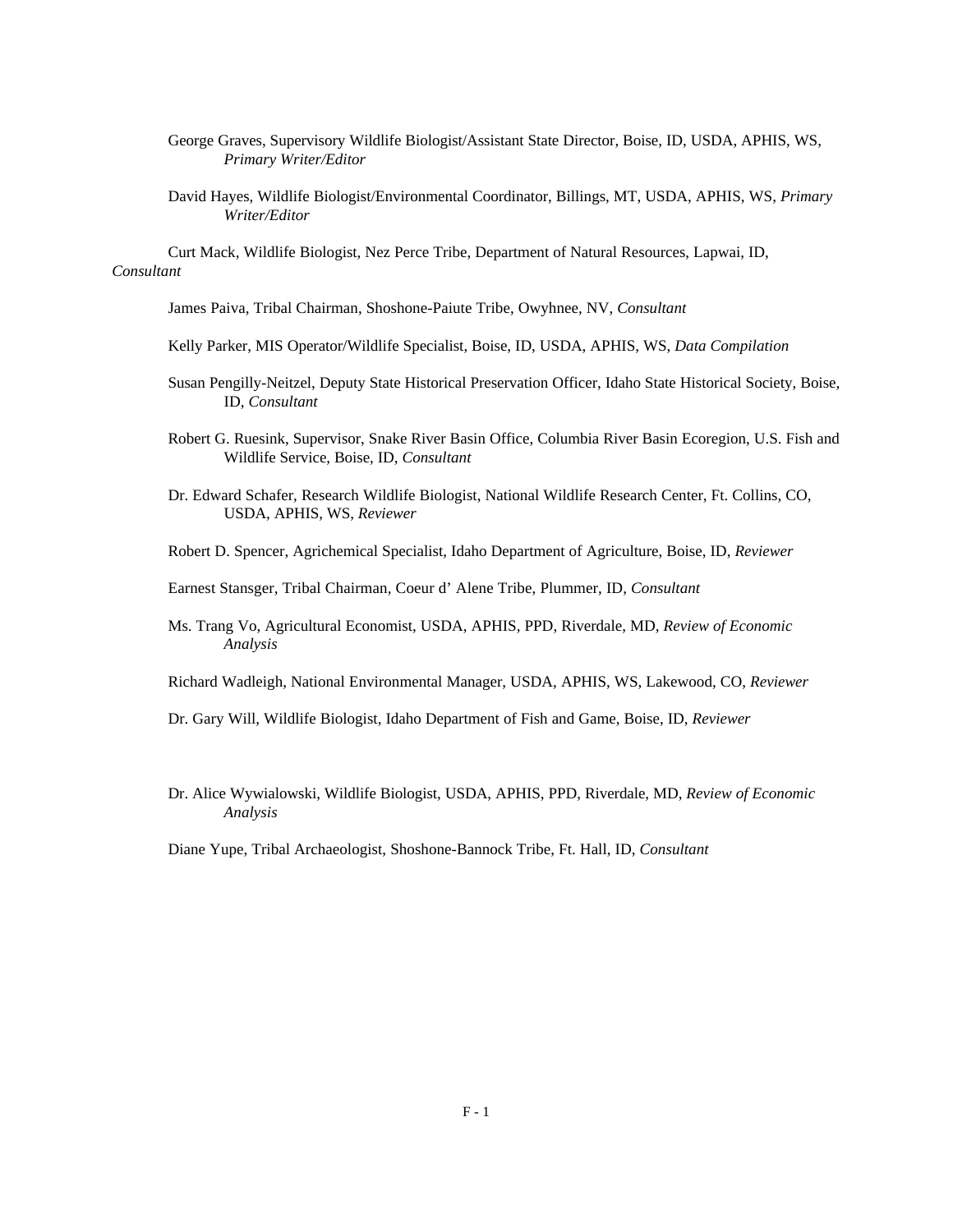**Appendix E**

## **INFORMAL CONSULTATION WITH THE USFWS AND CONCURRENCE OF FINDINGS OF WS BIOLOGICAL ASSESSMENT**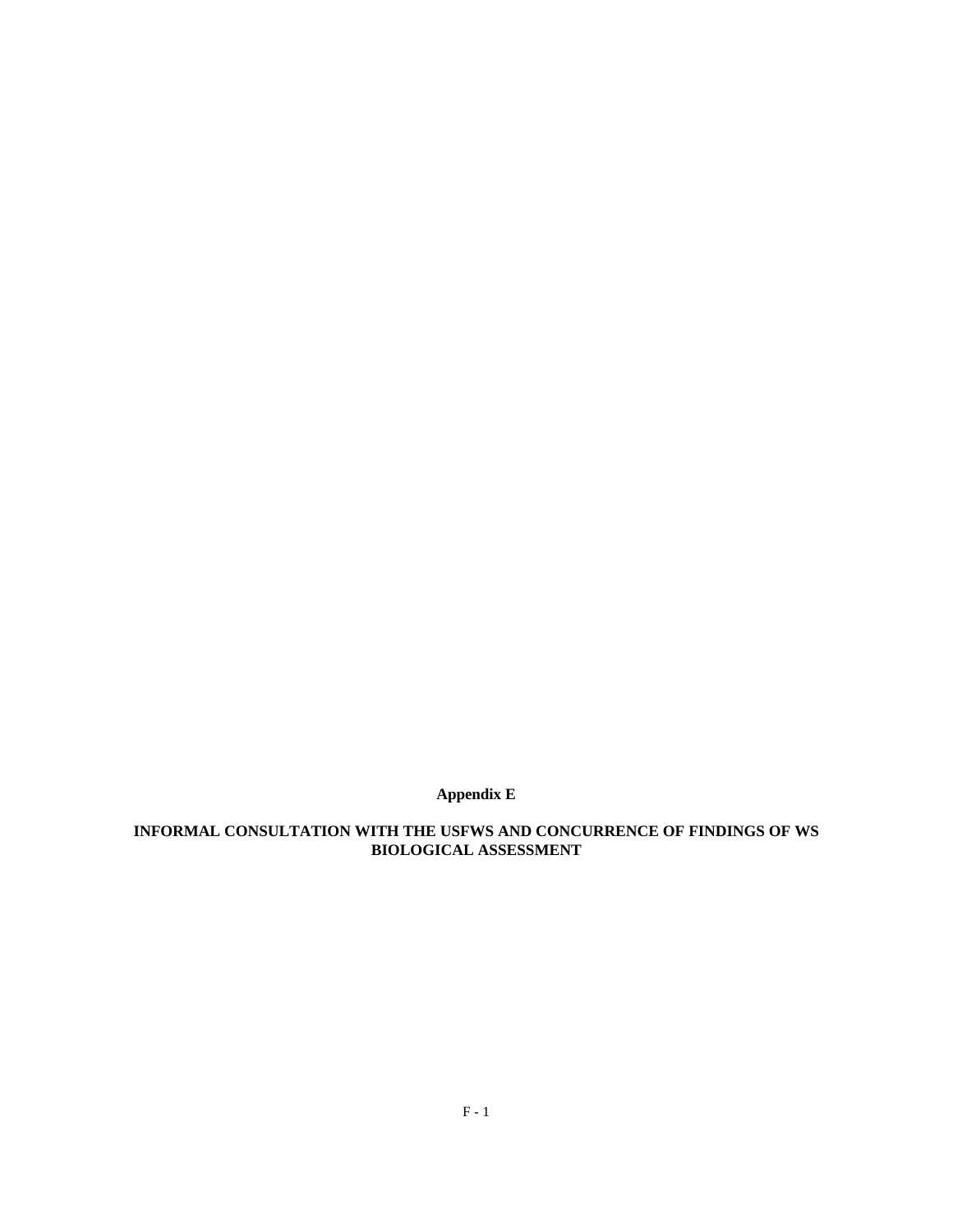### **Appendix F**

## **LIST OF TABLES AND FIGURES**

| <b>Table</b>                                                                                                                                     | Page |
|--------------------------------------------------------------------------------------------------------------------------------------------------|------|
| $1 - 3$                                                                                                                                          |      |
| 1-2. Losses to Field and Hay Crops, Vegetables, Fruits, Turf, and Pasture                                                                        |      |
| $1 - 4$<br>1-3. Aquaculture Losses $\dots \dots \dots \dots \dots \dots \dots \dots \dots \dots \dots \dots \dots \dots \dots \dots \dots \dots$ |      |
| $1 - 5$                                                                                                                                          |      |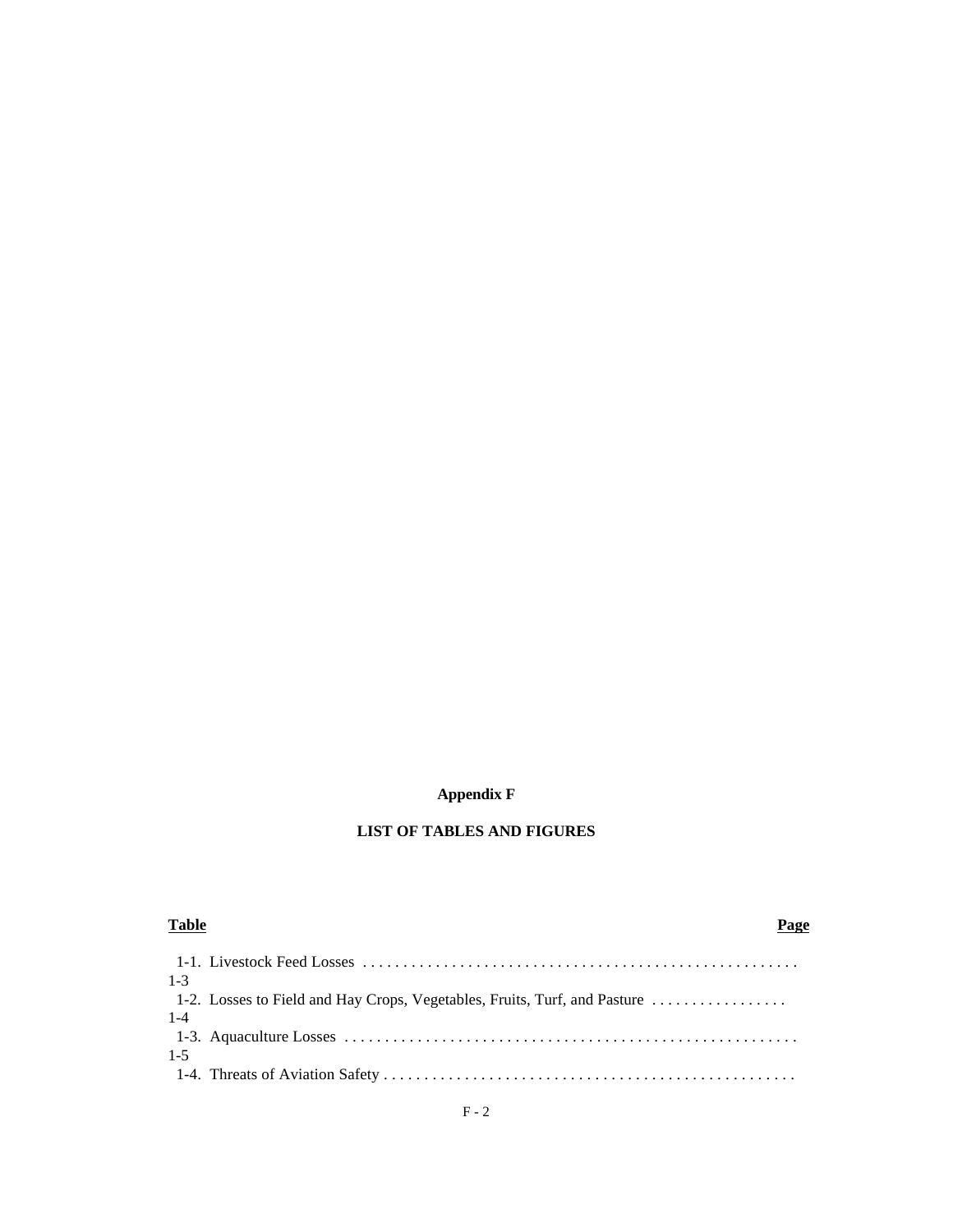| $1-6$   |                                                                                        |
|---------|----------------------------------------------------------------------------------------|
|         |                                                                                        |
| $1 - 7$ |                                                                                        |
|         |                                                                                        |
| $1 - 8$ |                                                                                        |
|         |                                                                                        |
|         |                                                                                        |
| $3-6$   |                                                                                        |
|         |                                                                                        |
| $4 - 3$ |                                                                                        |
|         | 4-2. Requests for Assistance With Migratory Birds and the Number of DPs Recommended by |
| $4 - 4$ |                                                                                        |
|         | 4-3. Number and Type of Starling Damage Management Projects in FY 97 and Estimated     |
|         |                                                                                        |
|         | 4-5. Estimated Costs to WS to Conduct Starling Damage Management at Feedlots and       |
|         | 4-6. Relative Comparison of Anticipated Impacts From Alternatives  4-26                |
|         |                                                                                        |
|         |                                                                                        |

# **Figure**

|       | $3-3$ |
|-------|-------|
| 1.    |       |
| $G-1$ |       |
| 2.    |       |
| $G-1$ |       |
| 3.    |       |
| $G-2$ |       |
| 4.    |       |
| $G-2$ |       |
| 5.    |       |
| $G-3$ |       |
| 6.    |       |
| 7.    |       |
| $G-4$ |       |
| 8.    |       |
| $G-4$ |       |
| 9.    |       |
| $G-5$ |       |
| 10.   |       |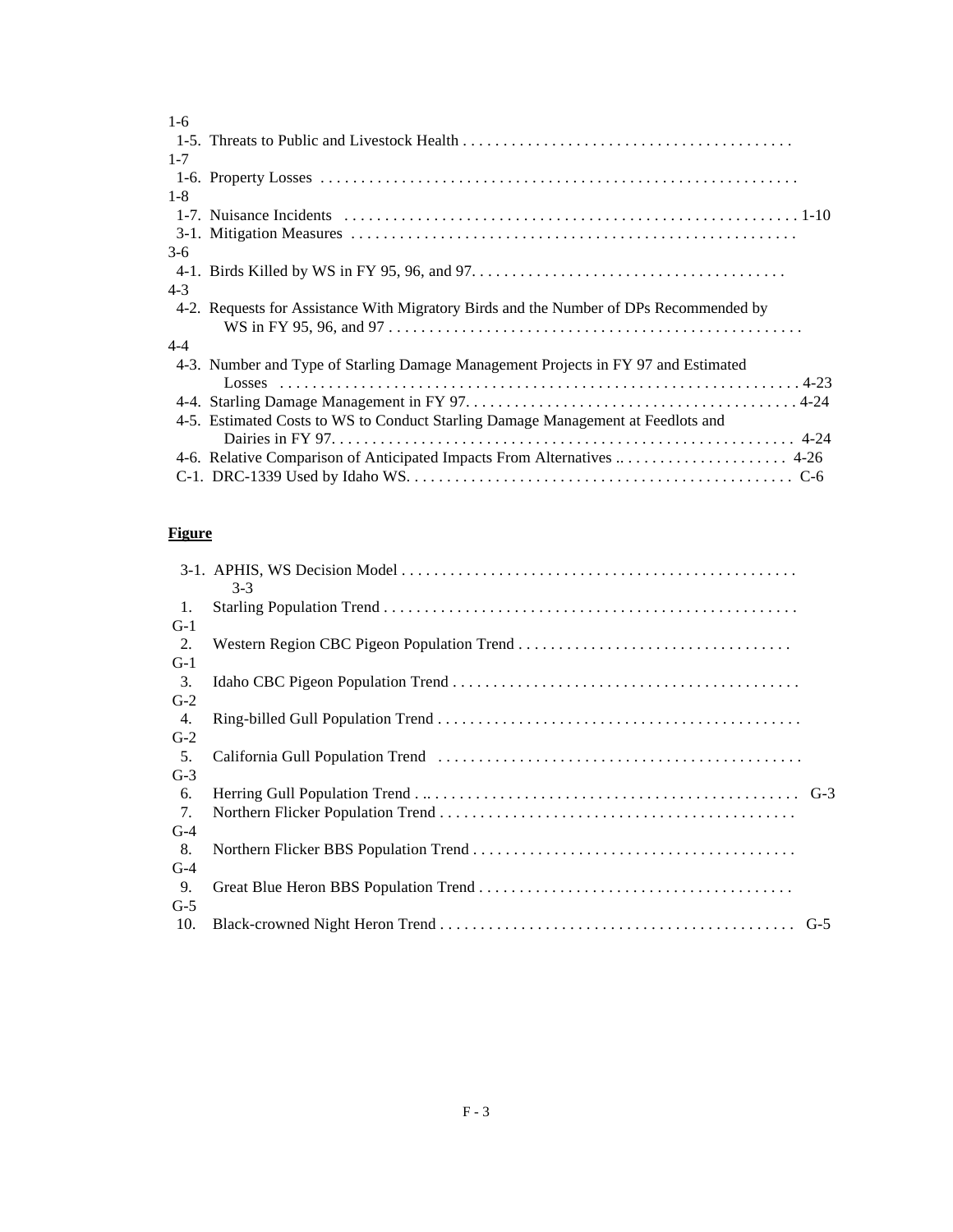### **Appendix G**

**Breeding Bird Survey (BBS) and Christmas Bird Count (CBC) Population Trend Data**



**Figure 7**. **Starling Population Trend.**

**Figure 8**. **Western Region CBC Pigeon Population Trend.**



G-4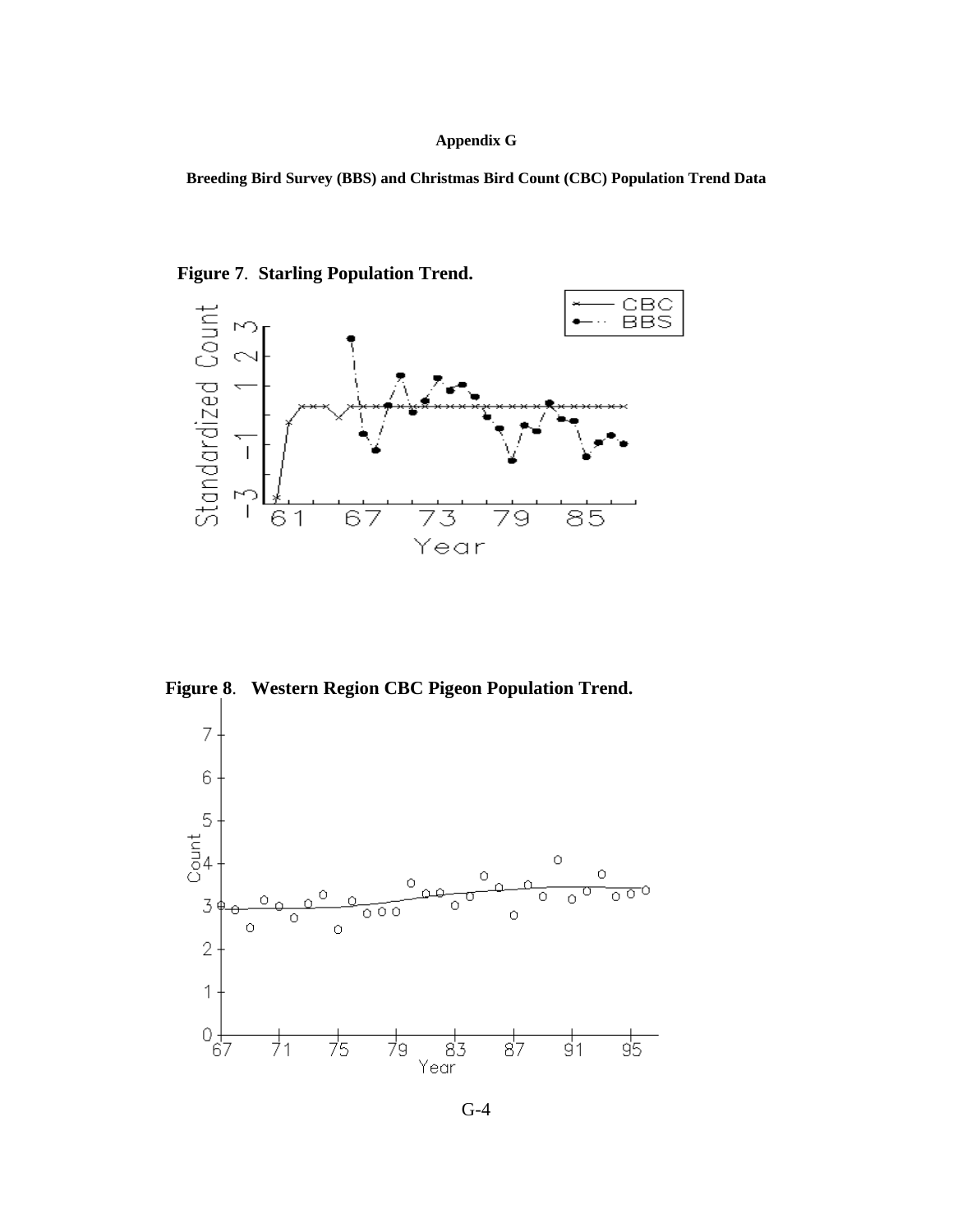

**Figure 9**. **Idaho CBC Pigeon Population Trend.**

**Figure 10**. **Ring-billed Gull Population Trend.**

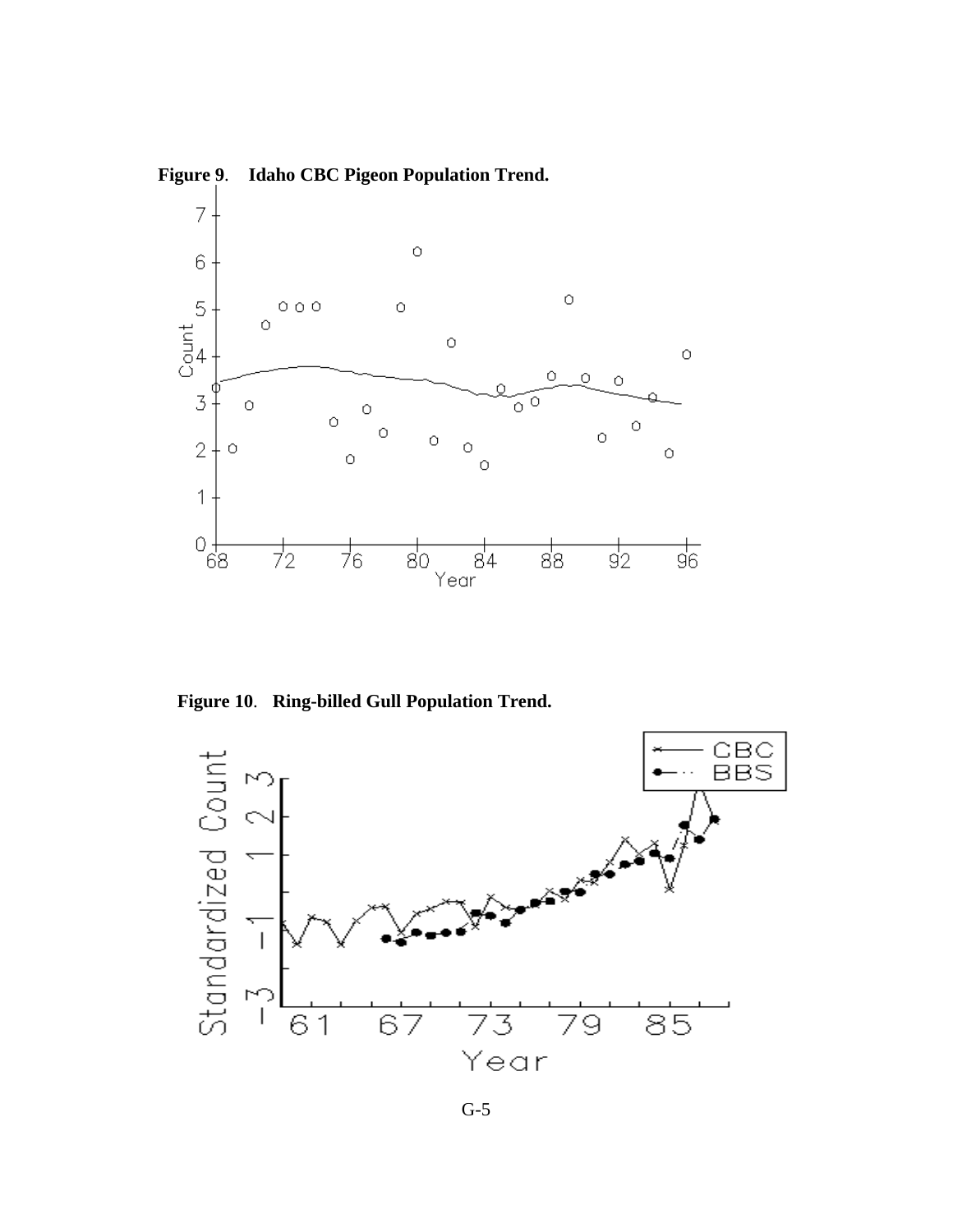**Figure 11**. **Herring Gull Population Trend.**



**Figure 12**. **California Gull Population Trend.**

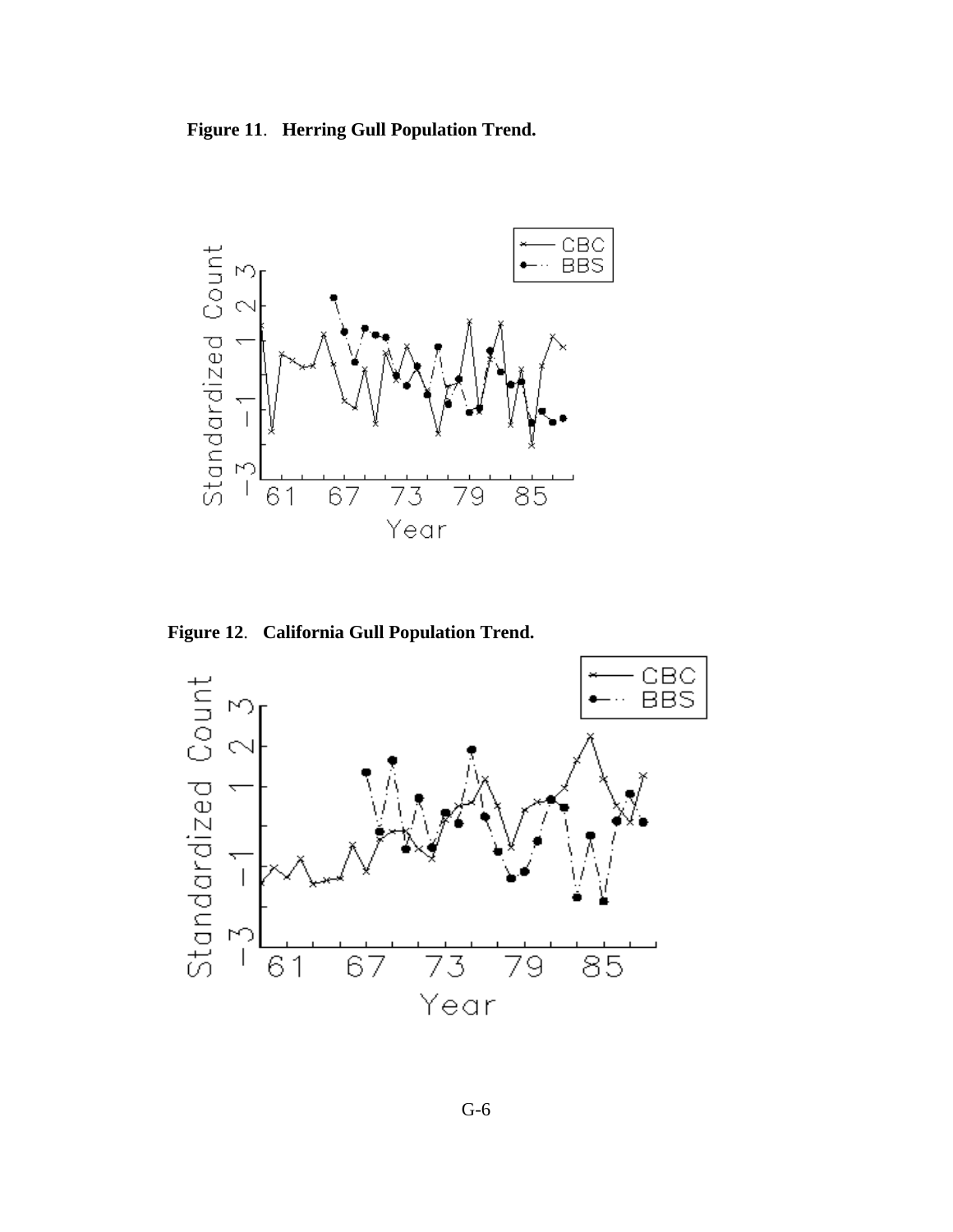**Figure 13**. **Northern Flicker Population Trend.**



**Figure 14**. **Northern Flicker BBS Population Trend.**